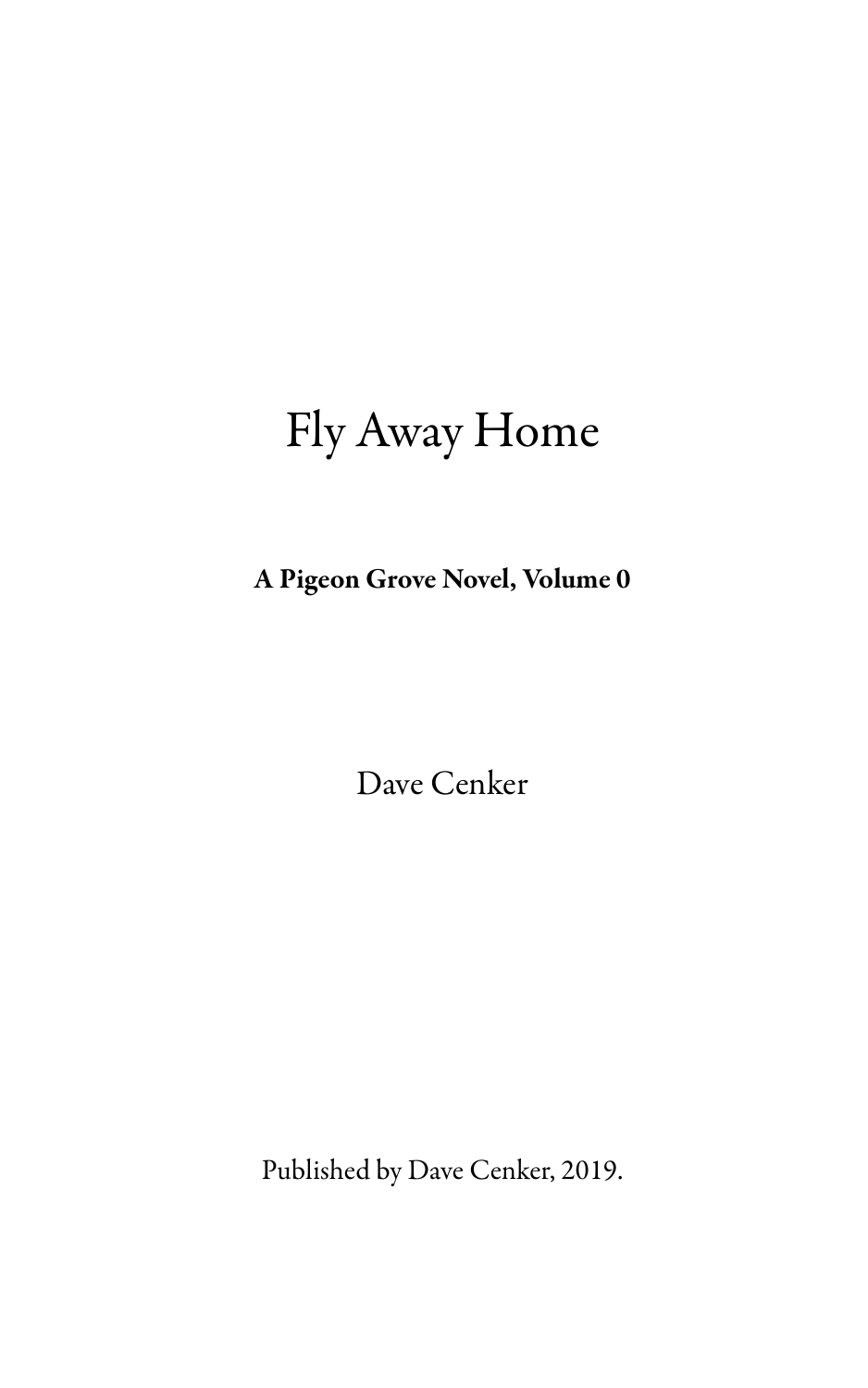This is a work of fiction. Similarities to real people, places, or events are entirely coincidental.

FLY AWAY HOME

# First edition. July 17, 2019.

Copyright © 2019 Dave Cenker.

Written by Dave Cenker.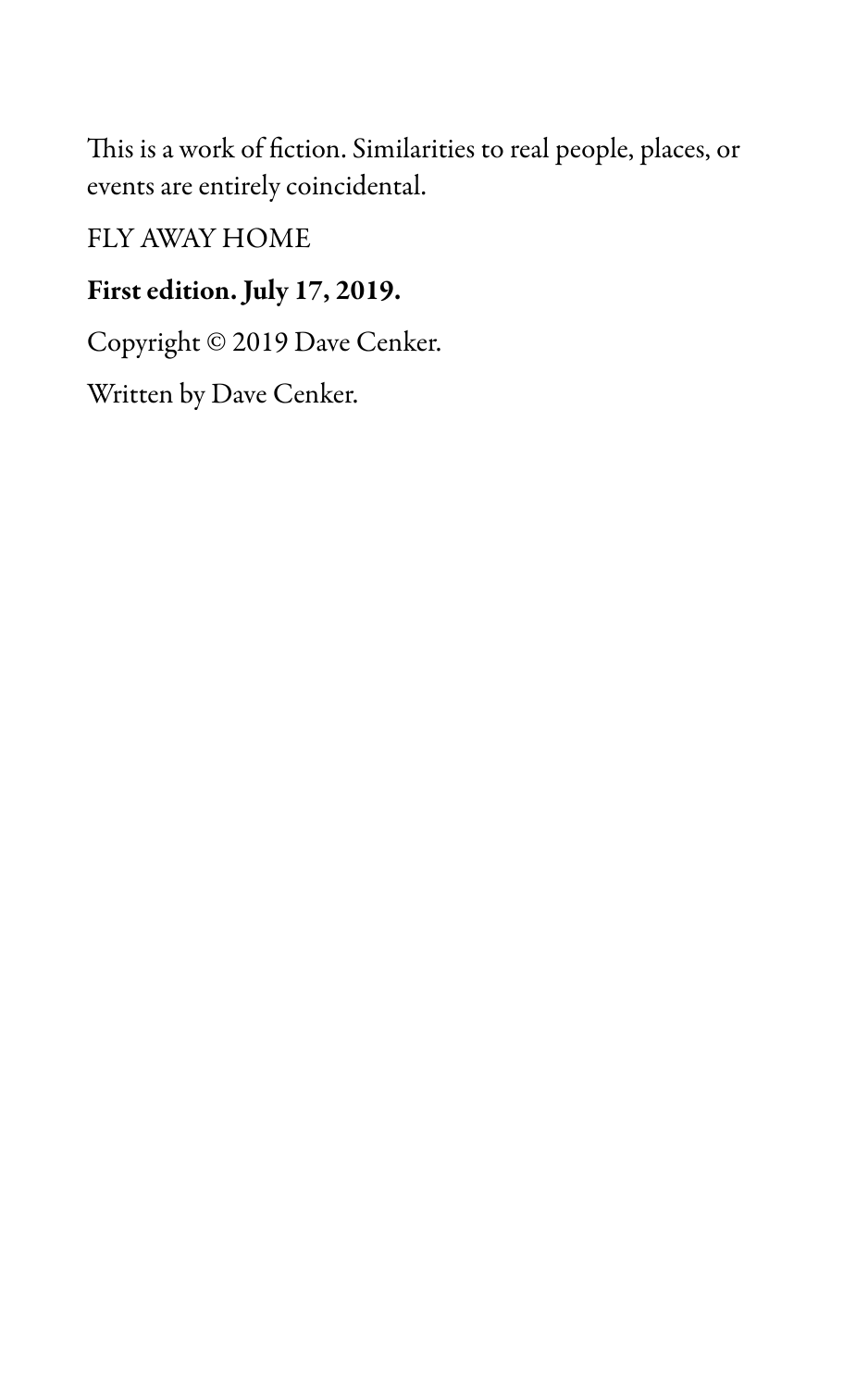# For all those wanderers in pursuit of their dream. Keep going.

Two roads diverged in a wood and I - I took the one less traveled by, and that has made all the difference.

 $\sim$  Robert Frost  $\sim$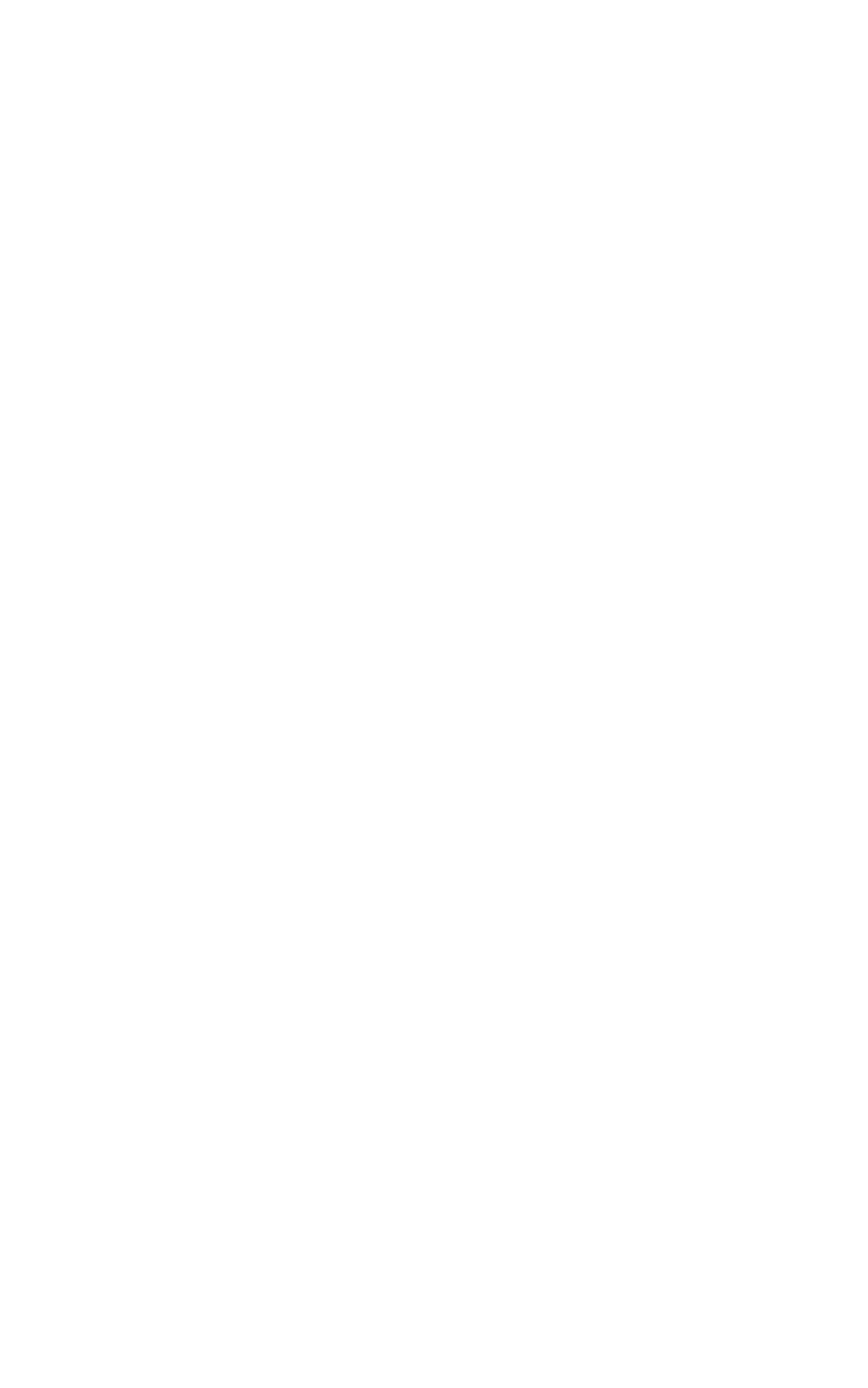

I swirl the glass of white wine and watch tiny bits of cork travel in circles on the surface. It requires too much effort to dig out those fragmented pieces. It's the lie I tell myself, even if my damaged heart welcomes the unorthodox companionship.

A person shouldn't feel such anxiety when visiting her childhood home. I suppose I'm not like most thirty-eight-yearold women. I am alone. Raised by a single mother and born out of wedlock, I know nothing about my father. Fierce resistance met any inquiry into his whereabouts.

The physical bruises disappeared with time. It's the deeper emotional scars that remain a mainstay in my life. Doctors insist the cause of my mother's death was a heart attack. I suspect excessive alcohol consumption played a significant role in her demise. The liquor cabinet disguised as a side table was like Pandora's box. Whenever I heard the latch close on that cupboard door, it triggered an impulsive response. I prepared for what would soon follow. Sometimes it was courtesy of a leather belt. If I was unlucky, it came from the backside of a right hand that should have stroked my cheek, not slapped it.

I'm sorry for your loss, Claire. Time will heal you. That's the recurring message I heard from neighbors and guests after the funeral service. I wasn't the least bit sorry, nor was time healing a single thing. I put on a plausible facade, but resentment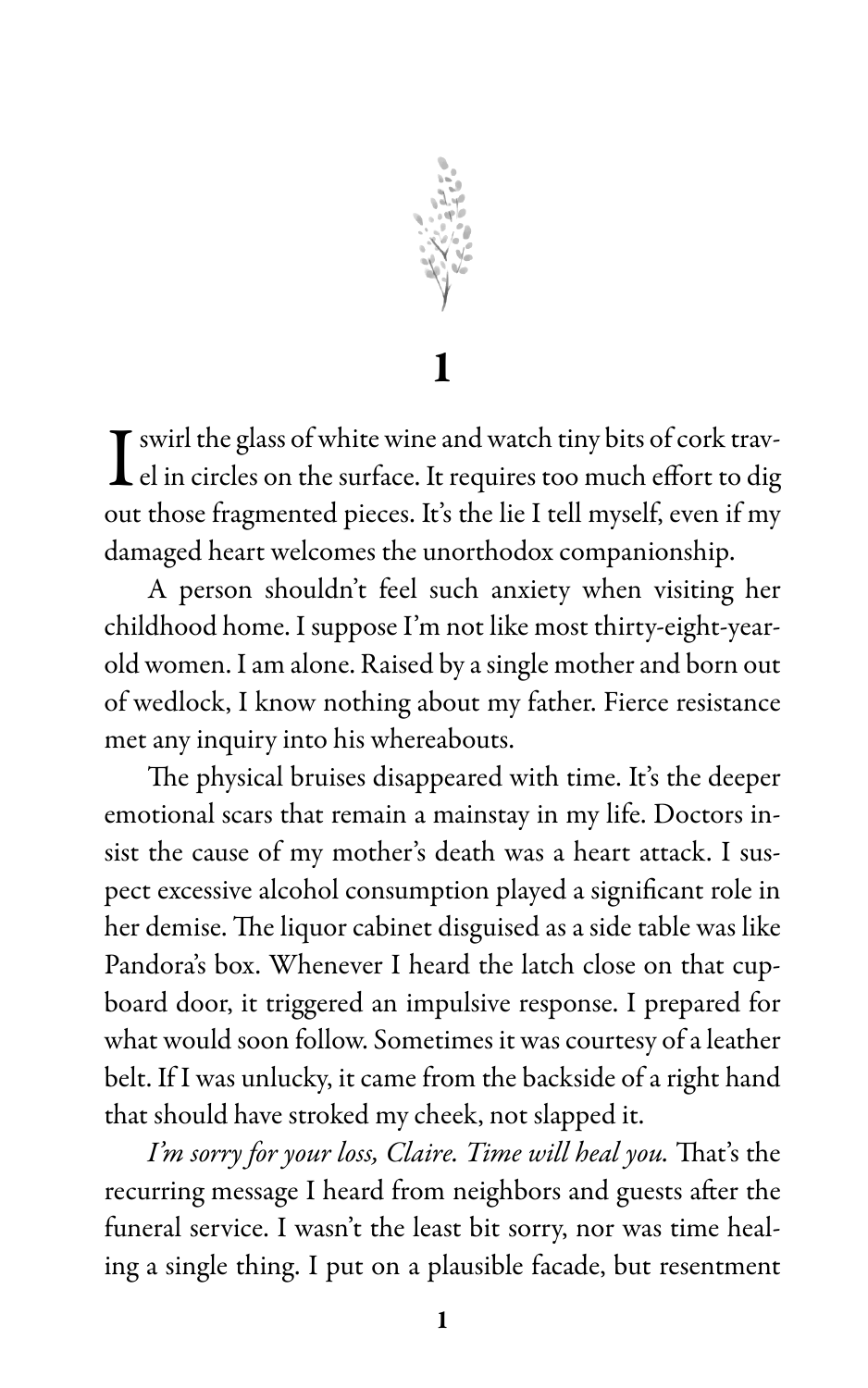overpowered my pretense of grieving. Ignoring the coldhearted thoughts seething inside me was impossible, but I need not pretend any longer.

It's now only me, a glass of wine, and a houseful of belongings to empty. If only I could dispose of these painful and repressed memories with the same ease.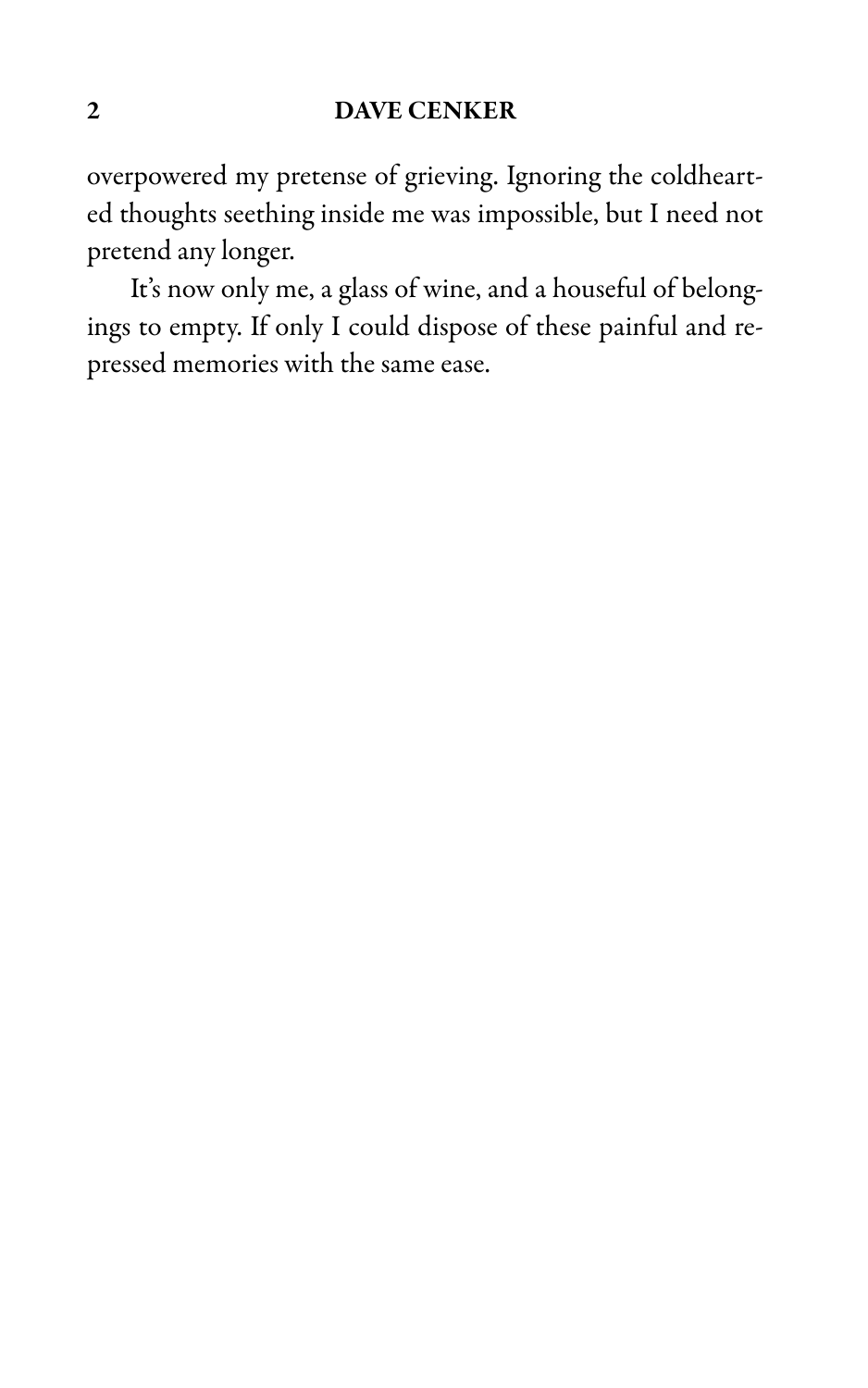

2

Thy is it so hot in here? I suspect stress plays a role, alongside effects from the alcohol I shouldn't be drinking. I'm hypocritical for partaking in libations at this moment, but I have no one here to chastise me.

As I stare at the ceiling, silence surrounds me. I push aside the despondent memories of voiceless pleas from years ago. Instead, I focus on a problem that's fixable: a lack of airflow coming from the vent above me.

The overhead attic door in the hallway is easier to reach as a grown woman. My bedroom chair isn't necessary. I am at ease climbing the stairs. Out of habit I conceal the creaks with each footstep. This was my shelter, a hiding place my mother never discovered because I used it with such discreet care. My destination today is the fuse box, to resolve one problem and hide from many others.

The red flashlight rests in the same spot. Turning it on, I watch a familiar stream of amber light spill from it. After I allow the dust particles floating before me to settle, my emotions do the same. I navigate the maze of boxes and furniture pieces with surprising ease. Swinging open the metal door, I trace my finger along the column of switches, each flipped to the left, save for one. Kicking the offending switch back in line with the others, I hear the air handler come to life outside.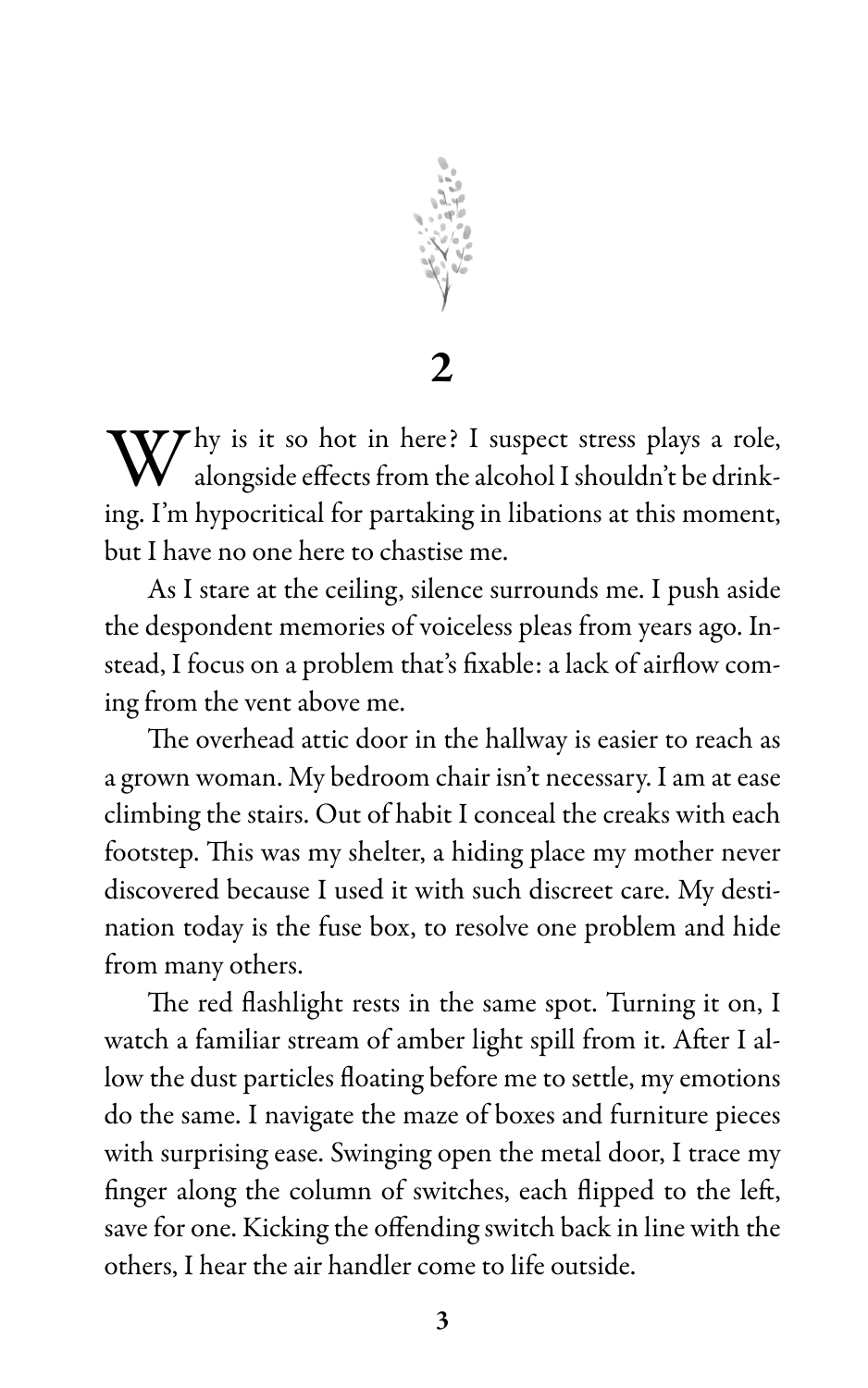There is so much awaiting me downstairs, packing up the remnants of a life I'd rather forget. But a growing curiosity beckons me. I'm sure it's no longer there, but I still need to check. I round the pile of cardboard boxes stacked three high, once an indestructible fortress to my younger self. I scoff at the naïveté of youth. Now they're nothing more than tattered containers. They hold useless relics from a mother who never loved me.

I catch sight of what I hoped to find. All the negativity inside me melts away, replaced by a warm smile I can't suppress. I run my hand over the shoebox that used to hold my favorite Converse shoes. Opening the lid, I see familiar slips of different colored paper. On autopilot, I walk to the only window and place a sequence of Post-it notes in the frame, for old time's sake. It was a secret language, spoken in hues, not words. Each pattern held a unique message. Only one other individual understood that code, the boy in the house across the yard.



OVER TIME, DILLON HAD become my best friend. Our relationship was born out of necessity and convenience. I needed someone to lean on when consumed by feelings of fear and rejection. He was the closest person willing to meet my needs. In return, he benefited from my ability to understand classic literature.

Dillon had three older sisters, so he possessed a natural comfort around girls. As for me? I escaped to one of two places when I had the opportunity—my attic or the library. There were always plenty of books in both locations. As a voracious reader, I consumed the titles on our school's assigned reading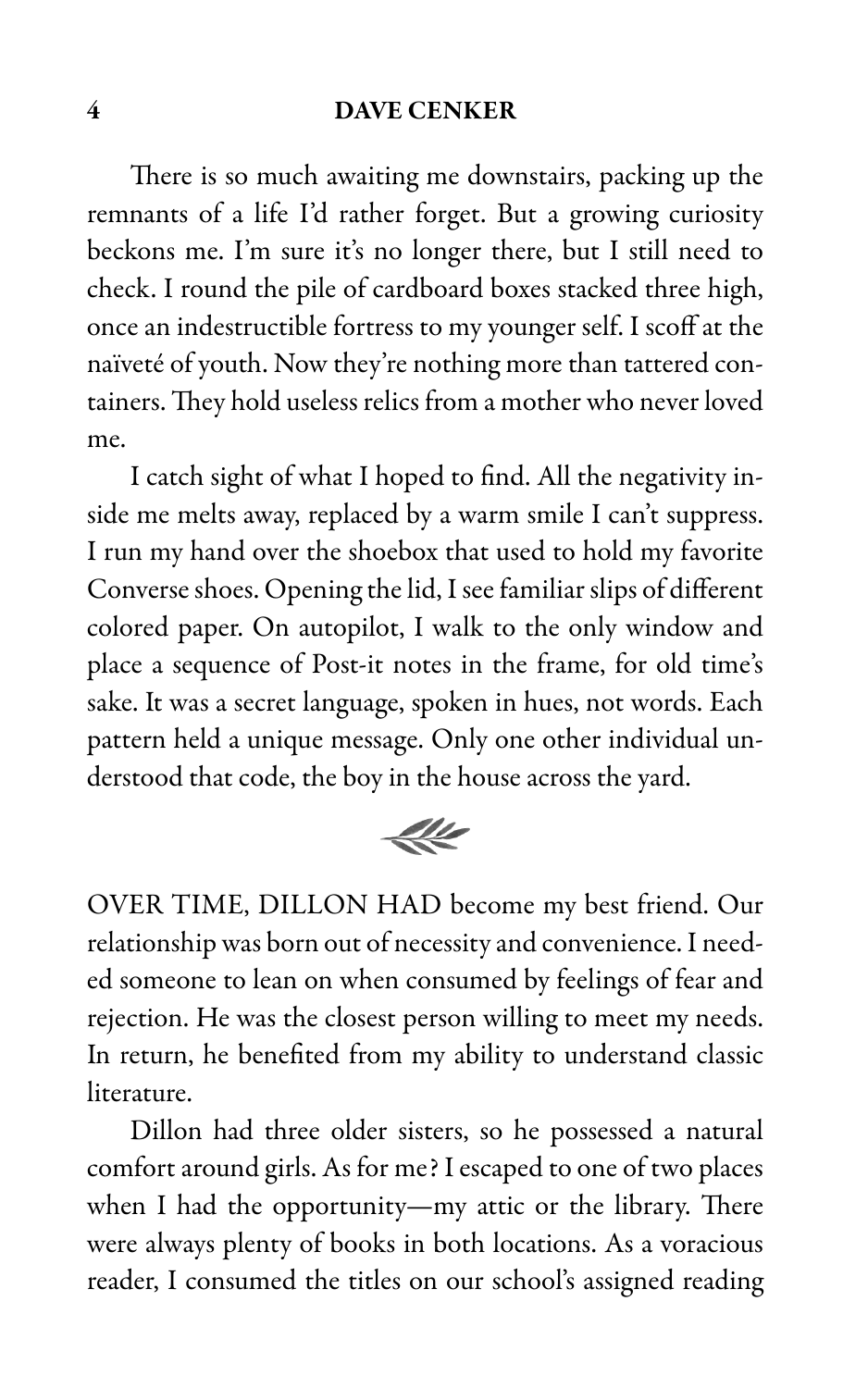list before anyone else. So ours was a symbiotic relationship. We both had something valuable to offer the other and were both eager to share it.

Near the end of each summer, we'd find ourselves seated in the back corner of Peppi's with a pepperoni pizza between us. We discussed the merits of Steinbeck, Austen, Twain, and Fitzgerald. In the beginning, it was a chore for Dillon to complete the assignments. By senior year, though, he was a much stronger student, and our time together had developed into something more. I remember it with such clarity. And poignancy.

"Come over here. Look at this." I slid over and motioned for him to sit beside me in the booth.

Pushing our greasy pizza plates to the side, he sidled up next to me as I creased the book's spine. I began reciting Robert Frost's poem: "'Two roads diverged in a yellow wood . . .'"

After each line, I glanced up at him, deepening emotion etched into his facial features. Something was different. We had started communicating through unspoken words nestled between each breath. We were writing a story together, filled with excitement, uncertainty, joy, and travel. On roads forsaken by others in my life.

"'I took the one less traveled by, and that has made all the difference.'" I finished the poem, swallowed the lump in my throat, and prepared to share my interpretation of the work.

"You can see . . ." I began my sentence, not wanting to look up and meet his gaze. An unknown fear and anxiety consumed me. When my eyes finally found Dillon's, it took only a moment for his to lock with mine. He connected with something elemental in the depths of my soul. It was more intimate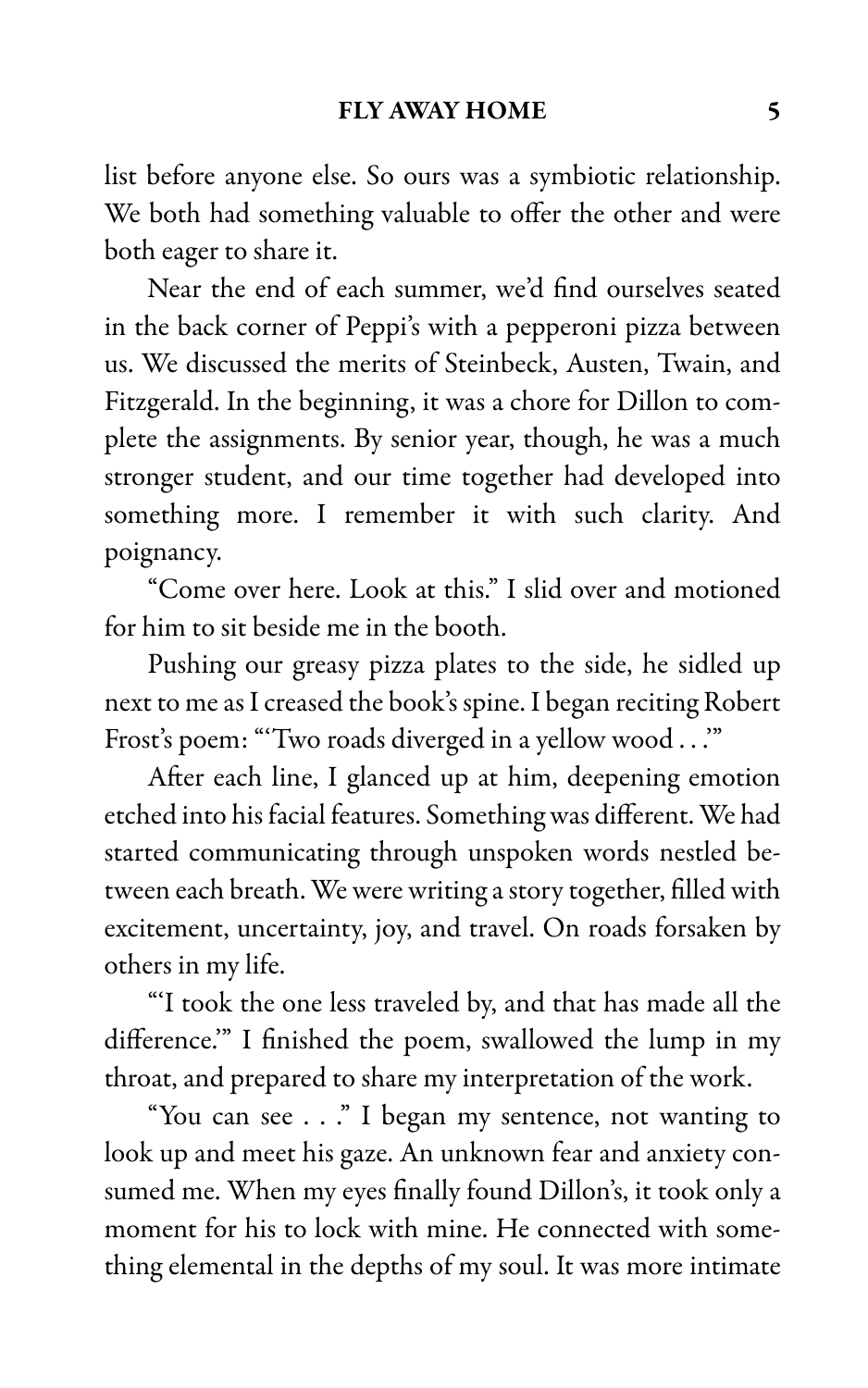than any physical connection. I welcomed and feared it in the same breath. Each new inhalation became shallower than the one before it. Dillon leaned in, closing the space between us with deliberate intentions. We were so absorbed in each other's thoughts. Our eyelids closed and lips joined with impulsive certainty. An electricity coursed through me, more intense than any kiss in my young life.

That euphoric feeling made my ensuing choice unimaginable.

I pushed him away. The heartbroken look on his face crippled me. I didn't know why I'd done it or what to do next. My feeble attempt to analyze Frost's poetic form replaced the awkward silence between us.

We never returned to that pizza shop. That dreamliketurned-distressing moment became a blemish in our relationship. The color-encoded messages subsided. We remained best friends through times of sadness and joy. But there had been an invisible thread delicately intertwined between our souls, and I had severed that connection after pulling away from our first, and only, kiss.



I WONDER WHERE HE IS now. My brief stroll down memory lane creates a longing desire for a fresh start. I pick up the shoebox full of childhood memories. It contains only pieces of paper, but it feels heavier, as if it holds more weight than it did a few moments ago.

With it nestled under my arm, I retreat down the attic stairs and sink into the cushion on the living room couch. I grab hold of my wineglass, gazing into the half-empty goblet.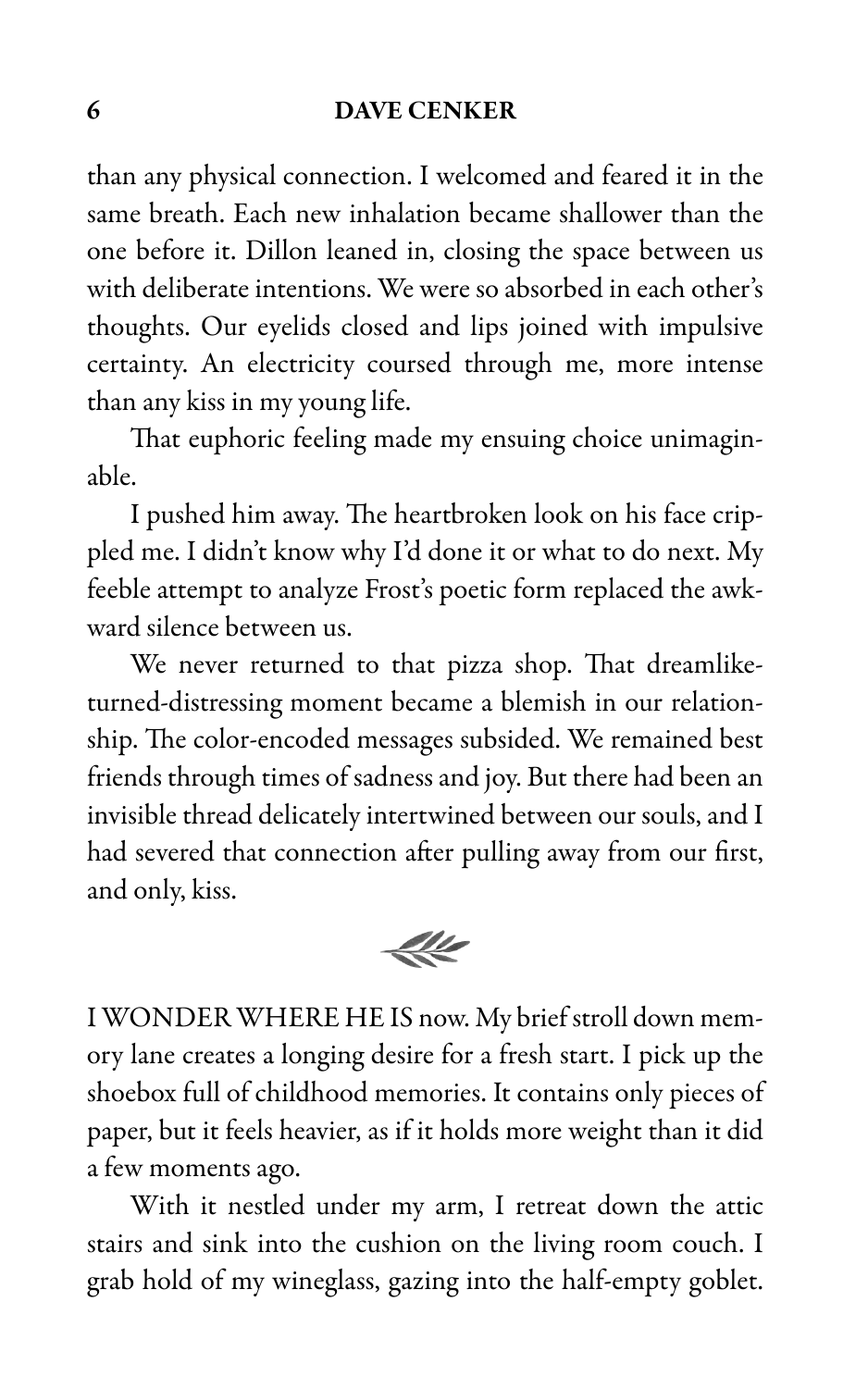A strand of wavy brunette hair drifts into my peripheral vision. Tucking it behind my ear, I refocus on what still rests in that amber liquid. Those small bits of cork remain, but they're now motionless, as if inviting their retrieval. It might not be so difficult to remove those fragments. While I ponder the possibility, my thoughts wander elsewhere.



I HAVEN'T APPROACHED this doorstep in over two decades. Sensing the countless impressions from my knuckles, I knock on the wooden door. The sound triggers pleasant memories.

As it swings open, I offer a tentative greeting. "Hi, Mrs. Darby. You might not remember me . . ." I notice moisture in the corner of her eye before she embraces me in a comforting hug.

"Claire." She speaks in an endearing tone, pushing me to arm's length. "You look beautiful, love. You haven't changed a bit. I still see that young girl in your eyes."

"You too." I smile. It might be a small white lie. Mrs. Darby is showing her age, but it's the only proper thing to say. She helped me through such a difficult stretch of childhood.

"Come in, please. I have a kettle for tea on the stove." Her familiar kitchen hasn't changed in twenty years. I fondly recall her serving warm cookies and milk for Dillon and me at the same table. "I'm so sorry I didn't make it to your mother's funeral. What she did, how she treated you . . ."

"Don't worry. It's okay."

"I never understood how someone could . . . well, you know. It was wrong."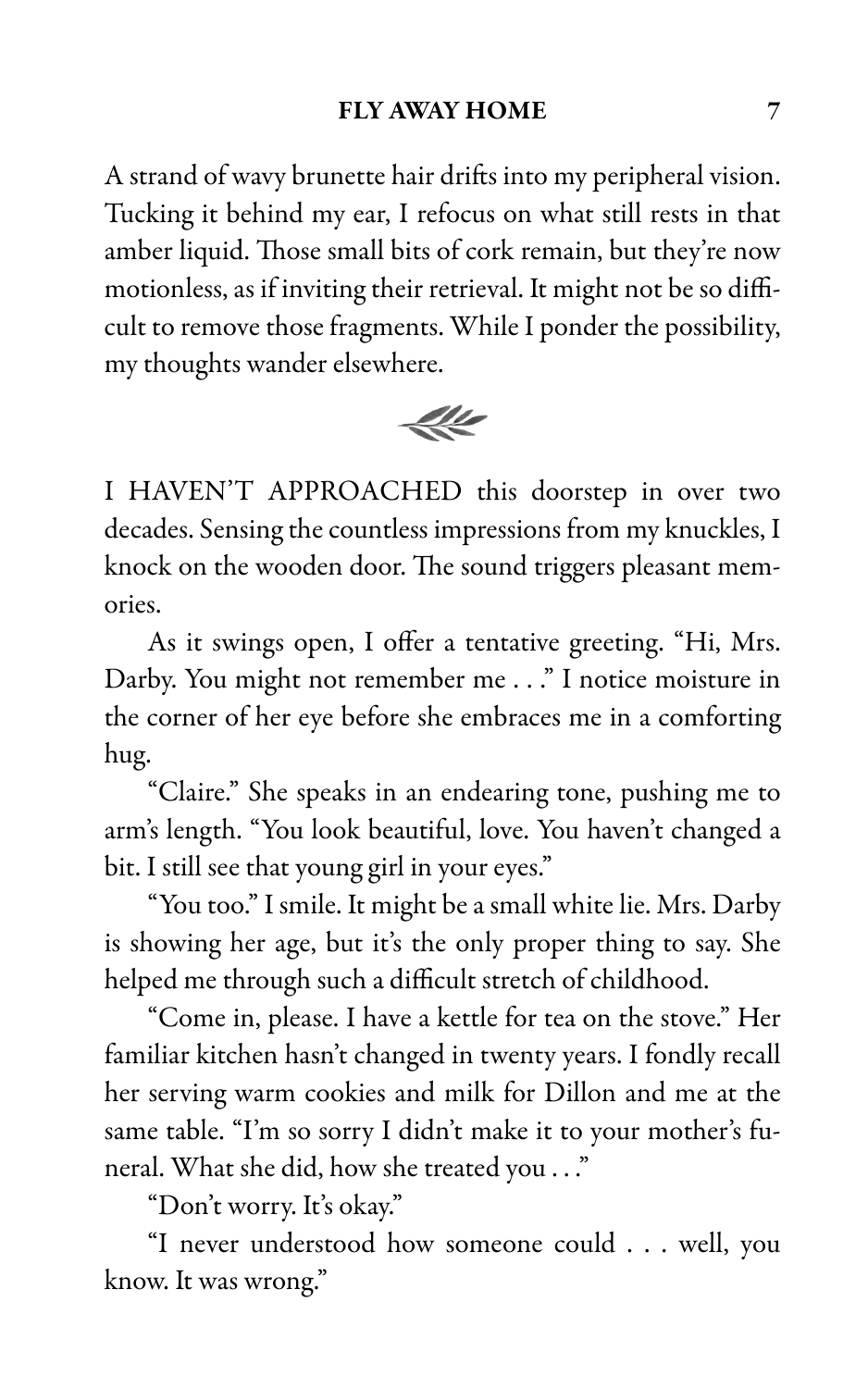"Please, think nothing of it. I understand." I rest my hand atop the one belonging to my true mother and look deep into her eyes. Scared to hear the answer, I still need to ask the question. "Mrs. Darby, can you tell me where Dillon is these days?"

Selfishly, I fear she will tell me about a happy marriage, a gorgeous wife, three kids, and a house in the suburbs with a white picket fence. And a dog. I can't forget the canine part of my forlorn dream. It was the fairy-tale ending I missed out on due to my lack of courage.

Tears flow unfiltered from Mrs. Darby's eyes. "Oh, Claire."

"Mrs. Darby? What is it? Are you okay?" A hollow and foreboding desperation washes over me.

"My baby Dillon. He died in a car accident. Three years ago. He was only thirty-five. Too young." She fights through the sobs between each fragmented sentence. The grieving mom is answering my question, but she speaks as much to herself as she does to me.

I cover my mouth in disbelief, sorrowful tears mirroring those from Mrs. Darby. "I'm so sorry." The choking pain in those four syllables carries more empathy than the words themselves ever could.

"I know, honey. It's been so difficult, so painful. It gets better, but it never seems to go away." I understood all too well. There is too much pain and loss running rampant in both our lives, so I redirect her toward happy memories of Dillon. As afternoon turns to evening, our tears of sorrow transform into smiles and giggles. The shared pot of chamomile tea and pleasant reminiscences are therapeutic for both of us.

Her small cuckoo clock announces the nine o'clock hour. It's a reminder of the daunting task awaiting me next door. "I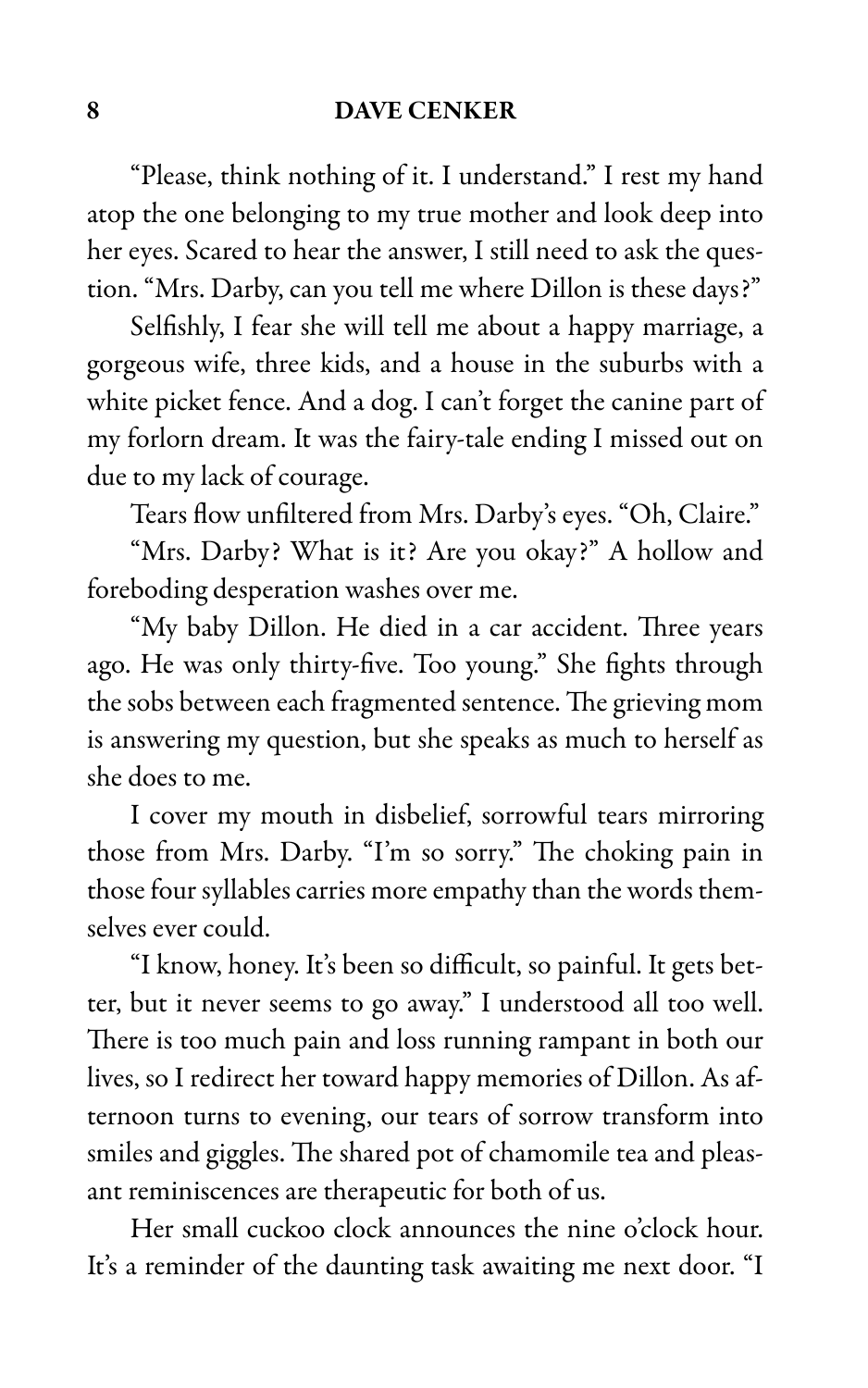have to go, but it has been so nice to see you, Mrs. Darby. You've always known what I need. Thank you so very much."

As we prepare to part ways in her foyer, Mrs. Darby's wrinkles press together as she squints at me. She looks deep into my eyes and pats my arm. "You wait here, dear. I have something for you."

I watch her retreat up the stairs, one slow step at a time. She returns a few moments later with a book in her hands. "For you," she says, passing it to me. "I think he meant for you to have this."

The title on the cover reads Homecoming. I'm not sure what to make of this unexpected gift until my gaze falls upon the author's name. Dillon Darby.

"You made quite an impression on him, you know. He wouldn't have written this without your encouragement. You take care now, dear." She ushers me outside. It's not because she wants me to leave. She senses my anxious desire. To seek out a private place where I might devour this tangible memory of my kindred soul.

I slip through the front door, greeted by a blast of cool air, and make my way toward the attic stairs once more. It isn't necessary to consume this book in the privacy of my sanctuary, but it feels right.

Nestling into the corner of my cardboard fortress, I flip on the flashlight and pull my knees close. Opening the back cover, I find a photograph of Dillon and his brief author bio, but it's not enough. I want and need more. Running my index finger over his picture, I caress the author's face with a delicate touch. How I wish I'd had the courage to do so at that pizza parlor so many years ago. How different might my life have been?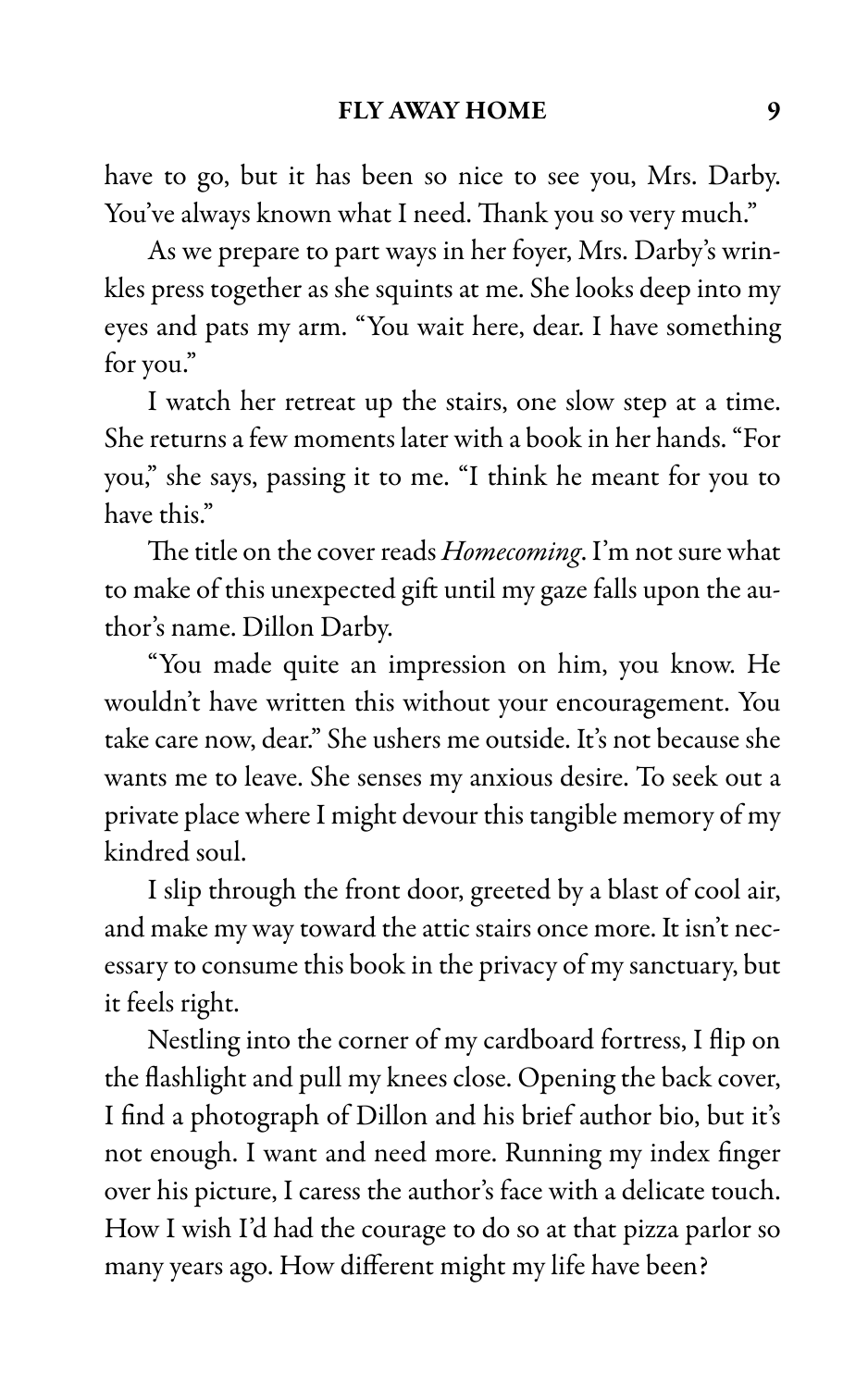I stare at the book, admiring everything connected to this man. He struggled through literature as a high school student. Now he is a published author. I smile, cherishing how Dillon had always been so perseverant.

With a million other things to do, I focus on the most important one in this moment. I open the novel, flip past the first blank page, and arrive at his opening words.

The dedication read: For Claire, the Road Not Taken.

How do I interpret this message? Was it a simple reminiscence of a time long ago? A memorable encounter in the pizza parlor that proved to be a turning point in his life as an author? It might be a safe interpretation, but I yearn for something more. Even if it's painful to accept, I ache to be the road not taken. I want to be connected with Dillon on a deeper level. I can only hope his story will bring me peace and offer a response to the burning questions in my heart.

My answer arrives before I reach his opening line in the first chapter. There are no words, only three Post-it notes positioned across the width of the page. The trio of colors sends a message never shared in our secret language. Red, yellow, blue: I love you.

I will read Dillon's story in its entirety one day, just not now. Removing each slip of paper from the book, I get to my knees. I place each one in succession along the pane of glass in the attic window. It's a reminder to the boy somewhere across the way. Even though it may have taken a while, I might finally understand what it means to be home.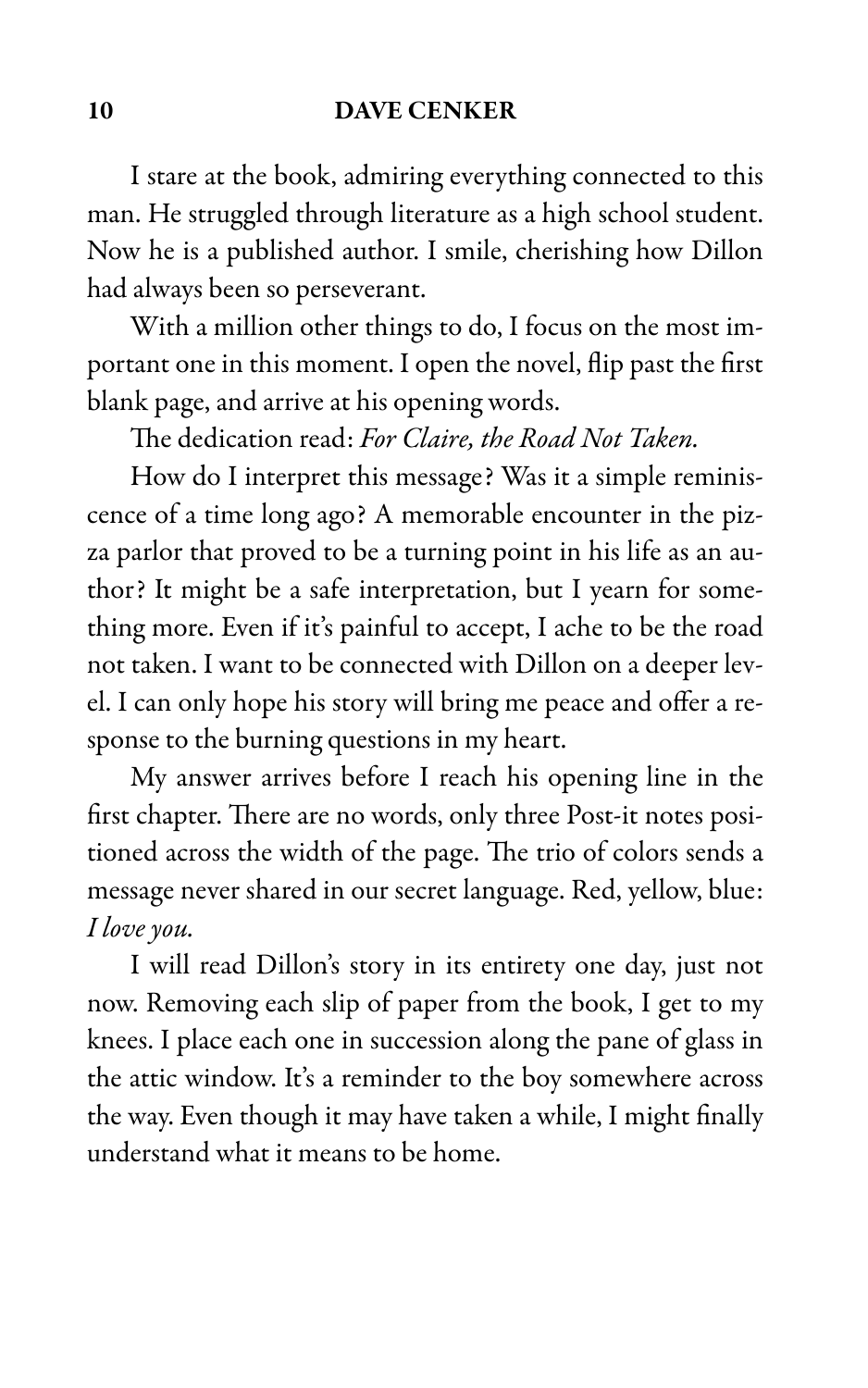

3

I appreciate the transformative power of words. They're able<br>to replenish the soul, inspiring a person to soar higher than to replenish the soul, inspiring a person to soar higher than the loftiest clouds. But there's also a dark counterpart with the potential to drag one's hopes deep below the surface. Into the depths of an abyss devoid of any light. I never realized how fast those disparate effects can swing from one extreme to the other.

I clutch the same pilled blanket I used to hide under as a girl. With a storybook and flashlight, I would create an imaginary castle beneath it each night. The cotton fabric protected me from the harsh reality beyond its border. Once able to cover my entire body, it now only reaches my chest. It's proof that some things have grown with time.

I roll over in bed and blink at Dillon's book on the side table. It wasn't a dream. A mockingbird greets the rising sun with its delightful melody. Outside my open window, a gentle breeze ushers the scent of fresh-cut grass into my bedroom. There's so much good to notice in the world. Instead, it's the porcelain plaque with a chipped corner that catches my attention. Home is where the love is.

The sign hangs cockeyed next to the door frame. In this singular moment, I become aware how words can force us to face the sobering truth. With all these beautiful reminders of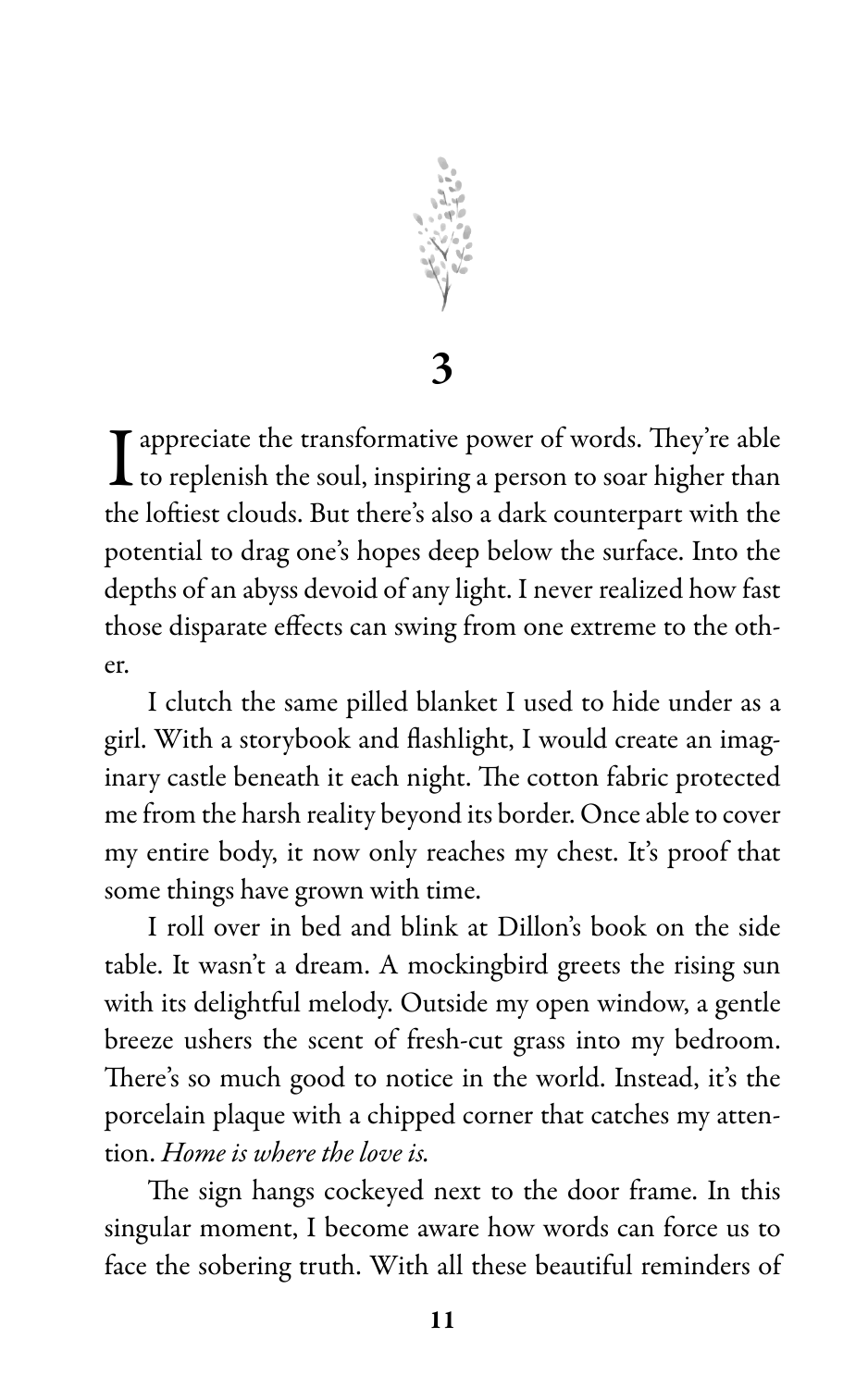encouragement surrounding me, I realize there is no optimism inside. This is not home. There is no love here.

My choices haunt me. I latched onto a woman who hurt me and pushed away someone who shared nothing but genuine affection with me. Dillon is gone. Forever.

I force a deep breath from my lungs. It's a futile attempt to rescue me from this feeling of utter despair. In an act of psychological self-defense, my thoughts meander somewhere new, down the hallway to the bedroom next door.

Russell is the older brother I admired as a child. He's left me to deal with this physical and emotional debris field by myself. I have no idea who my father is, and given my track record, I'm not sure I want to know.

Everything about my sad reality is in shambles.

I've been treading water for decades, waiting for a monster to drag me beneath the surface. Feeling the weight of my body sinking into this mattress, I imagine I'm sinking into quicksand. The more I move, the deeper I sink. There must be a better way to go through life.

It's time to face the truth. I'm not cut out for love in any capacity. I never was. Living a peaceful and solitary existence is something many people find rewarding. Why shouldn't I be one of them?



SURPRISINGLY, MY DECISION is liberating, even if I don't know where it will lead me. Abandoning my mindnumbing secretarial position is an easy choice. For years, Donna has wanted sole ownership of our shared condo on the Vir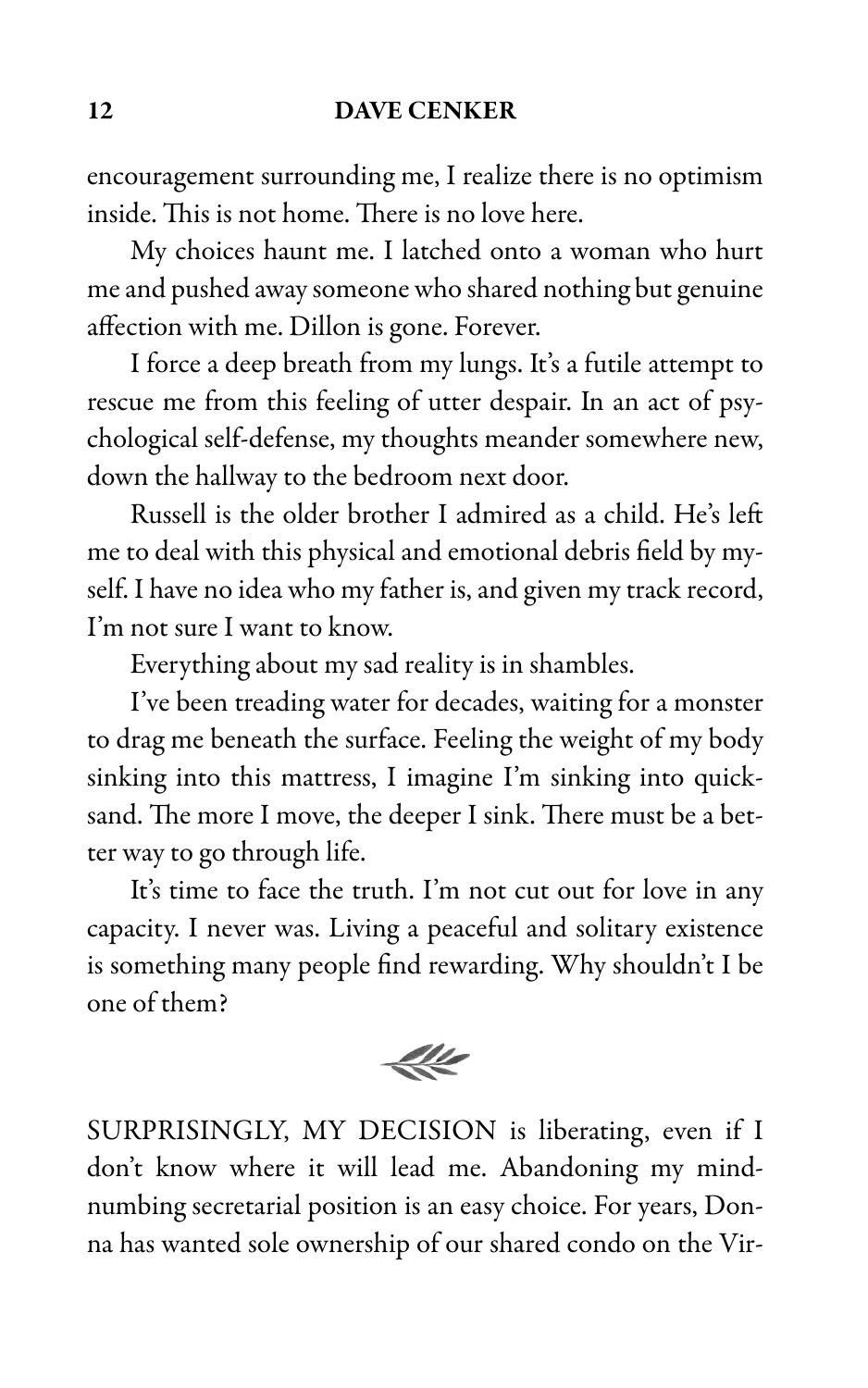ginia coast. She'll finally get what she wants. I'm almost forty. I should have a place to call my own.

After making a few phone calls, I arrange for a sizable donation to the local homeless shelter. I'll leave the rest of my mother's possessions for the real estate agent to handle. I have no desire to see them again. The required fees are over the top, but it's worth the chance to flee this empty shell, devoid of love, as soon as possible.



SEATED IN THE CAR, I grip the steering wheel with uncomfortable levels of fear and anxiety. If I let go, I'm afraid I'll spin out of control. My view out the windshield makes me feel like a magnet spinning erratically between its poles. In one moment, the unhappy memories of life in a house that stole so much from me is repellent. Then, loving thoughts of the home next door arrive, pulling me toward something positive.

A breeze blows through the open window and ruffles the pink feather tag on my suitcase. It reveals Dillon's book hiding beneath it. I leaf through the first few pages before finding the epigraph on a page of its own:

Two roads diverged in a wood, and I— I took the one less traveled by, And that has made all the difference.

It's all the encouragement I need. *Thank you, Dillon*. The only decision now is which way to head. Things have gone south in the past several days. Heading north sounds like a welcome change. But that direction alone won't suffice. It'll do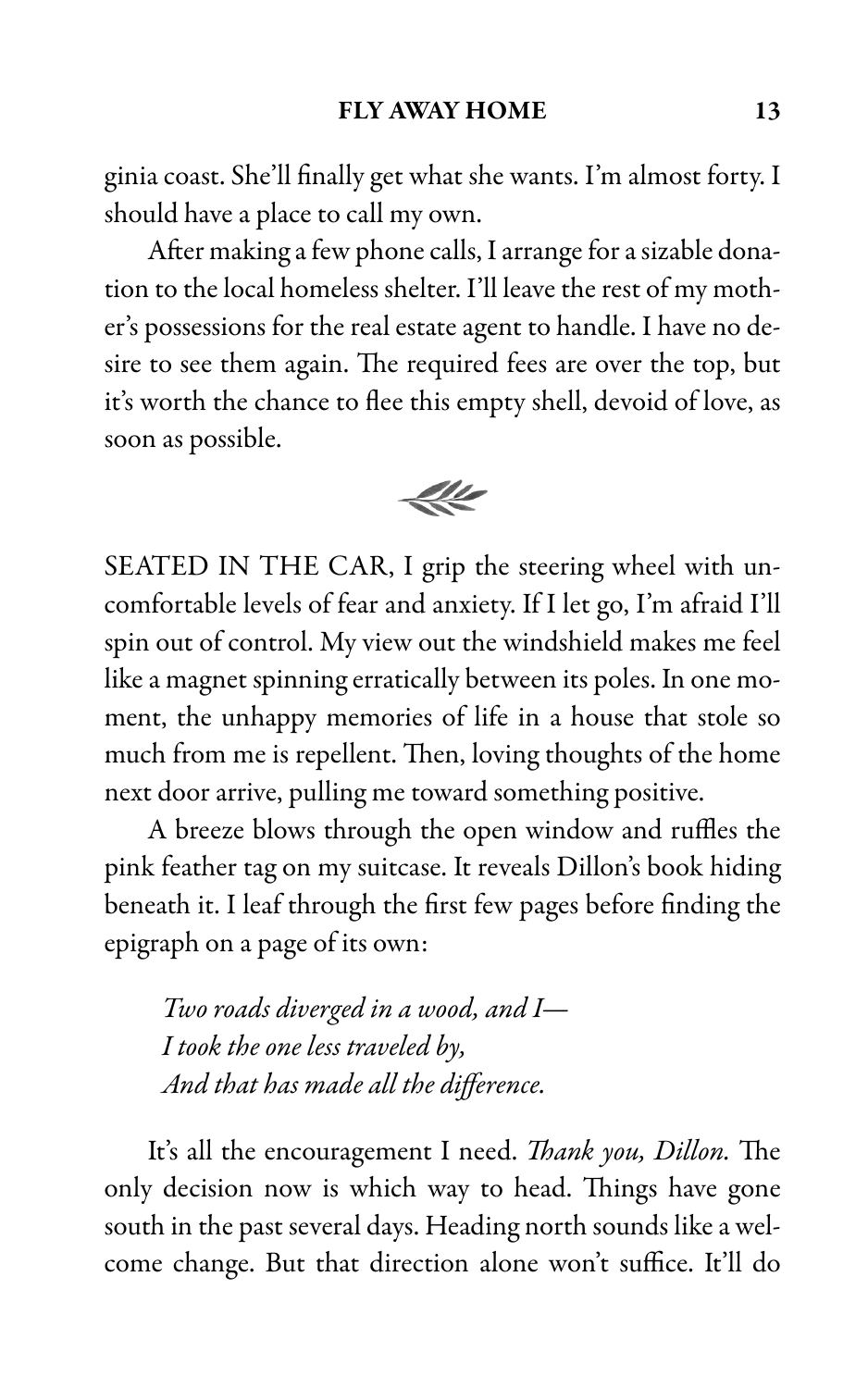nothing more than carry me from the Georgia coast where I grew up to Donna and our shared condo in Virginia. I'll add a healthy dose of west to the mix. Chasing the metaphorical sunlight is always a good idea.

After a few hours on the road less traveled, my failing awareness of life's necessities catches up with me. I haven't eaten. My fuel gauge is near empty. And the onslaught of lovebugs raining down on my windshield obscures the view, all the while taunting me. How does the rest of nature find it so easy to identify a compatible mate? Guilt consumes me as I obliterate that soulful connection while driving along these backcountry roads.

The flashing yellow light ahead warns me to slow down. Insects once destined to meet their final resting place on my front bumper deflect to safety. Clint's Country Store sits on the far corner of the lonely intersection. Overgrown fields surround it, hinting at the desirability of this location. Despite the barren landscape, this is what I need right now. A snack and gas refill, so long as the single pump is functional.

My instinctive security radar kicks into gear as I shut off the engine. A scan of the small parking lot reveals two vehicles, calming my nerves. The crunch of gravel beneath my feet followed by a slam of the driver-side door creates momentary silence. The cicadas pause their melodic chirping to assess their own safety.

It reminds me of seventh-grade science class. With each student asked to complete a report on an assigned insect, I got the cicada. Everyone else moaned and groaned about the homework. Not me. It meant a visit to my favorite place in town. Ms. Pickett, the librarian, was a dear friend, even if she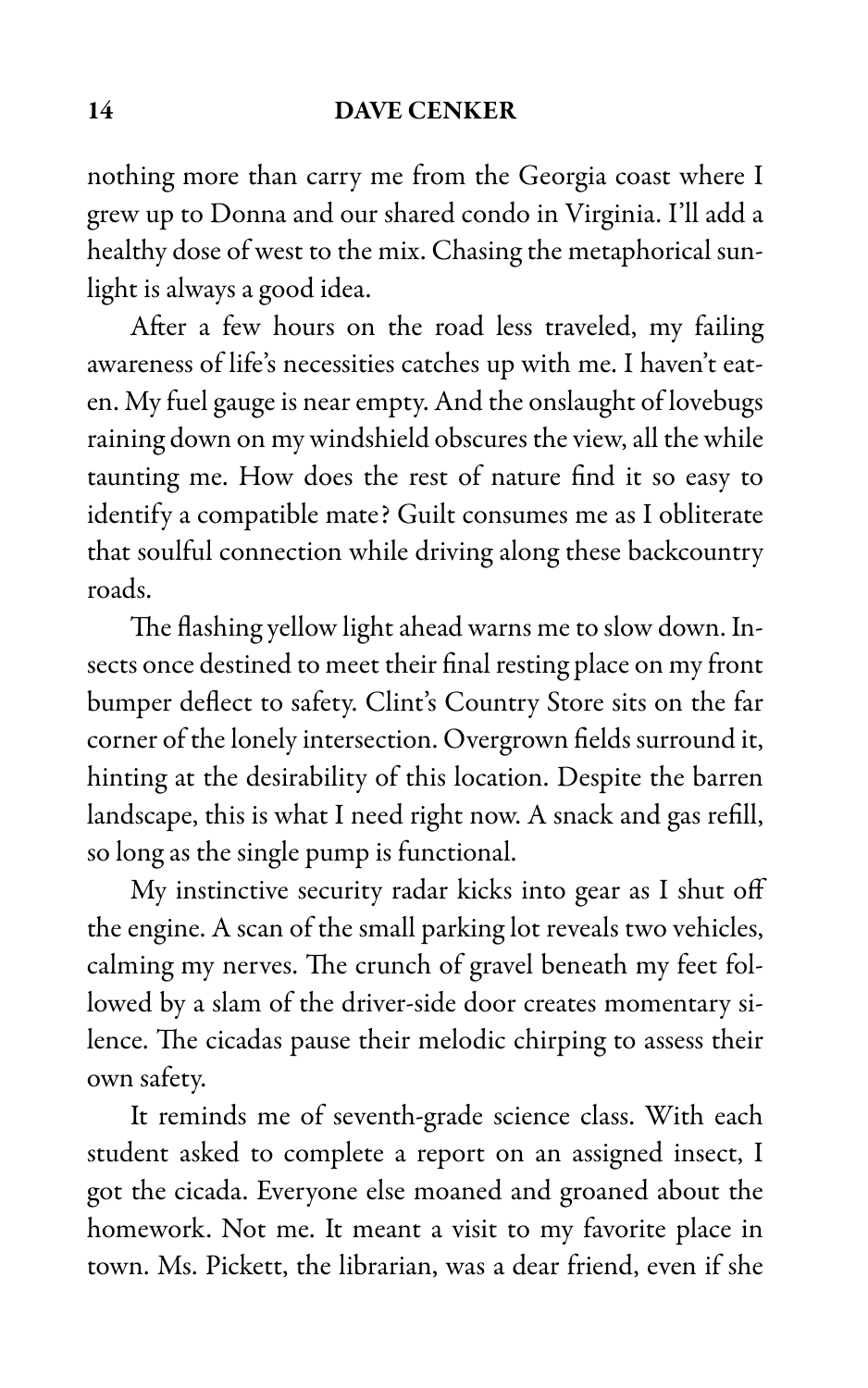was old enough to be my grandmother. She taught me all about the Dewey decimal system. How to navigate the card catalog and find exactly what I was looking for. She did so with the grace and agility of a butterfly floating from one flower petal to the next.

Every other classmate had a single page, as required. Mine had five. It always seemed to be that way with me. My mind got sidetracked by interesting facts. I couldn't help but share them with everyone. The world was a fascinating place, filled with nuggets of wonder to discover. I might not have found them at home, but that didn't mean I'd stop looking for them elsewhere.

I assumed others would want to learn about them too. Our teacher, Ms. Davis, thought otherwise. She stopped me after I'd read the first two pages of my report in front of the class. I did get the chance to share a most curious tidbit about cicadas, though. Unlike butterflies, moths, and many other insects, they don't pupate. They transform from one functioning state to another in a short period of time. Much like human beings.

I suppose it's what I'm doing now, morphing into a different phase of my life. It might not be the direction I'd have chosen as a young girl, but that's okay. Expectations change. Reality has a way of sneaking in a back door you never knew existed.

The gas pump clicks off, signaling my tank is full. Only then do I notice the request to prepay in capital letters staring me in the face. I must have missed it with all my distracted thoughts. The lovebugs I've been trying to clean from my windshield smear into a gooey mess. It seems appropriate for my day thus far. It's like I'm searching for an answer that doesn't have a question associated with it.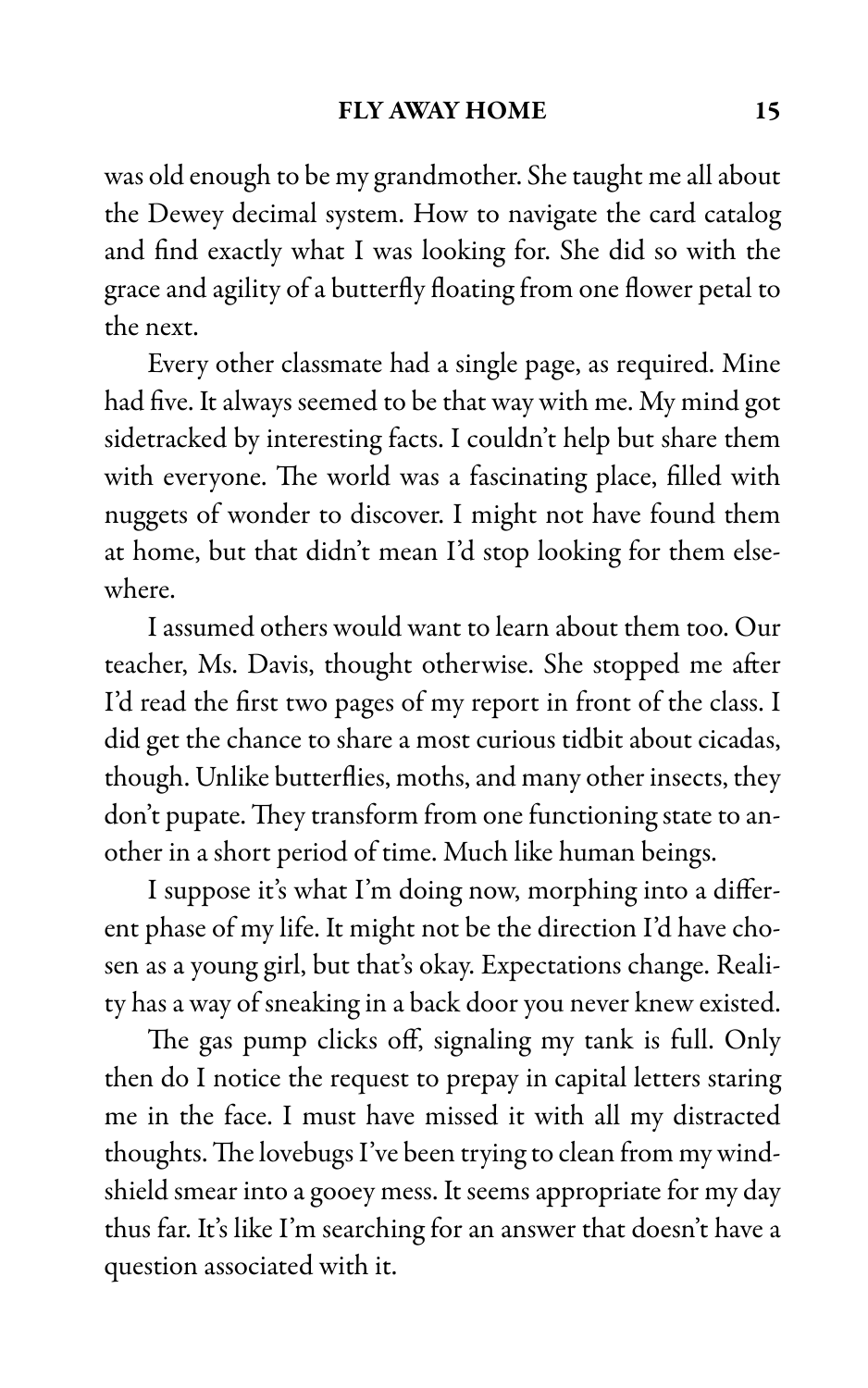I slip through the front door, hoping Clint won't go Dirty Harry on me.

"Good morning to you, ma'am." To my surprise, he welcomes me into the shop with a smile and pleasant greeting.

"Sorry I didn't come in beforehand to pay. My mind is a bit distracted today." It's best to leave the complete truth in a safe place.

"No worries. Trust is important in our community. And besides, Harry chases down anyone who tries to skip town without paying." Am I vocalizing my thoughts through some unheard language? "I'm kidding . . . about the Harry part."

Clint chuckles as a tiny dachshund trots in from the back room. His owner offers the treat he knows is coming. "This is Harry. Harry, meet . . ."

"Claire." My first name is enough. There's no need to offer more information than necessary. Even if he seems kindhearted and has an adorable dog.

My attention shifts to the small girl sitting in a grocery cart, accompanied by her parents. Dad zips her down the aisle in a mock Formula 1 race, complete with throaty engine sounds. The smile on her face, evidence of unbridled joy, is something I never knew. Jealousy and sadness bubble to the surface.

"Do you have a daughter?"

"What?" I've been staring at the girl with a longing desire. My facial expression reveals more than it should. "No." I offer Clint only that curt reply before excusing myself. I navigate toward the aisle farthest away from him and the blissful family unit. The chocolate bar I grab is a temporary fix, but I'm most comfortable with those kinds.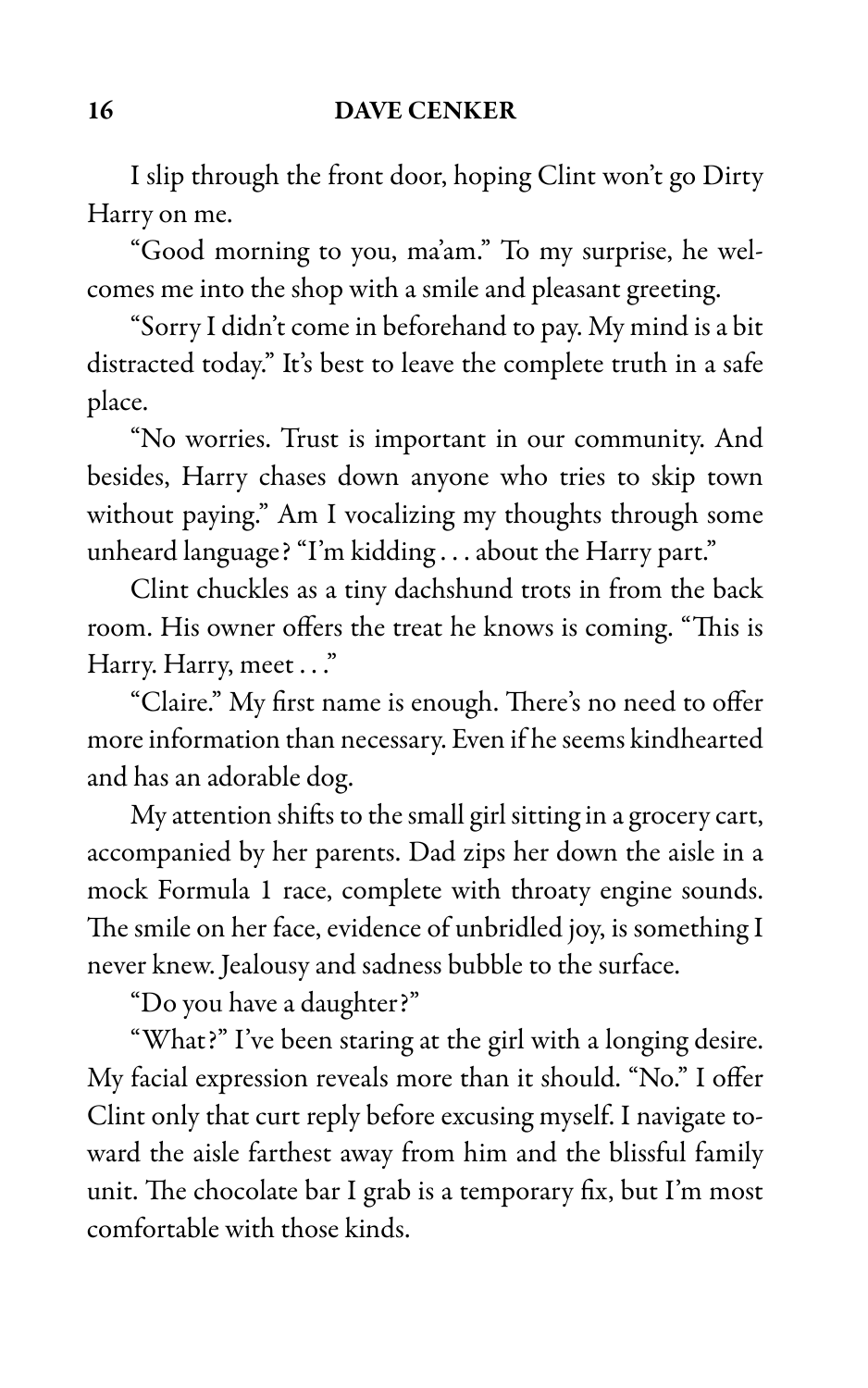I return to the register, paying for my gas and short-term sugar rush. "Where are you headed?" Why is every question so difficult to answer today?

"Nowhere in particular." I slide my money across the counter. It's an invitation to quicken our transaction so I can hasten my journey to nowhere.

"Ah, the wandering type, are you?" His gaze flits toward me, even if my eyes focus on the twenty-dollar bill still resting between us. "Sometimes meandering is the only way to find where you're meant to be." The ding from his cash register awakens something inside me. "But knowing when you arrive is a tricky thing. Best to keep your eyes open, lest you miss finding that golden ticket."

He pushes the chocolate toward me and winks. "Safe travels, Claire." I gather up the change, grab my candy bar, and head for the exit. "There's more than five."

"Excuse me?" Although Clint's comments are prying, I can't seem to ignore them.

"Golden tickets. There's more than five. An infinite number are out there, if you know where to look for them."

I offer a closed-lip smile and push through the door. I pause with it midway open. The creak from it reverberates in my memory. It sounds a lot like my footsteps on the set of attic stairs that's now in my past.



MY TRAVELS CONTINUE more west than north into the afternoon hours. I stop in a more populated town for one more gas refill and a restroom break. But my recollection of the visit to Clint's store stays with me.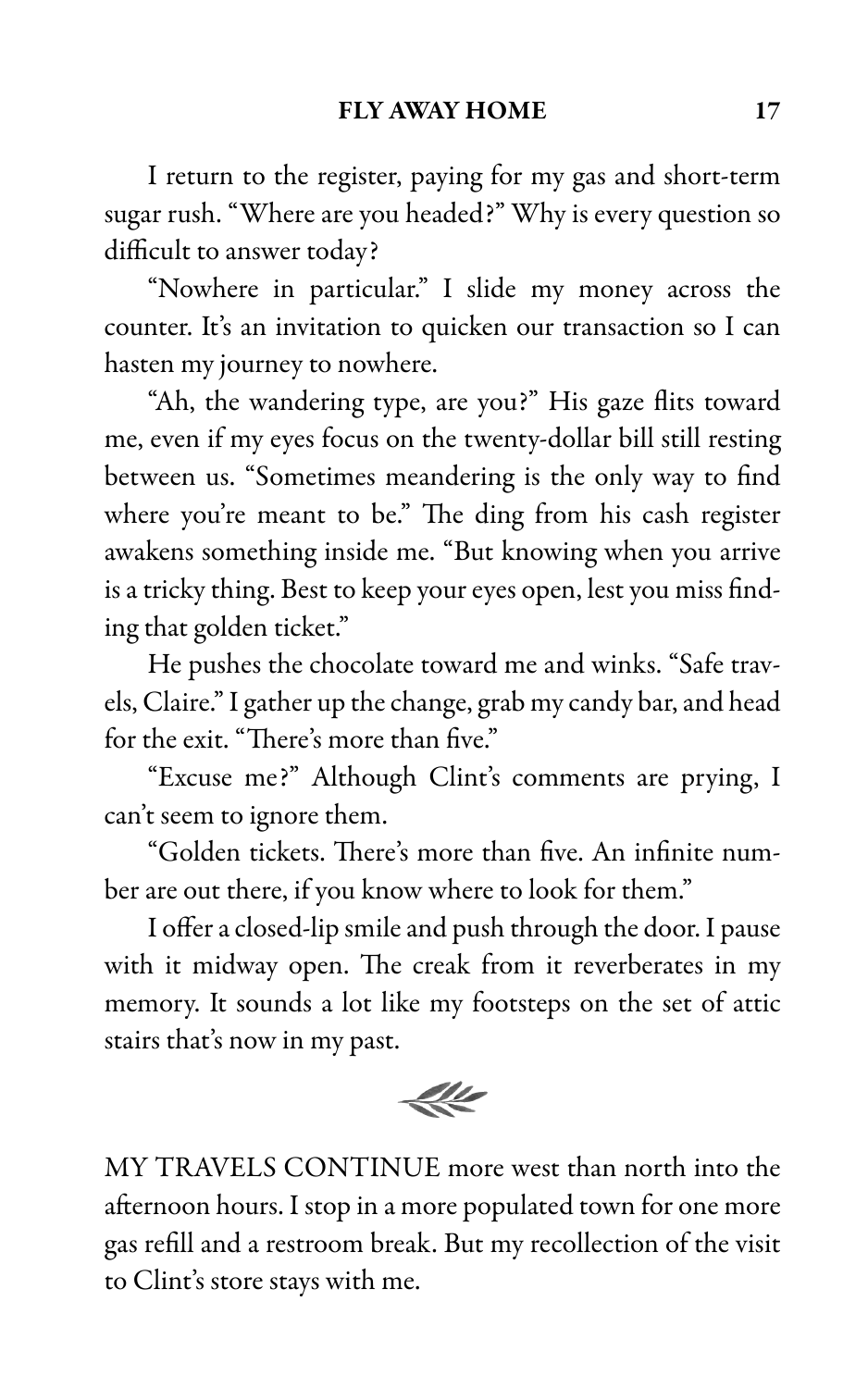What awaits me around the next bend in my journey? I have no idea. That scares and excites me. How can two divergent emotions exist in the same space? It makes little sense. That same feeling greeted me while I sat in the driveway earlier today. I'm thinking my rash decision may be ill-advised. Remaining in the safety of a known environment, even a caustic one, might be the more prudent choice.

Clint's words and his signature southern accent repeat in my mind. Keep your eyes open. It's more difficult to do as I squint through the glare of the setting sun. Navigating through the Atlanta area, I feel that magnetic force from earlier more strongly now. It pushes me away from the overpopulation surrounding me. I know with certainty that urban living is not in my future. There are too many people and countless opportunities for things to go awry. Best to limit my level of human interaction. My car almost steers itself around the city's perimeter on autopilot. The number of cars eventually diminishes, replaced by backcountry roads that create a sense of welcome harmony.

The waning daylight and long hours behind the wheel remind me I need to find a hotel for the evening. I have been so focused on listening to my thoughts and appreciating the scenery. The rolling hills transform into foothills. Mountains in the distance seem to draw me toward them with an undeniable energy.

The pull becomes stronger as I cross a stone bridge. Tree saplings line both sides of the street. A vision of this small town a few decades in the future greets me with a warmth I don't see but feel. Keep your eyes open. The charming character of each storefront speaks to my soul, but the nostalgic aura lasts only a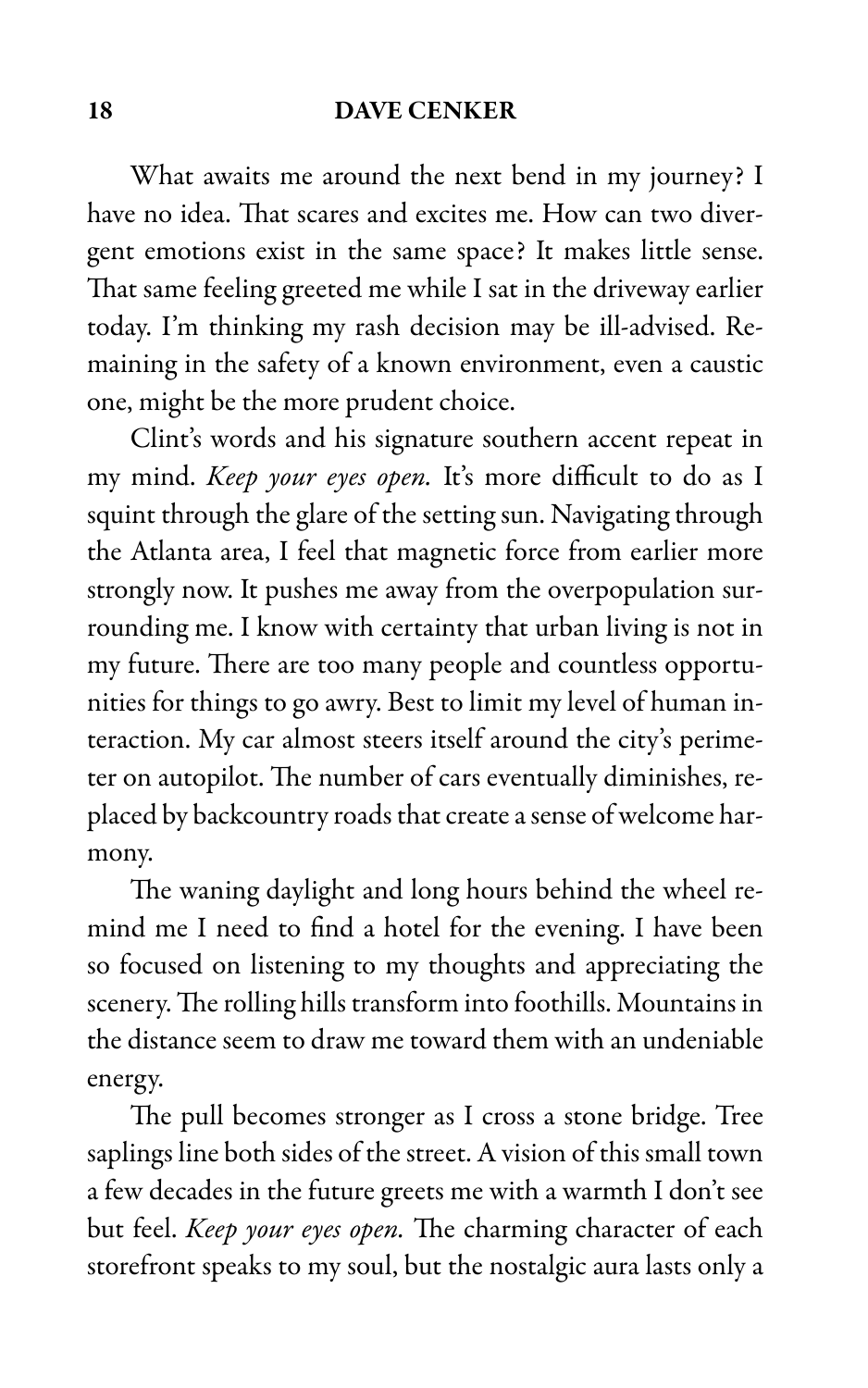few moments. A half mile ahead, I emerge from a metaphorical tunnel. A magical castle that I thought lived only in my childhood dreams rises before me.

It's bigger than what I need, but this old house speaks to me. The planks of wood, exposed to the elements, remind me of the scars I hide. I sense this structure needs my help to protect it in the same way. Without realizing it, I've parked my car along the curb and am standing on the sidewalk. Its innate beauty mesmerizes me. The wraparound porch accentuates its angles and curves. I can tell there's a story hidden inside these walls. And dare I say, this place is begging for me to understand it better.

Others have passed over this opportunity in favor of more appealing options. But this dwelling spellbinds me. Although my eyes are wide open, it's my sense of smell that beckons me. Jasmine. The name of Dillon's oldest sister. A tingling sensation radiates from the inside as I notice a sign in the front yard.

It always felt like a curse, being born on February 29. My mother used it as an excuse for a smaller celebration each year. She promised a bigger and more impressive one every fourth birthday. They all ended up the same, and of the smallish variety. Why should I have expected anything different? I guess it's another example of that youthful naïveté. I hoped for a miraculous change in circumstances that never had a chance.

There's no room for negativity in this moment. Those final four digits of the real estate agent's phone number stir curiosity inside me: 0229. My birthdate. I catch my breath before the ensuing inhalation captivates me. The faint scent grows stronger. A hint of jasmine floats on the gentle breeze and arrives with tender intensity as a kiss on my cheek.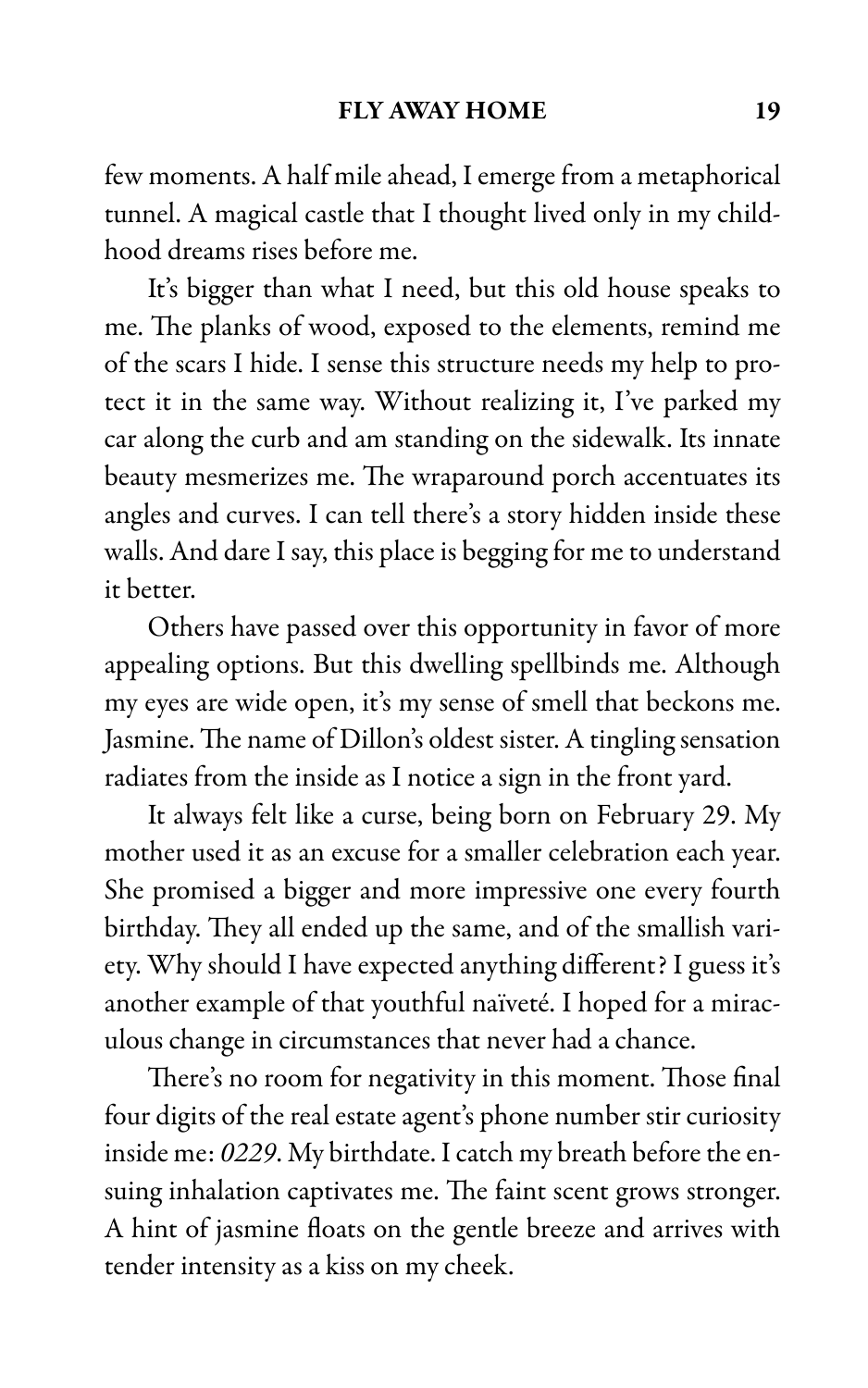My heart expands. The deep-seated longings of a young girl convince me against all reason. It might not be home and it doesn't make sense, but this is exactly where I'm supposed to be.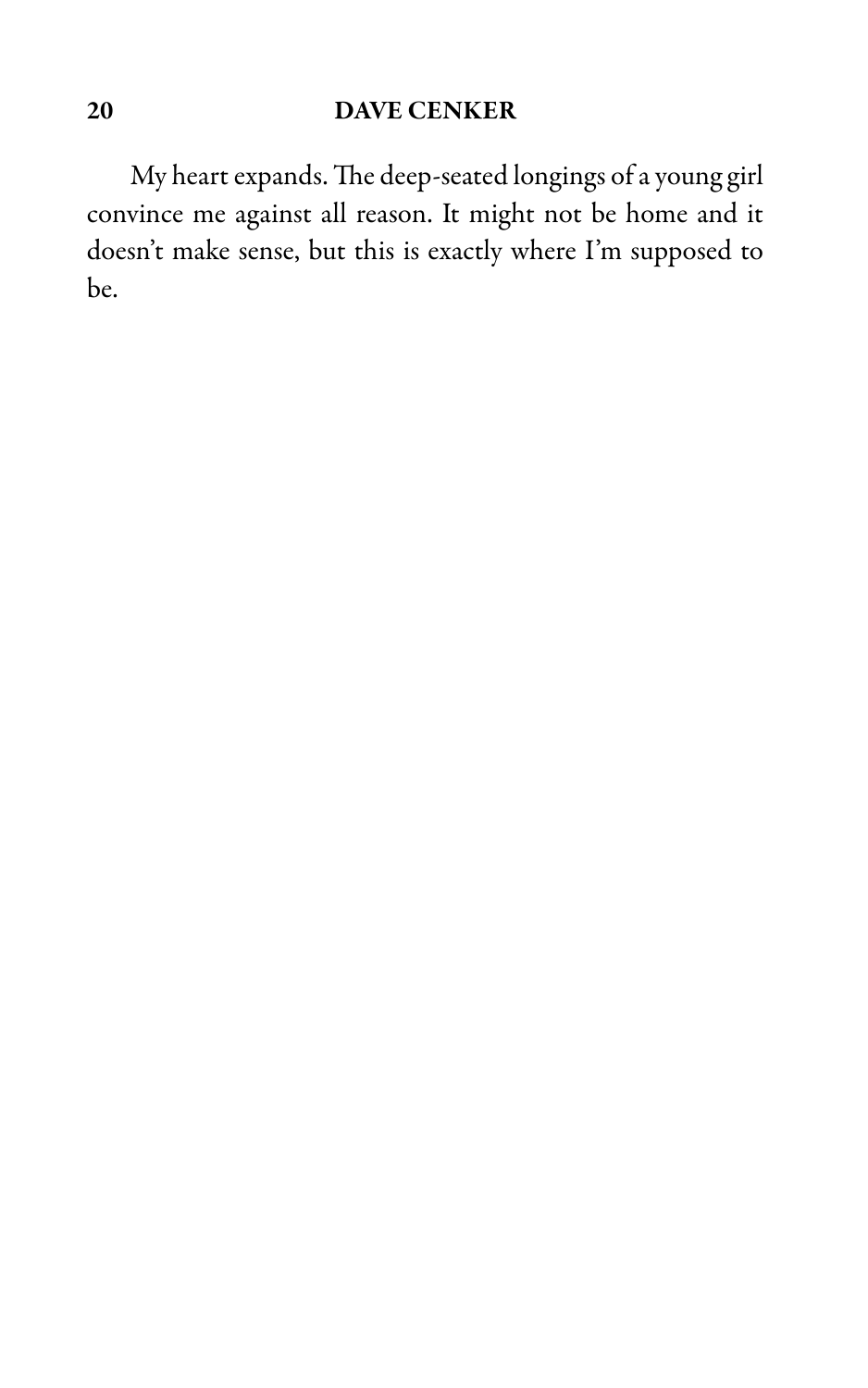

4

The sound of rain floods my thoughts with unpleasant memories. The sea of tears shed throughout my life is almemories. The sea of tears shed throughout my life is already overflowing. I don't need any more. It's why I prefer radiant sunshine over rain-soaked days during the stormy season.

I listen with piqued curiosity. The ping of each raindrop hits something metal with a sense of enthusiasm. My eyes remain closed as I absorb this unexpected and cheerful energy. It's nothing like the monotonous thud of morning showers falling on my roof shingles. Still protected in the darkness of sleep, my mind works through the confusion. I'm caught somewhere between bliss and misery, a vast expanse to navigate. Summoning the courage to face the reality of another dreary day, I open my eyes and smile.

In the cocoon of my car, I watch water droplets trace paths down the passenger-side window. The view couldn't be more beautiful. I snuggle into the crevice between my seat and the center console. It would be uncomfortable on any other day but not on this one. Are the tears blurring my vision from Mother Nature or from me? It doesn't matter. My grin widens as the white farmhouse smiles back at me.

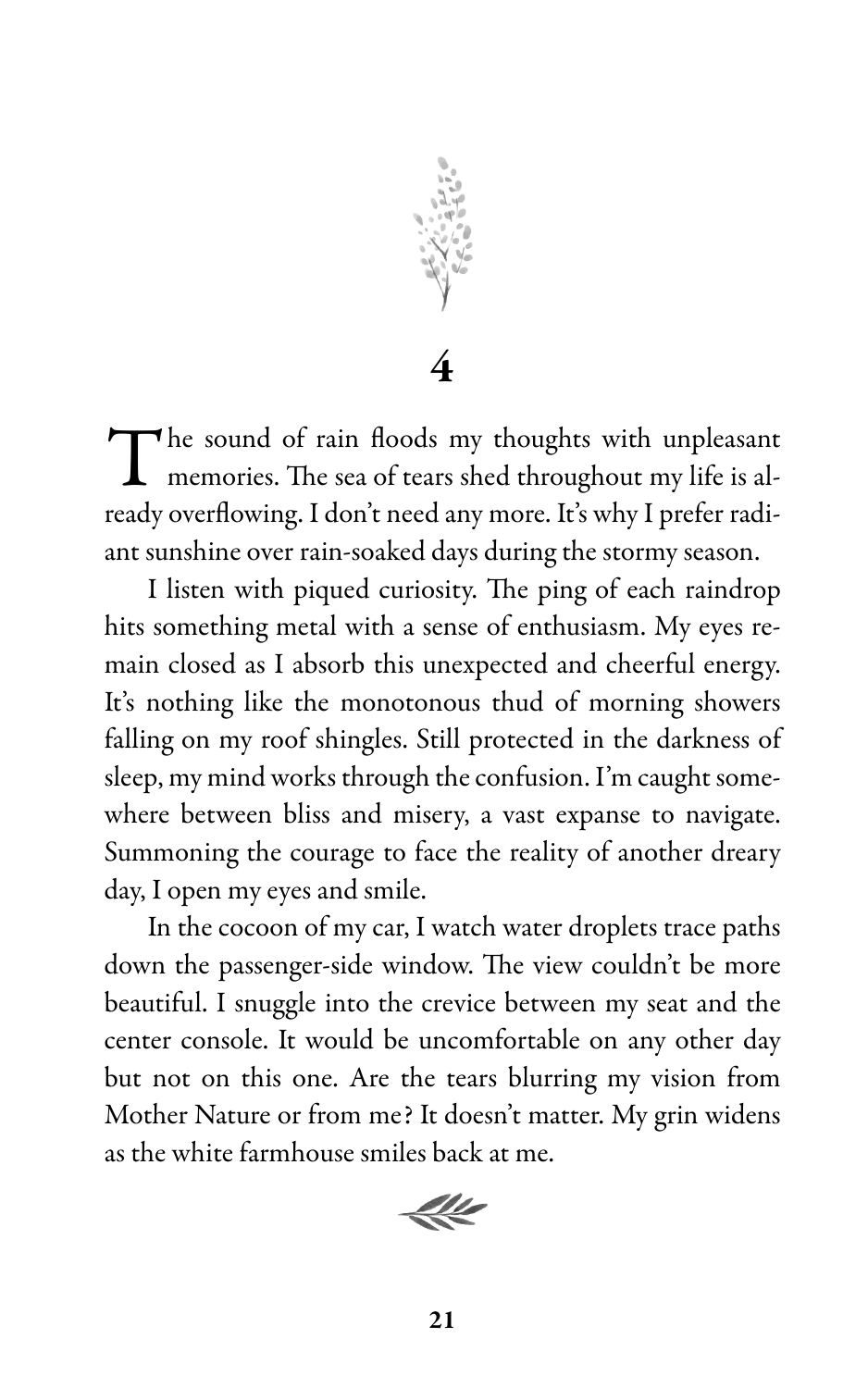PIGEON GROVE LIVES up to its namesake: Things  $fly$  here. I never imagined it possible for a small town to complete a real estate transaction so quickly, but in less than two weeks, all the necessary documents have been recorded. I'm the new owner of a quaint cottage nestled among rolling foothills of the Blue Ridge Mountains.

The alacrity of the sale was astonishing, but it's outdone by the generosity bestowed upon me during the process. When I was unable to find temporary housing on short notice, the real estate agent insisted I stay inside my future abode until everything was official. Skepticism must have been written all over my face. I was quickly assured that the previous owners authorized the thoughtful offer.

It was a kindhearted gesture but immediately raised suspicions. Was this some way to manipulate me before I signed the paperwork? I'd never experienced that level of graciousness from a stranger. Despite my apprehension, however, everything worked out exactly as I had hoped.

The quiet town has been that. I've intentionally kept my travels confined to the neighboring town. It's best to keep a safe distance from folks nearby who might complicate matters, even if that real estate agent's kindness was an unexpected and welcome surprise.



I GATHER SOME ESSENTIALS from the grocery store: food and a few cleaning supplies. I work through the downstairs first, one room at a time. It's cathartic to clear away layers of dust and discover a hint of the sparkle hidden beneath each surface. The kitchen is my favorite and where I begin. It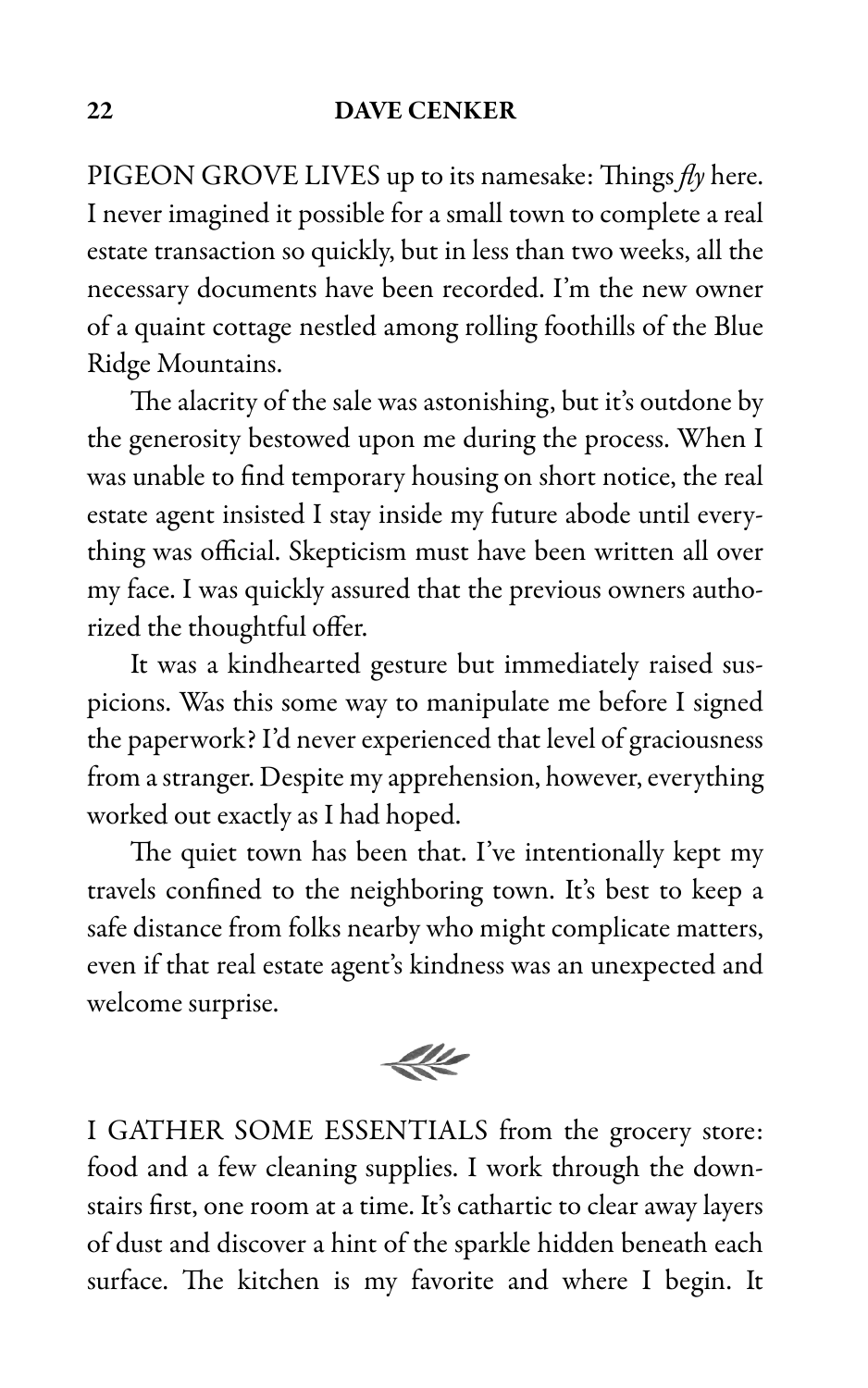breathes life into me. There is space to move around, but it still feels intimate and private. This is a place where new things are born from simple ingredients. Like sugar, butter, flour, and perhaps a small dash of hope.

The single window over the cavernous porcelain sink gets stuck when I try to open it. A little perseverance proves successful as the familiar scent of jasmine floats inside. I almost don't notice the unsightly field of overgrown weeds next door.

In due time, I'll find out who owns that property. It shouldn't be difficult to have it cleared. My practical mind taps me on the shoulder. Claire? Hello, there. Consider this your wake-up call. You don't have that much money or a job to sustain your long-term presence here.

I'll worry about that later. I lean against the counter, close my eyes, inhale, and appreciate the sanctity of my quiet refuge.

## Knock, knock.

The jarring sound travels through the living room. It pushes that comfortable and intoxicating floral scent back outside the window. So much for peaceful silence. If I ignore whoever it is, maybe they'll give up and leave.

Knock, knock, knock, now delivered with more insistence. I forgot that my car parked along the curb gives me away. I tiptoe through the hallway, wondering if I can catch a glimpse of my uninvited visitor before he or she sees me.

She's holding a covered basket. Looking back over her shoulder, she mutters something about behaving. Please don't let her have a dog. I'm trying to get rid of the mess, not add to it. I move to stand before my screen door, still and silent, and wait for her to notice me.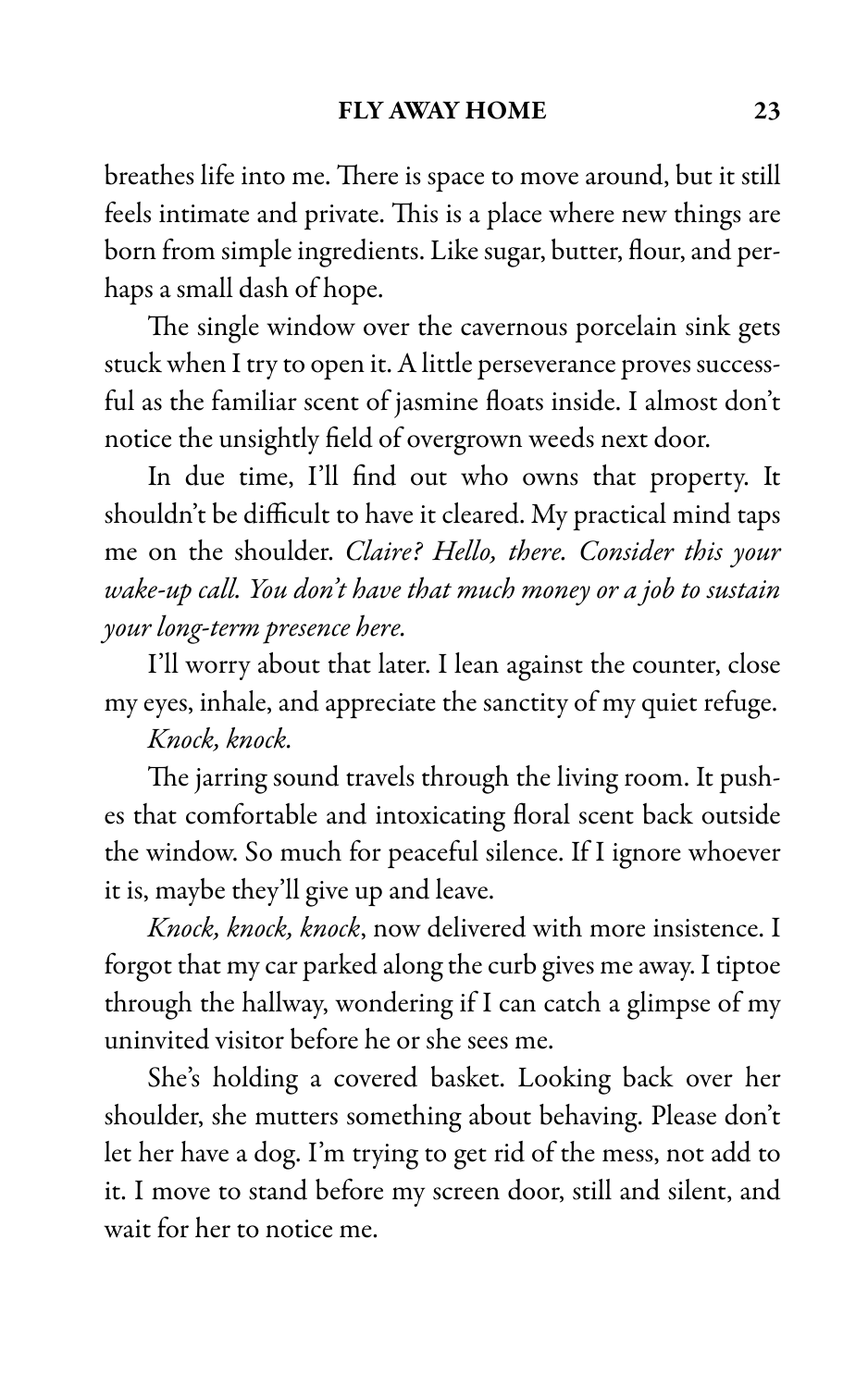"Oh goodness!" She almost drops what she's carrying. "Sorry, I didn't see you there. You snuck up on me. My name is Lydia. And this . . ." She turns around revealing someone less furry than a dog, but only barely. The mat of unruly hair hiding beneath the man's hat could use a comb through it.

"Hickory trees have strong roots. Keeps that surly wind from blowing them over. Fine craftsmanship here, don't you think?" He's running his hand over the smooth railing leading up to *my* front porch.

"Yes, it's exquisite. Now come up here and meet our new neighbor." That last word causes a chill to travel up my spine. I didn't move here to become neighborly. She turns back to me. "Meet my husband, Hank. Welcome to Pigeon Grove." Her smile is warm, even if there's a hint of embarrassment for the gentleman now standing beside her. He holds his floppy hat respectfully in both hands.

I stare at the two of them for a moment. I mustn't be rude. It's not in my nature. I swing the door open and step into the doorway at the same time Lydia begins to make her way inside. "Sorry, dear. Old habits and all." She shuffles backwards and allows me space to make my way onto the porch.

"I'm Claire." I reach out my hand as if greeting a new business client, keeping a full arm's length between us. Now what? My eyes flit around. I notice cracks in the wood planks that make up the front porch. More work to do. Small flecks of white paint from the flaking house accumulate like snow that rarely falls here.

I finally glance toward the couple. They seem to have forgotten about me, preoccupied by the wooden swing beside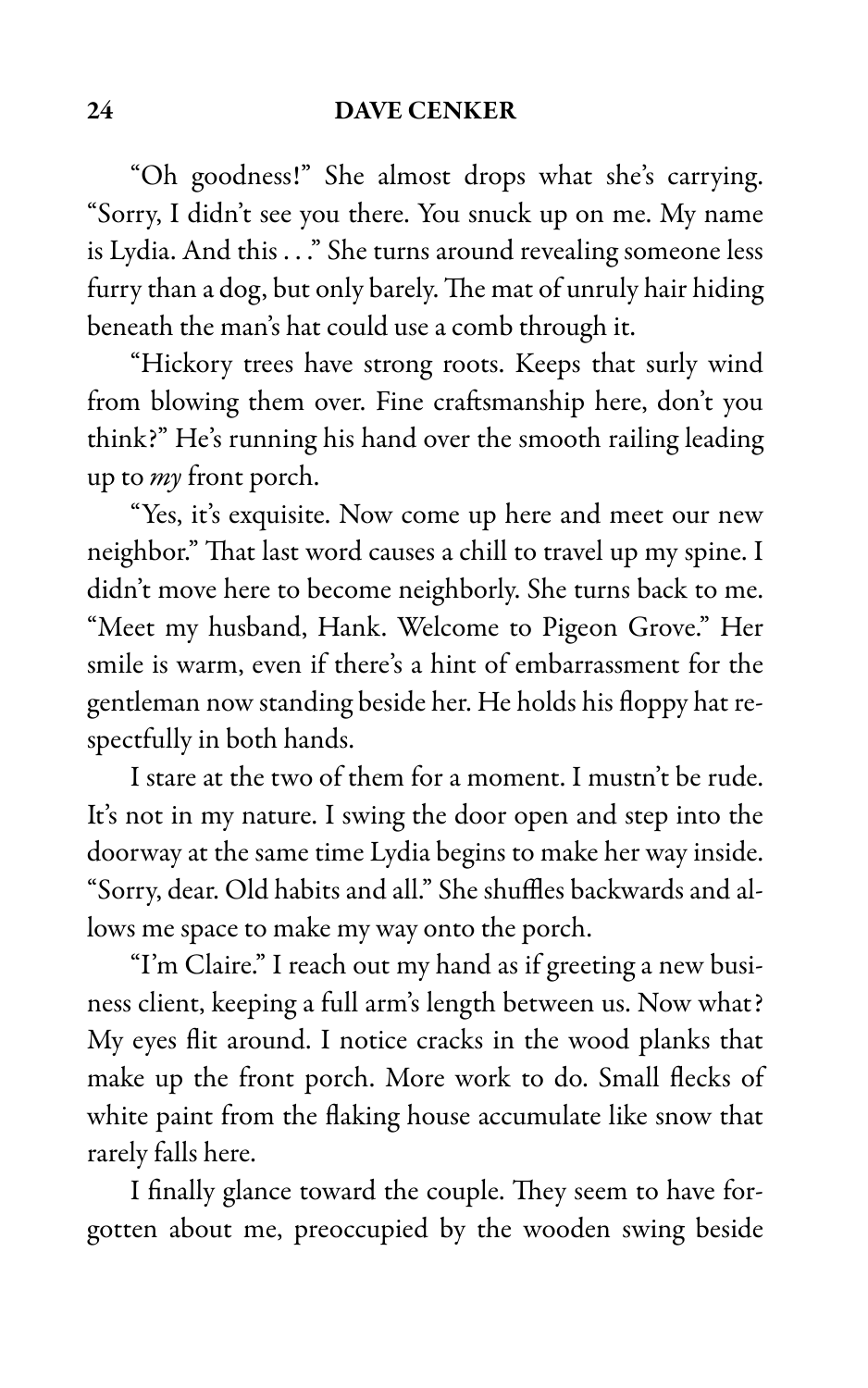me. Suspended by two new metal chains, they don't match the worn appearance of everything around it.

"Would you like to have a seat?" It's better than inviting them inside.

"Thank you, that would be lovely." Lydia smiles as Hank secures her hand, allowing his wife to take a seat first. I never tire of gentle mannerisms. They're like soft pillows for the soul to rest upon. The couple swings with softness back and forth. It's like they've received an unexpected gift.

"It seems like you've done this a few times before." There's a natural cadence to their routine. I settle on the small table that doubles as an extra chair.

"Indeed. Every day for the last eighteen months." Lydia's smile grows wider as she presses her shoulder against Hank's.

"Until the last several weeks." Hank adds the factual note to Lydia's dreamy reminiscence. Did she just elbow him in the side? "But it was our pleasure, of course."

"Excuse me?" This is one of the many reasons being neighborly isn't on my short list of things to do. I have no idea where this conversation has come from, nor where it's headed.

"Oh dear. My manners. I thought you knew." My confusion must be evident. "This was our home before putting it up for sale a few years ago. We never wanted to move, but business grew faster than expected. It's why we purchased the larger lot outside of town."

Sitting upright but relaxed, Hank peeks inside the basket on Lydia's lap. "It's ironic we live in the Peach State. More than 50 percent of all peaches in the United States come from California, not Georgia." He's full of interesting information, like the studious girl I used to be in grade school. "Still makes for a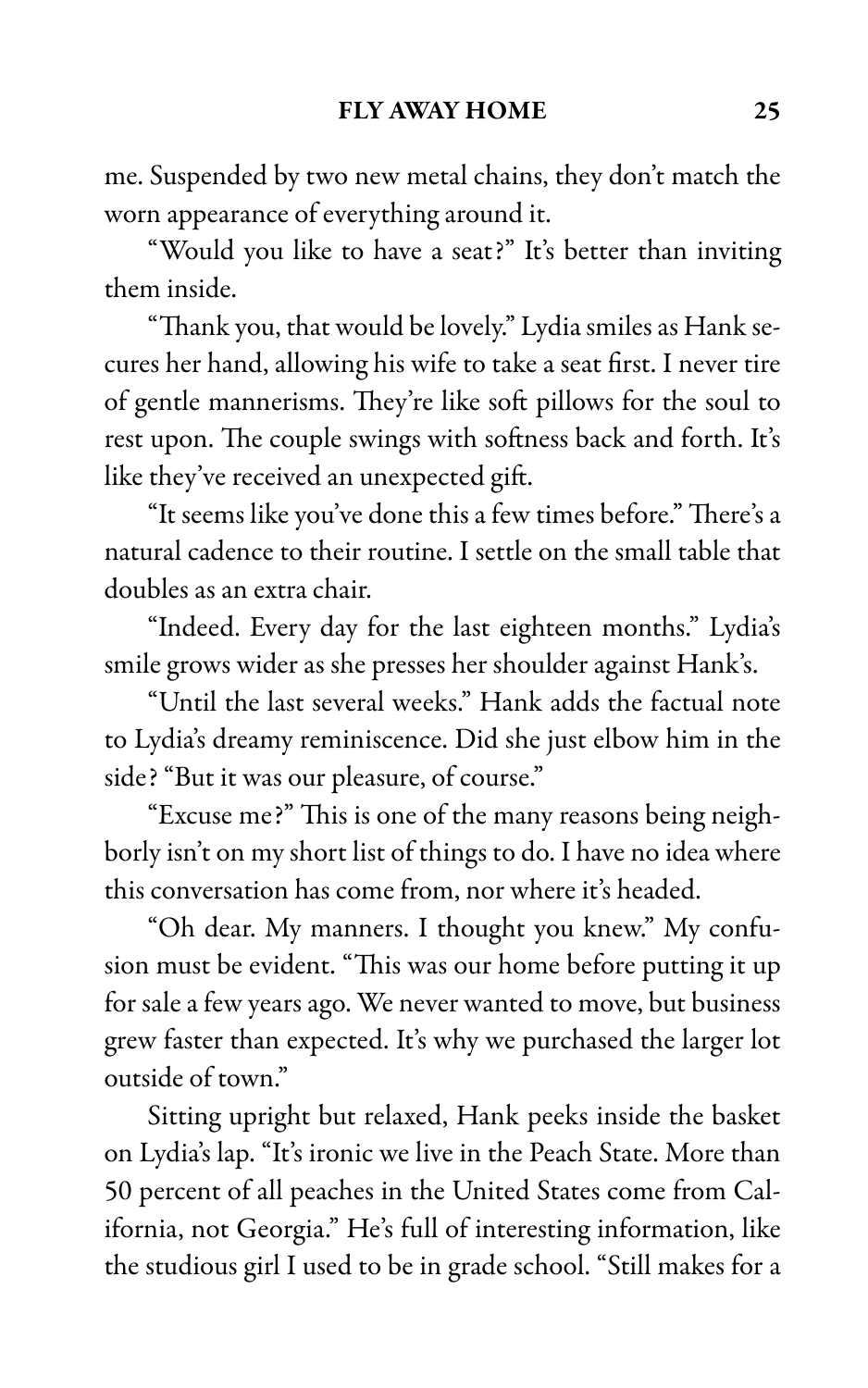good life here, though." A smile sneaks across his lips. Someone else might think it's from fond memories of financial success, but I know better. Especially since his hand has now found Lydia's as they sway in tune to a silent song known by them alone.

His tender touch creates a radiant glow in Lydia's cheeks and a soft nostalgia in her voice. "We'd sit here for hours, sipping our shared glass of sweet tea while watching the sun dip below the horizon." Their loving relationship is infectious. I can't help but allow myself to slip into the past, to a time and place where love once lived, albeit briefly.

I have shared but a few cursory words since my guests arrived. So much for not being rude. My mind plays tricks on me. Although I am charmed by their cozy love, the smile involuntarily playing across my lips fades. I came here to forget these memories. To start anew, not stir up confusing emotions that I can no longer do anything about. The blissful couple seems to read my body language like an open book.

"Hank, we need to stop by the bank on the way home, before it closes."

"I did that . . ." She provides a subtle squeeze to his hand. "Right, we need to make that deposit. Best be going."

"These are for you, Claire. A welcome gift from Hank and me." Lydia hands me the basket as we all rise to our feet in unison.

"Did you know scientists label peaches as the fruit of calmness? They're known to reduce anxiety and are a symbol of good luck, protection, and longevity in China." Hank begins making his way back down the porch steps, studying the vacant flower box beside it.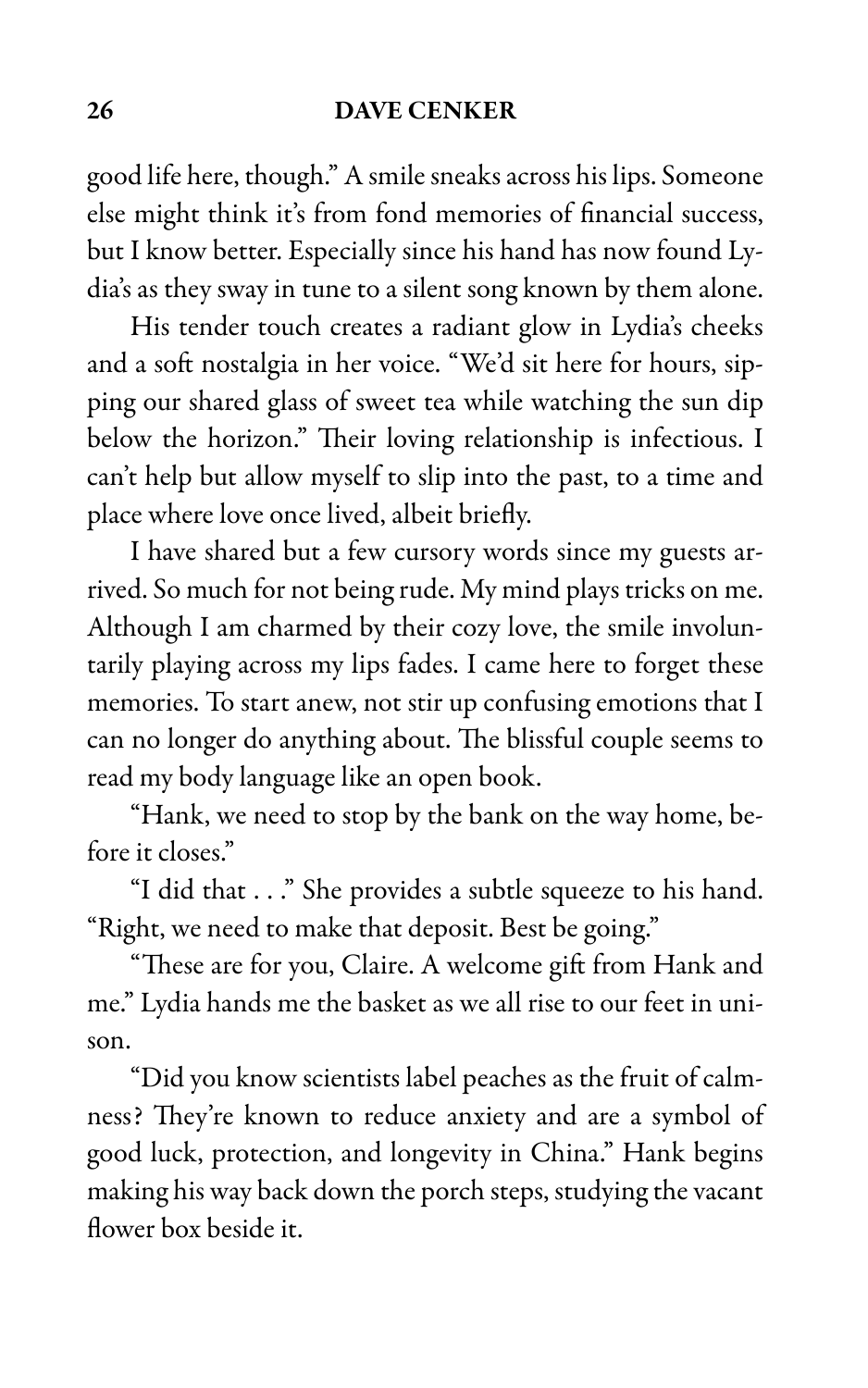I'm taken aback as Lydia pats my arm and whispers in my ear. "Don't tell him I said this, but there's no reason to limit those good-luck charms to a single country, don't you think?"

Hank replaces the hat on his head, doing his best to tuck loose strands beneath it. "This soil is some of the most fertile in the area." Guilt crawls across my skin as I notice crumbling soil in the planter I didn't even realize was there. I've taken ownership of a house that has known so much love but haven't been able to resuscitate it to its prior glory. I have only been here for a few weeks, but I still feel like a failure.

"I apologize for letting things lapse. I've been focusing on everything inside first. I'll do my best to bring this place back to the beautiful place it once was."

"Oh, that's not what he means, dear. He's talking about that overgrown mess over there." She motions to the field of weeds. "That used to be a finely tilled arrangement of plentiful crops. After we ran out of space, that's when we moved. All that land over there is yours as well." I'm not sure I appreciate the responsibility for maintaining that *mess*. "I guess it shows how quickly weeds can overtake a garden when not tended to with care." Lydia's comment strikes a disquieting chord somewhere deep inside me.

She rests her fingertips on my forearm, bringing me back to the present. "We apologize for staying so long, Claire. We only wanted to stop in for a quick visit and welcome you to Pigeon Grove."

"Interesting thing about pigeons . . ."

"Hank, we should be going."

"No, that's okay. I like learning new things. Your husband has been quite successful at helping me do so over the past thir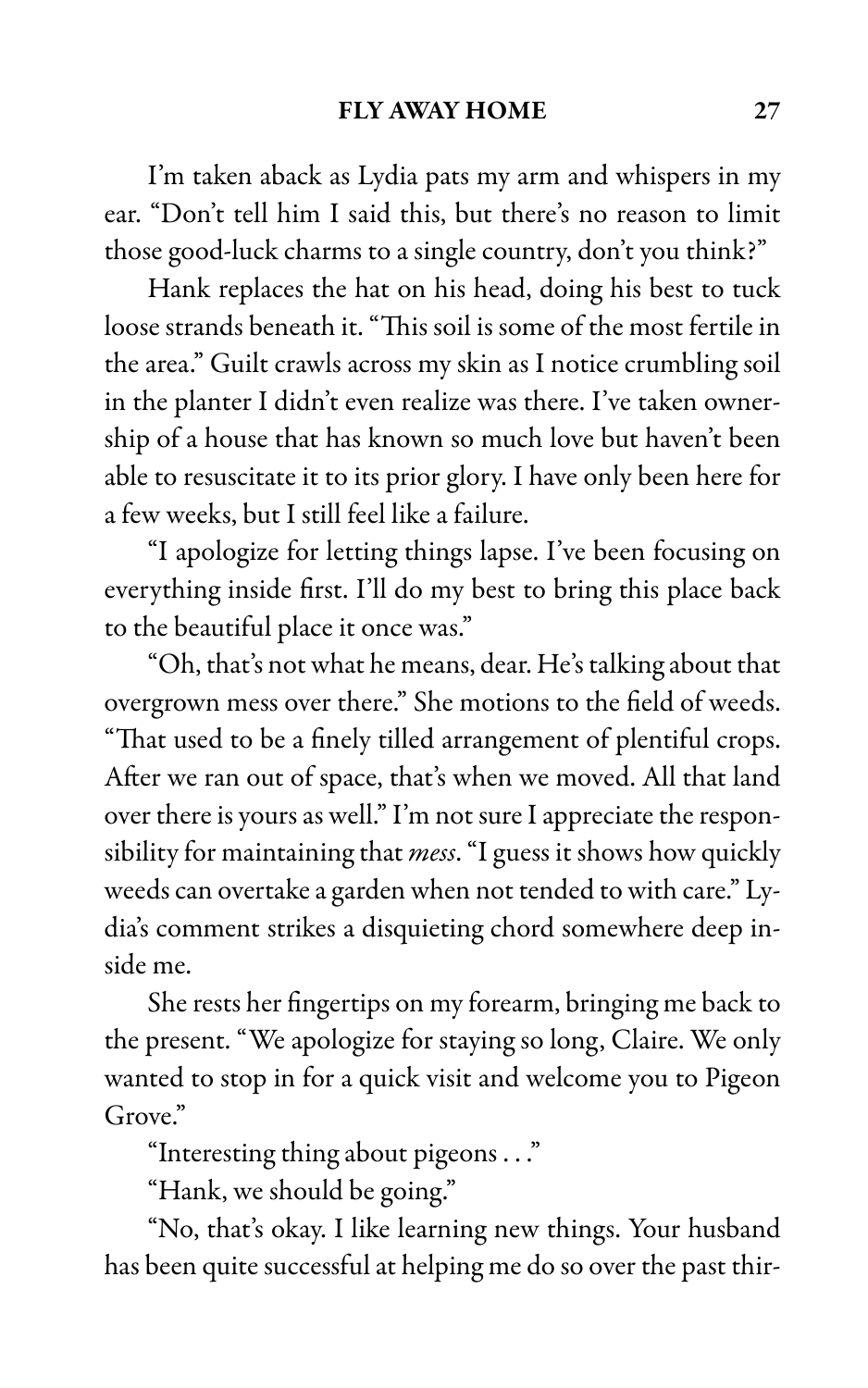ty minutes." I smile, appreciating someone who has the same desire for knowledge as me.

"See, she's a smart one, just like you." Hank takes his wife's hand and continues. "Pigeons are private birds. The chicks don't reveal themselves to humans until they're fully mature. And they have an innate ability to find their way home, no matter how hard people try to confuse them."

"And speaking of home," Lydia chimes, "that's exactly where we should be heading."

"After the bank, though." Hank winks at Lydia, their secret code not slipping past my perceptive gaze.

As the couple strolls down the sidewalk together, I'm not sure what I'm feeling. I find this charming couple endearing, but there's still a big part of me that wants to pull back, inside the house and inside myself. I'm caught in a state of confusion, just like those pigeons. But it's clear I'm not destined to find my way back home.

A thought slips in through one of these secret back doors that life tries to hide from us. Maybe I'm still only a chick, waiting to become a proper grown bird ready to fly. Hard as I try, it's impossible to relinquish that sliver of hope, however tiny it might be.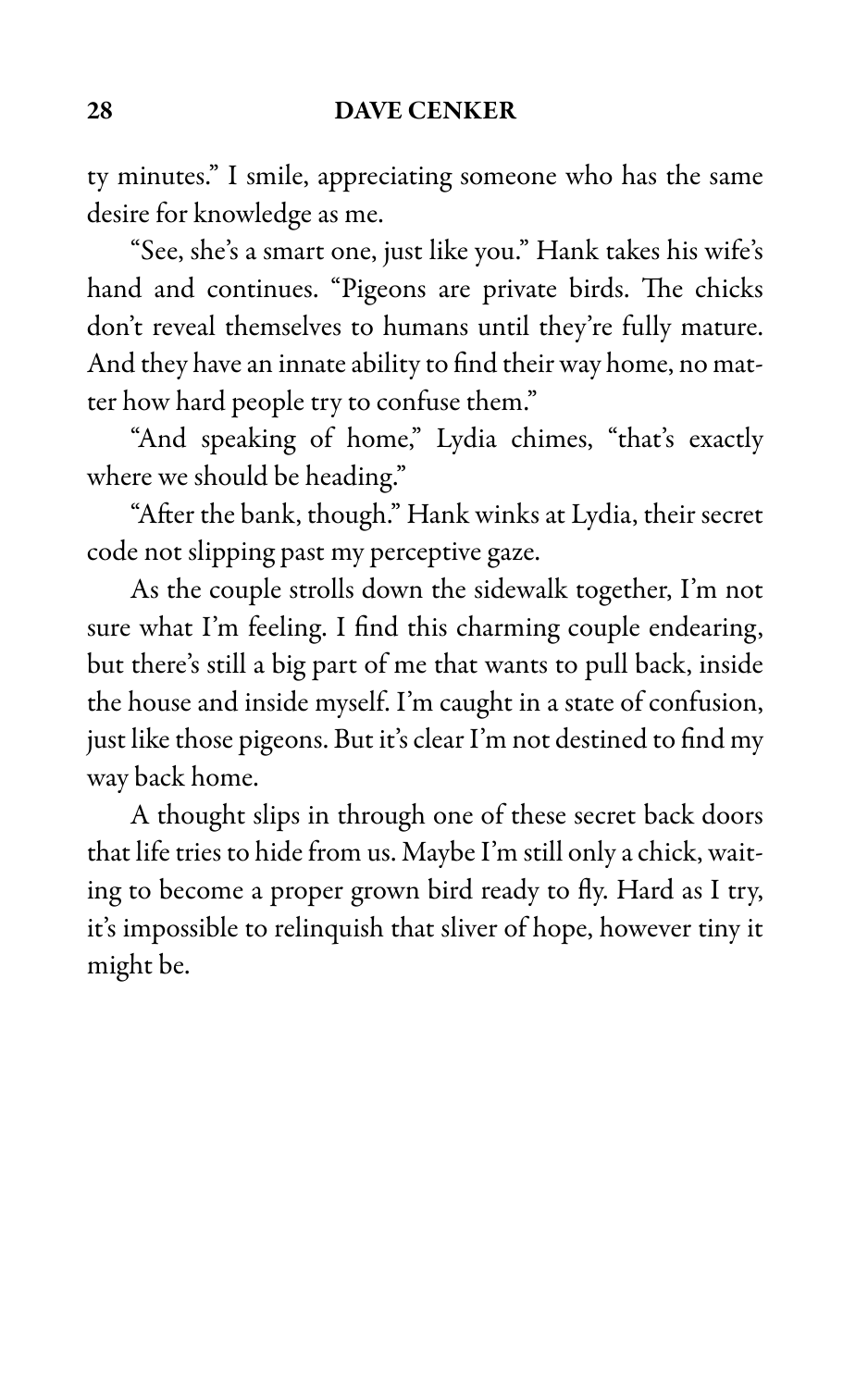

5

It might be some weird synchronicity that exists between<br>owners of the same house, but I somehow doubt it. I'm owners of the same house, but I somehow doubt it. I'm halfway through my glass of lemonade when they stroll down the sidewalk together. At the same time each day. Lydia is always on the inside while Hank embraces his role as the chivalrous knight. He serves as a human shield against wayward splashes from puddles in the street.

"Good afternoon, Claire." I hear Lydia's greeting and recognize the implied question hiding behind it: How are you? I suppose it's a natural byproduct of small-town life. Everyone knows everything. Or wants to, at least. She waves with one hand while the other remains interlocked with her partner's.

"Hi, Lydia. Beautiful weather for a walk, isn't it?"

"With a companion like this, every opportunity is a perfect one." She wraps her fingers around Hank's arm and squeezes with tenderness. He smiles and tips his hat toward me.

Each afternoon, he offers an interesting tidbit of trivia in his signature fashion. "What's my thought for today, Hank?" I call from the porch as I swing gently. The space between my toes and the wooden railing is the perfect distance. Each push creates a tranquil rocking motion.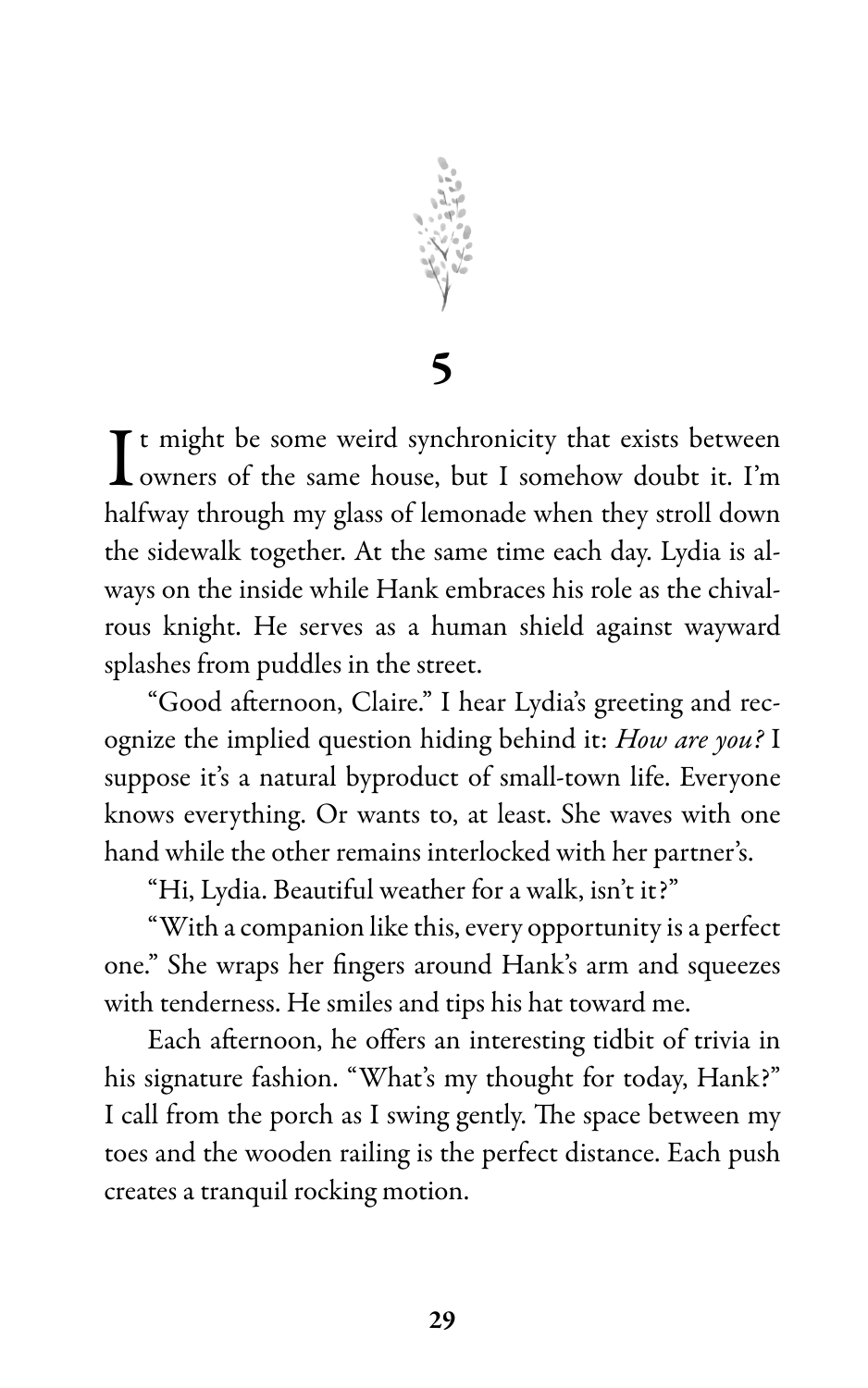"That's some mighty weak tea you have there." He squints toward the half-empty glass of lemonade—fresh squeezed, of course. Is there any other kind?

One summer, years ago, I opened a lemonade stand outside the public library and netted almost five dollars. And I'm sure it was Ms. Pickett's advertising, or cajoling of patrons, that allowed me to make even that much. It wasn't the money that motivated me. Rather, it was the surprised smile when those unsuspecting customers tasted it. The tiniest hint of lavender in my recipe made all the difference.

"That's because it's not tea," I tell Hank. "It's lemonade. With a twist." I've always kept the presence of that secret ingredient to myself. Have I stumbled upon another example of small-town persuasion? Some people can extract thoughts that might otherwise have stayed hidden.

"Did you know the -ade in lemonade means it doesn't contain 100 percent juice?" He glances up at me, slowing his shuffle down the sidewalk, awaiting my response.

"No, I did not." He seems proud to share these obscure facts with me each day. And to be honest, I enjoy it. As much for seeing how it changes his mood as for the knowledge. He lights up. It's like I'm helping him, even though it makes little sense. "So why then isn't it called 'iced tea-ade'? I guess that doesn't exactly roll off the tongue, does it?"

"Ah, and there you stumble upon a peculiar conundrum." He pauses and looks at me quizzically. "There's no juice in tea, but I suppose it is interesting they chose not to call it 'helio-tea,' since *helio-* means 'from the sun.' It's the only way to make it, you know. The Georgia sunshine has magical powers."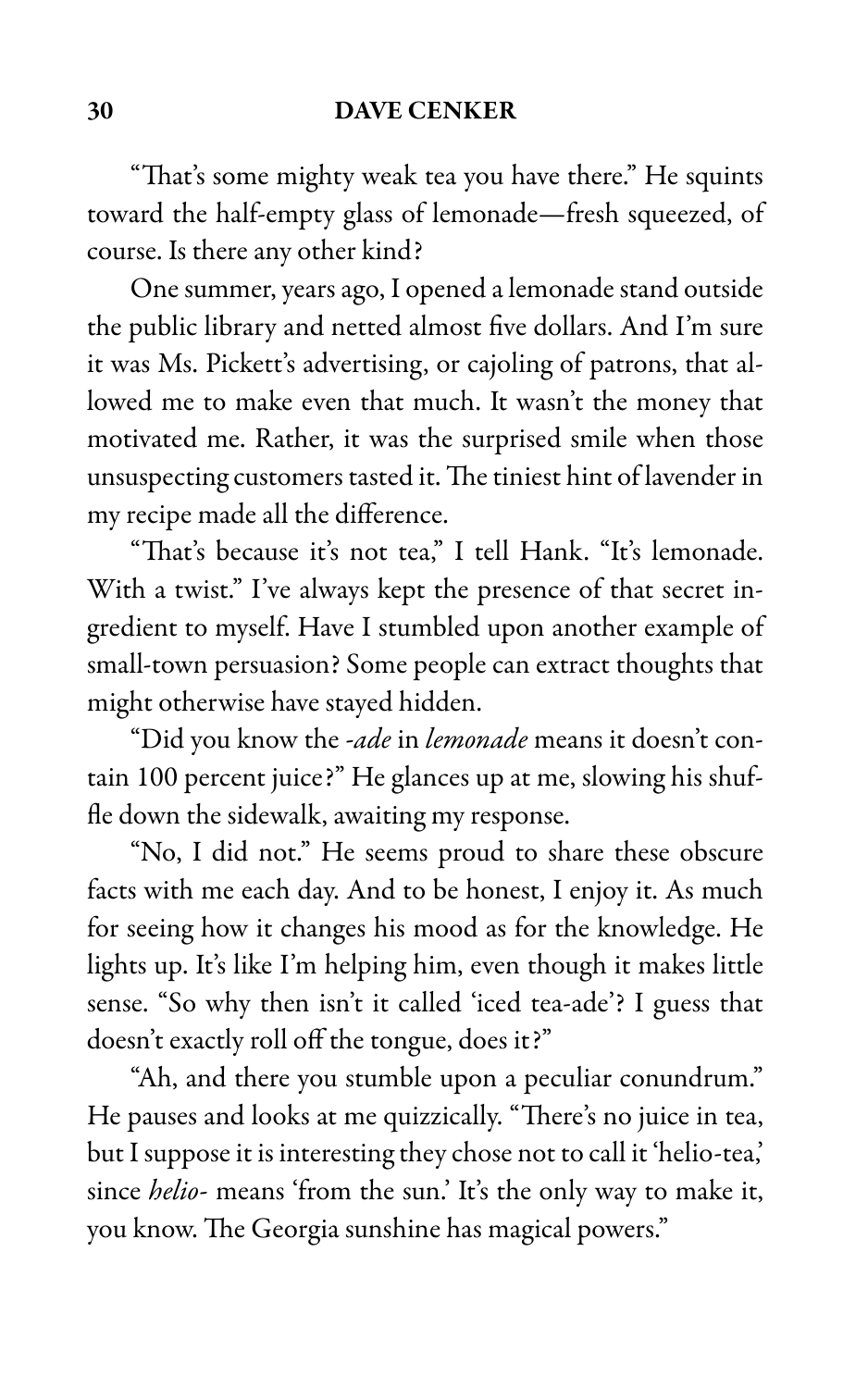I offer a kind smile as the couple continues down the walkway without another word. We've become familiar with this routine. They return down the other side of the street a few minutes later. Their final wave and wish for a pleasant evening occur as I take the last sip of my lemonade.

I've invited them onto the porch many times over the past several weeks. I only do it on good days, though, ones when I'm able to push those unpleasant memories into the safe recesses of my mind. Two things continue battling for my attention: the safety of ignorance and a risky acceptance of hope for something so beautiful. How do I choose? Hank and Lydia are the epitome of a perfect couple. Seeing them treat each other with so much love? On those more difficult days, it's painful.

Why do I shy away from tea? Everyone else seems to love it. Am I destined to be eccentric in everything I do? A few granules of sugar cling to lemon pulp at the bottom of my empty glass. It reminds me why I prefer lemonade. I appreciate the delicate balance of sweet and sour. How two different things combine to create something delicious is a refreshing realization.



I HAVE BEEN SPENDING more time walking up and down Main Street. Slowly, I'm expanding my acceptance of Pigeon Grove. I have Hank to thank for that. There's a part of me that longs for more of his peculiar insights. I buy fruits and vegetables from him I don't need. I could choose to stop in for a chat only, but I'm not ready for that level of geniality yet.

Something is different about Hank when I visit his shop. He's less analytical and distracted than he is on those afternoon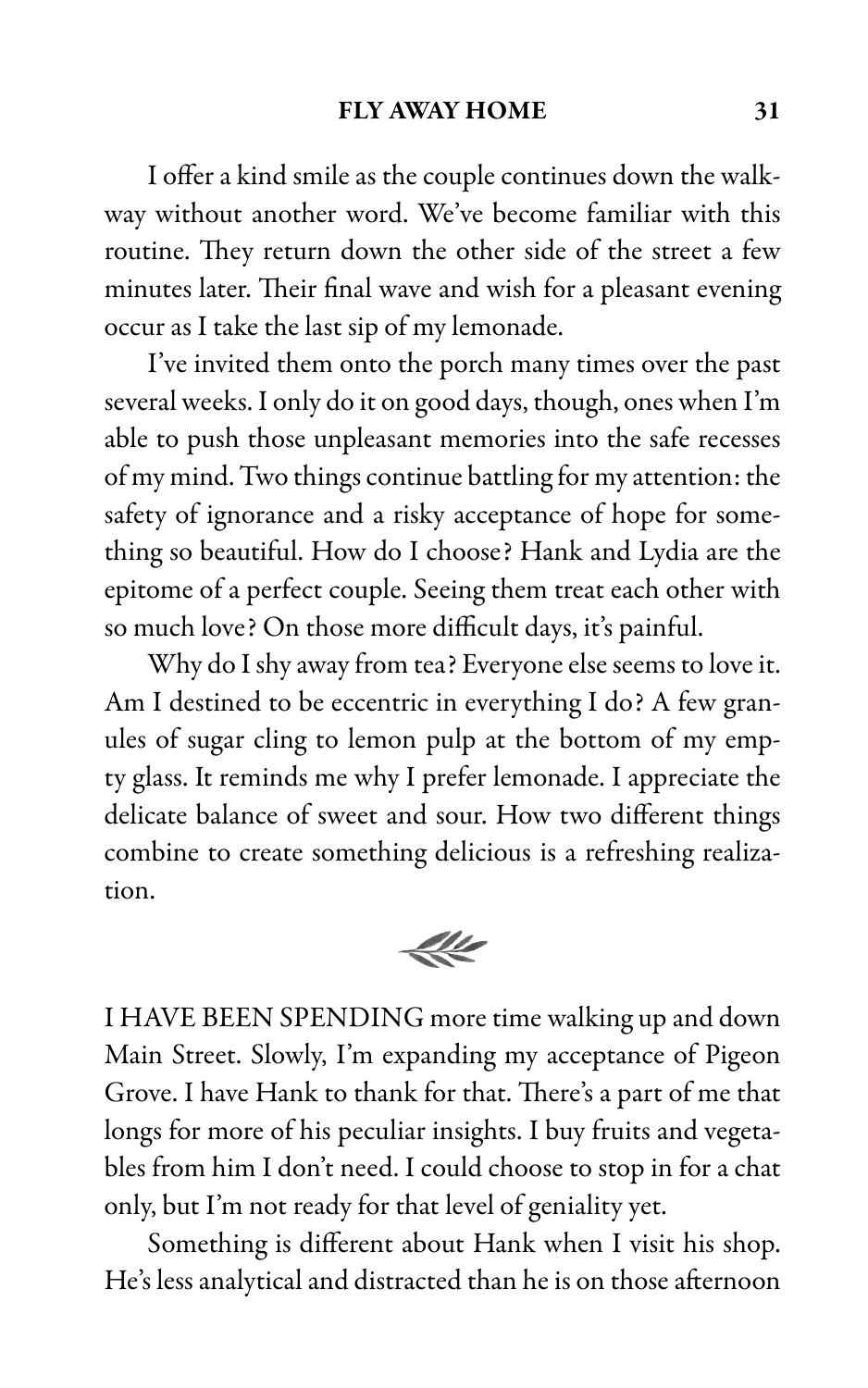walks with Lydia. He becomes softhearted and emotional in his store. Can being around produce have that effect on someone? If anyone knows, he would be the person to ask. I'll do that someday, when I have more gumption. For now, I stroll back down the street with another paper bag full of peaches and lemons. More of the former as the latter always seems in short supply.

I push open my front door and instinctively move toward the kitchen. I pull Lydia's cookbook from my shelf and thumb to the page with her peach tart recipe. It was nice of her to lend it to me. I'm slowly filling my house with new things, while keeping a few of the old ones hidden away in a safe place.

Tracing my index finger down the ingredient list, I find mint and fresh orange juice. Of all the fruit on my counter, an orange is not one of them. I pull the carton of store-bought juice from the refrigerator. Close enough. Grabbing a pair of snipping scissors from the drawer, I meander toward the front porch. Those vacant flower boxes now overflow with green herbs. The varied scents and textures add something inviting to the farmhouse curb appeal. And it's nice to be part of an organic and self-sustaining growth process.

I slip back inside and turn the knob on my radio, tuning to the local country station. I never listen to this music, but everyone else here does. I might as well give it an honest go. I grab the wooden spoon reserved for propping open the kitchen window. Once a willing partner, it now needs a bit more persuasion to cooperate with my desire for fresh air.

I glide around the room, from the counter to the refrigerator and back to the cupboard. There's a natural flow to my movements. They're somehow in sync with a combination of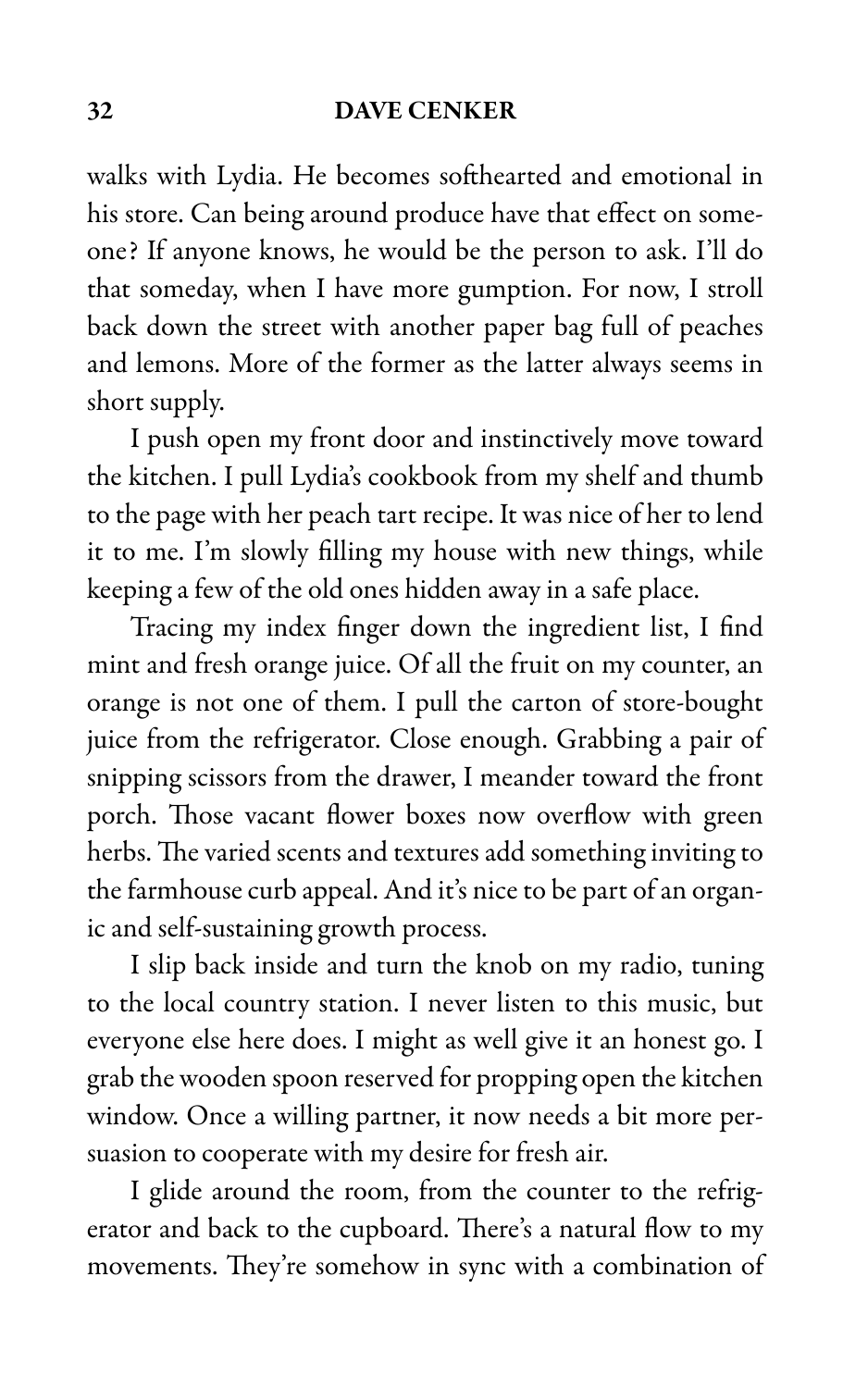the music's melody and the recipe ingredients. That thought about lemonade resurfaces. Sweet and sour. How two seemingly unrelated qualities can fit so well together. How is it that music and peaches blend with such harmony? I sprinkle mint into the bowl as my thoughts, baking and otherwise, merge as one. Is it possible to mix different things elsewhere in life to create something new and . . . ?

I can't think the word that follows, let alone vocalize it. Best not allow my wishes to float too high. Hope is a dangerous tightrope to walk. Especially when there's nothing to balance myself with, and no safety net below to catch me when I fall.



WITH MY PEACH TART baking in the oven, I lean against the counter. Closing my eyes, I inhale the complementary scents of fruit and jasmine. More yin and yang, the smells coming from inside and outside. But it's the song on the radio that permeates the room and conjures a sense that has no name.

Love was always for someone else, but in a world of so few surprises, there's still a few surprises left.

I think about my path through life so far. I've always known where I'm headed, even if it hasn't been toward a place I dreamed of being. But now I don't know. About anything. A foreboding thought creeps into my consciousness. I made a courageous choice to move here, but I feel more lost than ever. Still, I wonder, might this be the best thing that could have happened to me?

There's something about the delicious combination of lyrics and melody. It creates a moment of internal radiance,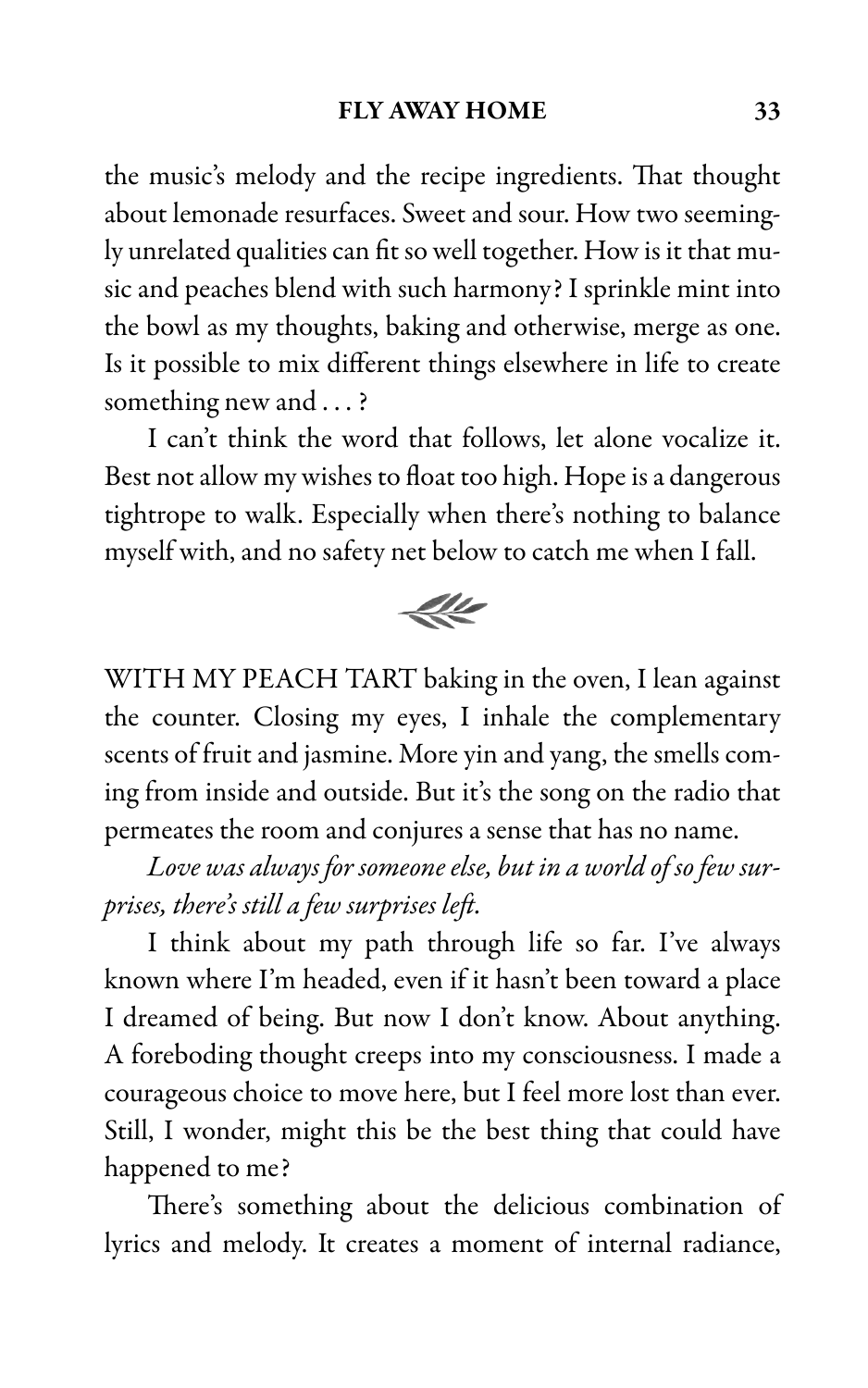coming from a place I never knew existed. I open my eyes to make sure I'm not dreaming. That's when I see him.

Seated on the ground across the street, a man stares intently at my farmhouse. He tilts his head to the right, then the left, before pulling out a pencil and placing it in his mouth. Clenching his teeth, he reaches a hand into his bag. He retrieves a sketchbook, never taking eyes off his subject. He continues to study it with an intense interest.

I watch as his gaze darts back and forth between the house and his pad of paper. It's mesmerizing. There's an intimate connection between the physical world and his mind's eye. I sense his imagination transforming an inanimate object into something full of emotion.

Guilty thoughts for spying on him creep in, but I can't look away. Besides, he's drawing my home. Home. It's the first time I've referred to this place by that name. What is happening? Things are becoming hazy and distorted. Should I embrace this unknown feeling or push it aside?

He glances up at the roofline. As if reading my thoughts, he slides his eyes toward the kitchen window. And finds me. In a panic, I pull back, hiding behind the thin fabric of the curtain. My heart pounds in my chest, perfectly in sync with the rhythm of that song.

I tug the curtains closed and stare at my trembling hands. Even if this reaction resembles those of my childhood, it doesn't feel like the same thing. It's not fear but something else. I recall that pilled blanket. It did little to protect me from the harsh reality waiting outside its permeable border.

It creates doubt that a tattered strip of plaid cloth will do any better. A freshening breeze blows through the open win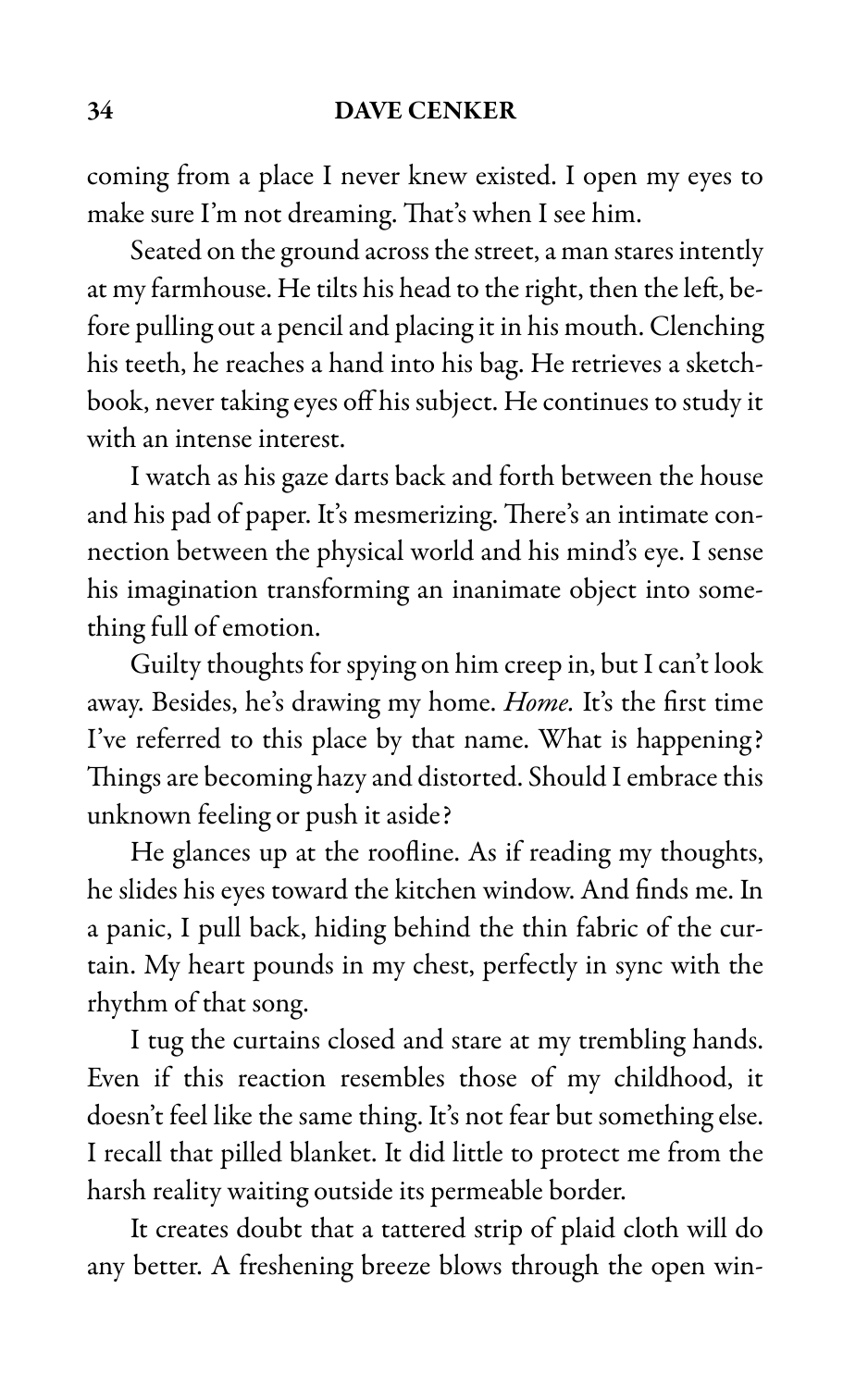dow, revealing a glimpse of him. Still looking right at me. Or through me. Nothing can keep him from seeing deep into my soul. Especially at a moment when I'm this vulnerable.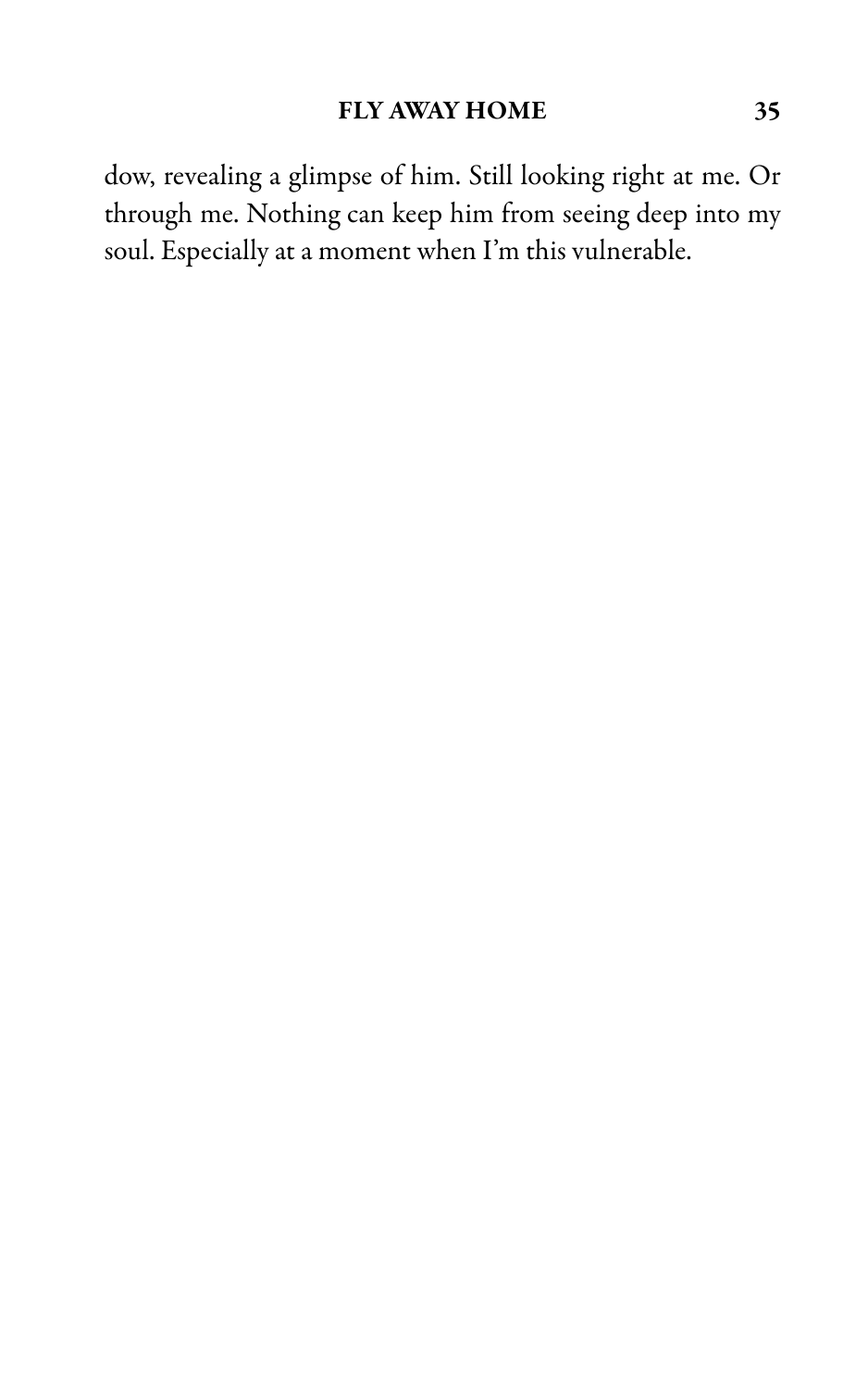

The charred scent of peaches invades my conscience like<br>smelling salts. A coffee jingle about filling your cup to the smelling salts. A coffee jingle about filling your cup to the brim every day replaces soothing music on the radio. I peel back the curtain nervously. It's all gone, the calming influence of that song and the presence of that mystifying man. My heartbeat is out of sync with everything surrounding me. How long have I been adrift in this unfamiliar state?

I recognize the shrill coming from my phone only after the third ring. I should thank the person on the other end. Without it, I might have noticed the smoke seeping through the oven door a little too late.

"Hello?" I am out of breath, though I haven't undertaken any physical exertion to warrant it.

"Claire Bear?" I haven't heard that name in years. Why does this ride through life feel like a sadistic combination of roller coaster and funhouse? The monotonous climb followed by a breathless fall is nauseating enough. But the assortment of trick mirrors and shifting floors only adds to the confusion. Are there any straight-and-level pieces on this journey? The dizzying effects keep me from reorienting myself when I need it the most.

"Hello, Russell." I don't use his childhood nickname, Stover. He was the sweetest big brother a sister could dream of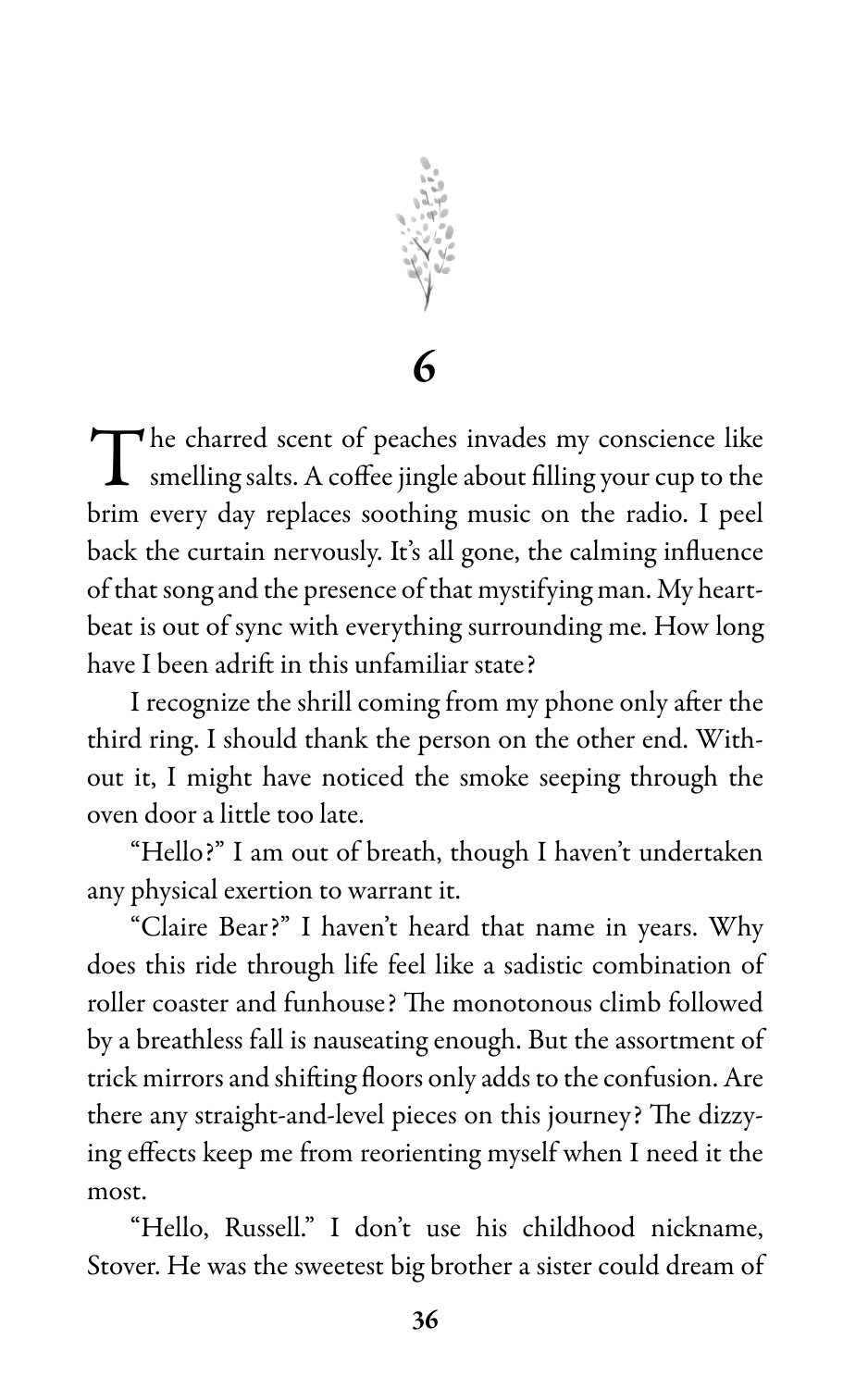while growing up. We never talked about what happened behind closed doors with our abusive mother. But he was always there to refocus my attention on something more positive.

I turn off the oven, retrieve my baking disaster from inside, and slide the window open further. A faint drift of smoke dissipates through the wider gap. The pane of glass stays in place without the need for an even larger wooden spoon that I don't have. The house seems to know there's too much to handle in this moment, and it has little to do with the mess in the kitchen.

I might as well take another look. Craning my neck both ways, I hope to catch a final glimpse of that mysterious artist on the sidewalk. Nothing. The phone cord wraps around me like a lasso, pulling me back into the present.

"Claire? Are you okay?" Am I okay? Why didn't he call to ask that while I was forced to sift through piles of boxes with bad memories by myself? Cynical thoughts bubble to the surface, but my softhearted center prevails. Could he be calling to apologize?

"I'm all right. Getting by." The internal walls rise, a selfdefense mechanism in the form of short answers. It's easier to leave that extra space, where words normally go, to assess the situation. I did it with Hank and Lydia in the beginning. Trust is a difficult thing to grant when the rug has been pulled out from beneath you so often in the past.

"Donna gave me this number, but she didn't say much. Just that you were off on a quest to find yourself or something. Was there any damage back home? I saw that a wicked storm passed through Virginia earlier in the week."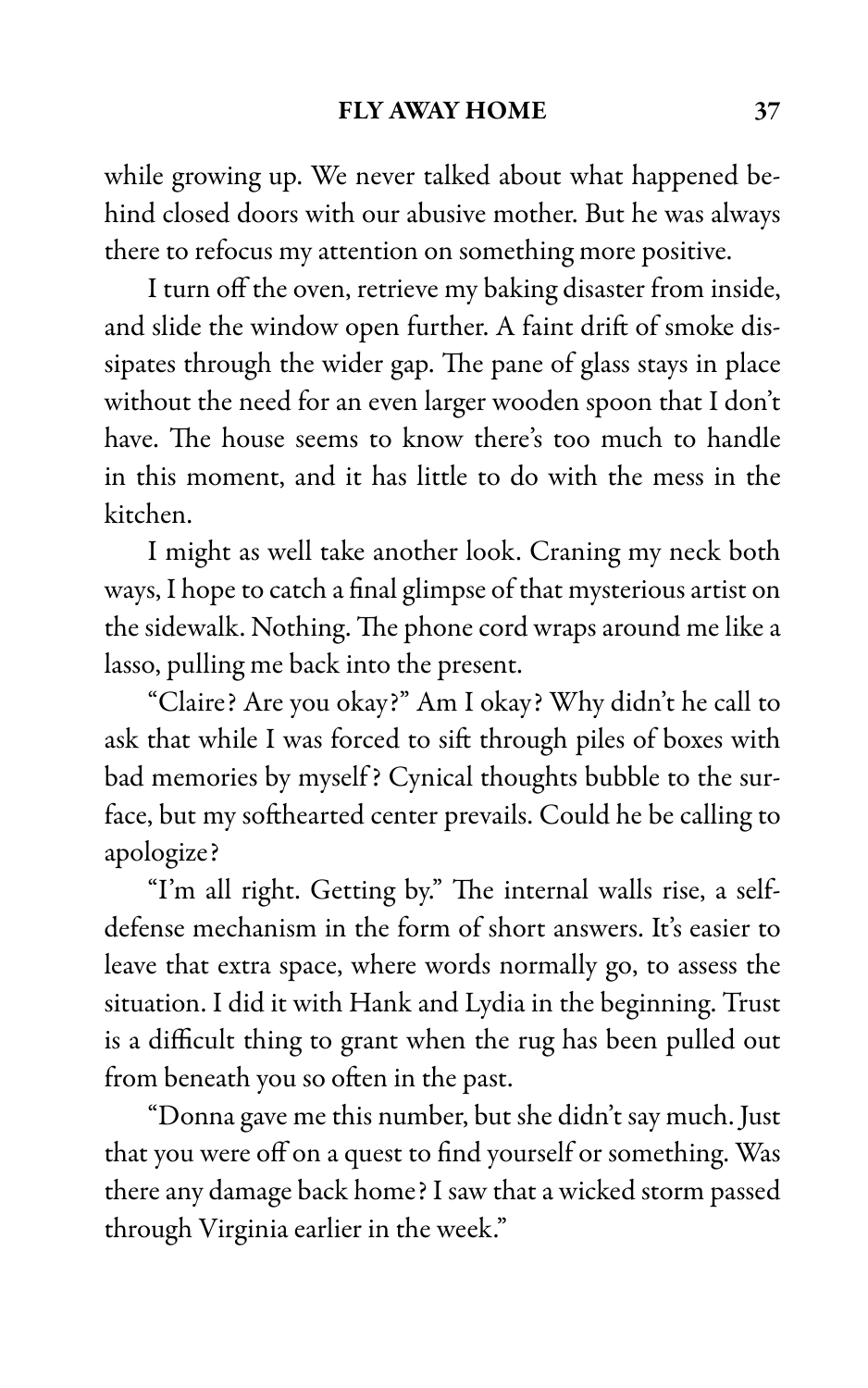Tumultuous weather manifests itself in many ways. I've been so consumed with establishing my new life in Georgia. I haven't shared my decision to move with anyone but those directly affected. My former boss and my roommate. Am I a hypocrite? I hold it against Russell for not staying in touch with me, but I'm doing the exact same thing.

"I'm not in Virginia." He already knows this, but how do I divulge the details of my choice? It still doesn't make complete sense to me.

"Have you finally embraced the merits of a vacation, an escape from the daily monotony of your routine?"

I'm searching for more of that uniform repetition, not less. Only in a different and more secluded place. I suppose I could've found a way to make it work back in Virginia, where I was living in mediocrity, but I chose a new path.

"I moved to Georgia." I blurt it out. There's no other way. It spills from my mouth in a slightly more elegant fashion than the burnt peach tart coming out of the oven.

"Georgia? Why?" I notice the genuine confusion in Russell's voice. A little sister can always tell, even after drifting apart from her sole sibling. I hear his silent thoughts percolating beneath the surface. That coffee ad replays in my mind. The slow drip of assumptions fills a cup I'd rather dump down the sink.

"I'm not sure I've figured out why yet. It just felt as though it's what I was supposed to do." Who am I kidding? Talking in vague generalities doesn't sound like me at all. I always have a plan regarding where I'm going and why I'm headed there.

"You've never been one to leave the safety of a boat and jump into muddy water." Russell's voice becomes softer with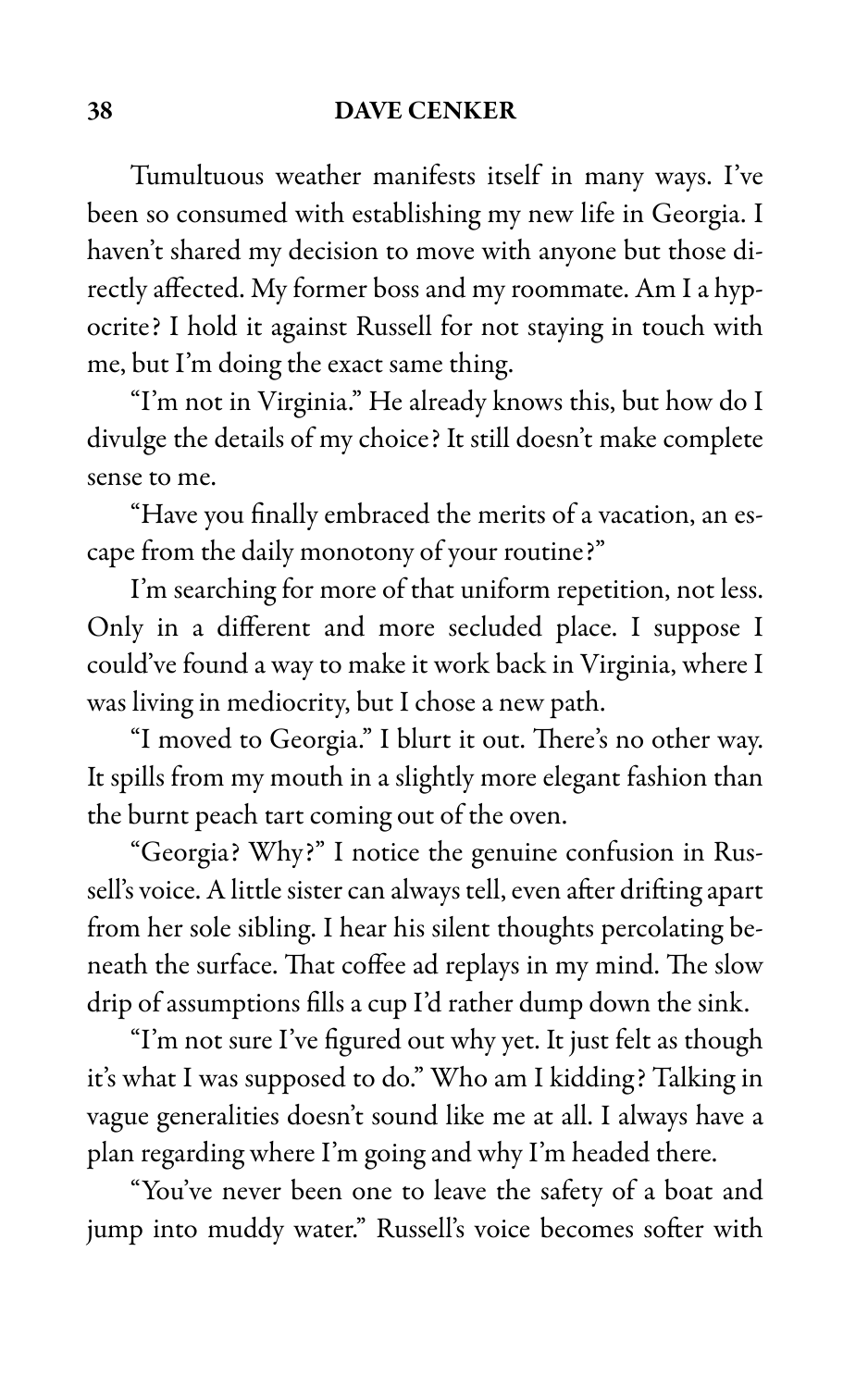hints of worry nestled between his words. I know what he's referring to.

We'd sneak out onto the lake together, just him and me. With our mother drunk, she never knew we were gone. It was a fringe benefit that we were both far away from potential physical harm. Russell grabbed the fishing gear. I would clutch the safety vests, as if my life depended on it. The unknown terrified me. If I couldn't see what was beneath the surface, I didn't trust it. He would egg me on, tempting me to jump in the water after him. I remained in the boat with all three latches of that preserver connected and snug across my torso. As scared as I was to be out there, I suppose the fact that I went anyway says even more about the perceived danger inside our house.

Alluding to this is Russell's way of asking a question when he doesn't know how to. He has only willingly entered one uncomfortable discussion in his life. I realize where he's trying to go with this conversation, talking in analogies, but I don't make it easy for him. I stay silent, waiting for him to jump in the same pool of water with me.

"Does this have anything to do with . . . ?" He still can't do it. Even as a grown adult.

"No, it has nothing to do with her." Am I lying to myself? I'm not sure. Did our mother influence my decision? Maybe. Is she the sole reason I did it? Probably not. I know there's hesitancy in my voice, and I'm certain Russell detects it. The silence between us stretches out like a piece of taffy on a hot summer day. The sugary thread holding it together becomes weaker with each passing moment. Is he about to do it? For real? Will he apologize?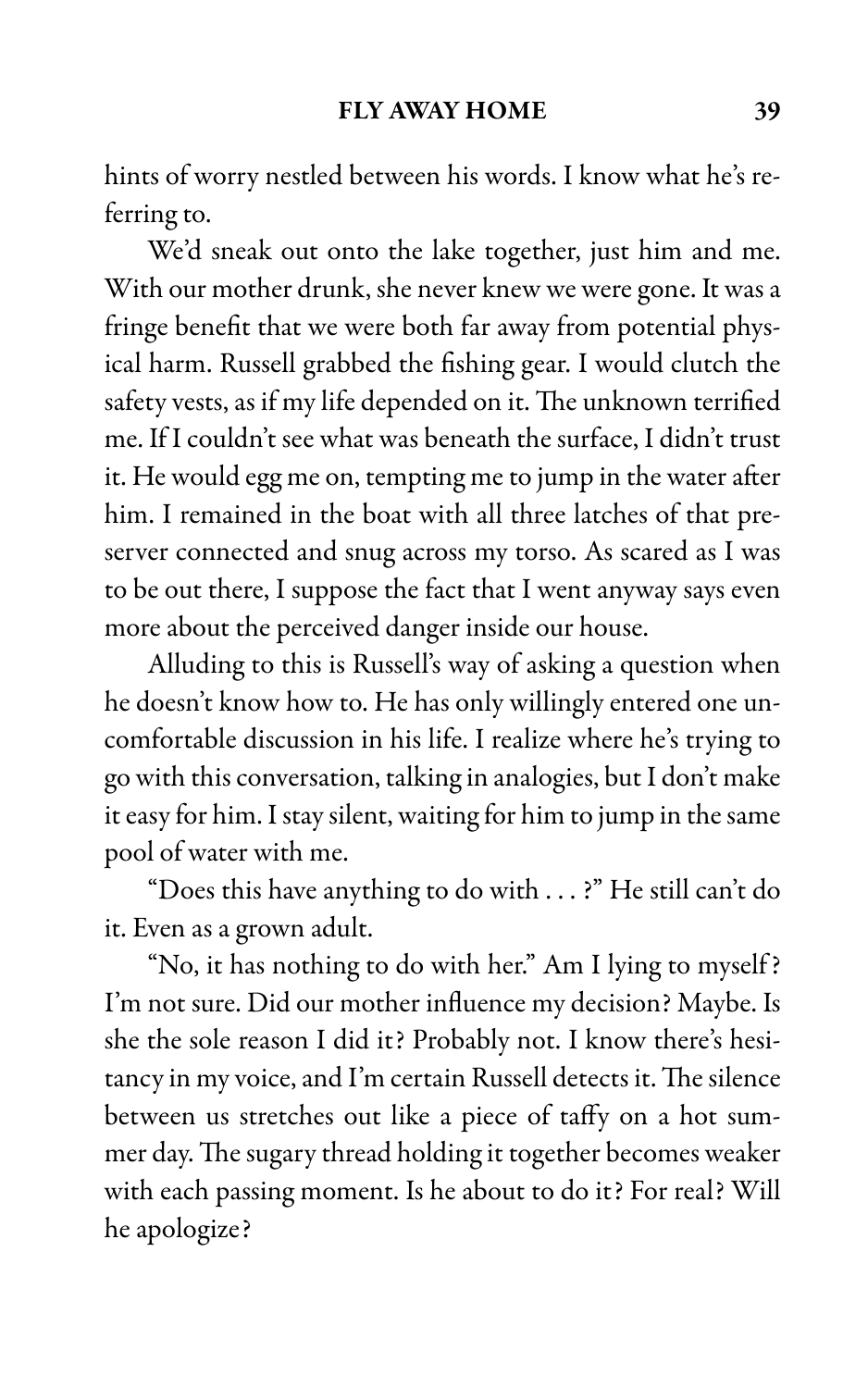"Did Aunt Claire say yes?" I hear the excited plea from my teenage niece, Lizzie, in the background.

"Did I say yes to what?" Understanding my brother has yet to change, I let my focus turn toward curiosity.

"This actually works out even better now." As a single father after a messy divorce, Russell lives with Lizzie in Chattanooga. I hear her chattering nonstop about going to the beach and visiting the boardwalk. And painting—can she bring her supplies too?

"You're planning a visit?" There's nothing to warrant it, but hope rises along with an uptick in my tone. While I cherish my time alone, family is still a higher priority. Especially since the two of them are all I have left.

"Sort of." I hear guilt in his voice, which means he notices the hopefulness in mine and he's not coming. "It would only be Lizzie." I look down and find myself unwound from the phone cord, and so many other things. There's that dangerous tightrope of hope. I lean against the refrigerator door, thankful for its help in keeping me from falling to the floor.

He only calls when he needs something. Or on those holidays where families are supposed to talk with each other. It's the middle of summer, so I should have known which type of call this would be.

"I've been presented an interesting opportunity." He pauses, waiting to see if I will allow him to continue.

"Yes?"

"You know my landscape business has always been a momand-pop deal? Residential service only? Well, I happened across an influential client who passed my name to a corporate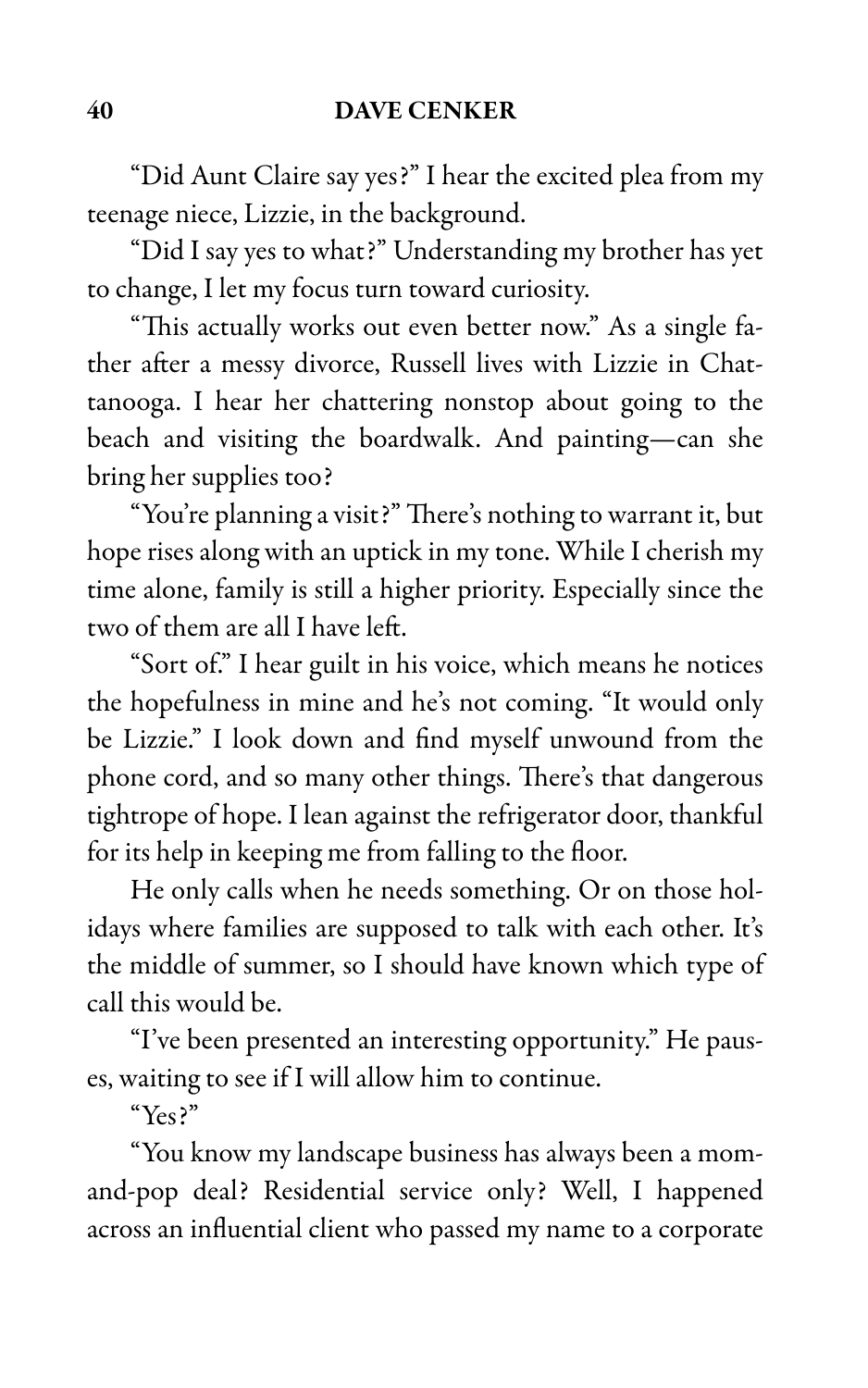contact. They think my work could improve worker morale and inspire creativity. Imagine that, right?"

Imagine that. A man does nothing to boost the spirits of his own sister, but he's willing and capable of doing so for a stranger. An involuntary and exasperated huff escapes my lungs.

"Claire, it's tough being a single dad, trying to make ends meet and still give Lizzie the attention she deserves. I fought so hard for her." There's guilt dripping between his words. I remember it as the one occasion he dealt with confrontation head-on. Fighting for sole custody of his daughter. I had never seen him so tenacious and driven before. I can't abandon family, no matter how distant we've become as brother and sister. Besides, it's been forever since I've spent quality time with my niece.

"How long?"

"One week, two at most. They're looking for a comprehensive proposal. For an overhaul of their fifty-acre corporate headquarters."

There's nothing for a teenager to do in Pigeon Grove, and I worry Lizzie will be bored. It'll push me way outside my comfort zone, forcing me to explore the community I've avoided becoming a part of. "Sure, Russell. Tell Lizzie I look forward to seeing her."

"Really? Oh, Claire, thank you so much." The relief in his voice is palpable. It's nice to be needed. "I don't know what I would have done if you'd said no. You're the last person I could think of who might help." I wish he had stopped after the simple heartfelt offering of thanks.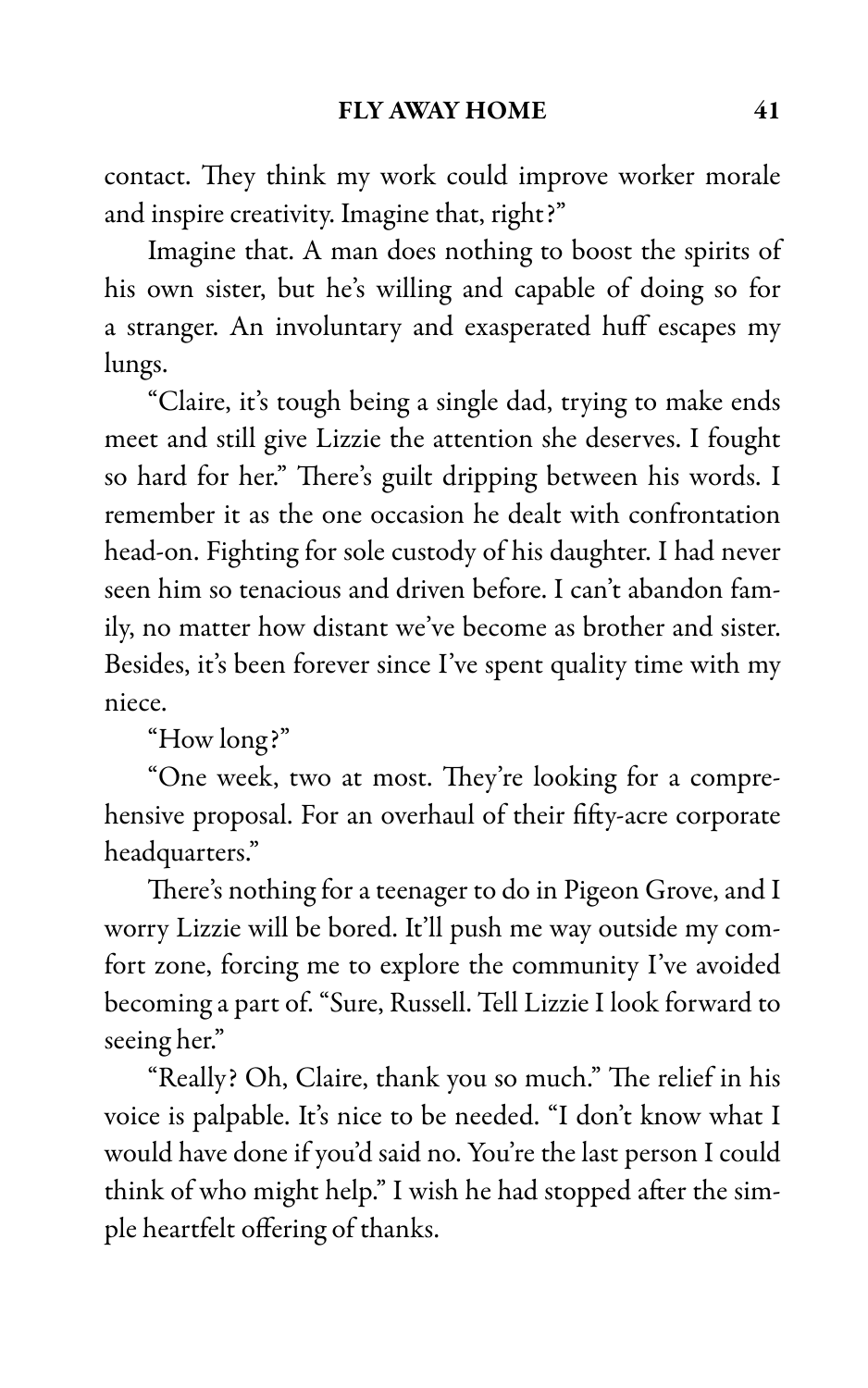After hanging up the phone, I clean up the mess in my kitchen. A new melody and set of lyrics accompany me through the process.

The closer you get, the further I fall. I'll be over the edge now in no time at all.

I peek outside again. In both directions, there's nothing but an empty sidewalk. A periodic crack interrupts the consistency of the smooth expanse. After shutting the window, I draw the curtains closed.

When I grab my failed attempt at a peach tart from the counter, the crust crumbles in my hands. I tip it into the trash can, promising myself I'll try again tomorrow. With the right ingredients and focus, I might keep from scorching something in my life.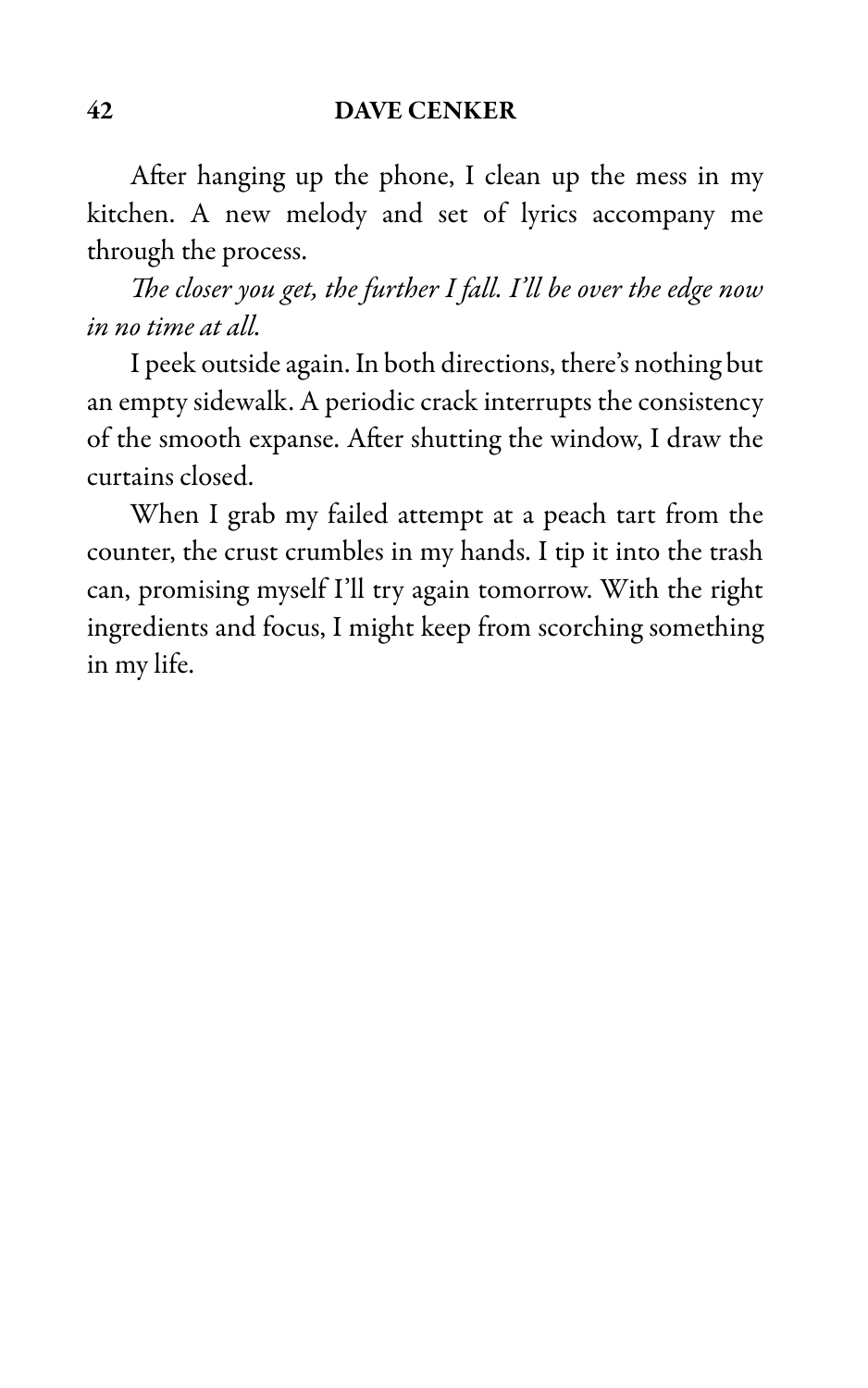

The overnight storm was relentless. It pounded on the roof<br>all night, thunderous claps mixing with similar thoughts all night, thunderous claps mixing with similar thoughts in my mind. The sound of rain failed to soothe me the way it did on my first morning in Pigeon Grove. Wind howled, and the house creaked, as if pleading for mercy. My physical and emotional joints do the same as dawn greets me. With every shared moment here, I realize this structure has a lot in common with me.

With sleepy eyes and a coffeepot beneath the running faucet, I pull open the curtains. Sunlight fills the room. Weather can change so quickly. It brings something resembling a smile to my face despite the weight of my thoughts.

Heaviness, or the lack of it, arrives in a more pragmatic and immediate way. When I look down at the glass container meant to provide me with a morning caffeine boost, it's less than half full. There's a small stream of water meandering through the metal fixture and into the basin. It reminds me of a slithering snake attempting to go unnoticed. The meager pressure coming from the spigot spoils its attempt to elude me. It would normally be a good sign to see no puddles when I peek under the sink, but not this time. It means the source of my problem is on the outside.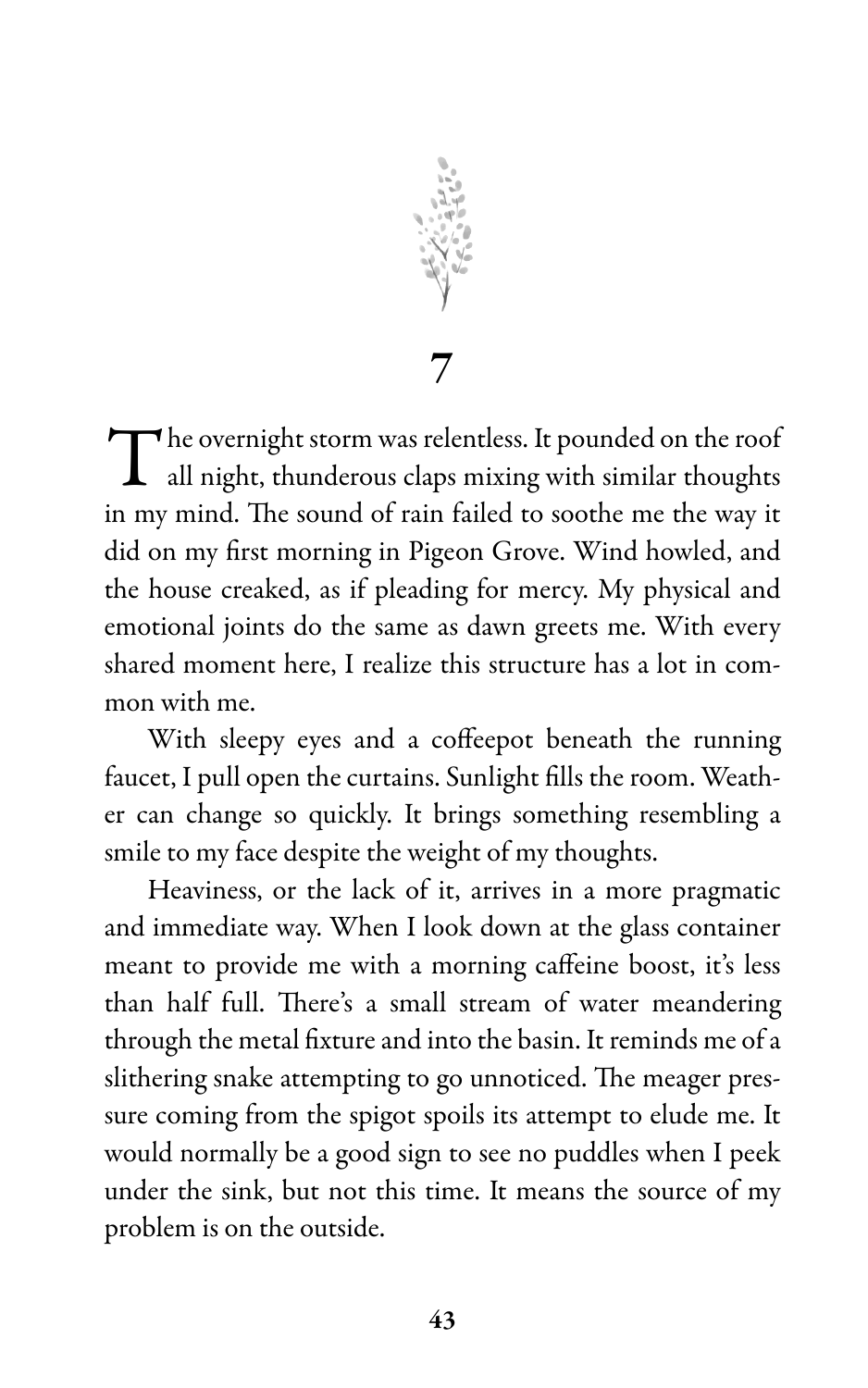We're in sync once again. This structure has surrendered some of its gusto, just like I have. My bubbling enthusiasm upon arriving here has been on a steady decline. My pattern of two steps forward and one back has flip-flopped over the past couple weeks. The serendipitous discovery of this house was a euphoric moment for me. It's not lost on me how sad it is that I feel more connected to a human habitat than I do any other person in my life. But I have developed a camaraderie with Hank and Lydia. That's something I was neither wanting nor expecting. Another small step in a positive direction, I suppose.

Still, my conversation with Russell? And the unexplained appearance of that man on the sidewalk? It's all so confusing. My emotions are being tugged every which way, and I can't wrap my head around everything. I moved here to simplify things, not complicate them. So far, small-town life is turning out to be more chaotic and complex than my suburban existence.

 $44$ 

I WANDER DOWN MAIN Street like a child looking for her lost puppy dog. It's only as I arrive at the door to Hank and Lydia's produce shop that I realize my intended destination. Over the past several weeks, I've come here to short-circuit the daily conversations in front of my house. A way to protect and preserve my private time on the porch. Alone. Now, I seek their companionship, not fruit I don't need.

"Good morning to you, Claire. What can I get for you today, the usual?" Hank grins, his tone casual, so different from the detail-oriented person who passes me on the sidewalk each day.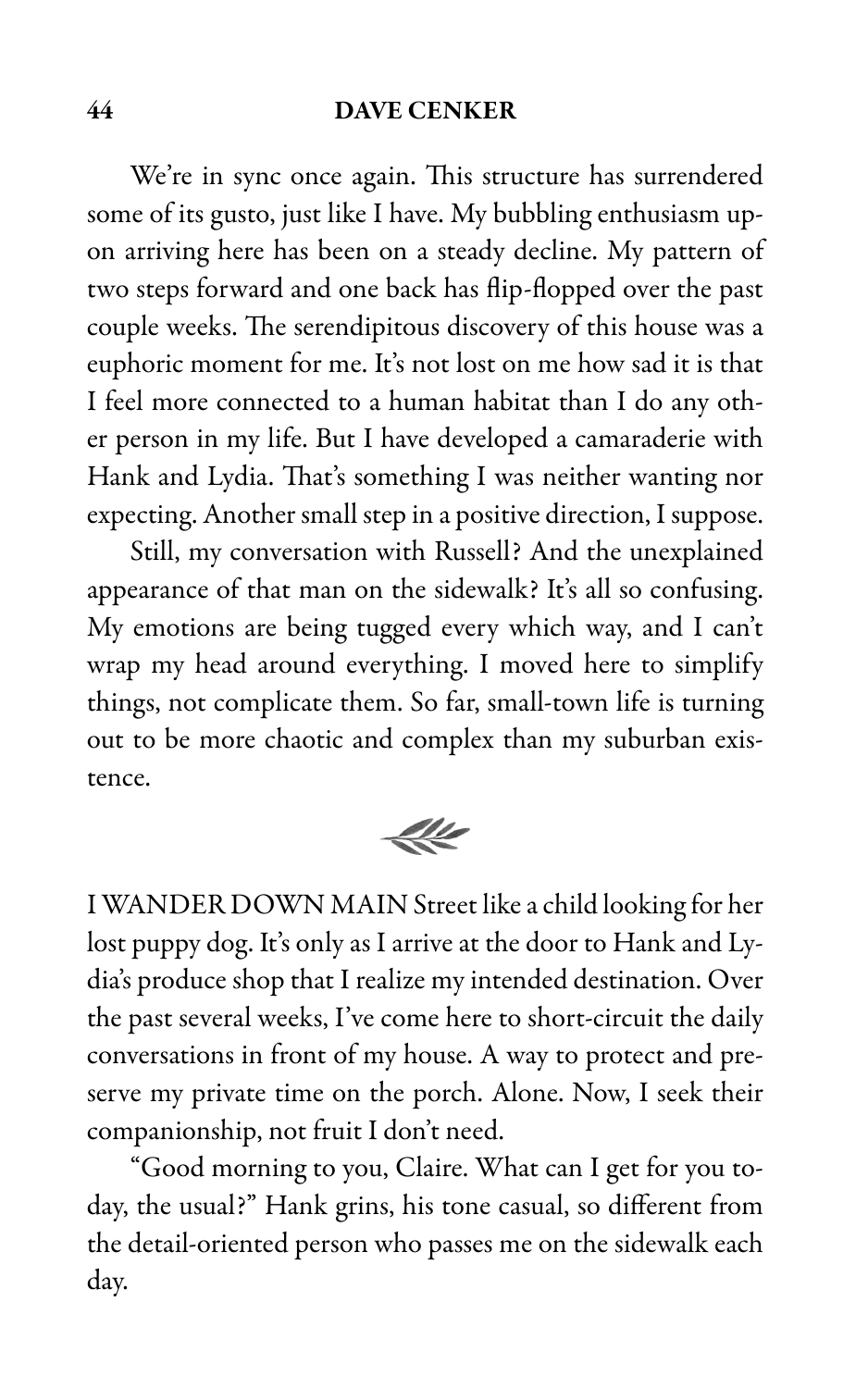"Six peaches, one orange, and all the lemons you have, please." I keep hoping he'll inundate me with more yellow fruit than I'm able to carry, but it never works out that way. He always seems in short supply. The silence between us, while awkward to me, doesn't seem to bother Hank a bit. He's humming to a song on the radio. Something about rainfall in Georgia. I watch him gather only the best selection from his stock for me. It's a personal touch I appreciate.

He chuckles midway through the chorus. "Speaking of rain, someone should remind Mother Nature to turn off her faucet in the sky. We've gotten more wet stuff than we can handle over the past week."

Comments about water and faucets trigger something. Is it a desire for information or a need for connection? In this strange aquatic parlance, I'm the beaver building a dam that holds the floodgates closed. Why does it take so much courage to initiate a simple conversation? I already know the answer. Words have always held such power for me. Sometimes you don't realize how influential they can be until they're out there. At that point, it's too late. They can't be taken back.

"So, I have a problem with my plumbing. Is there someone in town who might help?" I find it harder to say than I imagined it could be.

"You're looking at him. Water pressure, right? I'll fix that up for you in no time. Meant to do it myself but never got around to it. We should be able to pick up some couplers and a pipe wrench at Turner's Hardware." Suddenly, Hank is talkative and anxious. Those pesky words come back to haunt me. Why am I asking for help? I'm still not ready to invite someone into the sanctity of my home.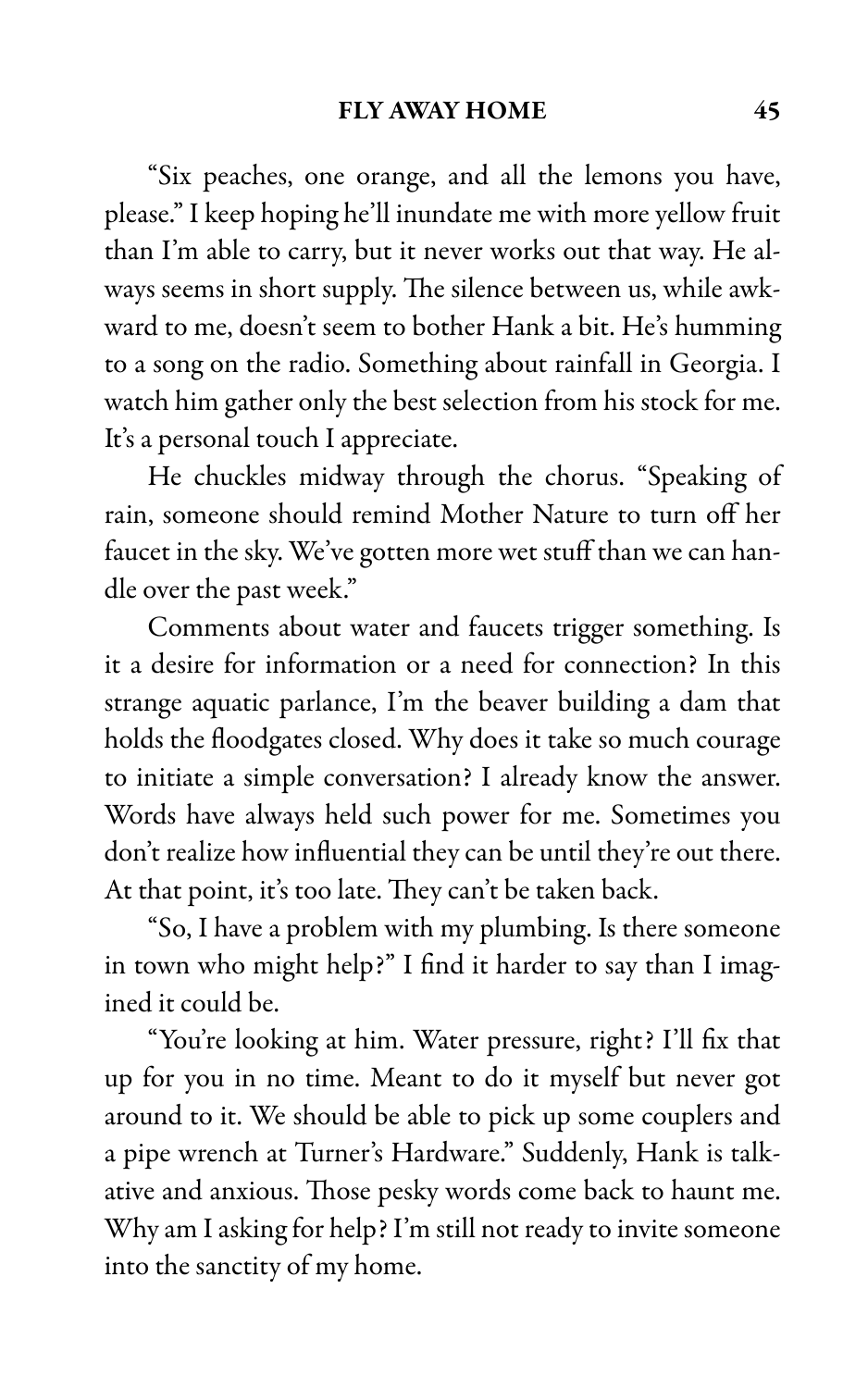There's that word again. Home. It's becoming a more frequent occurrence in my daily vocabulary. "That's okay. I know you're busy, and . . . On second thought, I might try to tackle it myself." The humming stops, and his gaze dips toward the ground. He grabs a peach from atop his carefully constructed fruit pyramid.

What did I say? Do people take that unkindly to a refusal of help? I don't understand the proper etiquette of this new lifestyle yet. "Where's Lydia?"

"At the farm, checking on some crops after that storm last night." There's a slight upturn in his mood at the mention of her name. "It's her happy place since . . ." His head droops back down again. Since what? He seems somehow uneasy on those strolls with his wife along my stretch of sidewalk. But I can tell he enjoys them too.

"You like those afternoon walks with her, don't you?"

A sheepish grin spreads across his face. "As much for the company as where it takes me. Even if there is some sadness to it."

There's a natural emotional connection with my newest friend. My tone becomes soft and empathetic. "How so?"

His hands clutch the sides of my paper bag filled with fruit, creases forming from his strong grip. Hank's lost in a contemplative state before he releases his hold and places a final lemon in my collection. "The wet weather . . . it dampens my mood sometimes."

"Me too." It's true, it does, but I know there's something more to his comment. "You remember that thing they say about dancing in the rain and all, right?" I smile at him.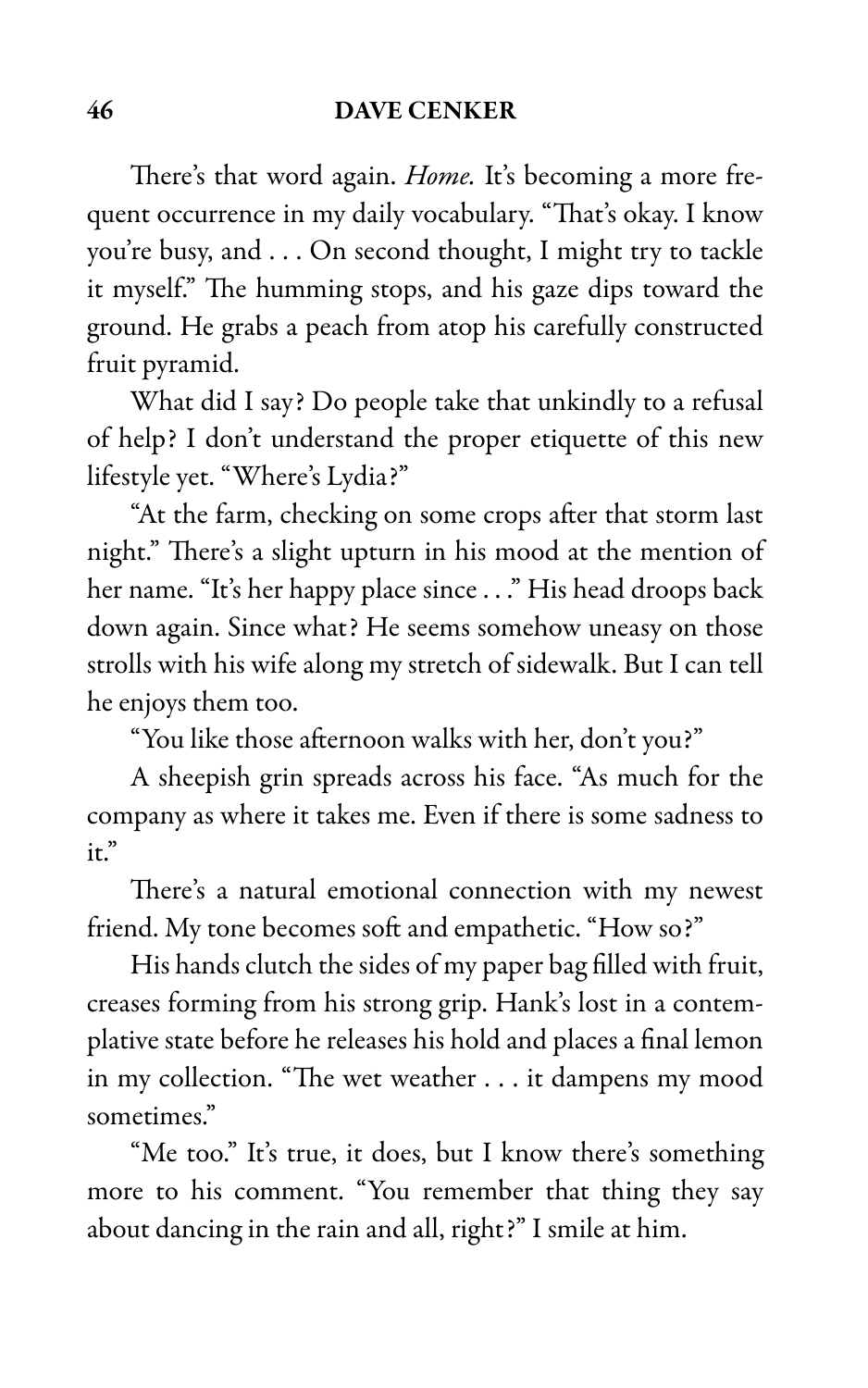"I've always had two left feet." He grins with appreciation as our own friendly clichéd dance begins.

"It only takes putting one foot in front of the other." I take hold of a mock partner and begin the first few steps of a waltz.

"Only time will tell, I suppose." Back and forth, it's a game of wits as he passes me the bag of fruit, an attempt to disrupt my concentration.

"Shouldn't be too tough, you're fit as a fiddle." I have several more lined up and ready to go.

"All's well that ends well." He winks at me, and a chilling sensation crawls from my toes to the top of my head. The way he said it and the grin on his face? He knows something I don't. It's not a comfortable feeling. Especially for someone who needs to understand everything that's happening around them.

It summons an image of *him*, the man with no name whom I somehow already know. "Have you seen this . . . man, hanging out on the sidewalk across the street from my place?" I try to suppress the enchanted tone in my voice. Thinking about that moment creates a wave of emotion, even though nothing happened. Hank moves from humming to whistling, a sign that our figurative dance was exactly what he needed.

"You must be talking about Jack." For some strange reason, the sound of his name warms my heart. I don't understand why this is, but I can't deny it. "Seen him a few times. Only thing I know about him is that he moved to Pigeon Grove about a year ago. He asked my permission to use the house as a subject for his art. Said the structure spoke to him in some quiet but powerful way."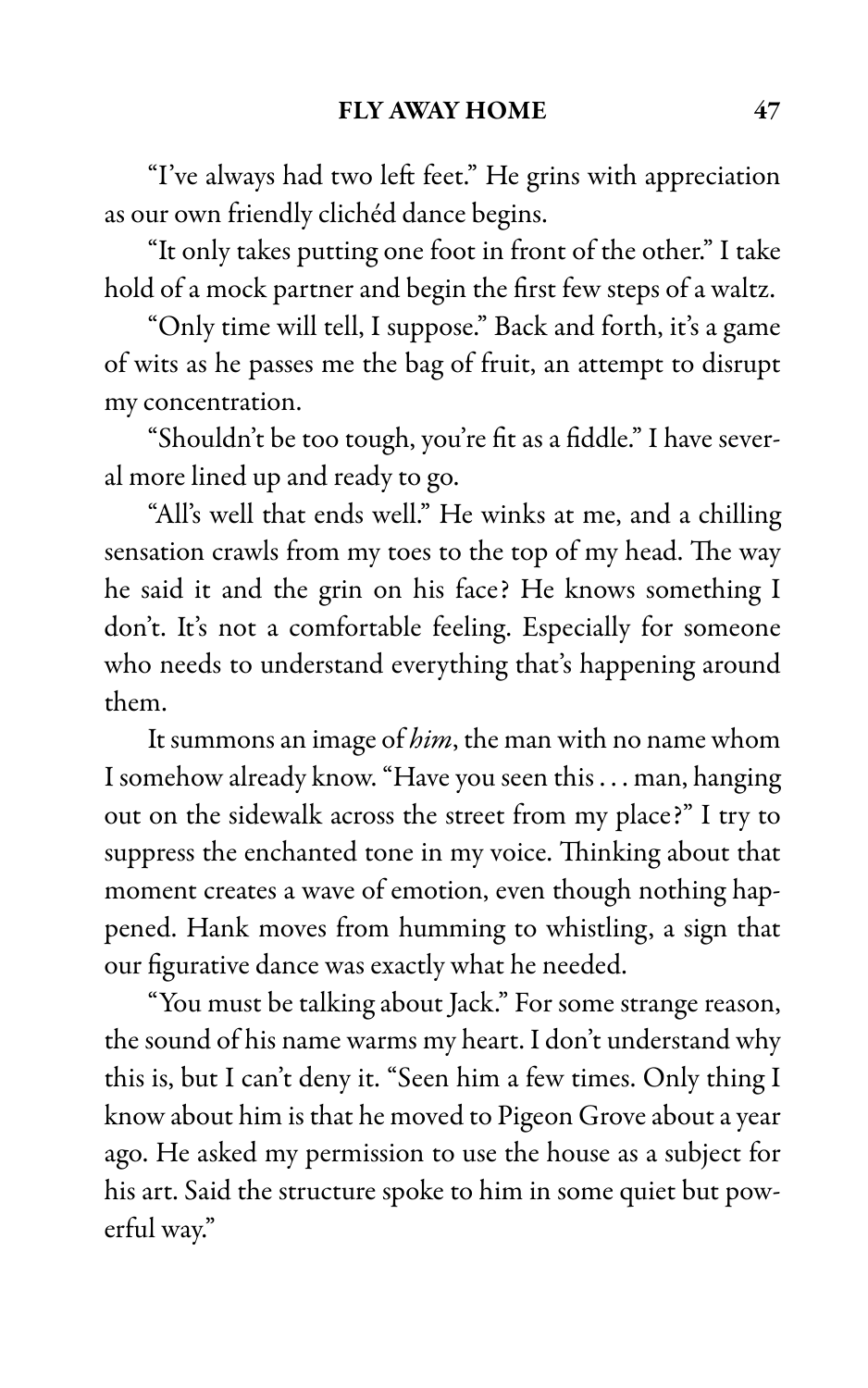There's that sensation again, a connection with something intangible but undeniably real. As chatty as I was, I retreat into silence, trying to grab hold of that elusive emotion that has no name. "He's not a talkative one, similar to you in the beginning." Hank pulls me from the murky cloud of ambiguity. "You should mingle with some of the other folks around town." He pauses, flashing me a confusing smile before continuing. "Stanley will have what you need for that repair. And if you'd like some help, you know where to find me."

"Your last name is Charles, right?" I'm not sure how this sudden realization arrives in my mind.

"Indeed."

"But the shop is named Peterson Produce."

"You're a perceptive one." He grins at me, knowing that my statement doubles as a question. "It's Lydia's maiden name. When we first embarked upon this adventure together, her dad provided us with the money to help get us started." His gaze wanders over the expanse of their shop with fond reminiscence. "It's the least we could do to show our appreciation. And I've always admired alliteration." He chuckles, sharing another wink and a warm smile. "If you'd like some help with that pesky plumbing problem, you know where to find me."

"Thanks, Hank." It's fitting how his name is embedded in that word of gratitude. I push through the door with more enthusiasm than when entering earlier. There was something therapeutic about my visit. I've suddenly realized reaching out to someone is as important as being reached out to. Even in the microcosm of a ten-minute sojourn, my thoughts have traveled everywhere. From blissful to discomfort to the unknown. Each of them felt . . . valuable and precious in its own way.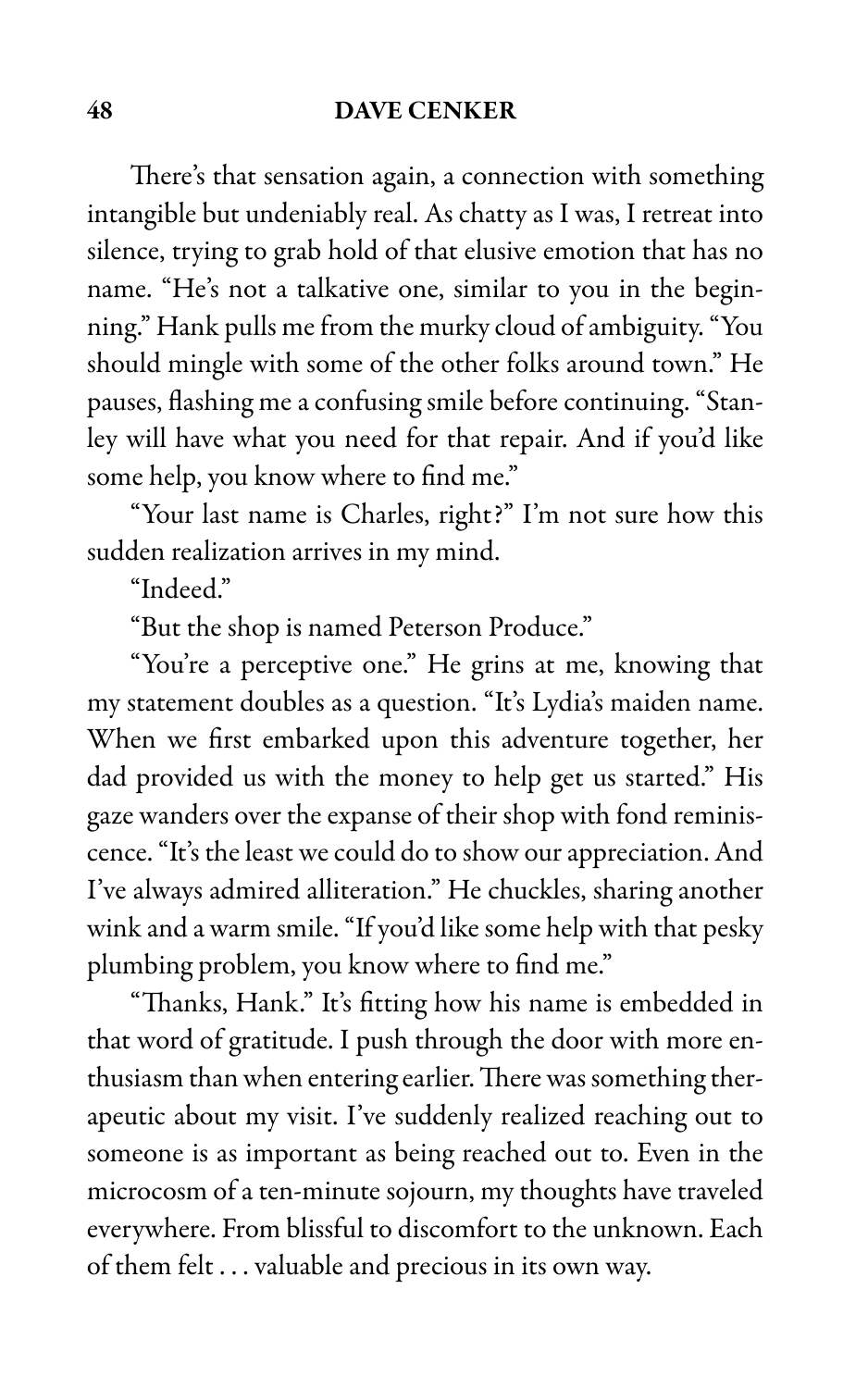# FLY AWAY HOME 49

My planned route goes right, but I turn left instead. I have a bag full of more peaches than I need and barely enough lemons for a pitcher of lemonade. But I should have room for a few plumbing supplies. I float down the street, humming to the music still playing in my mind. Even though I have no partner, it's a beautiful waltz. I gaze through the windows of each storefront, surprised when I stop and look closer.

There's a woman staring back at me. Through a reflection of the sunlight overhead, she has a genuine smile on her face I haven't seen in years.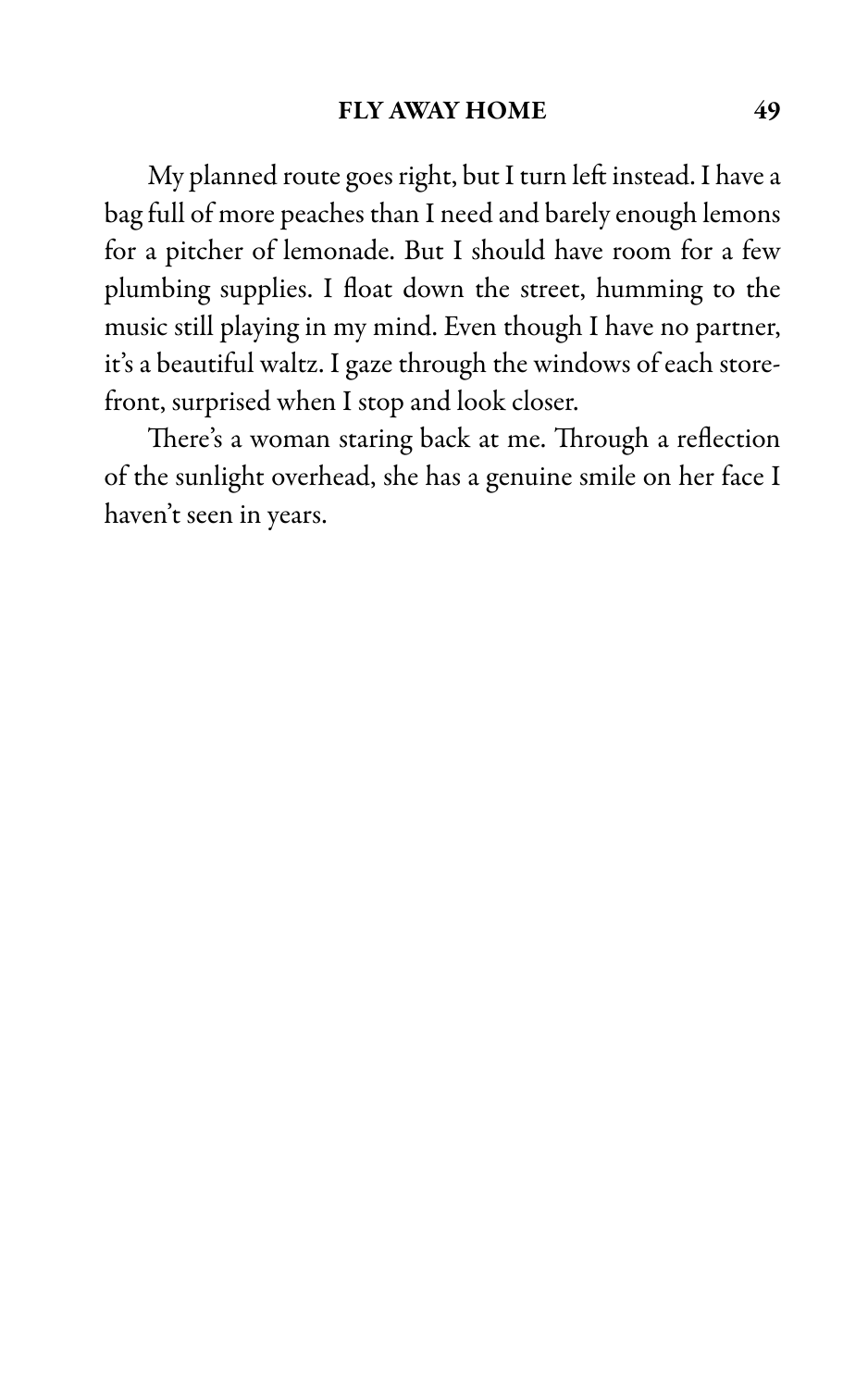

8

 $A$  comforting cushion of air ushers me up the front side-<br>walk and through my front door. Stanley Turner was as comforting cushion of air ushers me up the front sidehelpful as Hank said he'd be. Not only did he explain the exact steps to resolve my plumbing problem, I also learned a few new things from him about the tools and parts involved in the process. My thoughts wander all over the emotional map, but there's a small part of me that believes I might actually be able to pull this off.

I set my bag of fruit on the counter and place the project supplies next to it. Without thinking, I separate the peaches and lemons into different piles. Each mound before me begs for attention. There's a treasure hidden inside one of them, and I'm asked to choose the right one.

There's the plumbing materials—what I need. On the other end are the lemons—what I want. Then, in the middle, there are those peaches. They don't fall into either category. I neither need nor want them. Is there something else that inhabits the apparent void between those two words, need and want?

I choose the pile of want in this moment and head toward the front porch. The lavender is overflowing and branching out to fill all available space in the planter. After I moved it from the spot in the side yard where it was struggling, it has flourished with new vigor. As I snip a few sprigs, I wonder whether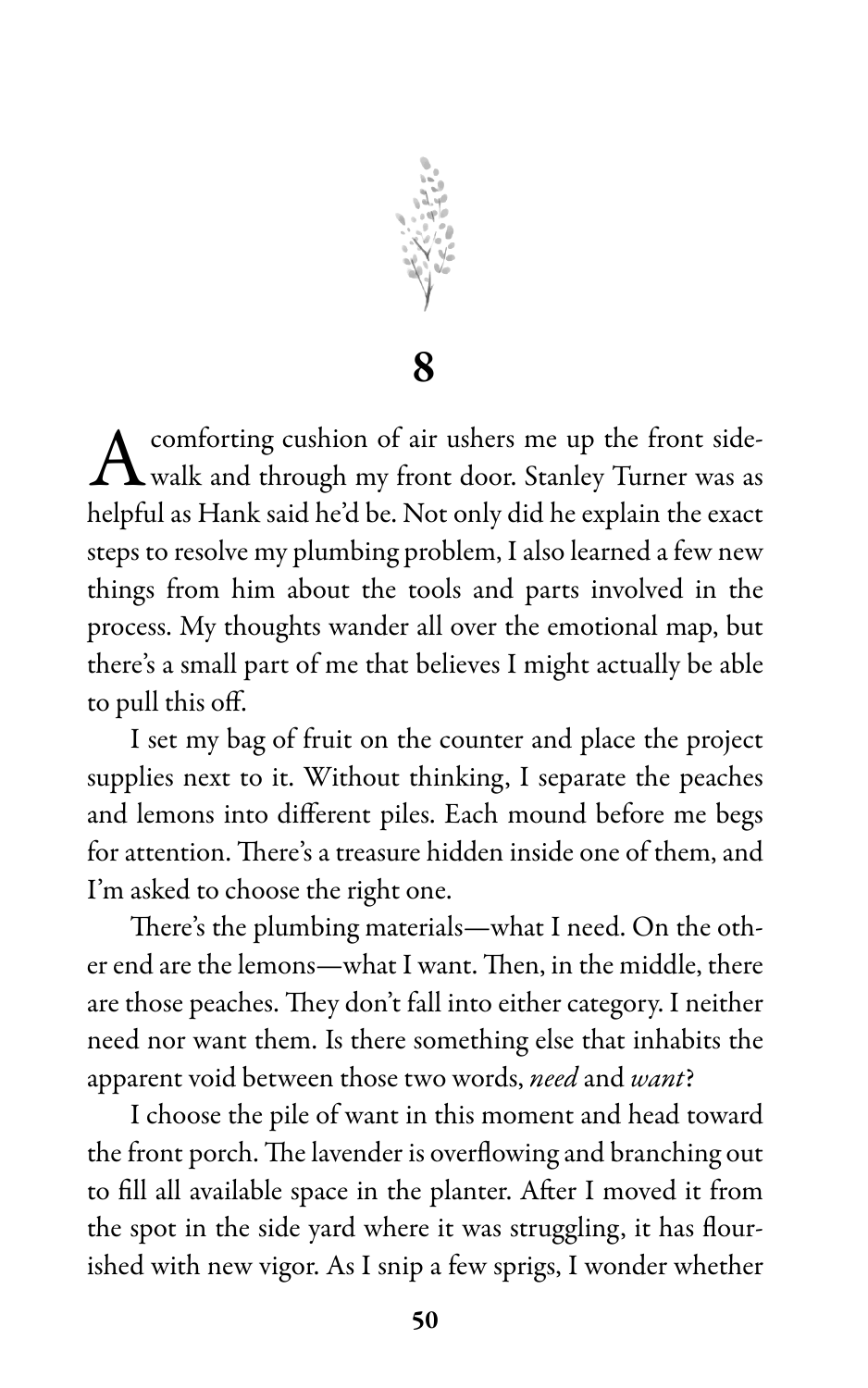there are parallels between flowers and life. Does transporting and trimming certain parts make a difference? Does it allow what's left to return stronger and more vibrant than ever?

My fingers massage the velvety texture as I meander into the kitchen. Instinctively, I pull back the curtains, grab my trusty wooden spoon, and prop open the window. I juice the lemons into the pitcher. An occasional seed falls into the mix, requiring retrieval every few twists.

The process is calming. Becoming immersed in something routine distracts my analytic mind. In these moments, I find it easier to contemplate life on a different level. Things get tossed into our path without permission. Fragmented pieces of cork in a glass of wine. Fruit seeds in lemonade. A mother who broke me, in every conceivable definition of the word. Some experiences are simpler to push aside and ignore than others. It doesn't mean they can't all be stowed away in the past where they belong.

But there are some things we desperately wish to bring back into the present. Life is cruel that way, choosing what we're allowed to keep and forced to let go.

I crush the violet herb, rub it between my fingertips, and sprinkle it in the pitcher. Remnants of the essential oils drift through the air with a soothing influence. The sugar and water go in next. I inhale with deliberate intentions and embrace the emotional cleansing process. The citrusy lemon, calming lavender, and intoxicating jasmine permeate my pores. It's akin to a luxurious spa treatment for my delicate heart.

The wriggling stream from the faucet interrupts my blissful moment. It mixes with thoughts of the white flower, so close I can reach out and touch it. An unpleasant thought stirs in-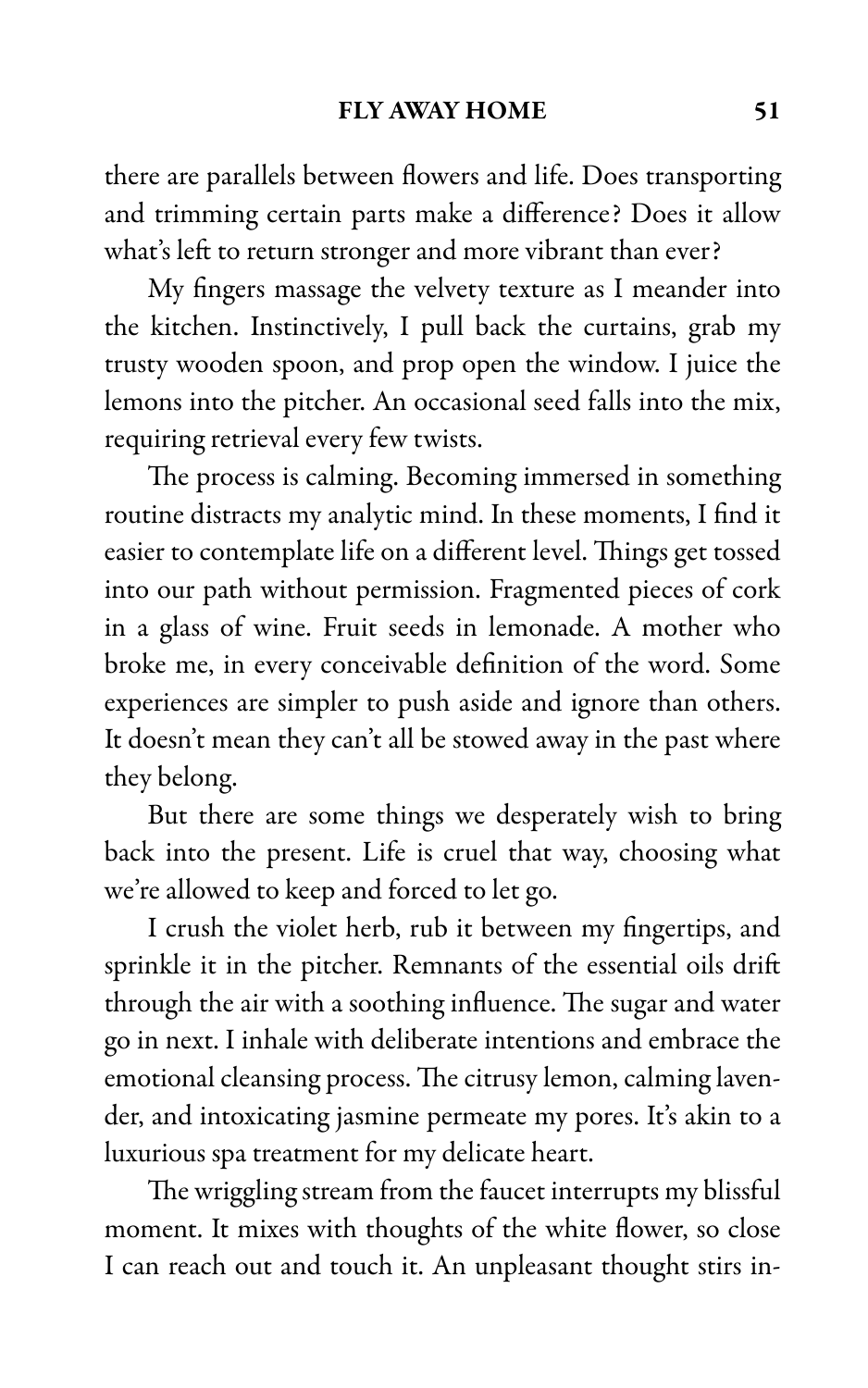side. I open this window each time I enter the room to greet the fragrant trellis outside like an old friend. Now that trusty floral companion hinders me from completing the plumbing repair. It looks as though I'll be able to test my theory again. Will transplanting and trimming back something have the effect I hope for?

Placing the pitcher in the refrigerator to chill, I ease through the front door. I pull my rocking chair to the far end of the porch. It's a small section that wraps around the side. I don't sit here often since it overlooks that field of overgrown weeds. I study the landscape with intensity. Different sizes and shapes mix. It creates something disorganized and . . .

The early-afternoon sunlight dances alongside a tiny chickadee. Mother Nature crafts a small shadowy refuge for him. He alights on the long stem of a weed swaying in the breeze. It's chaotic . . . and beautiful.

I blink once, then twice. Is this real? The visual sensation before my eyes explodes with texture and color. It reaches out and wraps its arms around me in a comforting embrace. Catmint and hollyhocks fill the flowing vision of an English countryside. Sprigs of sage, dill, and thyme line the winding cobblestone pathways. There's an arbor with climbing roses, framed by foxglove and phlox on either side. It's the entrance to a haven of hope. I allow my lingering gaze to drift back toward the centerpiece of it all. A jasmine plant blooms freely and wildly in this surreal garden of love.

I must act now, lest this idyllic image flee my ephemeral memory. Rising from my seat with a sense of purpose, I keep my eyes locked on that expanse of land. My fingers grope for the door handle. When they find it, I dash into the kitchen. I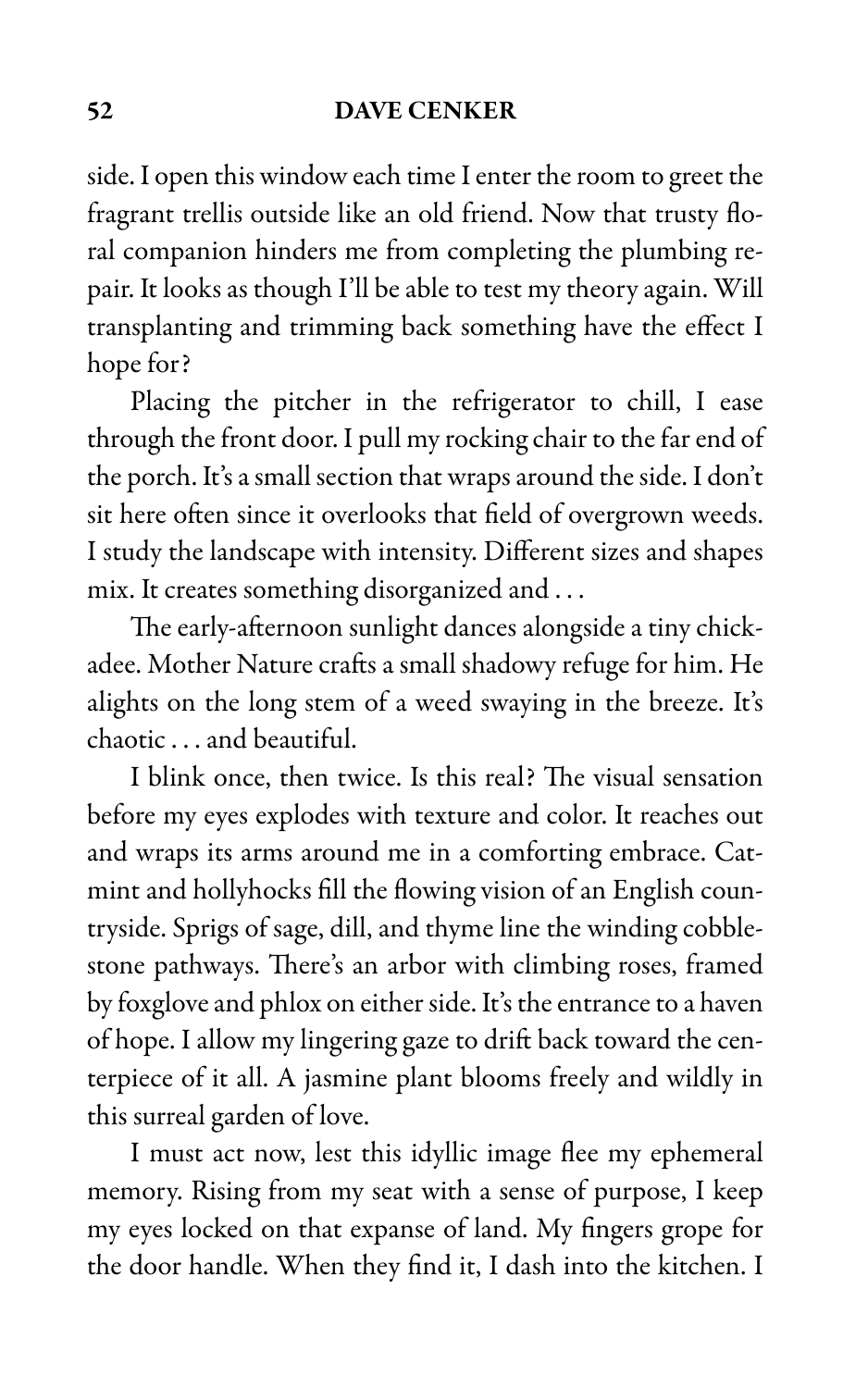look for anything to capture this vision. I grab the paper bag that once held my fruit, noting that the crease marks from Hank's fierce grip are still present. But they seem to fall in all the right places, where each plant should go. Were these plans predestined, waiting for this moment to bestow themselves upon me? Thoughts of a childhood visit to the library and Ms. Pickett's words echo in my mind: The universe provides what you need most, but only when you're ready to receive it.



THE SHOVEL BLADE WAS dull and a few tines were missing on the rake, but persistence proved successful. After tilling a small part of the land, I transplanted the jasmine to its new home. I'm dirt-laden on the outside but somehow cleaner on the inside. Acting upon this impromptu visual sensation has caused something to shift at my core. It's tipped my life in a direction and to an extreme I've never experienced before.

My elevated mood weakens when I return to the kitchen sink. Scrubbing my hands to remove the layers of fertile soil, I look out the window, forlorn. The space before me is devoid of that immediate presence and intoxicating scent. Only a spirited breeze will carry that distant memory to me now. My thoughts drift upstairs to my bedroom.

Dillon's book remains buried at the bottom of my bureau drawer. I never once thought about him while embarking upon my fulfillment of this vision. Is my remembrance of him already beginning to slip away? It consumes me with guilt and worry. My all-too-human heart tugs at me for attention. Will I be nothing but a fading memory to someone? To anyone?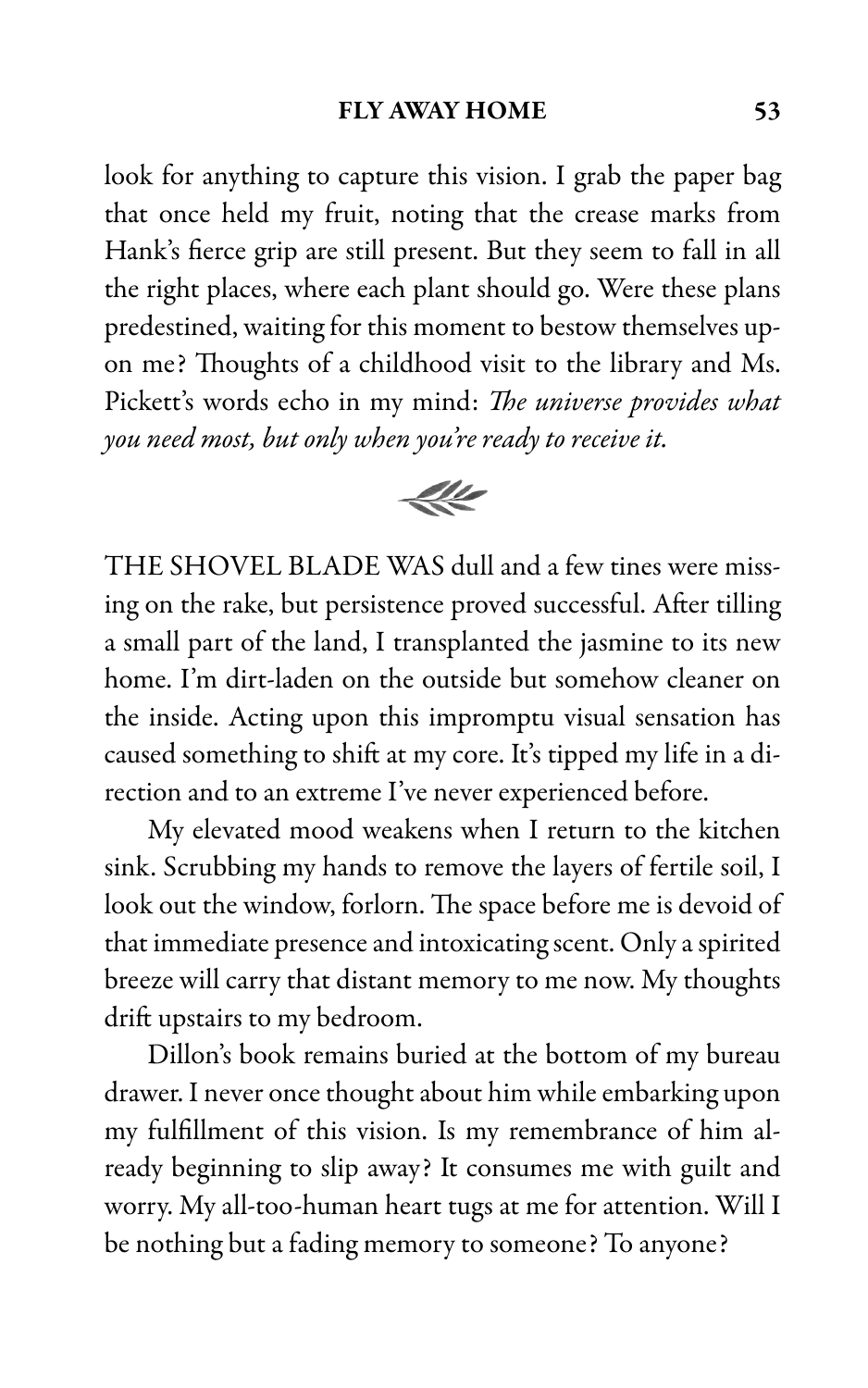I pour a glass of lemonade and catch sight of the crumpled paper bag. I'm not an artist, nowhere close to it. But there is inspiration wrapped up in those scribbles of that ethereal dream. It's like they came from something inside and outside me at the same time. As if some creative genius intervened to beget a work of art I never would have been able to construct on my own. I was the channel for some form of beautiful and divine intervention.

The peaches and plumbing supplies still rest on the counter. That void between need and want resurfaces. Maybe there is something between them. Or perhaps it's a mix of the two. Those peaches. The image of Hank and Lydia walking together hand-in-hand. The conversations I've shared with both of them. These thoughts illuminate a path like fleeting firefly flashes on a summer evening. They lead me to discover a place in the shadows I didn't know was there. We each have a need to be wanted and a want to be needed.



I TAKE A SEAT ON THE same rocking chair, staring across at the jasmine plant. It waves back at me in the freshening breeze. A faint trace of its fragrant aroma reminds me it's not that far away. I place my glass of lemonade on the side table and exchange it for the plumbing coupler I brought outside with me. I'm trying my best to understand all the details of this unfamiliar task before I begin it. I've undertaken nothing this ambitious before. But my self-confidence has rebounded some. Will it be enough?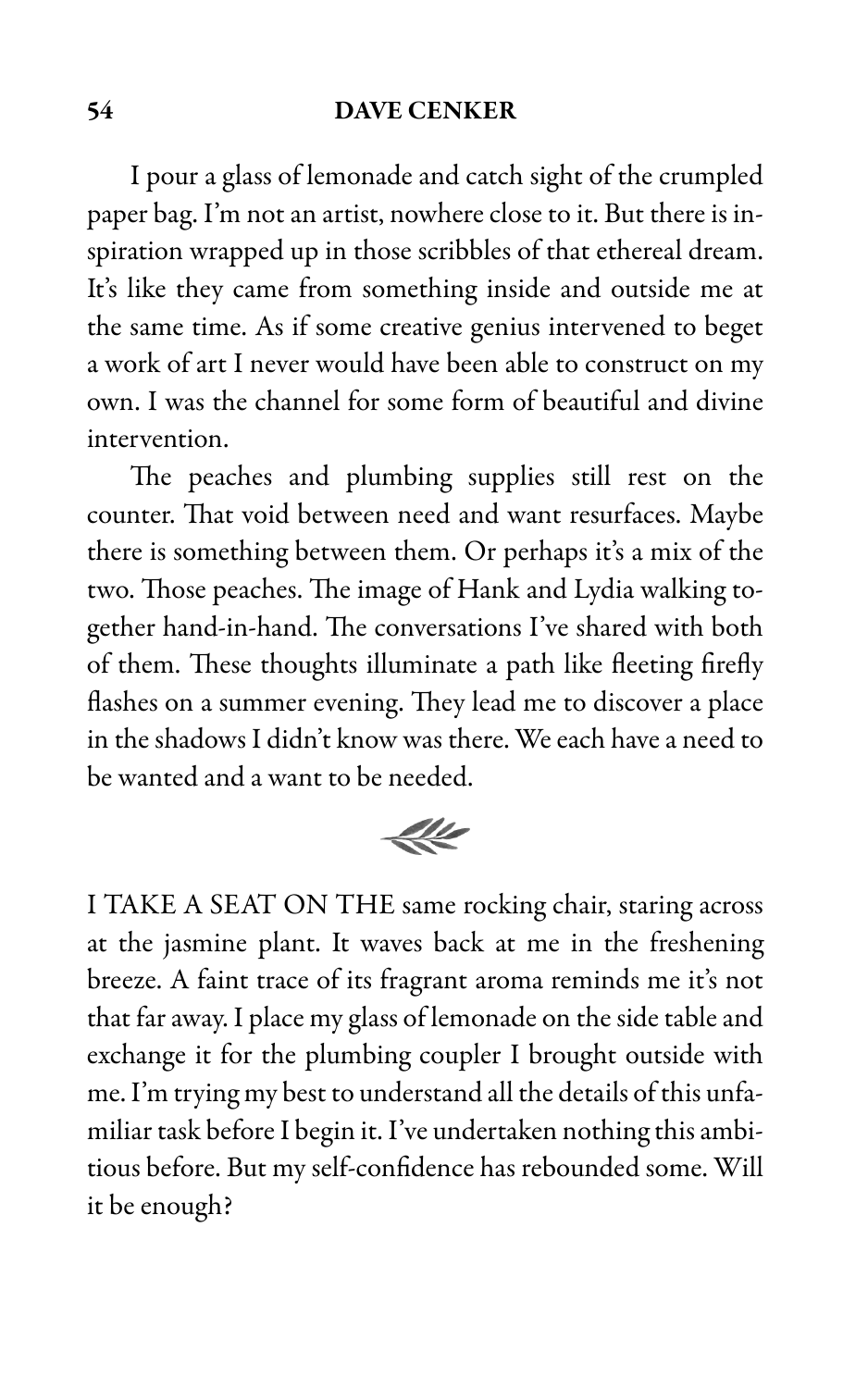I trace my finger over the circular opening of the coupler. It's a form of yogic meditation for me. Random words filter through my consciousness. Infinite. Whole. Timeless.

Gazing back across the yard, I smile. I've been greeted and helped by a piece of my divine existence to conjure up this joint floral creation. Fixated on it, I notice in my peripheral vision something stirring to my left. Allowing my eyes to relax and accept a wider view, I see a sketchbook. It's the same color as the phlox in my future garden. A hand moves across its pages with crisp strokes of delicate artistry.

I watch Jack work in silence, willingly captive to each of his movements. All his focus is on the front porch. But a sideways glance shifts his gaze every few moments. To the solitary jasmine plant nestled among the overgrown weeds surrounding it. Does it distract him, or is he drawn toward it?

He doesn't notice me. I stay as still as possible so as not to disrupt his concentration. At first I'm hesitant to engage emotionally, but an insatiable sense of curiosity tempts me. Even from this distance, he communicates so much through his eyes. I long to see how he conveys his thoughts and vision through charcoal and lead onto a piece of paper.

Another chickadee lands on the jasmine. Could it be the same one from earlier? Jack's attention is instinctively pulled toward it. His pencil movements stop midstroke. I watch him watching it before I shift my gaze to the small bird. We share the same delightful vision for a moment. Does he see the same things I do? Are the colors and textures as vivid for him as they are for me?

An alarm blares in the way of a ringing phone from inside the house. It pierces the tranquil melody of our afternoon song.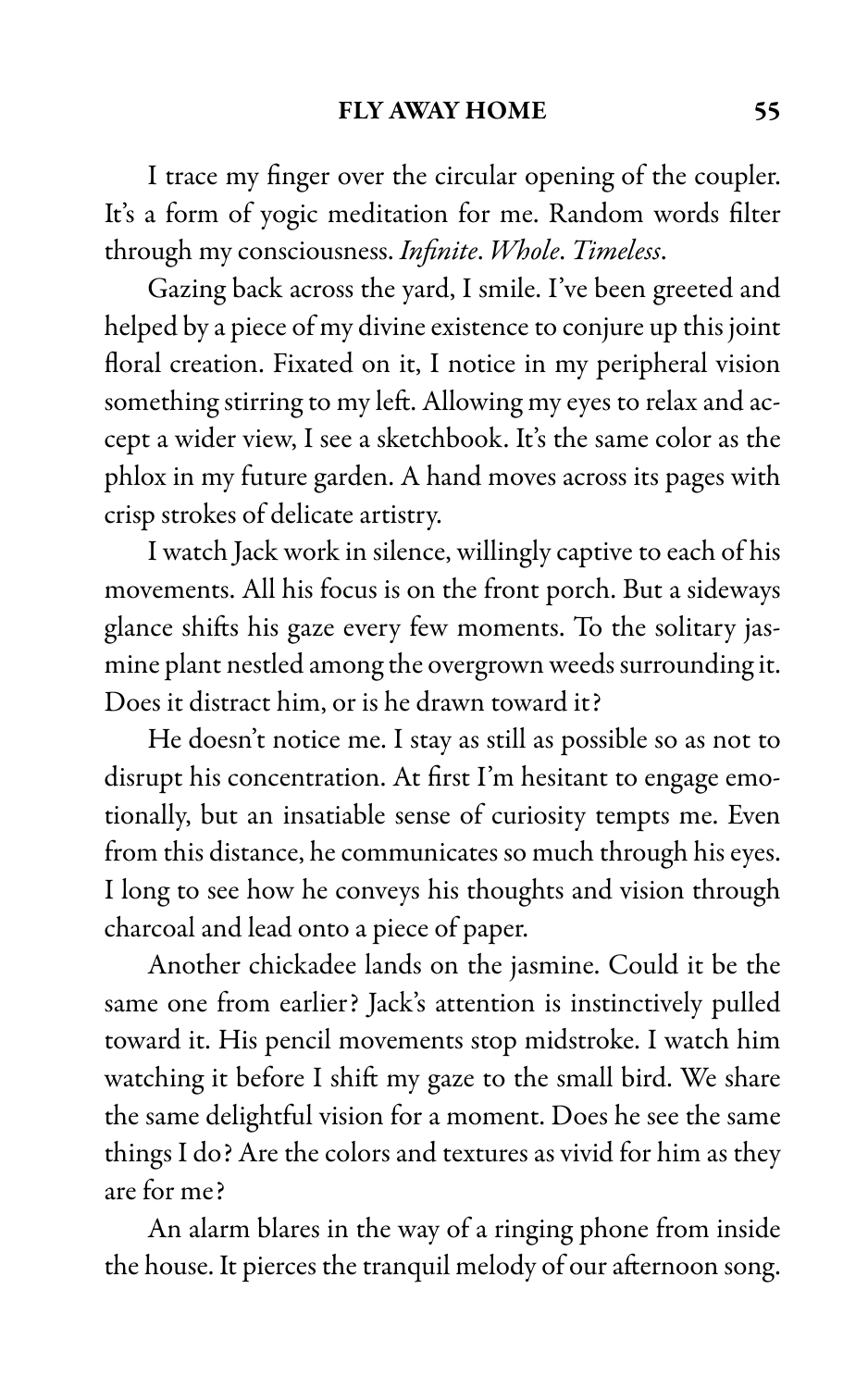The chickadee flies, crossing the direct path between Jack and me. We each follow its flight until our eyes find each other. They lock for what seems like forever. Being seen doesn't bother me, although I suppose it should. I only hope to escape this dizzying whirlwind of spiritual adrenaline. My mind begs me to look away, but I can't.

It's Jack who does so first. He gathers his supplies and flees down the street in a rush. I want to chase after him. I need to stay put. Caught in that void between those two words again, I drift through an emotional wormhole.

I stare into my lap. My finger traces circles around the opening of the copper pipe. I gaze back toward the garden and watch it blossom in my mind's eye again. The vivid color of that phlox matches the cover of Jack's sketchbook. Complementary but disjoint thoughts filter through my mind. One from the present and another from the past.

The coupler in my hands helps facilitate a transition. Between two things that don't naturally fit together. And the name of that vibrant pink flower derives from the Latin word meaning "flame." Something about this fire burning inside me certainly doesn't fit, but I can't make any sense of it.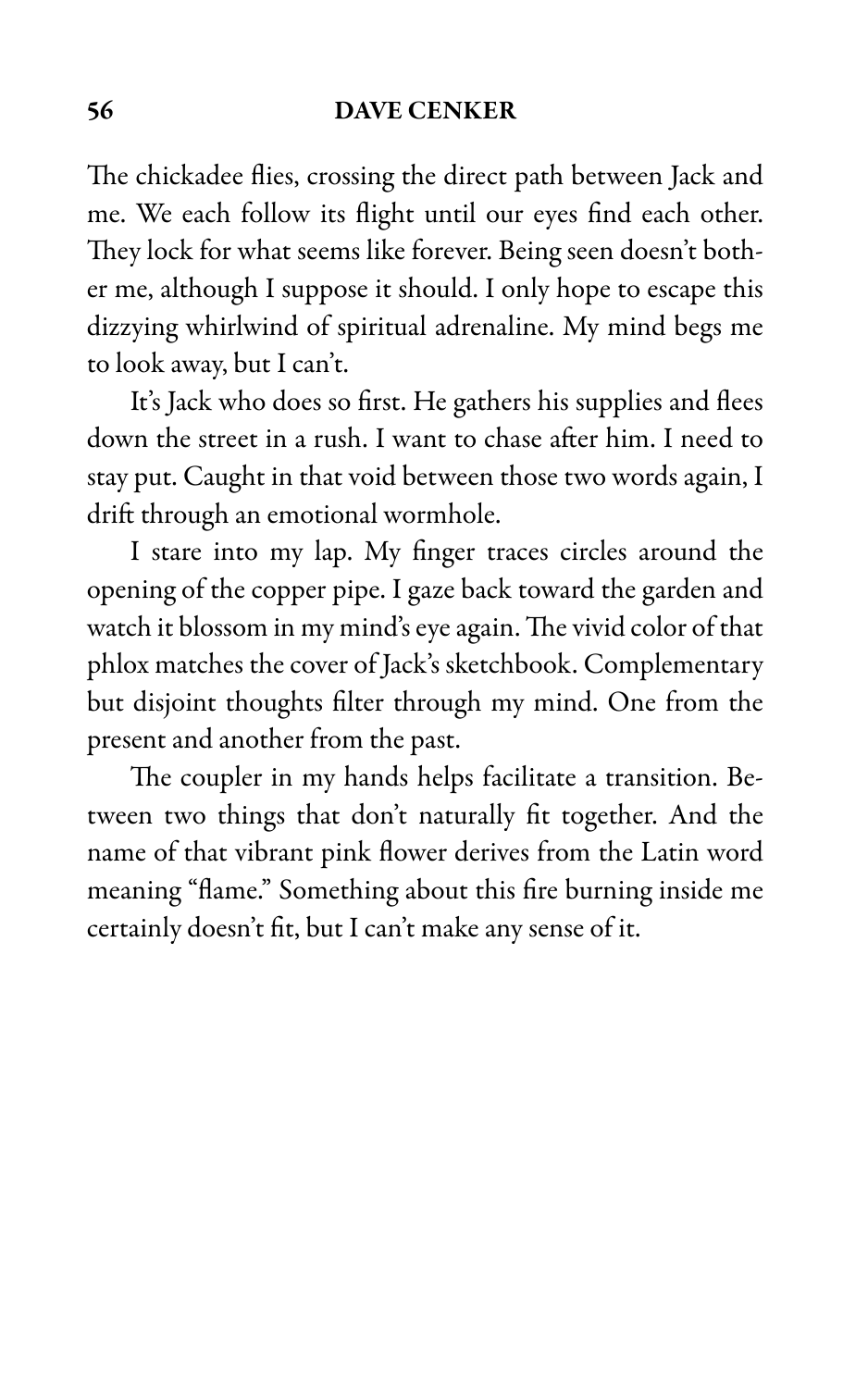

9

I stare at the copper circle in my hands, continuing to trace<br>In my finger around the edge. The shape is both mesmerizing my finger around the edge. The shape is both mesmerizing and maddening. No matter where I find myself along its path, everything looks the same. Is this nothing but a hallucination? I've had vivid dreams before, but none so alive as this one. If this experience was only a product of my overactive imagination, does that make it any less real?

I sit there for ten minutes, or hours. I'm not sure which it is. A weird sense of déjà vu draws me back into the present. I glance to the left, but a vacant space on that empty sidewalk taunts me. There's no evidence of anyone having sat there. And no proof that a single penetrating gaze has turned my world upside down.

Upon recognizing the familiar ringing from inside, I jump from my seat and fly into the kitchen. "Hello?"

"Claire? I wasn't expecting to reach you. I figured I'd leave another message." So I didn't imagine it all.

"Hi, Russell. I was outside, doing . . ." How do I explain what just happened? It might be impossible. "How long ago did you call?"

"Five minutes, ten at the most." It felt so much longer. Time distorts certain moments. It stretches and morphs into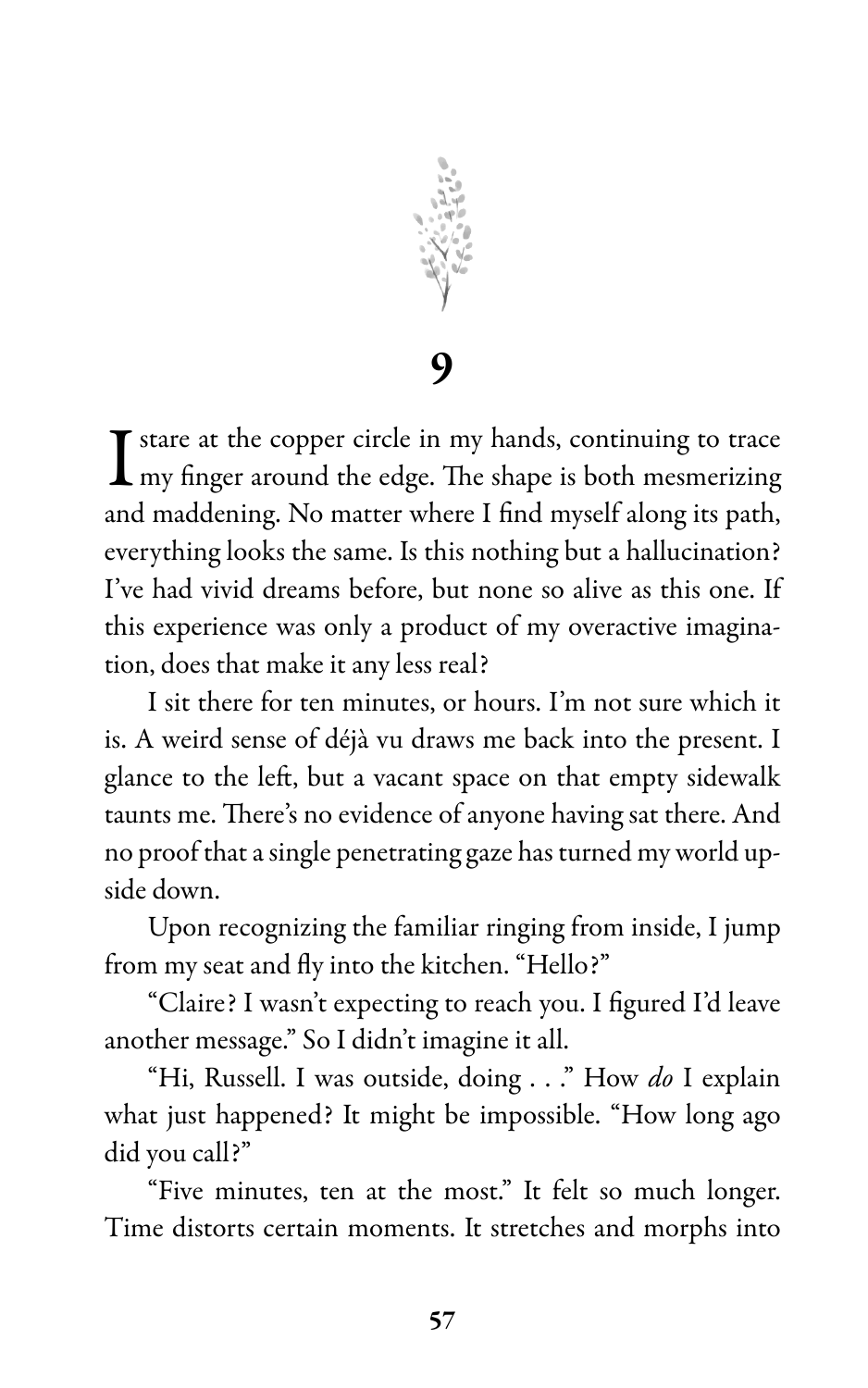something infinite. Like a circle. "You're in the foothills, right? Not at some insanely high altitude?"

"What? Why?"

"You seem . . . quiet. And different. Not in a bad way. It's just, you sound both anxious and calm. I know, it doesn't make any sense." We can agree on that final part. Whatever happened over the past couple minutes runs deeper than the surface. "Are you still doing okay?"

I'm not sure how to respond since I don't have a clue what's happening around me. "I didn't sleep well last night . . . and I might have had a bit too much coffee this morning." That's what it feels like. I suppose it's not a complete lie. I was restless lying in bed. And based upon my present thoughts, I suspect that will be the case this evening too.

"So, you can ignore the message I left earlier. I called to let you know we'll be arriving sometime tomorrow afternoon." I hear my niece pleading for a chance to speak in the background. "And Lizzie would like for you to make some of that famous lavender lemonade for her. Do you believe she still remembers drinking that in her sippy cup as a toddler when you visited the house?" That was such a long time ago. Things were so different. Russell was happily married. I was gainfully employed. The world was spinning on its axis predictably. Without my ever noticing it, subtle and imperceptible shifts have given rise to a new reality.

"I will be sure to have some waiting for her." With my supply of lemons waning, I'll save what's left in the refrigerator for Lizzie.

"Thanks again, Claire Bear. I owe you."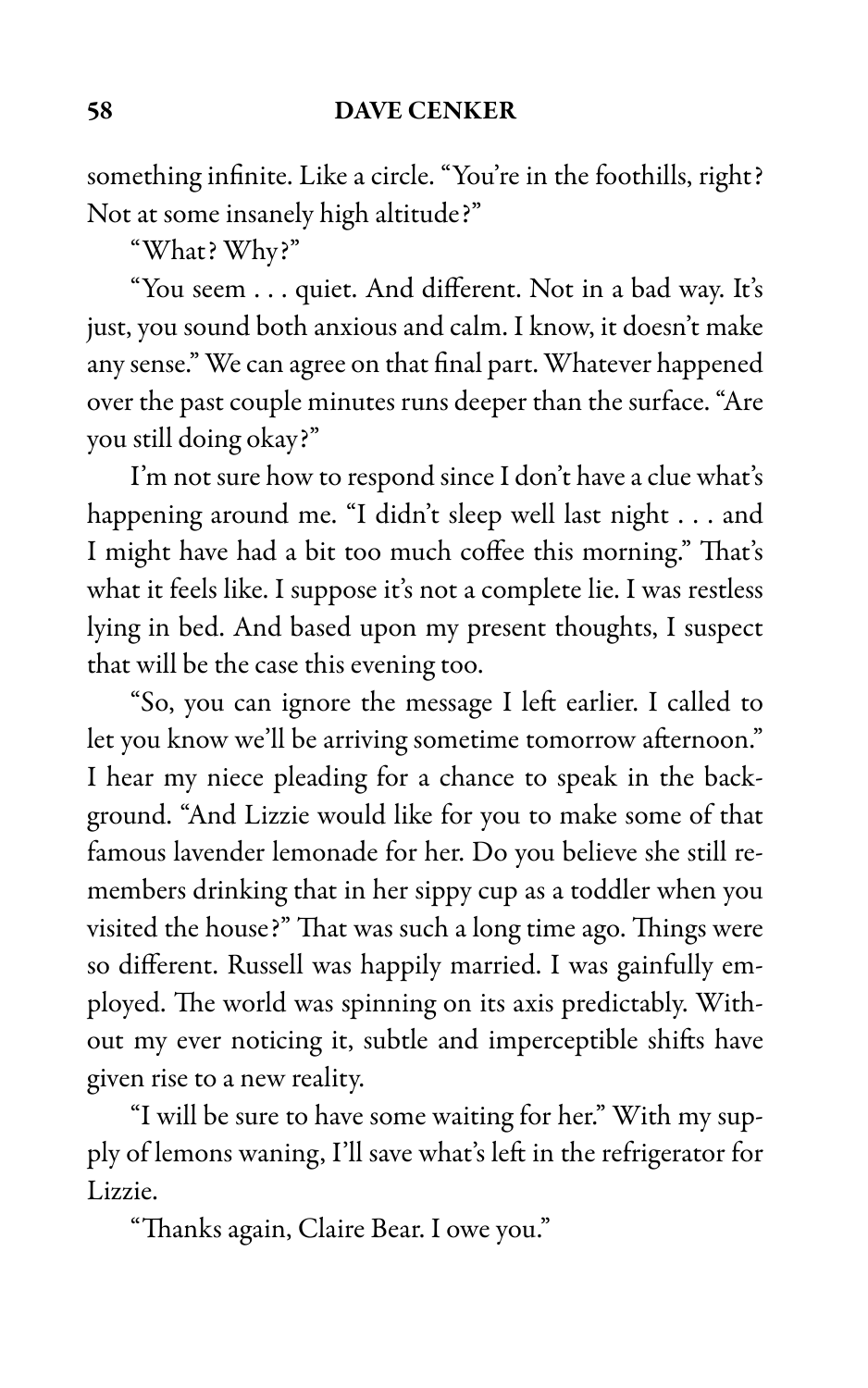# FLY AWAY HOME 59

"It's no problem. I'm happy to help." I could use some help too, but I leave that silent plea in a private place.



A DELUGE OF EMOTIONS overwhelms me. I ease around the corner of the porch, not wanting to disrupt the sanctity of that earlier moment. The vision of my garden, that chickadee, and . . . Jack. I need no external medium to record those thoughts for personal posterity. They're indelibly etched into my heart, an elemental beat to my soul's pulse.

I drag the rocking chair around the corner and place it next to my swing on the front porch. What I would give for a visit from Hank and Lydia right now. My focus returns to the conversation with Russell. Things change so much, and in such a short time.

The herbs in my repurposed flower boxes continue to stretch skyward. They peek over the railing, as if to greet me with encouragement. Anything and everything can grow and bloom when provided with nurturing care.

I look back down, massaging my fingertips. Are my mannerisms born from nervousness? Or a reminiscence of that calming, velvety texture from earlier? The essential oils stay locked inside that lavender—until they're released through a tender but deliberate touch. Rub too soft and the scent remains hidden. Too hard and you damage the buds. Finding the right pressure isn't something you can teach or show. It's intuitive. One needs to experience it to understand the necessary tactile persuasion.

"Excuse me."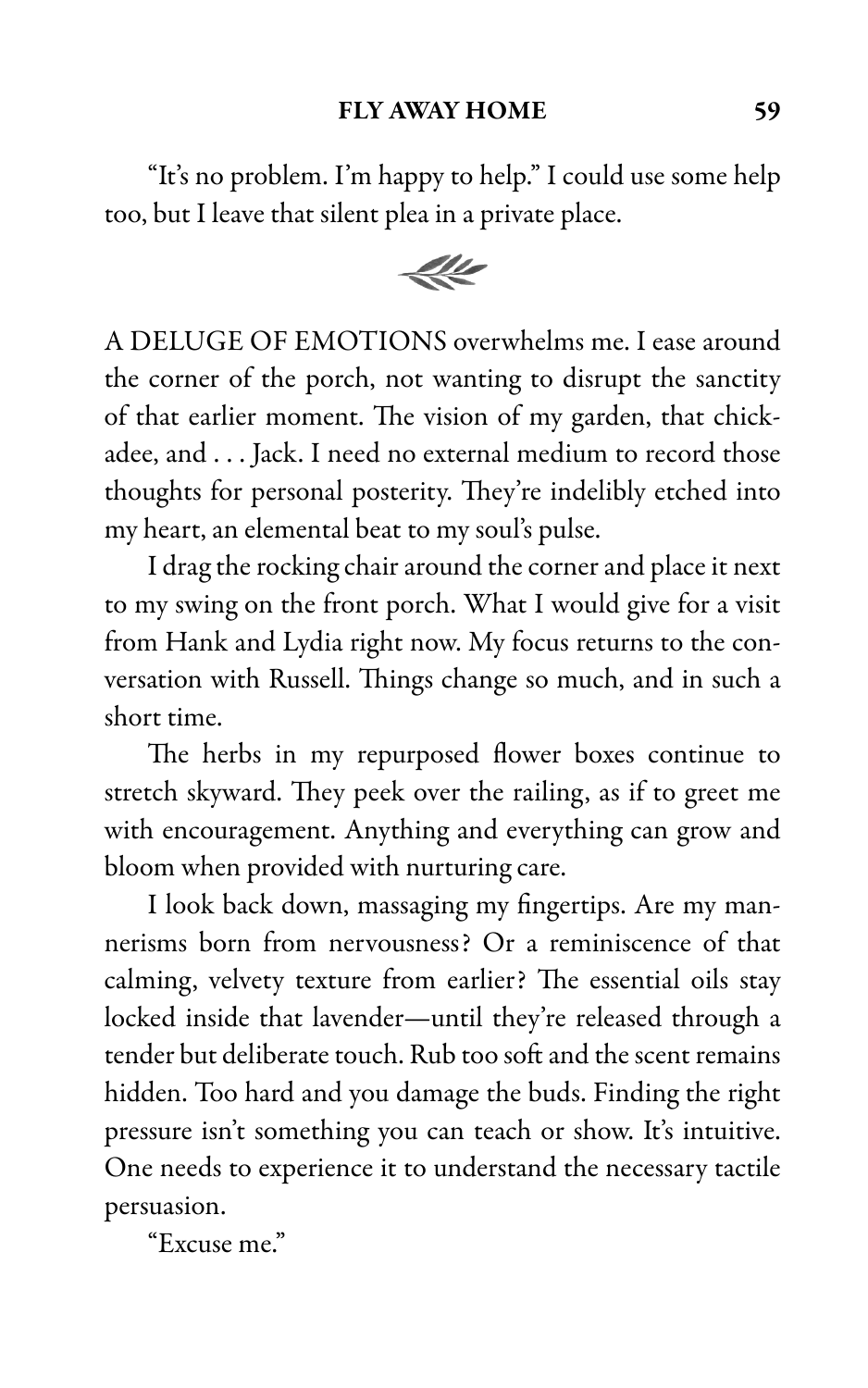A smoothness exists between my fingers even though there's nothing there. The words I hear have that same silky consistency. They must come from the same imaginary place where the plant I'm not holding exists. Some parallel universe where dreams aren't only apparitions. They're real and tangible things you touch and feel.

Is someone clearing his throat? It rattles my mind free from that surreal image. I look up, and there he is, standing at the base of my steps. He holds a paper bag with both hands. A corner of that phlox-colored sketchbook peeks out of a backpack lying on the ground. It's a sign of Jack's hurried attempt to flee the scene. Thoughts somersault in my head.

Why did he leave? Wait, if he left, that means he was there. The experience comes tumbling back into my memory with the force of an unexpected ocean wave. It creates a sense of imbalanced refreshment.

It was real. I didn't imagine it.

What is he doing here now?

"This is my way of apologizing, for intruding on your privacy." He tilts the bag so I can see the gold mine of lemons inside. He answers my question without a need for me to vocalize it. What if there is a parallel universe where people share thoughts differently?

I stop rocking in my chair. My hands become still. Everything stops to establish a balance. My heart's movement counteracts the stillness, beating with anxiety. Jack places a tentative foot on the first step before moving it back onto the walkway. "I didn't realize someone had moved in . . . I promise not to linger near your property anymore. Without your permission." It sounds like a question.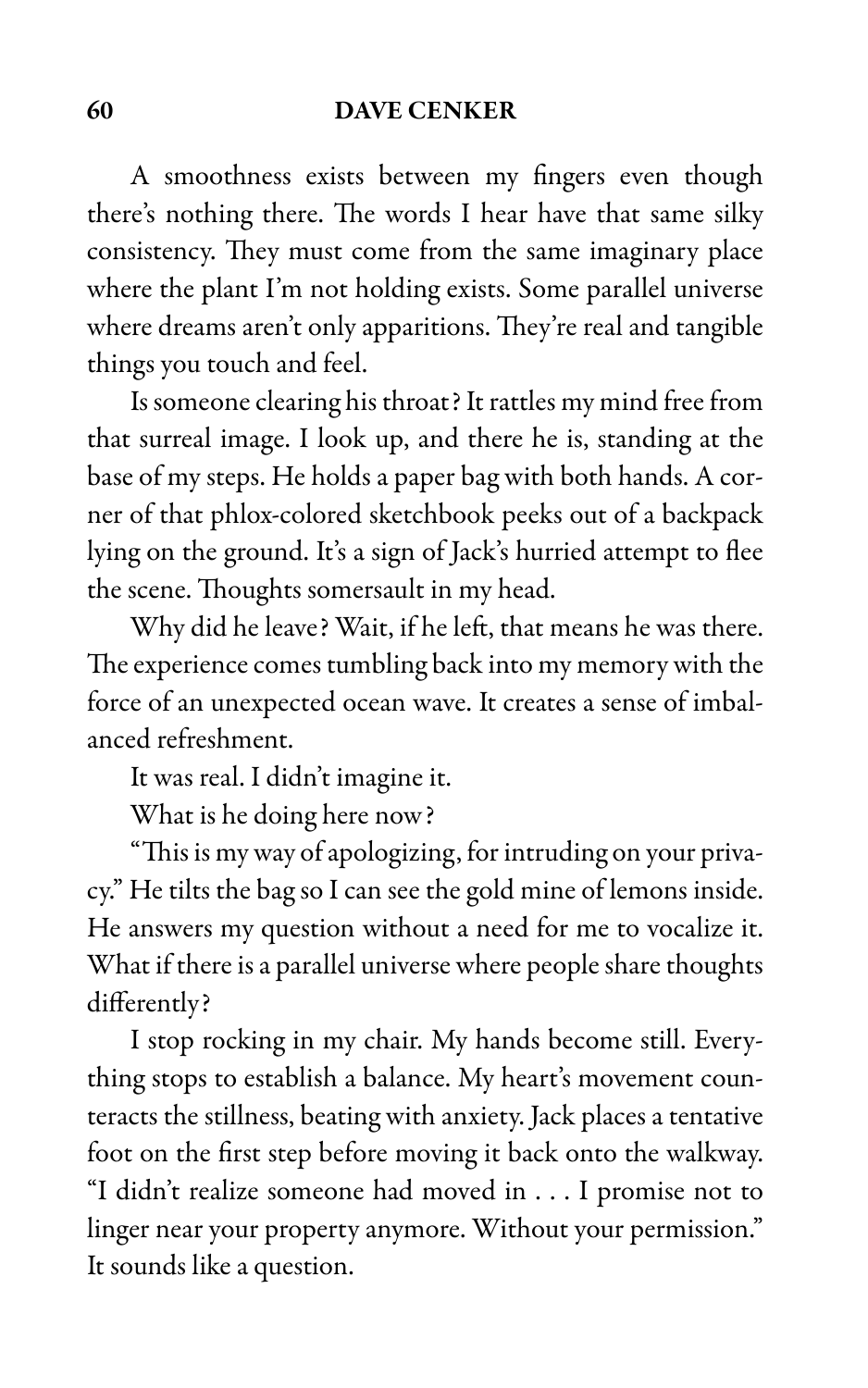How does he know I enjoy lemons, and where did he get all these? Did Hank receive a new shipment in the past two hours? "Mr. Charles said you're always looking for more of these. I had a few extras from the ones I bought a couple days ago." How does this keep happening? My silent thoughts reach him without a spoken syllable.

"Jack?" The only word I can summon comes out in something resembling a whisper. A shot of adrenaline courses through me as a faint grin emerges on his face. This wildly accelerated feeling makes me think I did have too many cups of coffee this morning. What causes this sensation? Is it his smile or the way those four letters spill from my lips into the space between us?

"And you must be . . . Claire." The sound of his name alone stimulated something invigorating inside, but mixing mine with his in this same sphere creates a bubble of momentary euphoria. Suddenly the English language is foreign to me. I have no words. "The architecture of this farmhouse is alluring. It's so beautiful. Drawing is a form of . . . emotional therapy for me."

He pauses before sharing that final thought, as if unsure whether to divulge a small secret. But it's the adjectives he uses that captivate me. Alluring and beautiful. Why does his use of them cause a fluttering inside? I feel as though a butterfly has alighted on a branch of my sentimental being.

It was so much easier to watch him from afar. I can't look him in the eyes now, forcing me to focus on something else. The rough stubble on his cheeks shows the slightest hint of gray. Tanned hands suggest a desire to be outdoors. His light brown hair is somewhere between unruly and windblown. It wouldn't work on everyone, but it suits him well.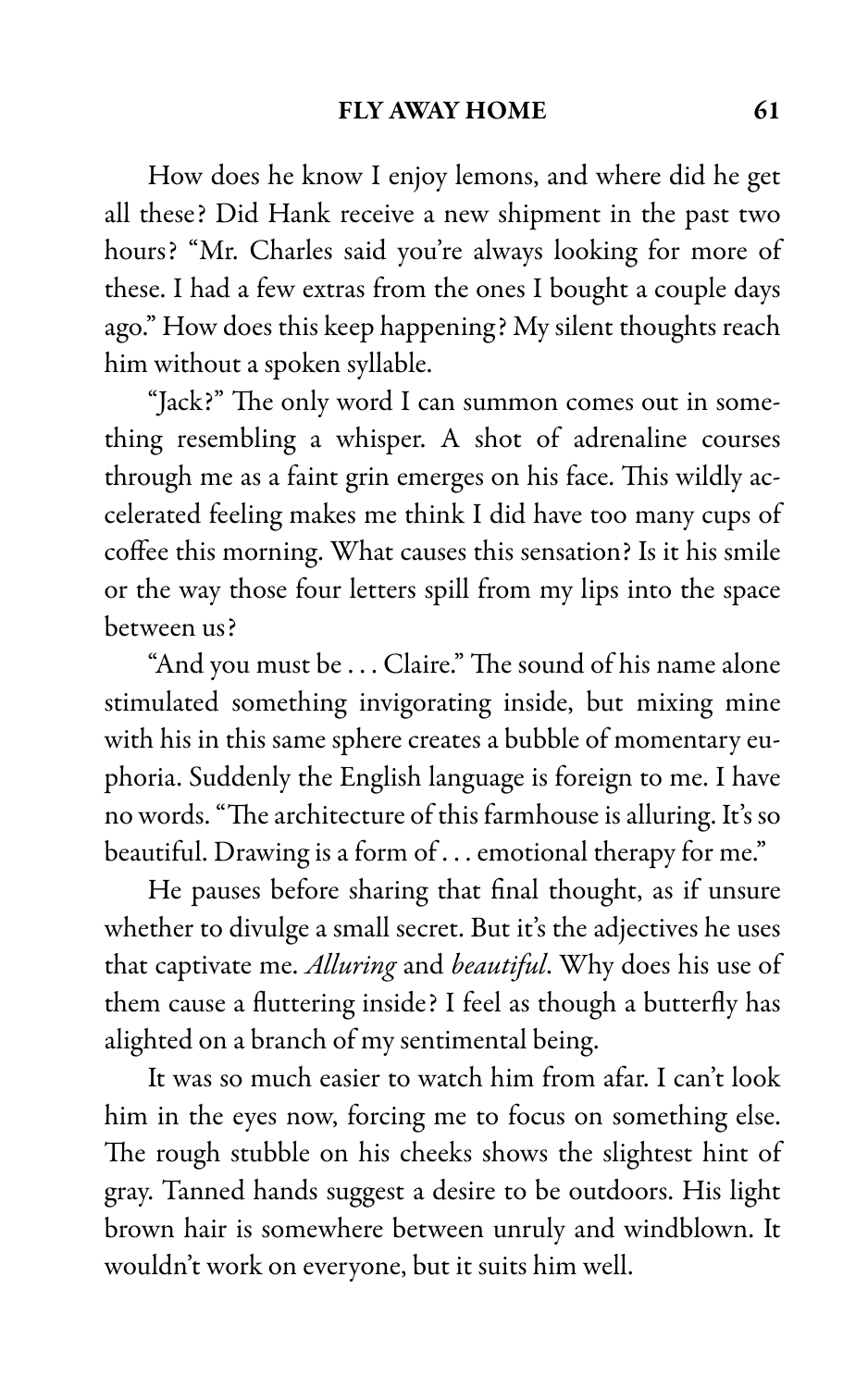"I'm sorry again, for disturbing you." Jack sets the paper bag at the base of the steps and stoops down to grab his backpack.

"Can I see them?" The words emerge from an unknown place. He picks up the lemons to show me. "Not them. Your drawings."

Any remnant of a grin fades from his face. Jack's posture, once relaxed, becomes rigid. "They aren't that good." He stares at the fruit. I'm pretty sure he's not talking about them. "And they're a . . . private thing."

Why am I crushed? I shouldn't want to see his sketches that bad. The sound of an opening zipper doesn't mesh with my focus on the yellow citrus.

"I should become more comfortable sharing." My gaze traces back toward Jack. He retrieves his sketchbook and studies it. Why is it that everything he says sounds veiled? And accompanied by that same unsteady sensation?

Jack hands me his sketchbook without climbing the steps. He somehow knows there's a need to respect the space between us.

I study the black pencil marks. There are hard angles and edges to denote the gable on my roof. I look closer. There are subtle curls at the end of each stroke that remain hidden to all but the most discerning eye. I trace my fingers over the drawing, sensing a deep story and emotion. Both in the history of this farmhouse and the man sketching it.

Looking down, I realize I'm on the first step. It's like his artistic creation has drawn me closer to him without my permission. I'm so close I can smell his sandalwood aftershave. It doesn't match his rough exterior, but the fragrance melds with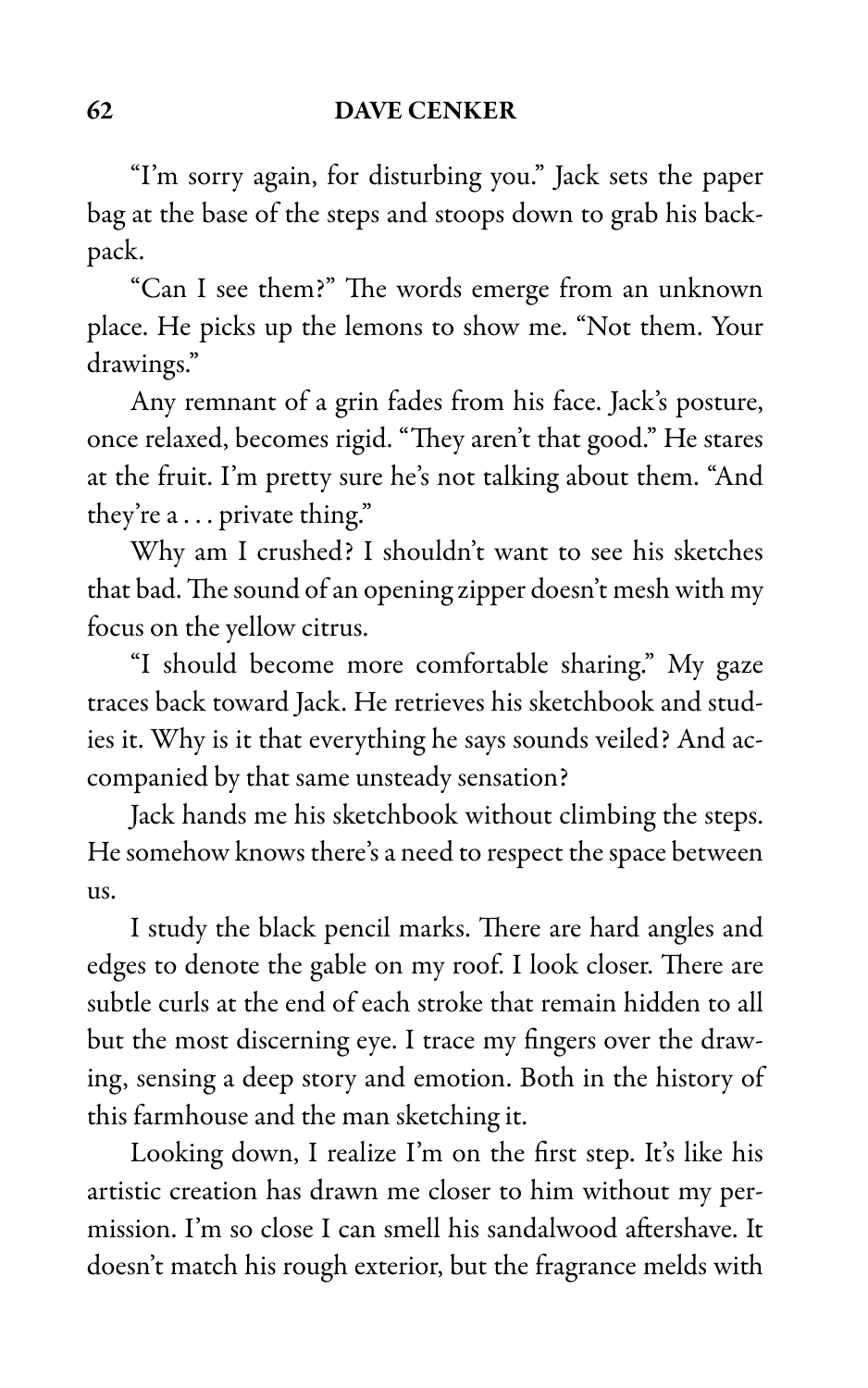the warmth in his eyes. Even if there is something resembling pain hiding behind them.

The situation is becoming unsettling. I've let my defenses down, and my vulnerability is on full display. Retreating to the top step, I reach out and hand Jack's sketchbook back to him. I'm careful to grip it by the edge. I fear what might happen if I establish any manner of physical contact with him. "Thanks again, for the lemons." And everything else.

"Have a pleasant afternoon, Claire." A small smile returns to his face before he leans over to pick up his backpack on the ground. As he moves down the walkway, I'm pulled down the steps after him, a safe distance behind. There's something in that parallel universe tethering us together.

After he's gone, I wander back to the lavender plant. I pull off a few more sprigs and gather the bag of fruit in my left arm. With my right hand, I caress the familiar flowers. It causes images of that garden, the chickadee, and now Jack's sketches to reappear.

A picture is worth a thousand words. At least that many. In this case, it might be more like a million. If only I could rearrange all those words into some meaningful message.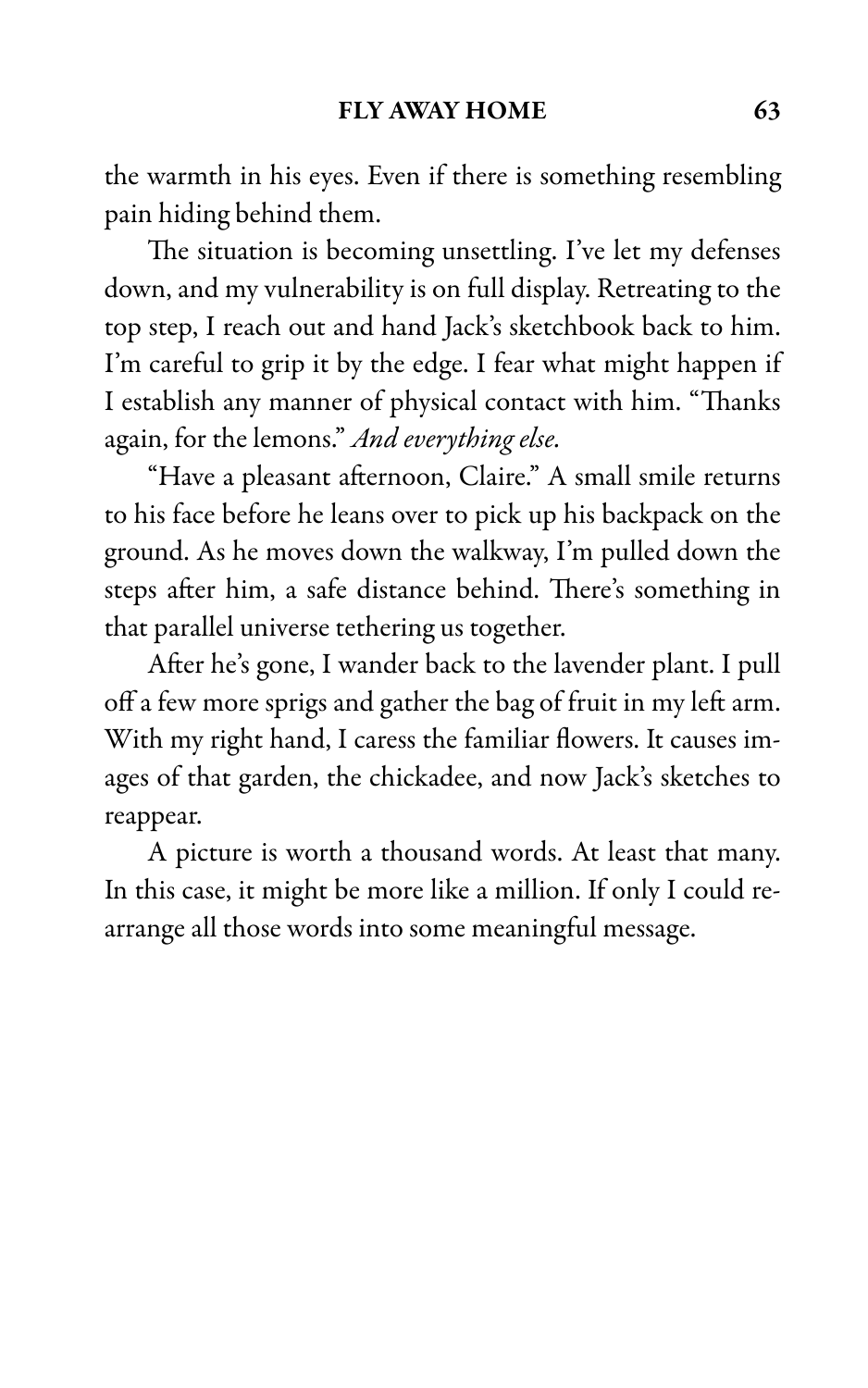

10

The knocks reverberate through the house, startling me.<br>It's only the second time someone has approached my It's only the second time someone has approached my front door since I moved to Pigeon Grove. Everyone has respected my unspoken desire for privacy, save for Hank and Lydia. In hindsight, I'm thankful for their gracious welcome to the neighborhood on that first visit. It has led to a delightful friendship.

"Aunt Claire!" The sound of a little girl turned young woman pulls me from the couch with an eager grin and hastened pace. As I approach the door, my smile widens as Lizzie's twinkling eyes shine through the mesh screen.

Russell holds a pink suitcase in his right hand. "Hey, Claire Bear. Great to see you, sis." I greet both on the porch and offer my brother a quick but heartfelt hug. It's been a long time since I've shared a genuine embrace with someone. It feels good.

Lizzie shadows her dad with an even stronger squeeze for me. Her arms used to wrap around my waist. Now they almost reach my shoulders. She latches onto me with affection that's surprising for a teenager. Bending over to place a kiss on the top of her head is a thing of the past as I rise on my tiptoes. "What a beautiful young woman you've become." I run the palm of my hand over her long dirty-blonde hair before offering them a tour of the house.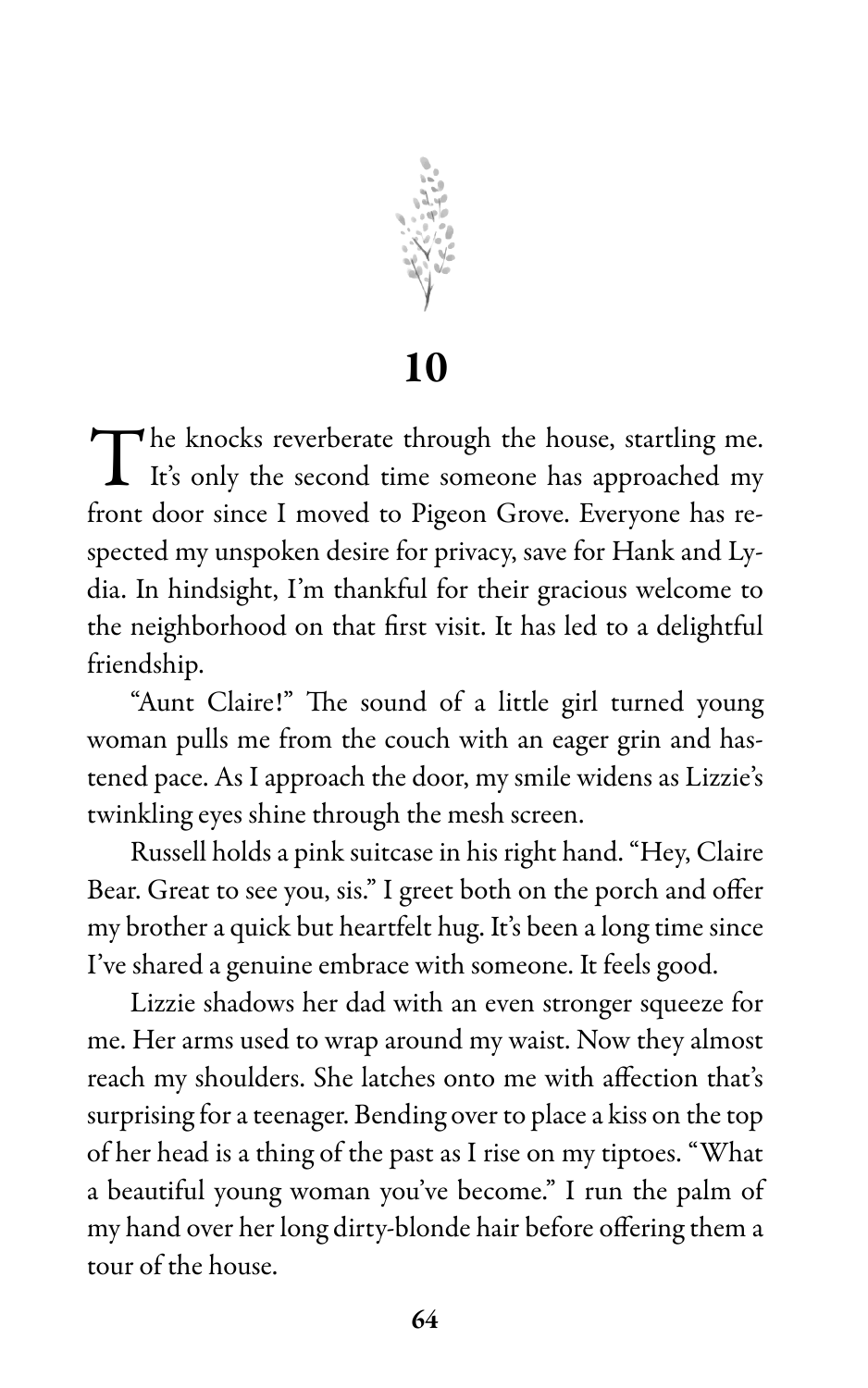"Can we visit that coffee shop on Main Street? They have all these different roast types." The excitement in her voice supports my presumption that caffeine is a part of her daily routine. "And that bridge coming into town? It looks like it'd be the perfect subject for my next painting. Could we go later?" Her youthful energy is infectious, and I can't help but feel my mood elevate in Lizzie's presence. "And oh, I almost forgot, wait here." She darts back to the car and returns with a cloth bag full of that elusive yellow fruit. "Will you share your secret recipe with me?"

It's ironic that, just twenty-four hours ago, I barely had enough lemons for a single pitcher. Now, between Jack's gift and Lizzie's stash, I might have an ample supply to start my own farm. With the sack thrust into my arms, her smile begs for an answer to the flurry of questions I've already forgotten.

"Maybe we should give your aunt a chance to catch her breath. And remind me to introduce you to the wonders of decaf." Russell winks at me before I open the screen door again and lead them through the living room area.

"Claire, this is . . . beautiful." He takes in the view surrounding him with genuine appreciation. I'm glad others also recognize the beauty I saw when first visiting this place. Even before I set foot inside, it spoke to something in my soul.

"Things aren't quite where I want them to be yet, but it's coming together."

"There's so much space. Do you have any idea how you will use it all?"

I haven't considered that question. I only know this house was meant to be mine. The quiet undertone in my brother's voice doesn't go unnoticed. I pick up on his subtleties, and this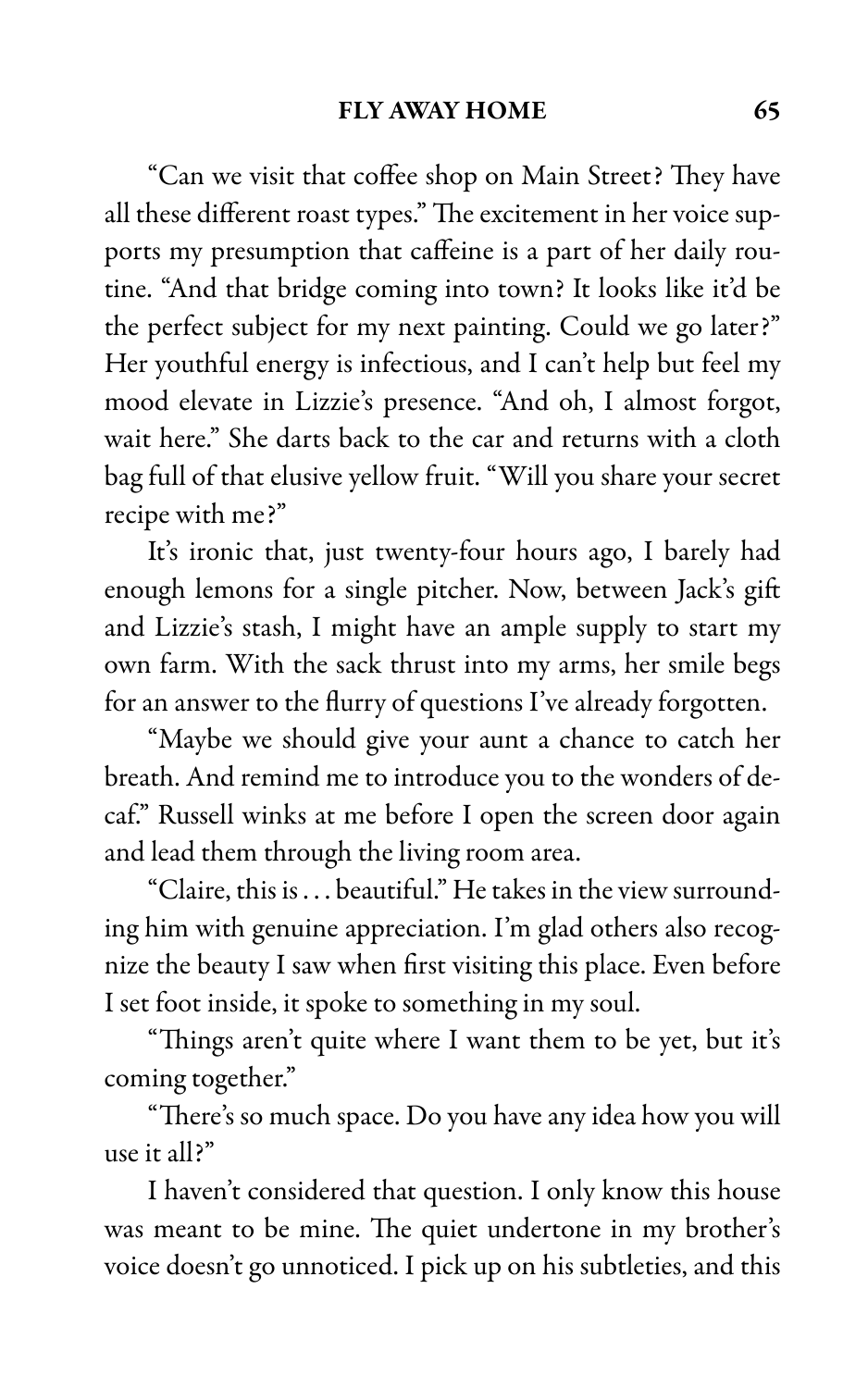one is well-founded. He's wondering if and how I can afford it. Property is cheaper here, but still, I have no job. I've trimmed my expenses to the bare minimum, and I have a hefty savings account. Between that and the imminent sale of our childhood home, it's not something I need to worry about yet.

"I haven't thought about it much. But maybe this will encourage a few more visits from my favorite brother and niece."

"Am I not your only niece?" With folded arms across her chest, she flashes me one of her signature teenage expressions. She makes it clear I won't pull one like that over on her.

"Well, yes. But I reserve those adjectives for the truly special people in my life." I wrap my arm around Lizzie and tug her toward me for a mini squeeze. My mind wanders to a different set of adjectives. Alluring and beautiful.

After a tour through the house, we've gathered in my favorite room. Standing at the kitchen table, Russell rests his hand on Lizzie's shoulder. "Why don't you go upstairs and unpack while your aunt and I talk?" As she leaves, bouncing around the corner and up the steps, I smile with gratitude. For this place. For these people. "You have no idea how talkative she was the entire drive. She couldn't wait to get here and see you."

"Wasn't she disappointed about not being near the shore?" Mountain life and beach life each have their advantages. But I've always thought Lizzie leaned more toward the realm of sand and sun.

"She misses you. As do I." Am I ready for a conversation this deep after being absent from their lives for so long? It's been several years. My mind says no, but the heart pleads for permission.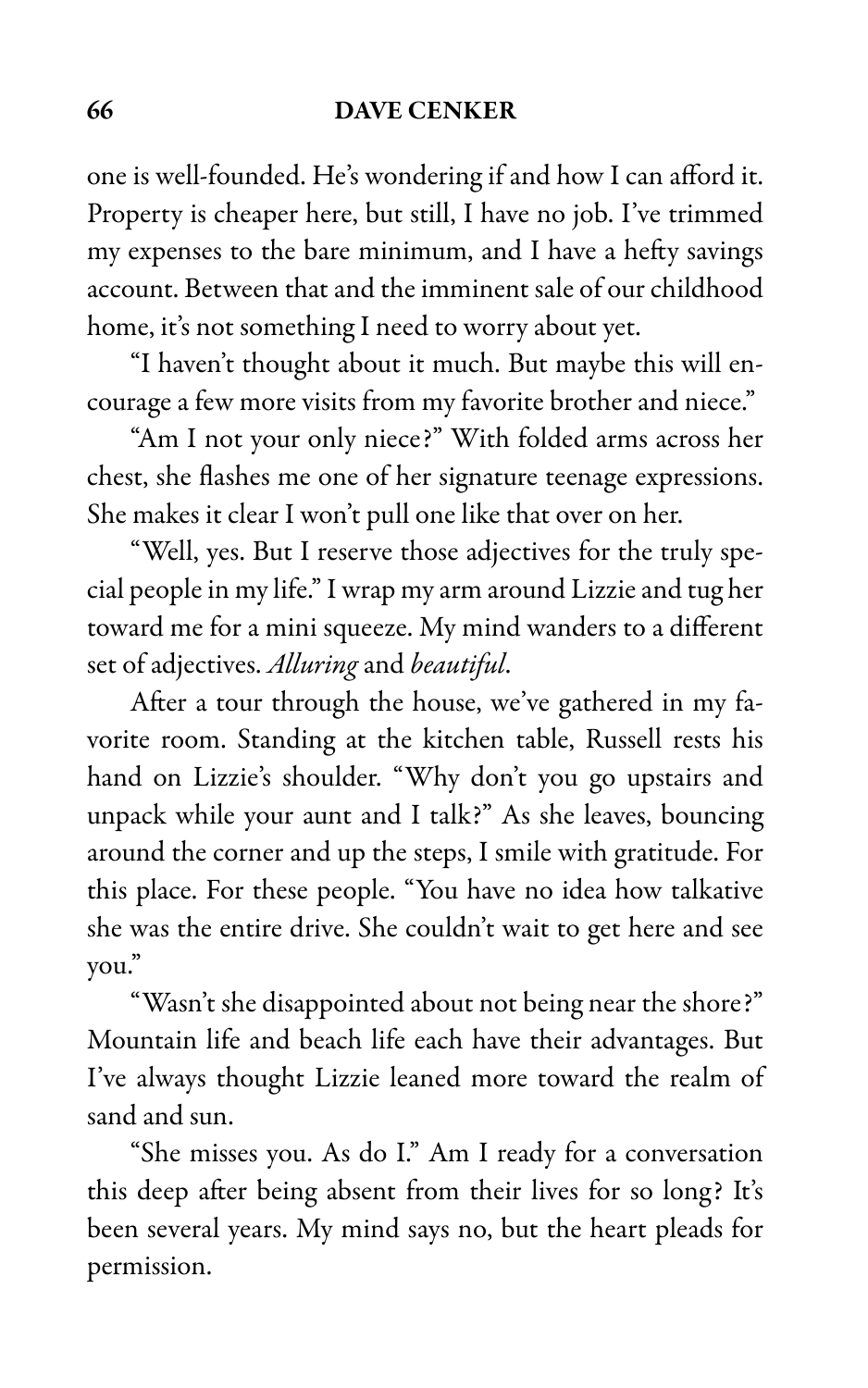"When do you need to leave?"

"In a few hours. I still have a drive ahead of me, and I should get a good night's sleep before my meeting in the morning." I'm not sure now is the best time to dive into these deep emotional topics.

"Would you like something to drink? Lemonade, water, or . . . lemonade?" My refrigerator is less than stocked. I live a simple life with simpler needs.

"I wouldn't mind some of that world-famous lemonade, if you have any to spare with my little fruit camel upstairs. Maybe I can sneak a glass before she notices I've stolen some from her promised stash." He grins as I grab the cold pitcher and a couple of glasses, and pour two servings. As I close the cupboard, my eyes fall upon the jasmine through the window. It's waving lazily as if to wish me a good afternoon. I can't help but whisper a greeting in return.

We move to the living room. I place a glass in front of Russell and take a seat across from him. He takes a sip, holds it up, and stares at it. "This brings back so many memories."

Such a confusing word, *memories*. By itself, it's an ambiguous term. Do they represent something good, bad, or otherwise? I've had plenty of enjoyable times with my brother. So why is it that all the unpleasant ones float to the surface when we're together? Is that why I avoid spending more time with him?

"How are you doing?" It's becoming a frequent question from him. "I know . . . I keep asking." There's genuine concern and compassion in his voice. Do I also detect a hint of guilt?

"I'm doing okay." Pausing for a second, I let more of the truth leak out. "But I've been better." I can't recall an extended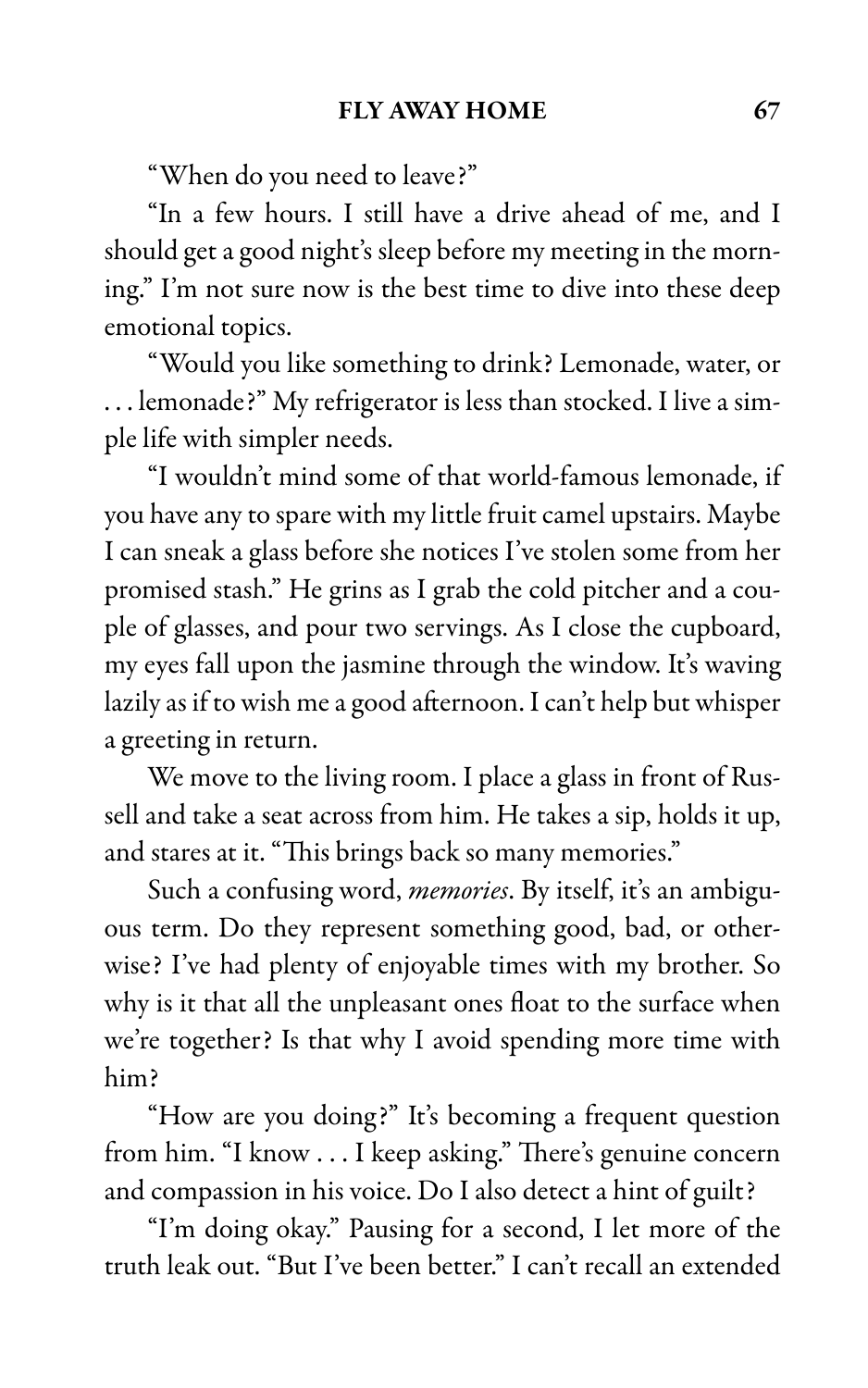period of positive vibes in my recent past. Every moment over these last couple days has me on edge. Fear consumes me. Everything seems to fall apart once things start going well for me. It's only a matter of time. I remind myself to hide away for the foreseeable future. It should prevent any of that negativity from infringing upon my world. Then I remember that will be impossible to pull off with Lizzie as my guest. "How's the business?" Back to safe topics, both of us tiptoeing around the elephant in the room.

"I'm actually quite nervous. I've never prepared for anything on this scale before." He takes another extended sip and stares at his glass. "But I've done everything I can."

"You'll do great, I'm sure of it. You always persevere."

"Listen, Claire. About Mom . . ."

"Don't worry about it." My response comes quick. "That's in the past now." At least that's where I want it to be. And stay.

"No, this is important, and I've wanted to talk about it with you. I just didn't know how." He sets his lemonade on the table and wraps his fingers together tightly.

"How can you call her 'Mom'? That name should be reserved for someone who cares for and nurtures people. Especially her own children." The bile of irritability rises in my throat.

"There was a time . . . when it wasn't so bad. Before you were old enough to remember, while she still had a job. Back then, she took care of us in the only way she knew how. It was never perfect, but it was real." I have no words. There's a part of me that doesn't want to believe any of this. It's easier to despise her. I don't have the emotional space or patience to love and hate her in the same breath. "You know that lemonade recipe?"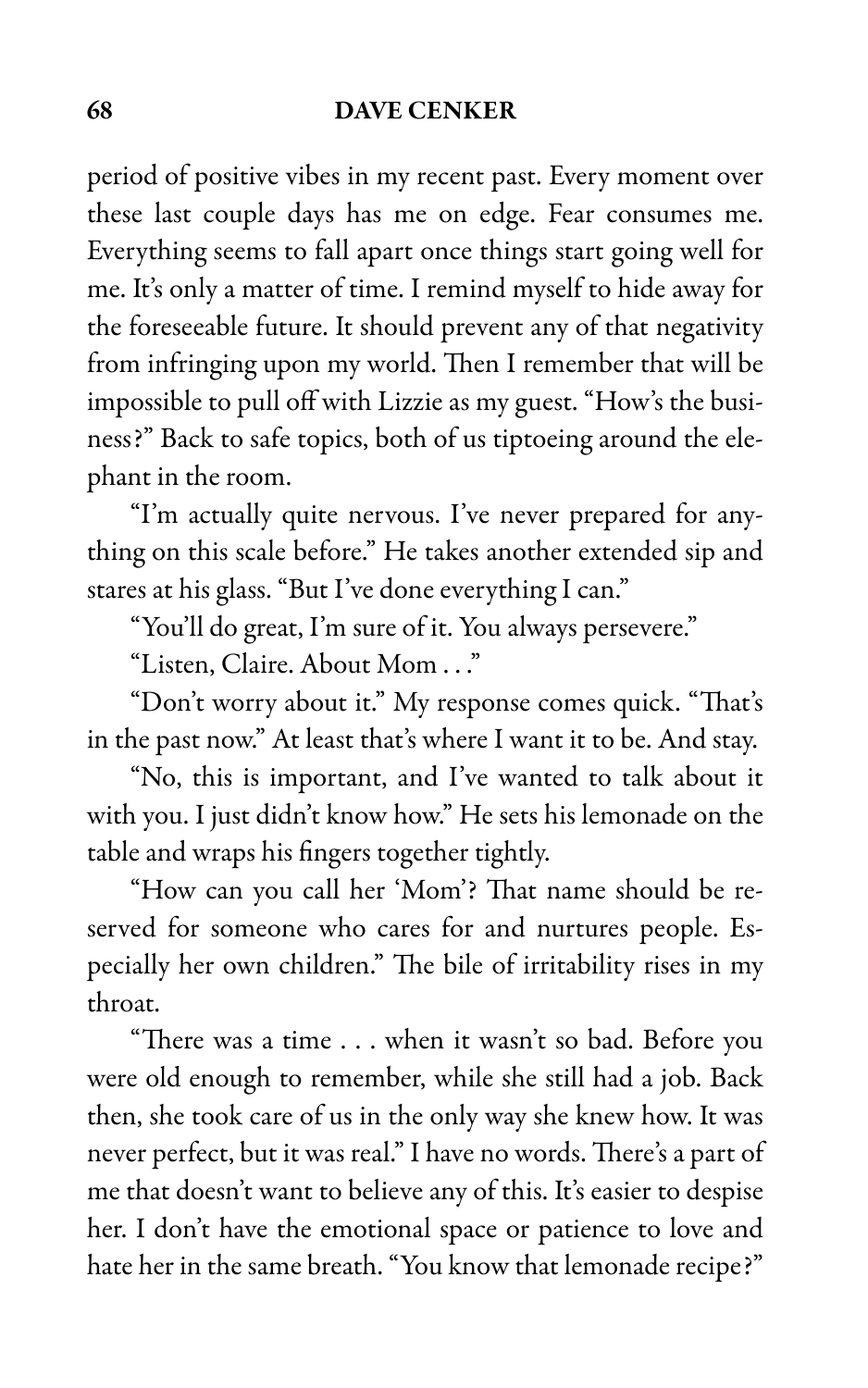"Yeah, the one you taught me."

"Well, before I showed you, she shared it with me."

How can I stomach another glass of it now? Those sour undertones will surely overpower the sweetness I used to taste. How can my mind mix these two opposing thoughts? Drinking lemonade on the porch while gazing toward an ethereal image of my garden. It's perfect. And then these caustic memories from the past pollute that beautiful moment.

"I'm sorry." My gaze darts across the table to Russell. I've never heard him use those words before. At least not while talking about this. "I shouldn't have asked you to handle everything on your own. Truth is, I didn't even ask. I just assumed you would take care of all the details, and that was wrong." Our eyes lock, and I notice his pain. I can only imagine he recognizes a similar suffering in me. "When stuff went bad, I wasn't sure what to do. I feel guilty for not doing more to help you."

"You were there, and you did help, by getting me to focus on other things. Better things." He was young too, trying to navigate his way through a sea of doubt and distrust.

"I didn't come to her funeral because . . ." He stares over my shoulder, contemplating his next words. "Exposing Lizzie to those thoughts of her grandmother wouldn't have helped. And there's a part of me that worried about the negative atmosphere. That it might have infiltrated her through some warped form of familial osmosis."

"It's okay. I understand." I don't completely appreciate his choice, but I'm a lot closer now, and it is the right thing to say. His hunched body posture reveals deep emotional suffering. I need to help him like he did me. Moving from my position on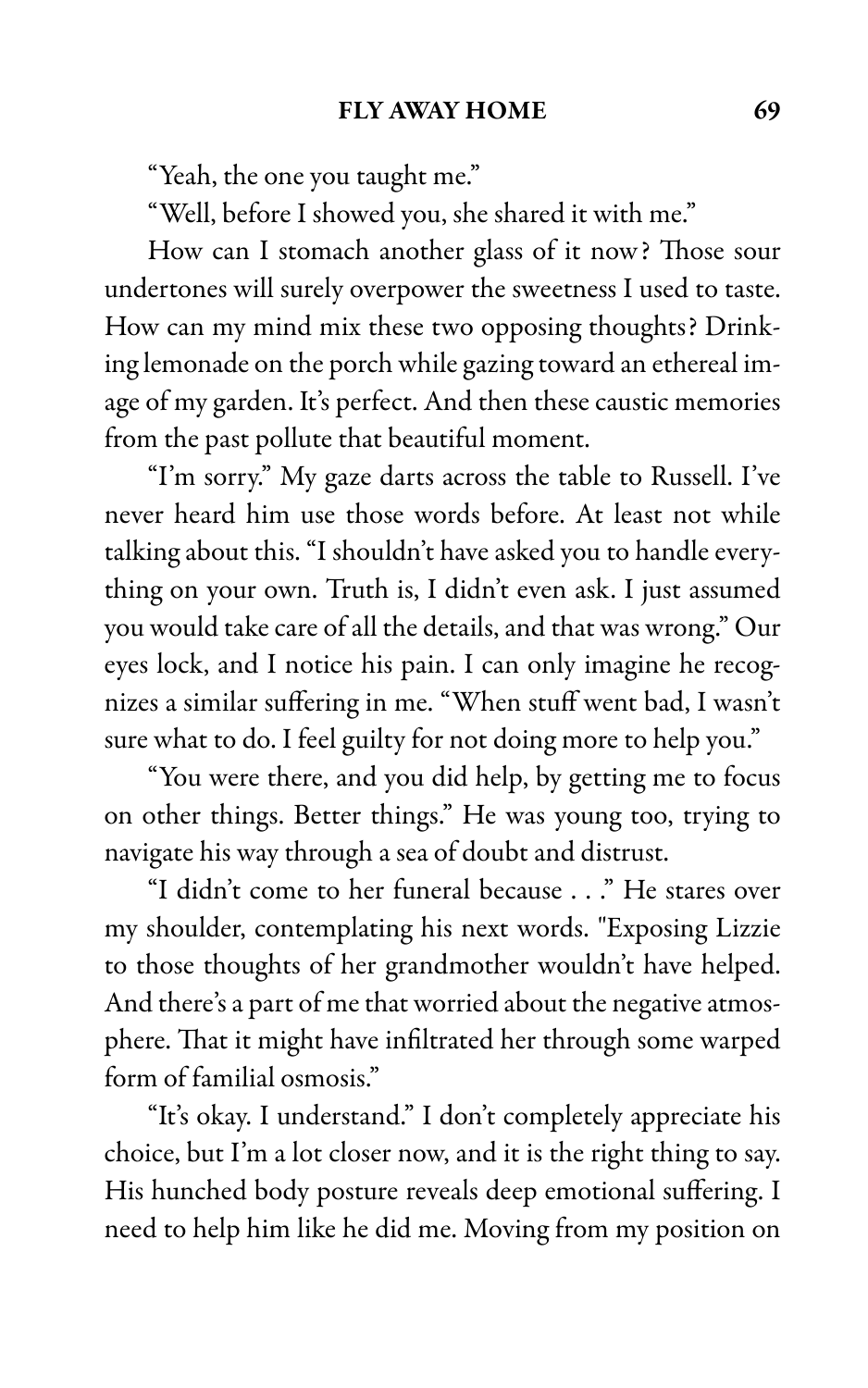the couch, I walk around the table and embrace Russell in a full hug. He sniffs, fighting back a sob.

"Truth is, Claire, I knew you could handle it. It's not an excuse, but it is a cowardly reason. I should have been there." I rub his back, hoping to wipe away some of that unwelcome pain that has risen to the surface. "You are a stronger person than I could ever be." His words shake something loose inside me.

I hold his shoulders, release him from our embrace, and look him in the eyes. His gaze speaks nothing but unfiltered truth. There's a lightness in my chest.

After running shaking fingers through his hair, Russell gets up and grabs our two glasses. "How about a refill? I don't think she'll notice."

"Why doesn't she already know the secret recipe? About how much lavender to put in the pitcher?" I recall Lizzie's plea for me to share it with her.

"Don't you remember, there is no secret. It's whatever feels right in the moment."

"I know, but why doesn't she know that?"

"I thought it might be best coming from you, whenever the time was right."

As Russell disappears into the kitchen, that right time may be quickly approaching. My thoughts tumble back to his message. You are a stronger person than I could ever be. No one has told me that before. I appreciate the power of words, but these carry an extra potency. And coming from the big brother I looked up to as a child, it means even more. Such a simple thought has improved my self-image in the blink of an eye.

He returns with two full glasses and a smile on his face. "It looks like Lizzie has already found her next subject."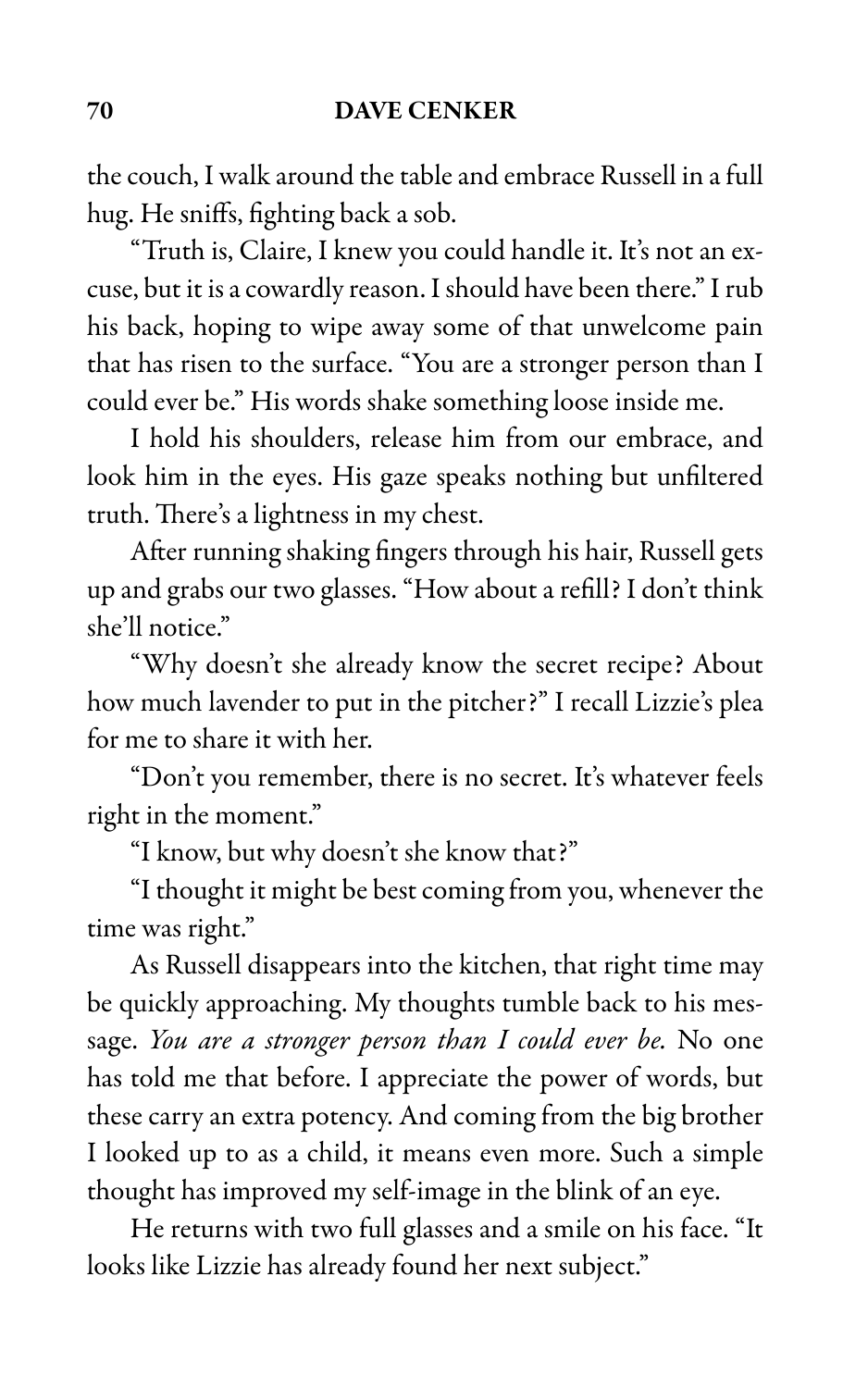"What do you mean?"

"She enjoys working in watercolors and oil paints. It's all mumbo jumbo to me, but she has a knack for it."

"I think your artistic bent has rubbed off on her, just in a different medium." Russell's landscaping efforts are a work of art in a way only flowers can achieve.

"Well, she's sitting on the porch, staring out at a jasmine plant in the middle of a field. Do you know who owns that?" I'm hesitant to offer the truth, unsure where he's heading with his comment. I didn't give much thought to its placement. I wanted nothing more than for it to be front and center through the kitchen window.

"As a matter of fact, I own it."

"Did you plant that there?"

"I did." Should I share the magical vision that greeted me yesterday? "I have plans to turn it into an expansive English cottage garden. Arbors. Walkways. Flowers of all shapes, sizes, and textures." I can't hold it back. Lost in a dreamy state, I let excitement spill from me unfiltered.

"It sounds amazing. I should help you. I do have a bit of experience in that area." I smile, realizing his offer is only hypothetical. He has a critical business meeting first thing in the morning. "Lizzie looks up to you. You know that, right? Even though we don't spend a lot of time together, she knows how strong you are." He leans forward, resting elbows on his knees and tenting fingers over his mouth. "Can I use your phone?" I nod, pointing to the kitchen, still lost in this new feeling of unfamiliar strength.

I get up, make my way outside, and peek around the corner at Lizzie on the side porch. She's curled up in the rocking chair,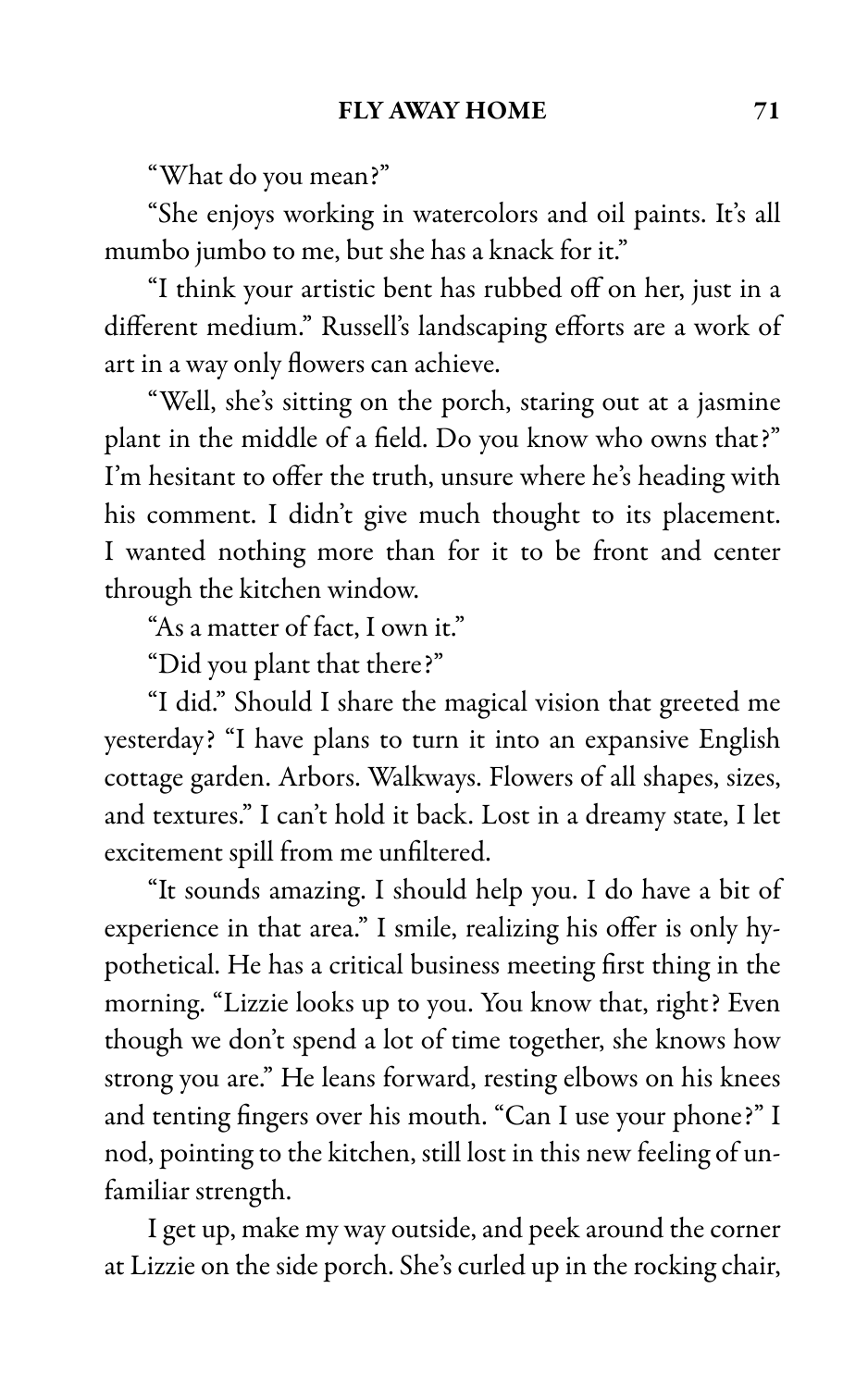with legs tucked beneath her and a palette of watercolors beside her. I glimpse the spiral-bound sketchbook in her lap. She has turned an overgrown field of weeds into a beautiful work of art. With my jasmine as the centerpiece.

"That's absolutely exquisite."

She looks toward me, tucks long strands of hair behind her ears, and smiles. "You have to say that. You're family."

"Perhaps, but that doesn't make it any less true. Your dad is right. You have quite a knack for this stuff."

She returns her focus to the field, eyes moving back and forth between her subject and the sketchbook. Just like someone else I now know. She dips her brush in the red mixture. I watch it transform into a soft pink hue as it seeps into the paper fibers. "It is nice to see something different. There's only so many ways to paint a bowl of oranges."

"Why don't you try painting some new things?"

She wriggles her legs and repositions them beneath her. "Dad's been busy with work. So it's been tough to find the time to, you know, get out and stuff." My heart breaks a little for her. To have a dream, to recognize exactly what you want, and not be able to chase it. I'm all too familiar with that feeling.

"Maybe your Aunt Claire can show you a thing or two around town?" Russell arrives on the side porch, surprising both of us. "I'd love to see that bridge done in oil paints on a canvas."

"Dad. I didn't know you were there. That's not what I meant . . ." It's impossible for her to disguise the guilt and disappointment in her voice.

"It's okay, pumpkin." His tone evokes empathy embedded in an unspoken apology.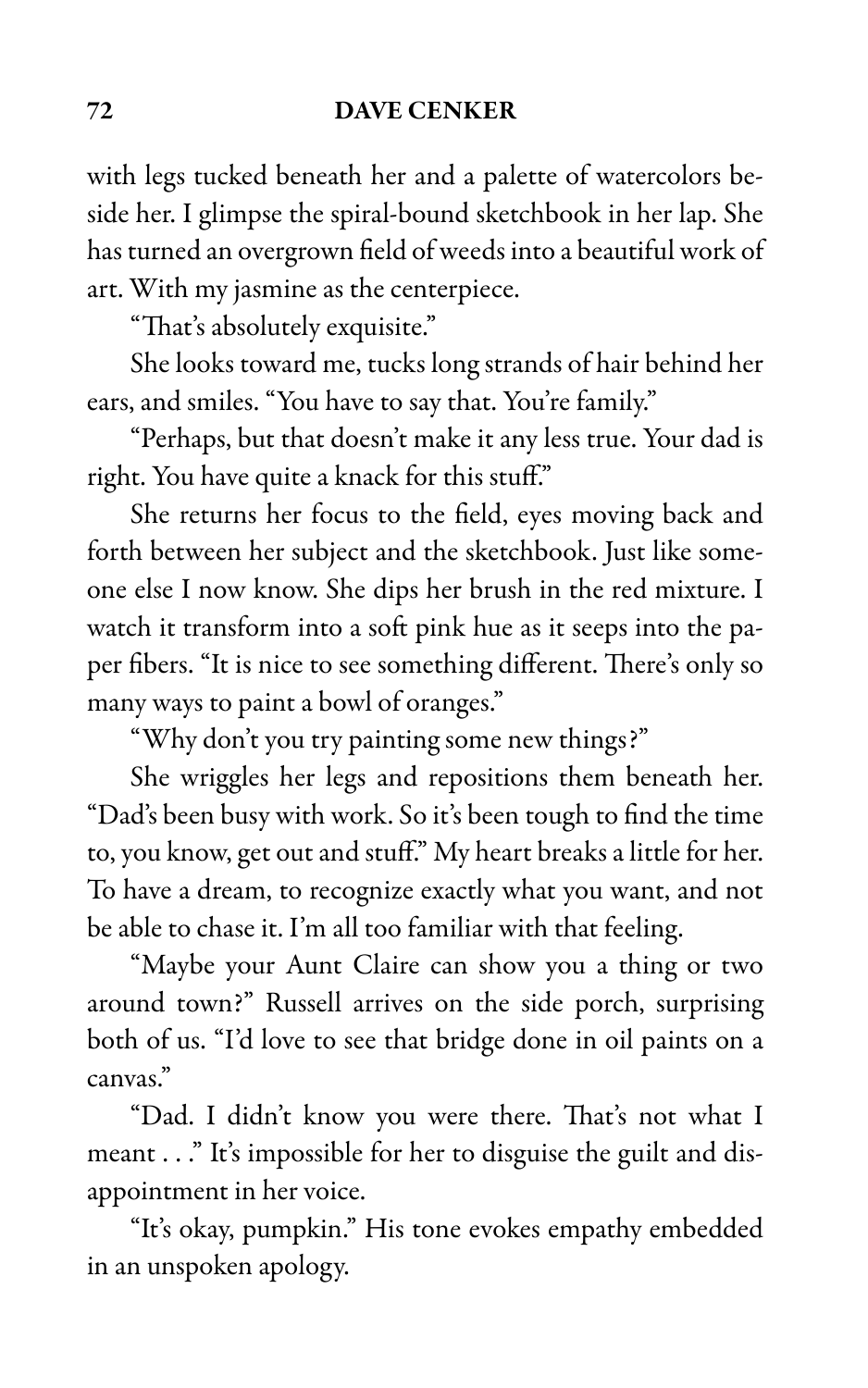"Dad, pumpkins are fat . . . and orange." Leave it to teenagers. They discover ways to refute the most tenderhearted show of parental emotion.

"Well, they still remind me of my little Cinderella." He smiles, and the hint of a grin grows on Lizzie's face, even if she doesn't allow him to see it.

"I'm not so little anymore." She returns to her painting while Russell and I share a knowing smirk.

Lizzie is growing up so fast. And she's got a gift. "Well, if there's one thing that's certainly not little, it's your talent."

"Speaking of underutilized skills, do you have a shovel around these parts? I'm itching for some sacred time in the dirt." My brother flexes his fingers as a writer would before picking up a pen and paper. He's preparing to tell a story in his own unique way.

I glance at the sun. It has moved more than a few hours across the afternoon sky. "You have to leave in less than thirty minutes."

"Make that twenty-four hours and thirty minutes. I pushed my meeting back."

"But . . ." Does he feel obliged to stay? Did I cause that? It's not the message I wanted to send, and I certainly don't want him to risk losing the contract.

"It's okay. I owe you, and as it turns out, the day after tomorrow works better for my potential client." A mirror image of Lizzie's infectious smile appears on my brother's face. Now I see where she gets it from. "So, who's up for a little time in Mother Nature's sandbox with me?"

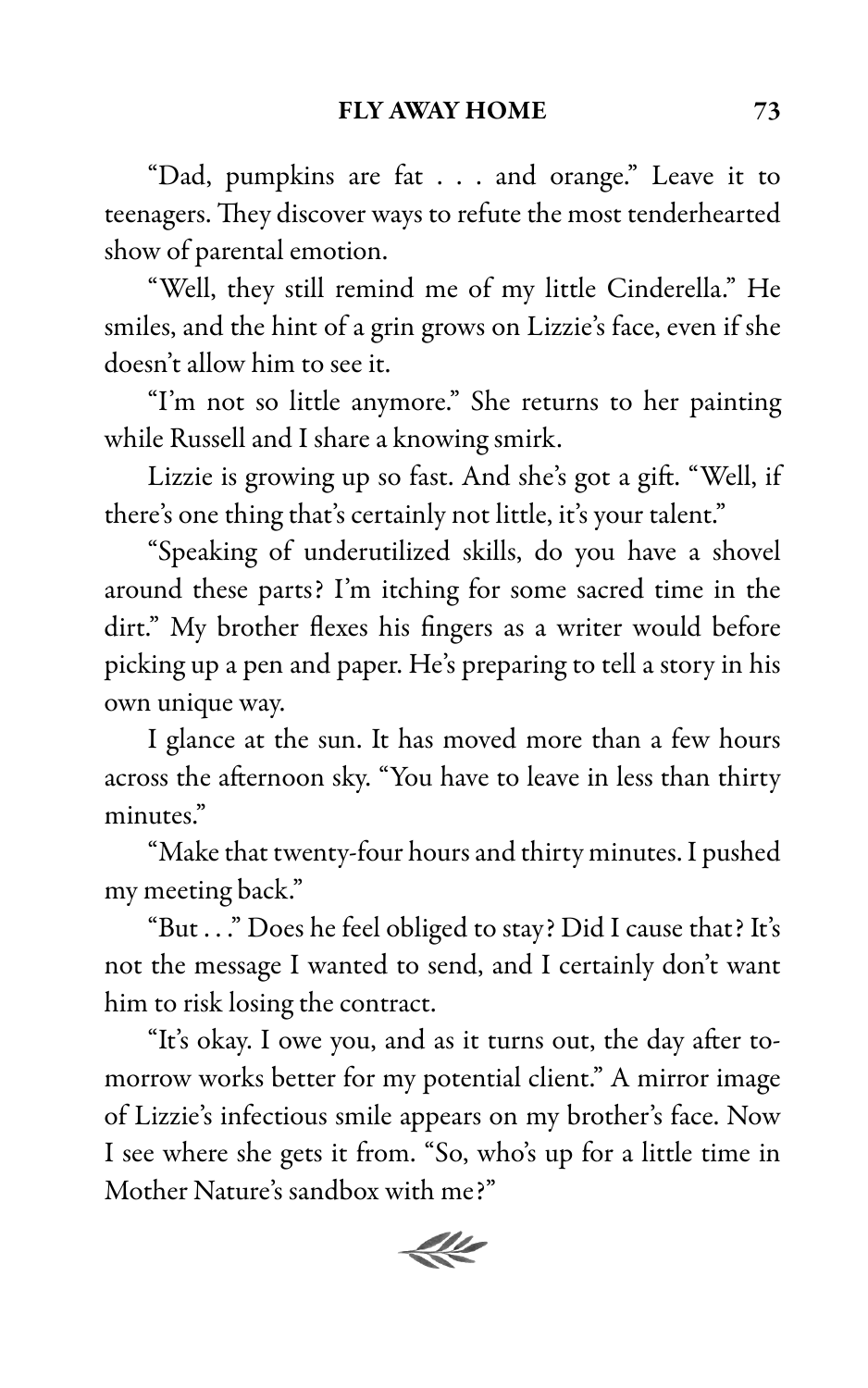PRELIMINARY GRUNT WORK in the late-afternoon sun was surprisingly enjoyable. We cleared a large part of my newfound floral bed and prepped it for new plants. Staring at the ceiling while lying in bed, I'm overwhelmed with gratitude. Russell's offer was so thoughtful, putting his professional opportunity at risk for me. My dreams wander as I drift in and out of a peaceful sleep. I stroll along that cobblestone pathway in the garden. Bees buzz from colorful phlox to the tall foxglove, spreading seeds of love.



AWAKE EARLY THE NEXT morning, I am eager for the feel of more soil beneath my fingernails. After a visit to a nursery in the neighboring town and hours of work, my vision is turning into reality.

Covered in dirt and joyful smiles, we're now gathered around the kitchen table. Russell helped with things I never would have thought worthy of consideration. He planned for the proper spacing and an occasional spot of shade. And he helped place each plant to ensure it got the ideal amount of sun exposure.

His advice, my vision, and Lizzie's determination mixed to create something amazing. It's even better than my original idea. I pour three drinks and glance out the kitchen window. The wider vista is a visual evolution, spreading left and right from my jasmine in the center.

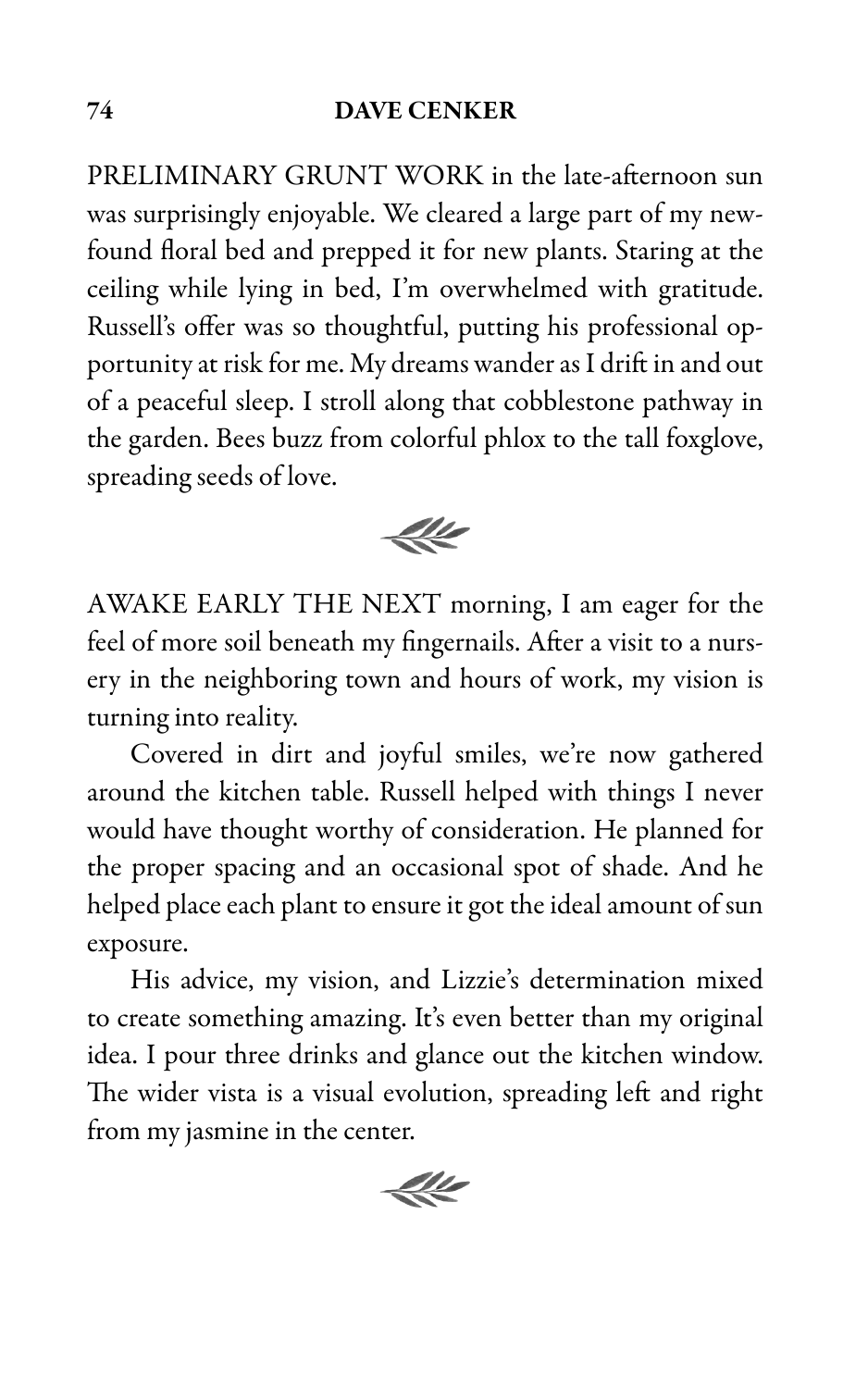AFTER A QUICK SHOWER and a change of clothes, Russell is packed and ready to go. He's said his good-byes to Lizzie and is standing at the front door, smiling. It's a different smile from when he first arrived. It's fuller and more genuine, coming from a deep well of happiness.

"Thank you. You have no idea how much your visit means to me. I only wish it could be longer." There are no words to express my gratitude for all he's said and done in the short span of a single day. It sounds like hyperbole, but my life has shifted. Again.

"Depending upon how things go, maybe I'll have more time to spend with you and Lizzie on the way back through town." He winks at me, but there's still a hint of nervousness in his eyes.

"Good luck, even though I know you won't need it. If you want any references, have them call me. I'll send them a picture of what you accomplished out there, and you'll be a shoo-in for the position." I gesture toward the beginnings of my garden.

"No offense, but I'm not sure a recommendation from my little sister will help much."

"None taken, but I don't think I'm so little anymore." I am finally growing up.

Russell pushes open the screen door and places his suitcase outside. He pauses, looks deep into my eyes, and embraces me in an enveloping hug. It's bigger and fuller than any we've shared before. When he pulls back, I notice moisture in the corner of his eye. "Love you, Claire Bear."

There's that unsteady sensation again, now in a completely different time and place. "Love you too, Russell Stover."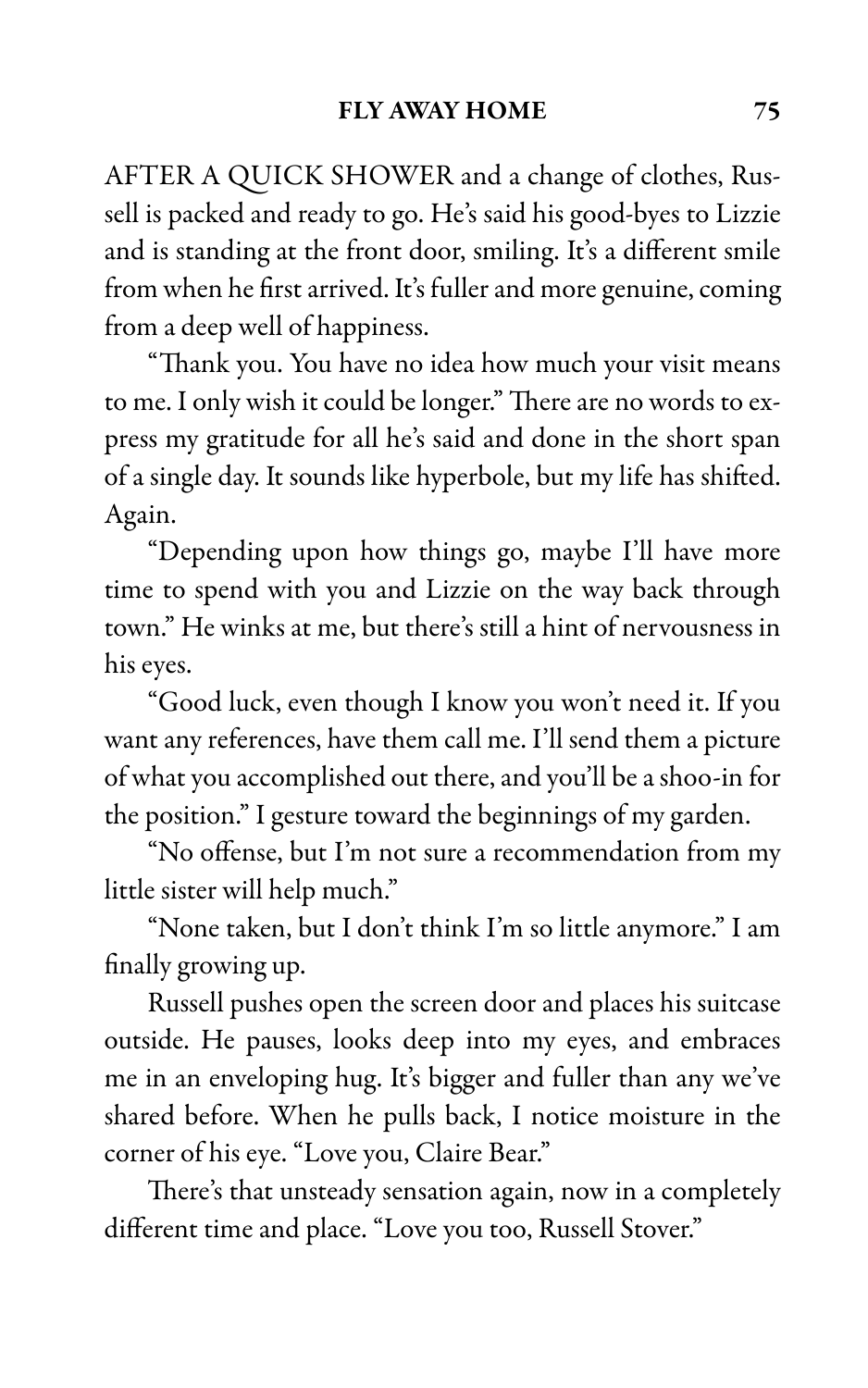

11

 $\bf B$  ribery is still an effective tactic when attempting to persuade a teenager. The promise of a fully caffeinated bever- $\Box$  ribery is still an effective tactic when attempting to perage from the coffee shop on Main Street awaits my niece. The only condition is for her to help me with the plumbing repair. Lizzie ups the ante as only a determined young woman can, negotiating a visit to the bridge this afternoon. She insists it will be her next masterpiece. I can't deny her an opportunity to pursue something she's so passionate about.

Usually an early riser, I'm surprised by what I see after stumbling into the kitchen midmorning. Lizzie is sitting at the table, drawing a carefully assembled pyramid of lemons in her sketchbook.

"Hey, kiddo. How did you sleep?"

"Good." Her response emerges unconsciously as she focuses on the texture of the zesty skin.

My automatic tendencies kick into gear too. Without looking, I grab the carafe to fill it with water. It feels heavy. It's then I notice a fresh pot of morning inspiration has already been brewed. My favorite mug sits empty next to it, waiting for a pour. Is it the promise of coffee or a visit to the bridge that motivates Lizzie? Based on the cooling cup beside her, I know which one holds the mightier power of persuasion.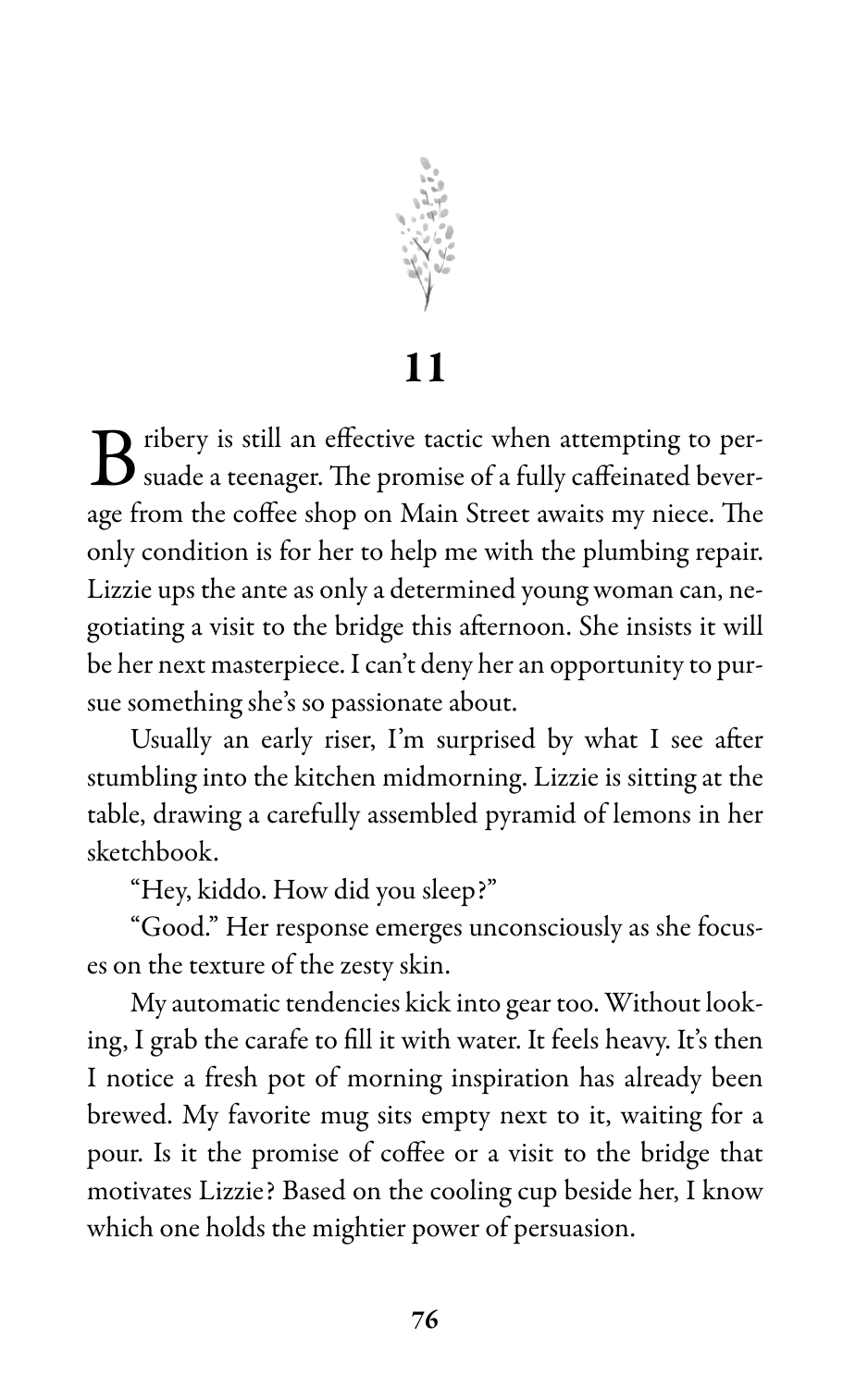She looks toward me as I take a seat at the table. "Are you ready to get started? I have the tools already pulled out on the porch." She gathers up her art supplies and slides the sketchbook with its drying pages alongside the pile of fruit.

"I need my daily cup of liquid enthusiasm first, but I promise we'll visit the bridge later." I guess at the reason for Lizzie's excitement. The spontaneous grin on her face proves my assumption right. "I'm impressed how you're able to capture the texture of those lemons so beautifully. And with only a single color and some water. How do you do that?"

"I don't know. It just happens. I used to spend a lot of time trying to find the perfect mixture for each shade. I took so long that I never finished painting anything. So I started going with the flow and letting things happen. It's more fun that way."

I grin and bite my tongue, not wanting to spoil the innocence of youth. Allowing the currents of life to guide you is okay at certain times. But it's also important to understand with clarity where you're headed. That's what I'm in the middle of trying to figure out. Even if it was an impulsive decision, my presence here in Pigeon Grove is a perfect example. Things have changed since I've arrived, but my new life is a delicate balance of order and spontaneity. "Do you have a favorite color?"

"Orange." She responds without a moment of hesitation.

"Does that have anything to do with the number of oranges you've painted?" It's my attempt at a playful joke, but Lizzie appears contemplative, as if she's never thought about it.

"I don't think so. I've always wanted to paint a sunset. With all those different shades of orange. I'm pretty sure that's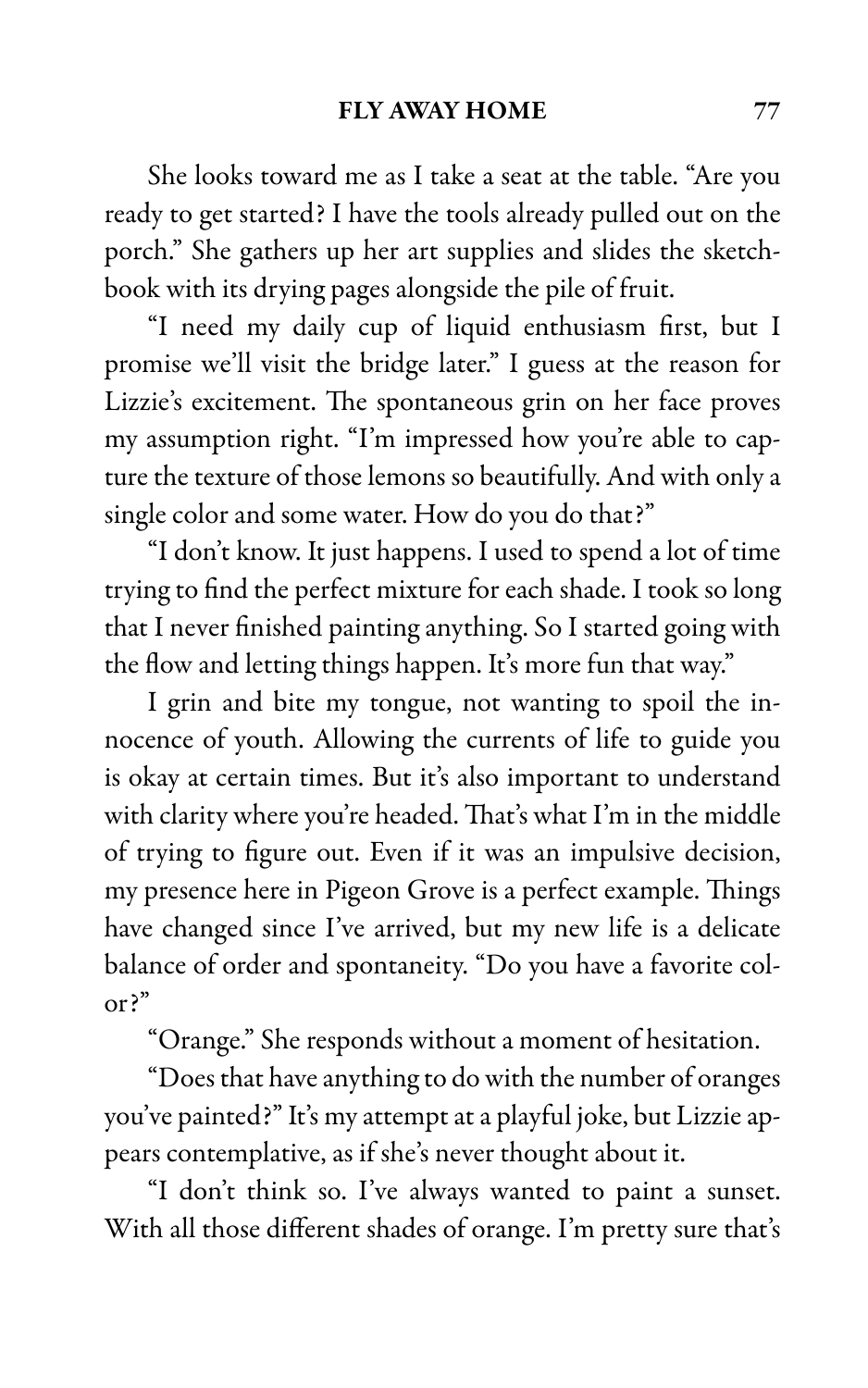where it comes from." She pulls her tray of paints back toward her, studying the mixture of red and yellow hues.

I remember trying to decide on a color for the walls in my bedroom. I never would have chosen the pumpkin-curry shade, but its symbolism tempted me. It represents new ideas, a release of limitations, and the freedom to be yourself. I'm probably overthinking things, but I can see why Lizzie is drawn toward that color.

After sipping the last few drops of coffee, I place my mug on the counter. I slyly retrieve my cheat sheet stowed in the drawer.

"What's that?"

"They're steps that Mr. Turner shared with me. So we know what to do. And in what order we should do them. I've never undertaken anything this ambitious before. So it's a good idea to understand what's supposed to happen before plowing headlong into it." I'm speaking in an adult language that younger ones often tune out.

"My dad says that sometimes it's best to learn how to do something as you're doing it. He might have said it while I was trying to create those perfect shades of paint." I'm surprised by her insightful response. "Maybe this is like that. We'll figure it out. It can't be that tough, right?"

While her exuberance is admirable, I smile and review the directions one last time. "Okay then. Let's get to it." I don't want to spoil her enthusiasm, so I keep repeating the steps in my mind. Committing them to memory, I slip the paper into my pocket. I can take a quick peek, as necessary, when she's not looking. But maybe Lizzie's right, this shouldn't be that tough.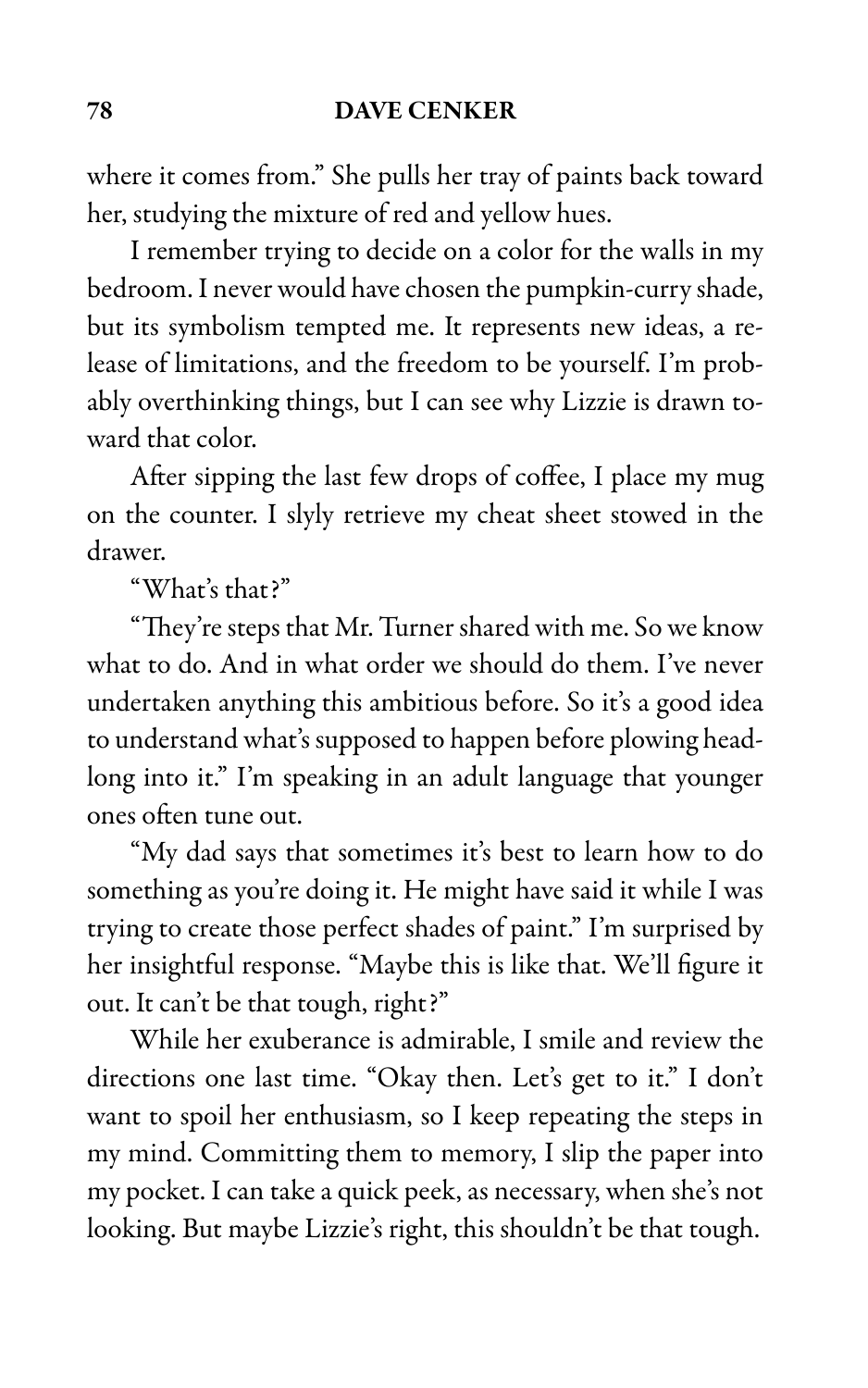She's already grabbed a shovel and started digging in the marked spot. Jumping on the spade like a pogo stick, she works her way around the area in a circle. I'm thankful for her youthful energy. My arms and shoulders ache just watching her.

She moves so fast. Distracted by her accelerated pace, I try to catch up mentally, thinking about what we need to do next. Was it loosening the coupling? But there was something else before that, I'm almost positive. Should I check my list? Lizzie's looking right at me, wearing a proud smile. I don't want to dispirit her desire for exploration and discovery in the moment.

I dig through my mental catalog of directions while Lizzie burrows in the dirt. We're both searching for an elusive longlost treasure. "I found it!" She's as excited to find the copper pipe as a dog is to uncover his buried bone. The wrench is already in her hand and wrapped around the joint, too tightly.

"Here, a little looser than that. If you hold it too tight, you'll crush it. Too light, and it'll spin in place." My thoughts wander toward a similar balance of extremes while rubbing those lavender buds. We're both immersed in the moment, learning together. Our hands work in unison to find the perfect pressure. A steady counterclockwise motion begins.

Glancing up at each other, we both smile with a shared appreciation for figuring things out as a team, and on our own. A slow trickle of water from the joint causes a similar drip of information into my mind. Something isn't right. I don't know what it is. "Hold on a second."

"We're almost there. I can feel it." Lizzie continues to twist the wrench with more excitement. That forgotten step floods my memory. The same thing is about to happen in my side yard.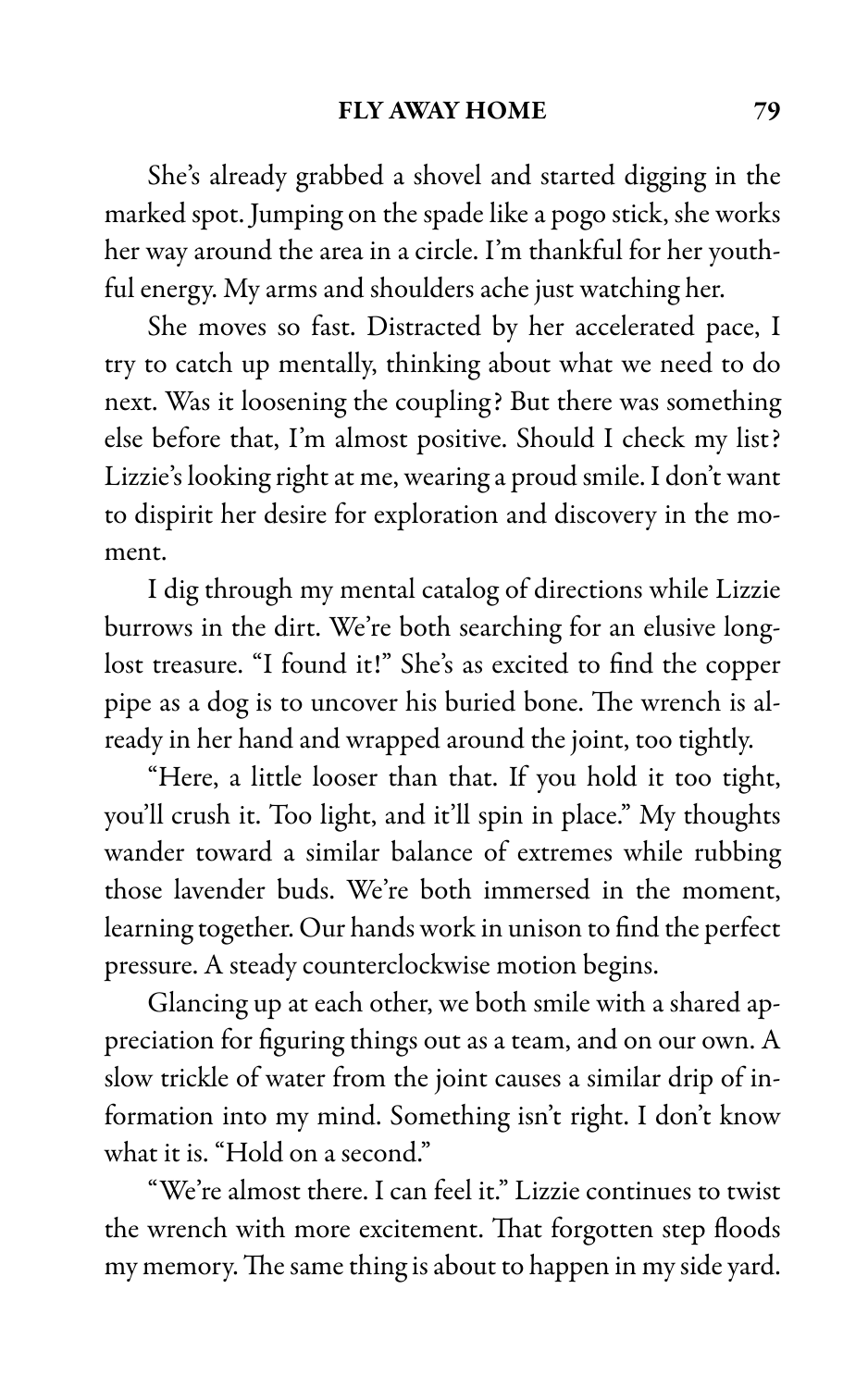"The main water valve. Stop. Tighten, tighten!" Short abbreviated commands burst from my mouth. I try to convey an immediate need to change course. She stops for a moment, processes my instructions, and repositions the wrench, but it's too late.

The dribble has now become a steady stream. The pressure builds and finds its desired escape route in the crack we've created. A wild and erratic spray of water shoots in every direction. Aquatic fireworks explode in the yard. I look left and right, trying to remember where I saw the main shutoff valve. We're both completely soaked as Lizzie tries her best to tighten the loosened joint. She's fighting a losing battle, realizes it, and gives in, allowing the unruly waterworks to batter her. Small giggles turn to belly-rupturing laughter.

I glance at her but still feel like a deer caught in the headlights. I'm trying to figure out what to do when the spray spontaneously changes directions. Intent on joining the festivities, dirt mingles with the water, coating us in mud. A small chuckle escapes my lungs when I notice Lizzie shift her gaze to someone behind me.

Jack drops his backpack and notices the pipe wrench in Lizzie's hand. She passes it to him instinctively, with no request to do so. He moves into the watery mix, trying to keep the flooding waters from drenching the yard any further. Then, I remember. I dart toward the back corner of the house, closing the valve as fast as I can turn it.

I've stopped laughing. But more of that belly-rupturing laughter continues around the corner. It's louder now that the sound of gushing water doesn't drown it out. The male counterpart added to the mix troubles me. I need to return to the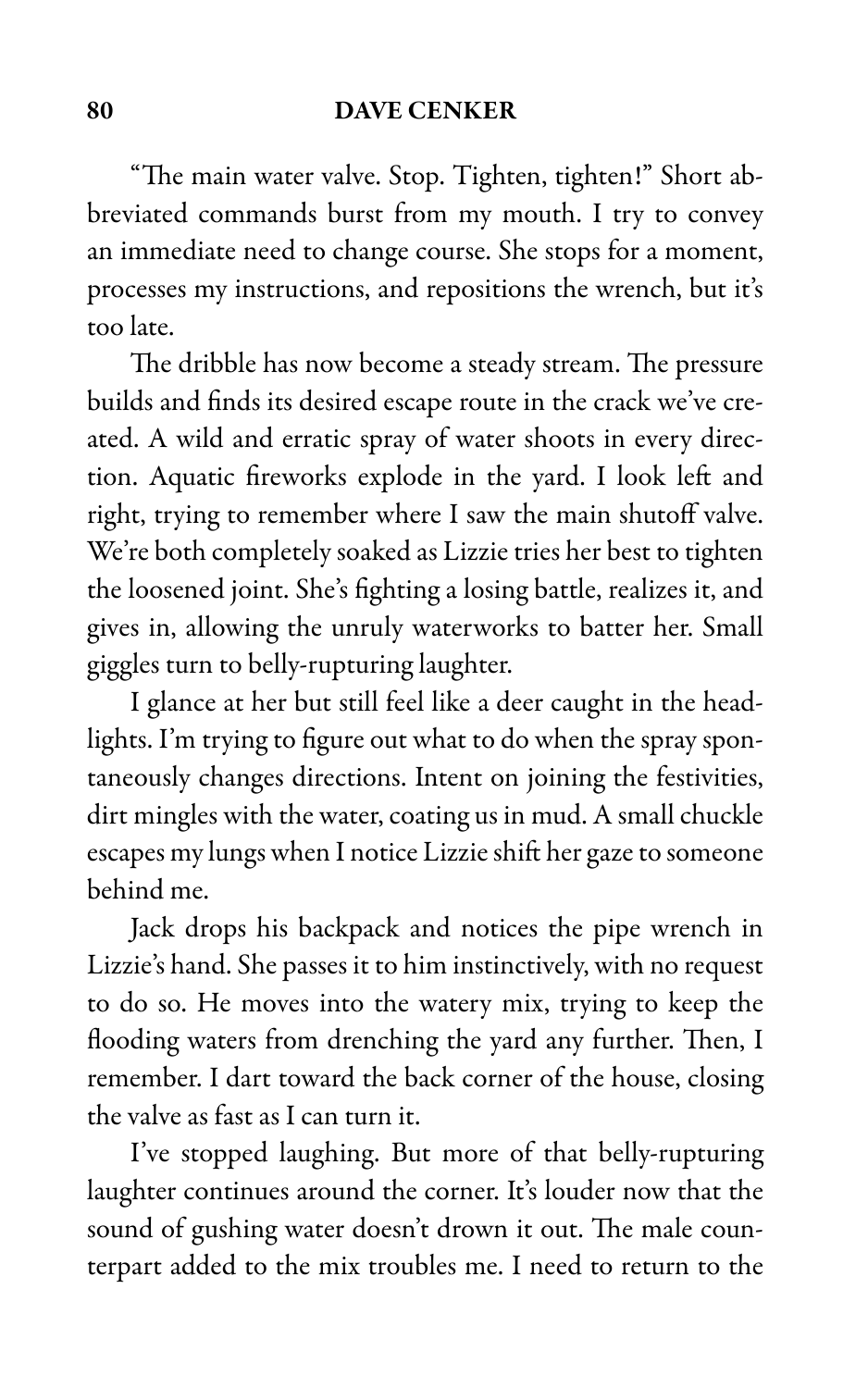site, but I don't want to. I'm caught in that familiar void once again.

When I sidle back toward my unintended and temporary swimming pool, the hole in the ground has grown wider. Jack's backpack is sitting on the edge of a large puddle. With all the other things needing my attention, this is the one that feels most immediate. It's as if it contains something of critical importance to me. The small gap between the zipper and its fullstop position causes my heart to skip a beat. Swallowed up by worry and guilt, I place it in a dry spot on the side porch.

Glancing back in their direction, I see the water has soaked through Jack's white shirt and jeans. He isn't one of those chiseled specimens I've encountered in unrealistic romance novels. Still, there's a certainty and physical stability about him. It's authentic, even if my apprehensive self says otherwise.

"Hi, I'm Jack." He reaches out his dirty hand to greet Lizzie.

"I'm Lizzie. Thanks for, um, helping. I guess we needed it."

"Actually, it looked like you had pretty much everything under control." He grins and hands the wrench back to her.

"Thank you, Jack." He turns toward me. The sound of his name, even in a simple expression of gratitude, is enchanting in ways it shouldn't be.

"It's no problem. I'm always happy to help a neighbor." There's an unspoken tension between us. Our words trip over each other. We're like clumsy toddlers trying to find our way around an unfamiliar space. Water continues to drip down his forehead, tracing a path down his cheek. It distracts me from what we should be doing.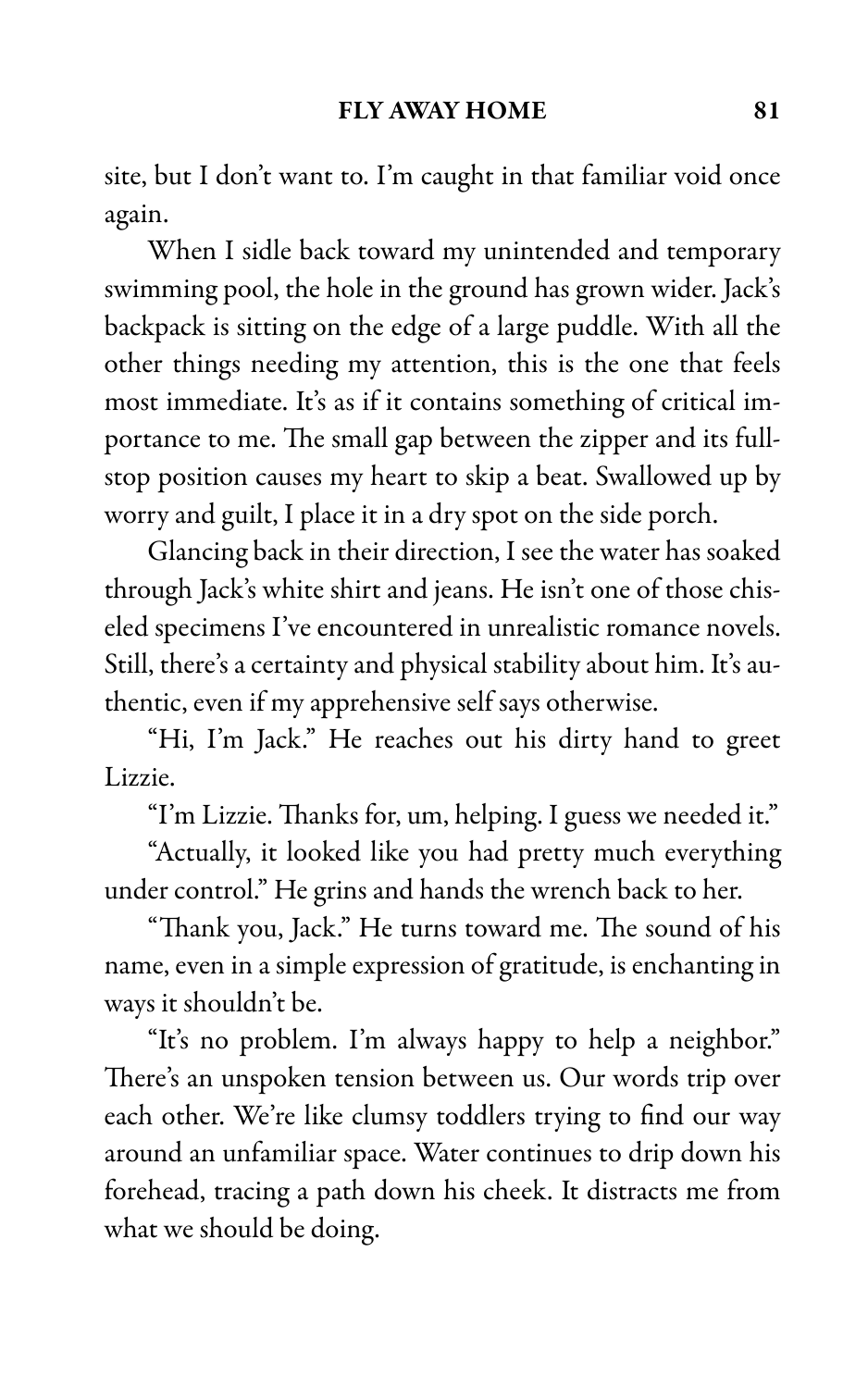"Be right back. I'm going to get something to dry off with." I don't even consider the fact I'm leaving Lizzie with someone I've only known for a short period. But Jack feels like the furthest thing from a stranger. By the time I return with three towels, the two of them are grinning at me.

"All done." Jack hands me the wrench, suggesting the repair is complete.

"See, I told you it wouldn't be that tough." Lizzie giggles in jest as I toss a towel at her with mock aggression. She catches it before it hits her. I'm more careful with the one I hand to Jack.

I dry my face, watching the deluge of water drain into the yard. It's making a path away from the house and back toward the garden. It knows where and how to channel itself in a direction that nurtures growth. Jack keeps glancing around as he continues drying himself. I know what he's looking for.

"I put it on the porch. Would you like something to drink? It's the least I can do to thank you for your help. And to apologize for ruining your clothes." Please let that be the only thing I ruined.

"That would be nice. I've heard about your famous lemonade." Word travels so much faster in a small town. Things draw toward each other in a compelling and invisible way. "Hank hinted at your peculiar preference for lemonade over sweet tea. And your niece told me I need to try it." That hidden thread seems to connect our thoughts.

I return to the side porch with three glasses. Lizzie sits in the rocking chair, and Jack leans against the railing. I take a seat on the table beside my niece. "So, we have something in common? You prefer lemonade too?"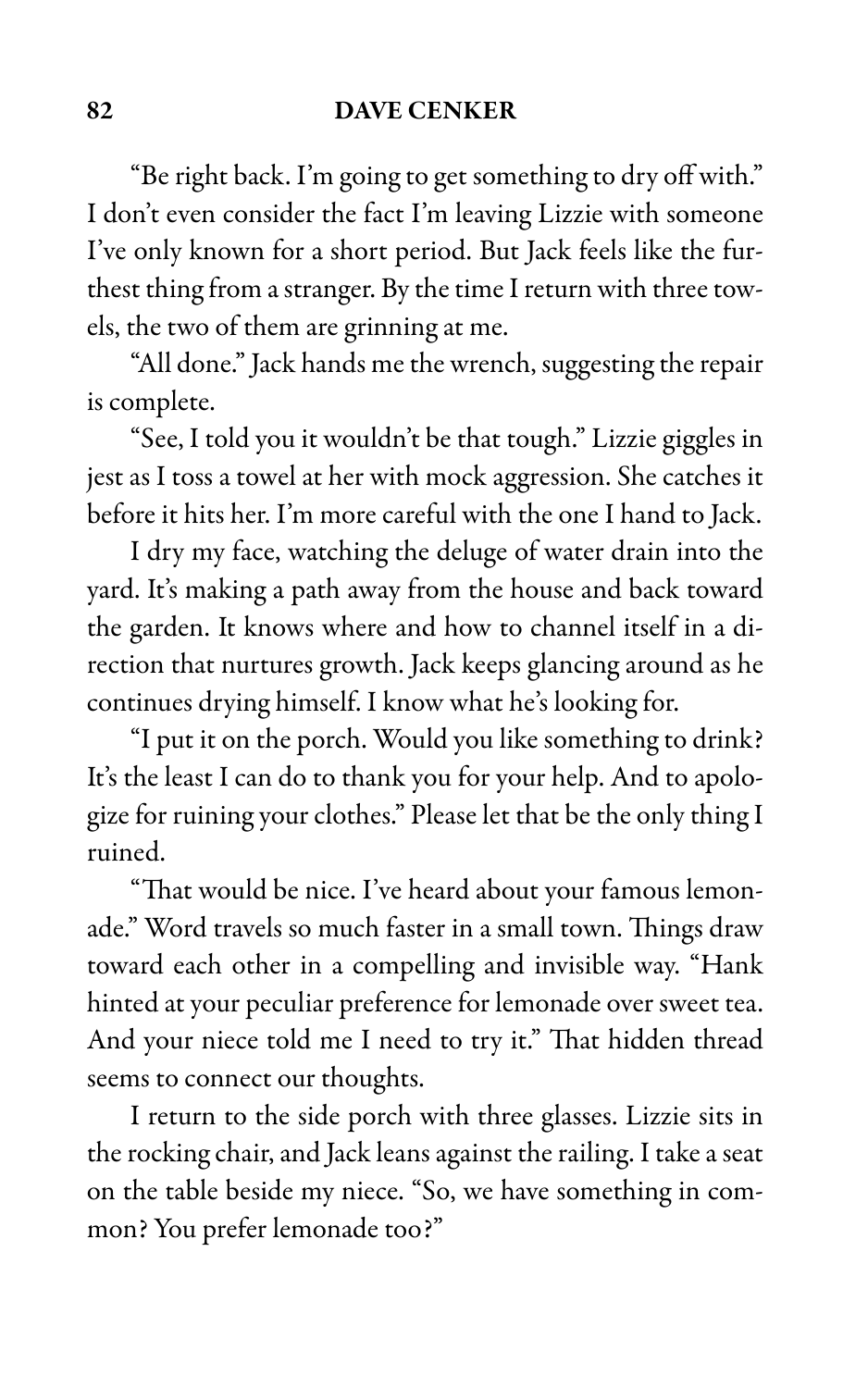"Actually, I usually drink tea. But I've been encouraged to try some new things lately." My face flushes with embarrassment. My vulnerability has been exposed again after proposing we share a unique bond. "But that doesn't mean we still don't have something in common." He takes a sip, grins, and runs a single finger through his damp hair. Jack's eyes keep peeking toward his backpack on the ground.

"I'm afraid to look inside it. It was sitting in a puddle of water after you came to our rescue."

"It's okay. I've got lots of sketchbooks." I know he's bending the truth. He may have many, but this one holds a special importance to him. I lean over and hand the backpack to him. He pulls out the sketchbook. A small part along the corner is damp with moisture. Jack peeks at the page with my house sketched on it. It appears unblemished, but then I notice a wet spot has moved across the paper. As irony would have it, it's located in the same place on the page where our yard disaster occurred. There's a slight bleeding of the charcoal marks. The hard edges have become blurred. It smooths out the detail into something resembling an abstract painting.

"I'm so sorry." He closes the cover.

"No worries. I was meaning to try a new approach anyway. Perhaps this is the universe's way of telling me it's time." I look over at Lizzie, whose mouth is agape.

"Can I . . . see those? Please?" There's a reverence in her voice. It's another uncharacteristic quality for an adolescent. But my niece is anything but a typical teenager. Jack hands her the sketchbook, with less hesitation than when he first shared it with me. Is he more comfortable with the idea now? Does he think they're ruined? Or is it something else?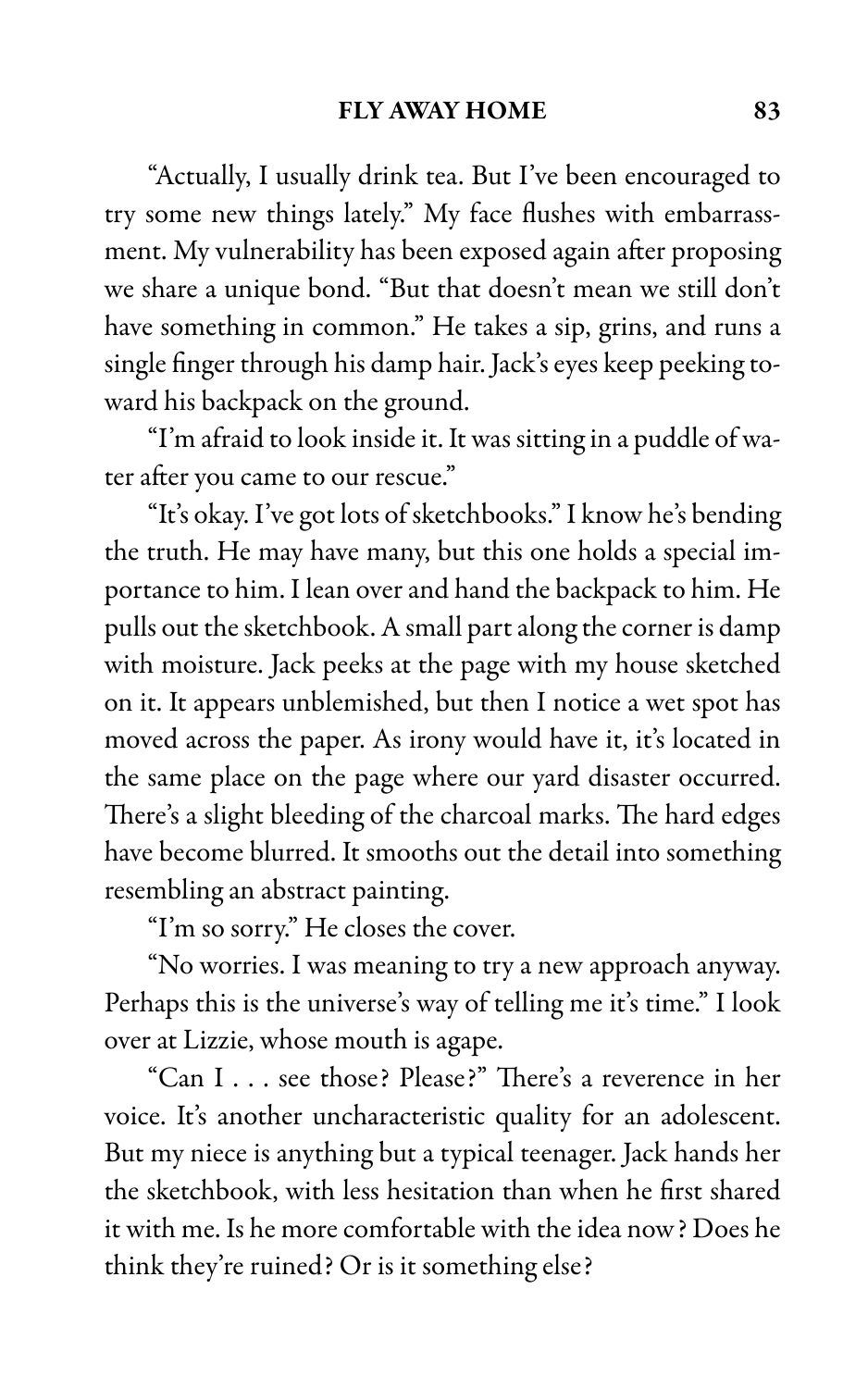Lizzie turns each page with care. She studies every sketch, genuinely admiring each of his artistic creations. "These are all . . . awesome." She sounds awestruck and amazed, but I sense a hint of dejection. That she's never created anything that good. Or worthy of praise. The customary upturn to her lips has straightened with seriousness.

"That one there is something I drew while sitting atop a mountain in North Carolina. You see that path winding through it?" Jack moves beside her and traces his finger over the meandering line. Lizzie nods. "I imagined all the people on various parts of that trail. I thought about how they might feel"

"Did it help you? To draw it?"

"Sure did. I noticed how the ones halfway through are closer to the finish line. I bet they looked at things differently because of where they were on their path. It reminded me not to compare my middle with someone else's end."

Lizzie closes his sketchbook with tenderness as a small grin returns to her face. Jack flashes a quick glance in my direction, and I offer him a warm smile. It's an unspoken thank-you for his gentle encouragement of a young artist.

"Can we go to that bridge, Aunt Claire?" Wise beyond her years, she picked up on his message. Her resurging enthusiasm warms my heart.

"Do you draw?" There's a genuine interest layered inside Jack's question.

"No, but I paint. Hold on a second." She dashes from her seat, flinging mud everywhere. I say nothing about wiping her feet or keeping the dirt contained. Encouraging her passionate spirit is much more important.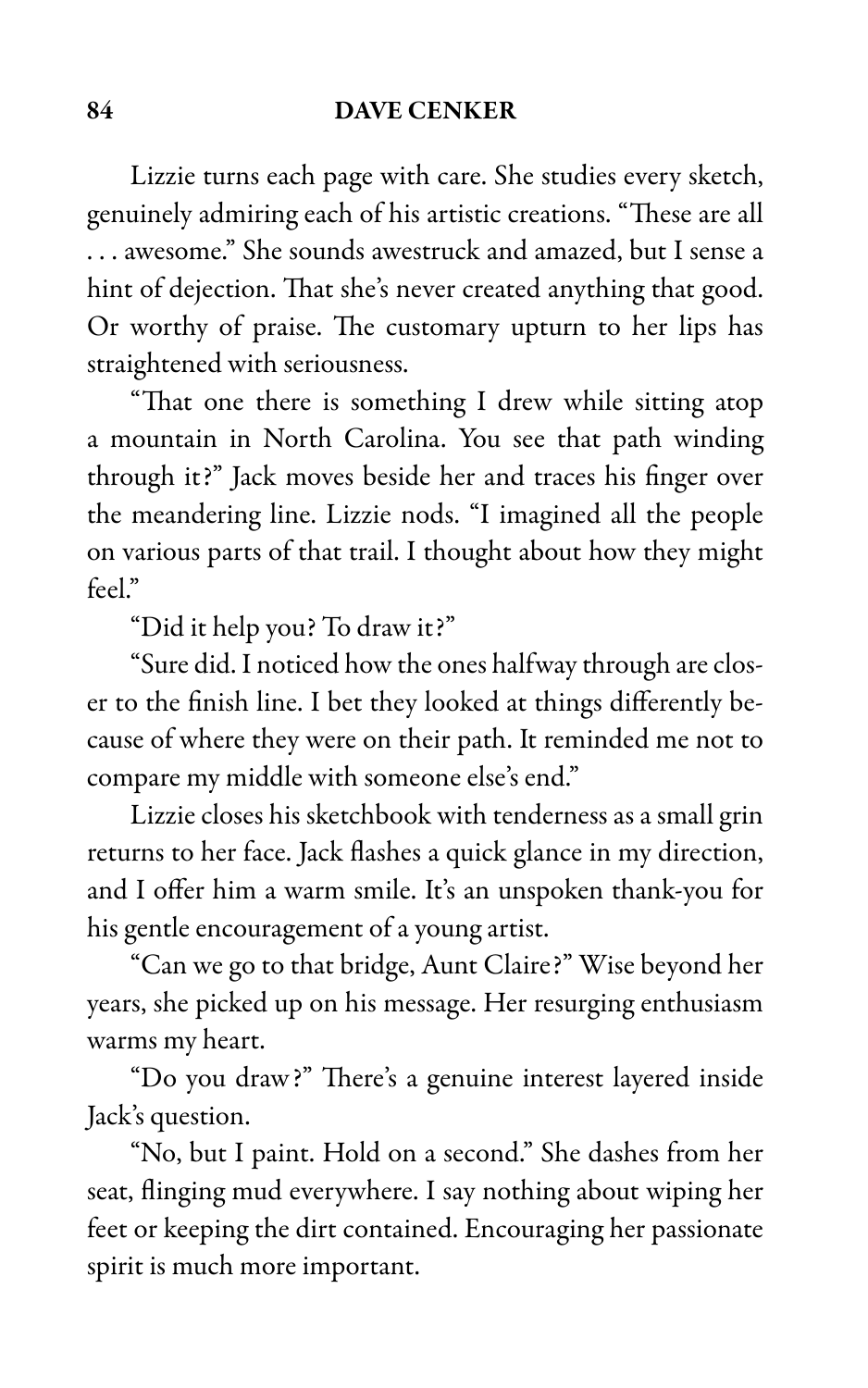She returns with her sketchbook, in cleaner hands, and shares it with Jack. "Let me wash up first." He makes his way toward the hose, not remembering the water is still turned off.

"No, it's okay. Here." She blocks him and places the paintings before him with a wide smile on her face.

He thumbs through them with care, studying each picture with the same intensity as Lizzie. I'm watching two peers, separated by several decades, establish some deep connection. Art is magic. "This is truly amazing."

"Maybe Jack can come with us, Aunt Claire? To the bridge? He could give me some great pointers." Remaining silent, I'm captivated by the grin on her face. I might be ready to roam around town with my niece, but not with Jack. There are too many unresolved emotions to decipher.

"I should be getting home. I have a bit of laundry to do." He saves me from having to say the inevitable.

"Thank you again, Jack. Anytime you want to draw the house, you're welcome to camp out across the street." What was that about unresolved emotions to sort out? I'm surprised by my offer, but I guess it's the least I can do. Especially since I'm ultimately the one responsible for damaging his sketchbook. "I'll even have some tea for you, if you'll share your progress with . . ." What am I doing? It's time for a full stop on any more words coming from my mouth.

"I'd like to see it too, if you don't mind." Lizzie saves me now, her request soft. Jack smiles, picks up his backpack, and reaches out to shake Lizzie's hand.

"It was a pleasure meeting you, Lizzie. And I'd be happy to share my drawings if you promise to do the same." He turns to-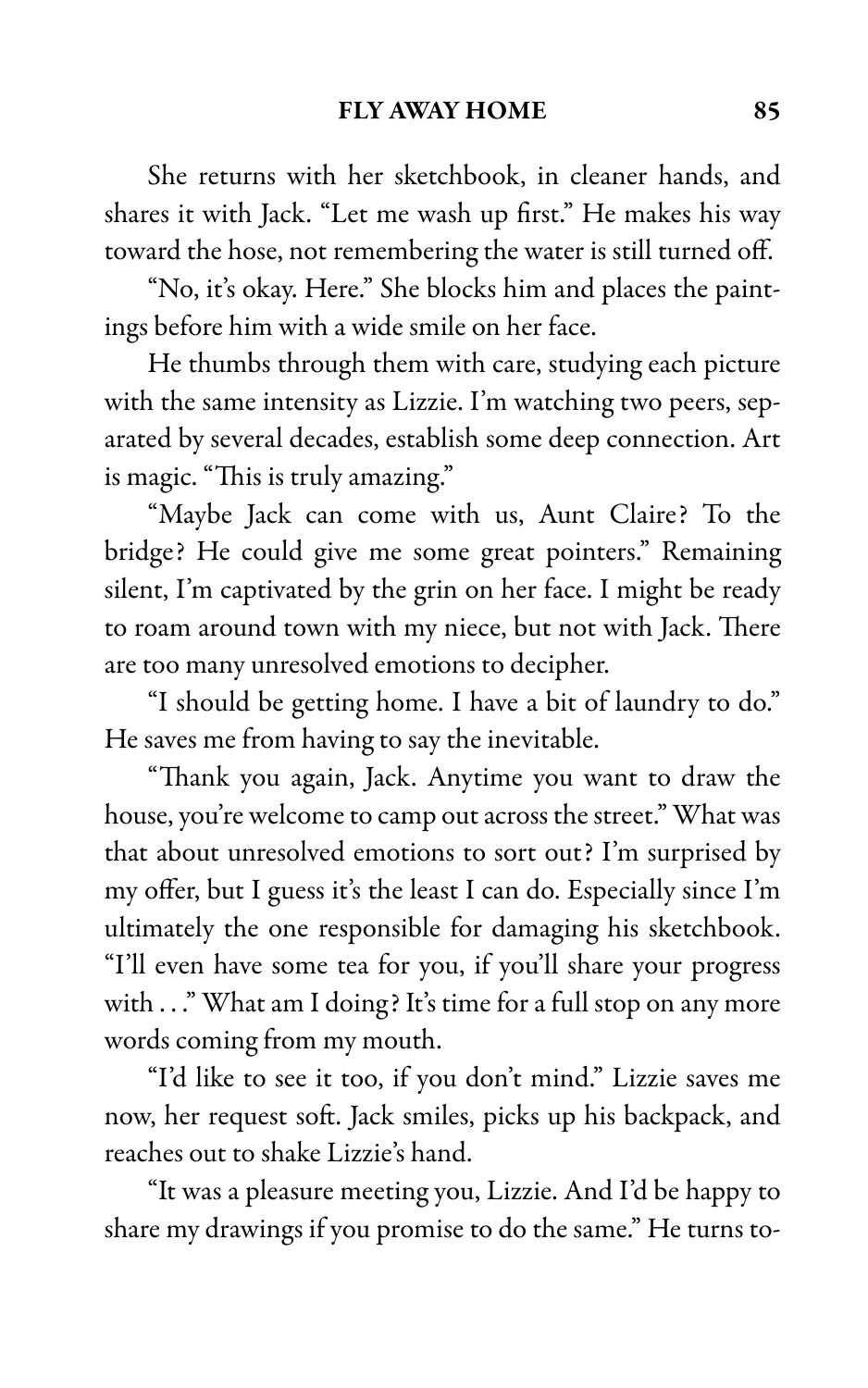ward me and offers his palm, slightly open, fingers spread apart. An accelerated heartbeat thumps against my chest.

My arm stretches out to Jack's without thought. His smooth and tender touch causes a hiccup in my breath. It's like he's drawn out some new emotion from somewhere deep inside me.

"And the same goes for you, Claire." He winks before offering a small smile. "A pleasant afternoon and evening to you, ladies." He tips an imaginary cap, walks around the corner of the porch, and disappears. The dizzying hum of life begins to subside. Jack's words echo in my mind. And the same goes for you, Claire. What did he mean? I don't draw or paint. If he shares his drawings with me, what am I to share with him? And that wink. It was more intense than some kisses I've experienced.

"Best. Day. Ever." Lizzie's teenage wisdom pulls me back to the side porch.

Time to make good on my promise for a visit to the bridge, but first we need to clean ourselves up. "Hey, how did you wash your hands earlier? The water's not on yet."

"I used some left over from my watercolors."

I remember how quickly she passed the sketchbook to Jack. "You washed yours, but didn't care if Jack's were dirty?"

"It was okay with me if they got messed up. I can always paint new ones. I just wanted him to see them as they were when I created them."

No matter the time or place, every one of us hopes to be seen in the most favorable light. "How about we get cleaned up and I take you to that bridge?"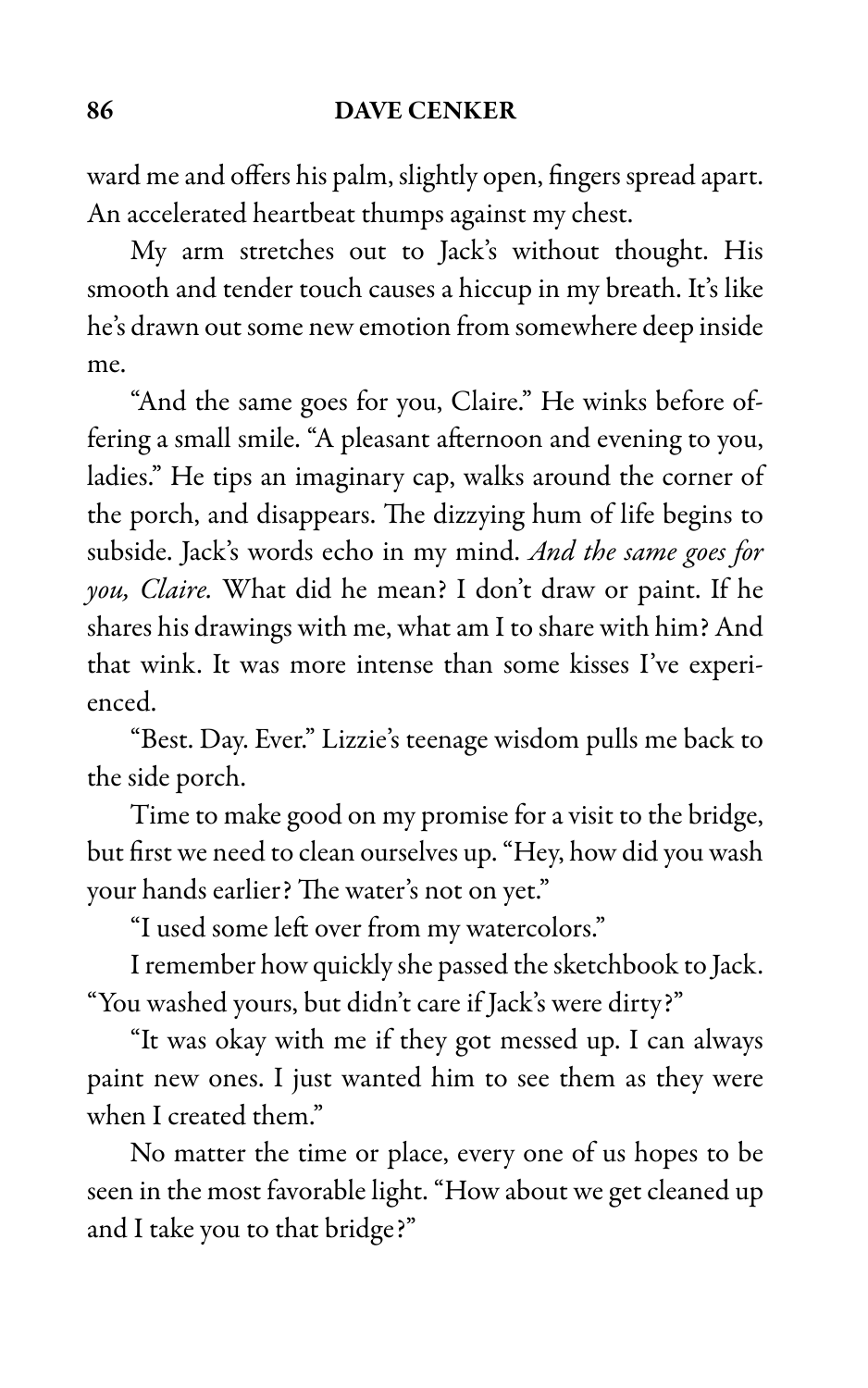"Actually, could we do that tomorrow? I want to work on that pile of lemons again."

"Are you sure?"

"Yeah, Jack gave me some new ideas."

He's given me some too, none I should share with anyone. "Okay, well, how about that fully caffeinated beverage I promised you? I know they close early on some days, but we can take a short walk and find out." It's ironic. After wanting to stay sequestered in my house, I now have a desire to wander around Pigeon Grove. Its charm has seeped underneath my skin, like that water beneath the soil, helping me to grow.

"Are you kidding? What just happened is way better than any coffee I'll ever drink." Lizzie stares out at the afternoon sun casting a warm glow over our garden. "I guess winging it didn't turn out so bad, huh?"

I hear no hint of sarcasm in Lizzie's comment. It comes from a place of complete sincerity. The balance of my life has just tipped past the predictable norm and into a realm of welcome spontaneity. "I'm glad you're here, Lizzie. And yes, I think today turned out okay."

To be honest, it feels closer to perfect.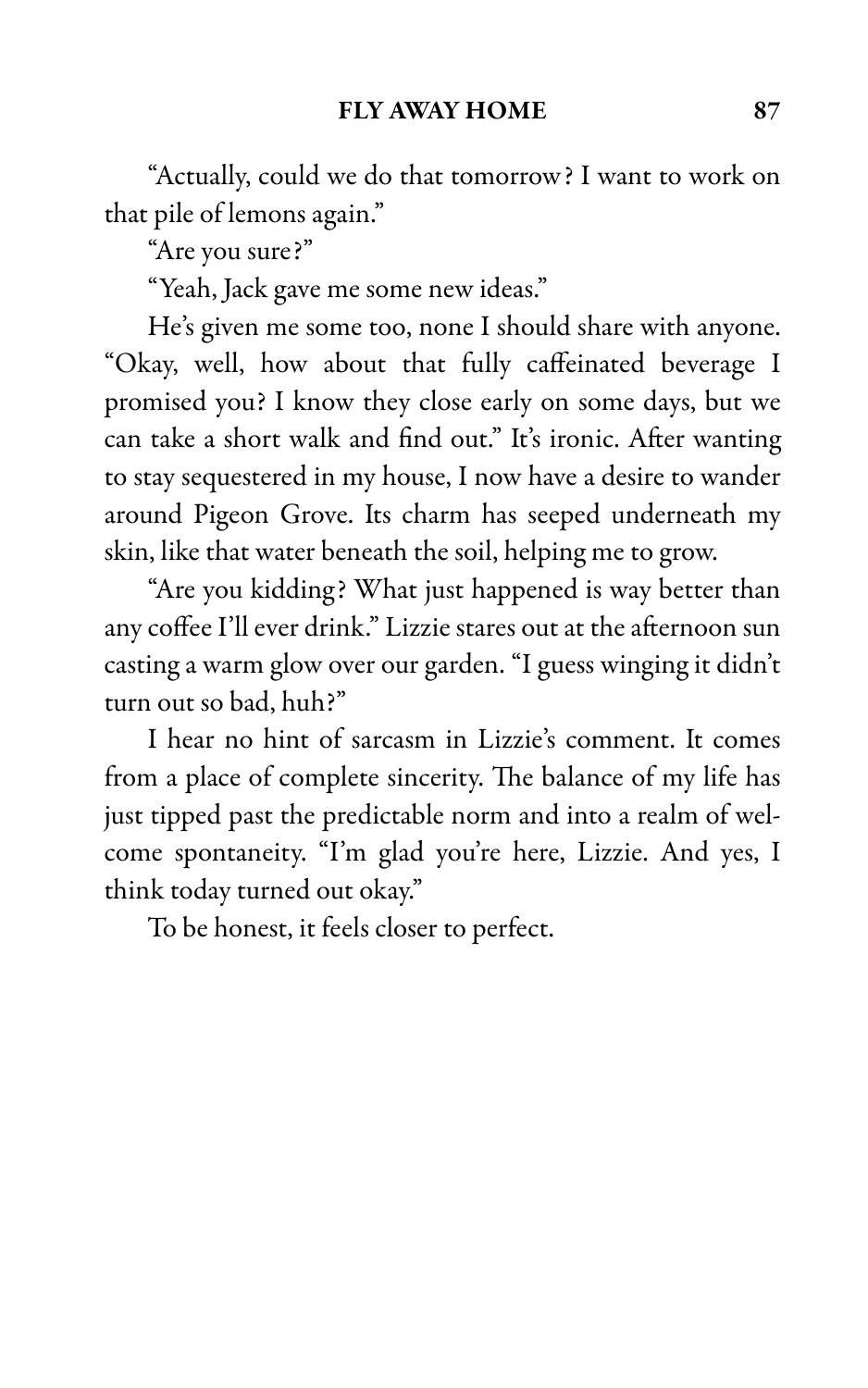

12

 $\mathbf M$ <sup>y small-town life in Pigeon Grove continues to unfold with tentative trust. Little lumps of restlessness and</sup> with tentative trust. Little lumps of restlessness and anxious energy subside with each passing day. I expect good, looking for and finding the divine magic of ordinary things hidden in plain sight.

My morning routine now includes a quick peek through the front screen door. I search that stretch of pavement across the street, hoping I'll need to brew a pitcher of sweet tea I don't drink. He hasn't been around again since that unforgettable day in the side yard.

I drag my hand slowly over the wooden frame and return to the kitchen. Improved water pressure fills the coffee carafe quicker. It also causes that leak from my faucet to spray with more belligerence. With my recent track record, it might behoove me to call a professional plumber for any indoor work. I can't afford a similar fiasco inside the house, even if I found a silver lining in that fortuitous experience.

My thoughts drift to the faintest gray streak racing through Jack's hair. Does it signify a distinguished character? Or is it evidence of hardship endured throughout his life? There are still confusing pieces to my puzzle, parts that don't belong anywhere. But I'm finally beginning to trust myself again. Maybe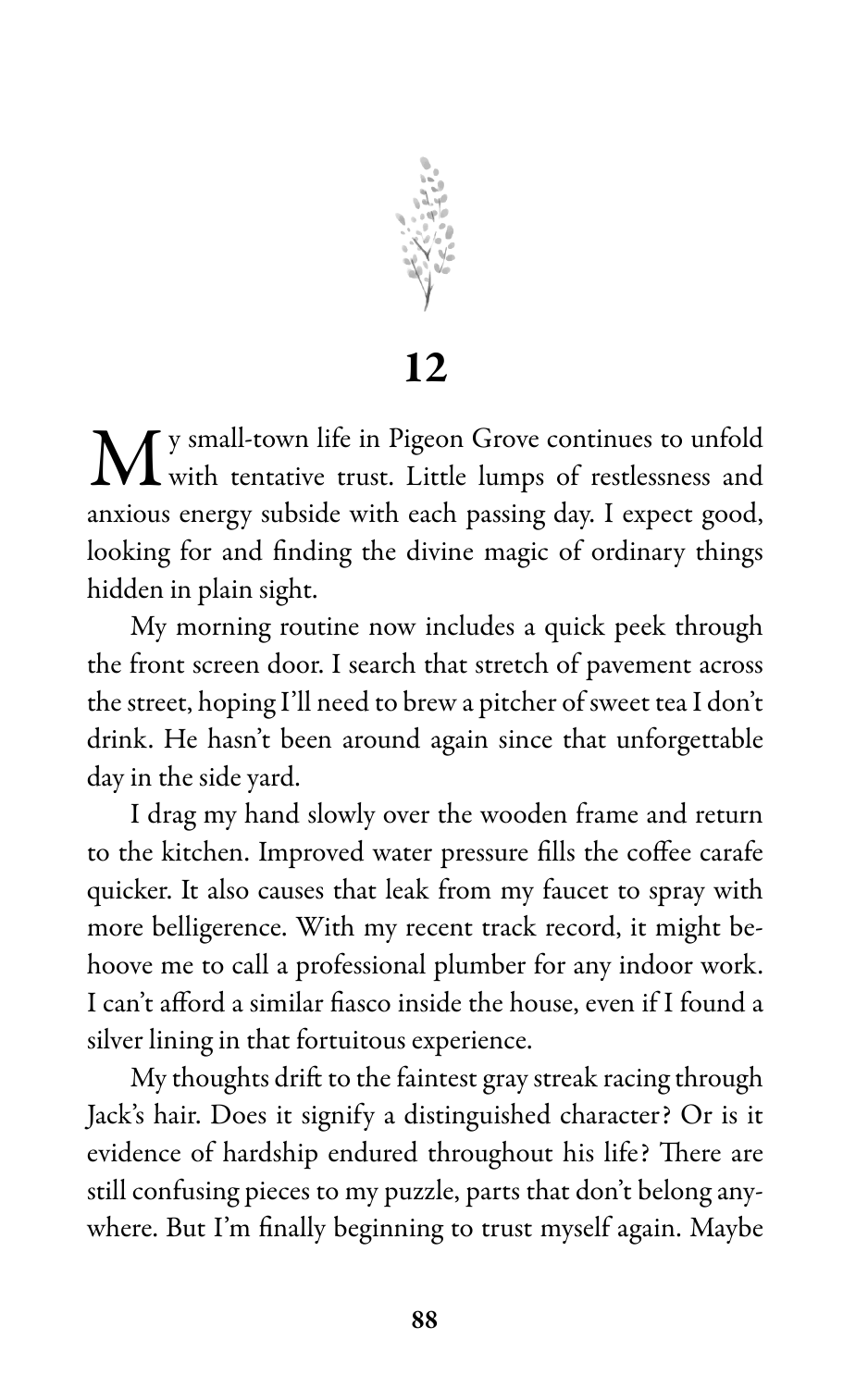for the first time. And the belief that things are working out exactly as they should surrounds me with a glowing warmth.

I sit at the kitchen table with a full mug of hot coffee. Lizzie must still be asleep. The house is silent. Deafeningly so. I allow my mind to wander. It's what I used to enjoy, silence and a few moments alone. Now I long for human interaction. How do things change so fast?

The trip through town with my energetic niece a few days ago continued that trustful shift in my life. It started with a safe visit to the produce shop. I used it as a social barometer for how difficult the expedition might be for me. Being pushed outside my comfort zone is something I've never willingly embraced. Hank, always the insightful one, sensed my anxiety. He provided just the encouragement I needed.

His wife pulled Lizzie aside to help pick out different fruit that would be the subject of her next watercolor creation. We came away with even more peaches. The deeper skin textures would provide her a fresh challenge, Lydia said. I've contemplated Lizzie's paintings more closely with each new one she creates, becoming lost in my thoughts while doing so. It's as if her artistic gift has helped me get to where I am today.

The visit to Caldwell's Coffee supplied us both with a jolt of caffeine. Lizzie seemed to enjoy the fully caffeinated beverage I promised her. But she reminded me it still fell short of the stimulating effects from our experience with Jack. My need for espresso appears to be waning too, replaced by an increased desire to be around others.

Looking down at my mug of cooling coffee, I see I have yet to take a sip, proving my point. Small touches in the kitchen have begun to fill the empty space with a sense of warmth and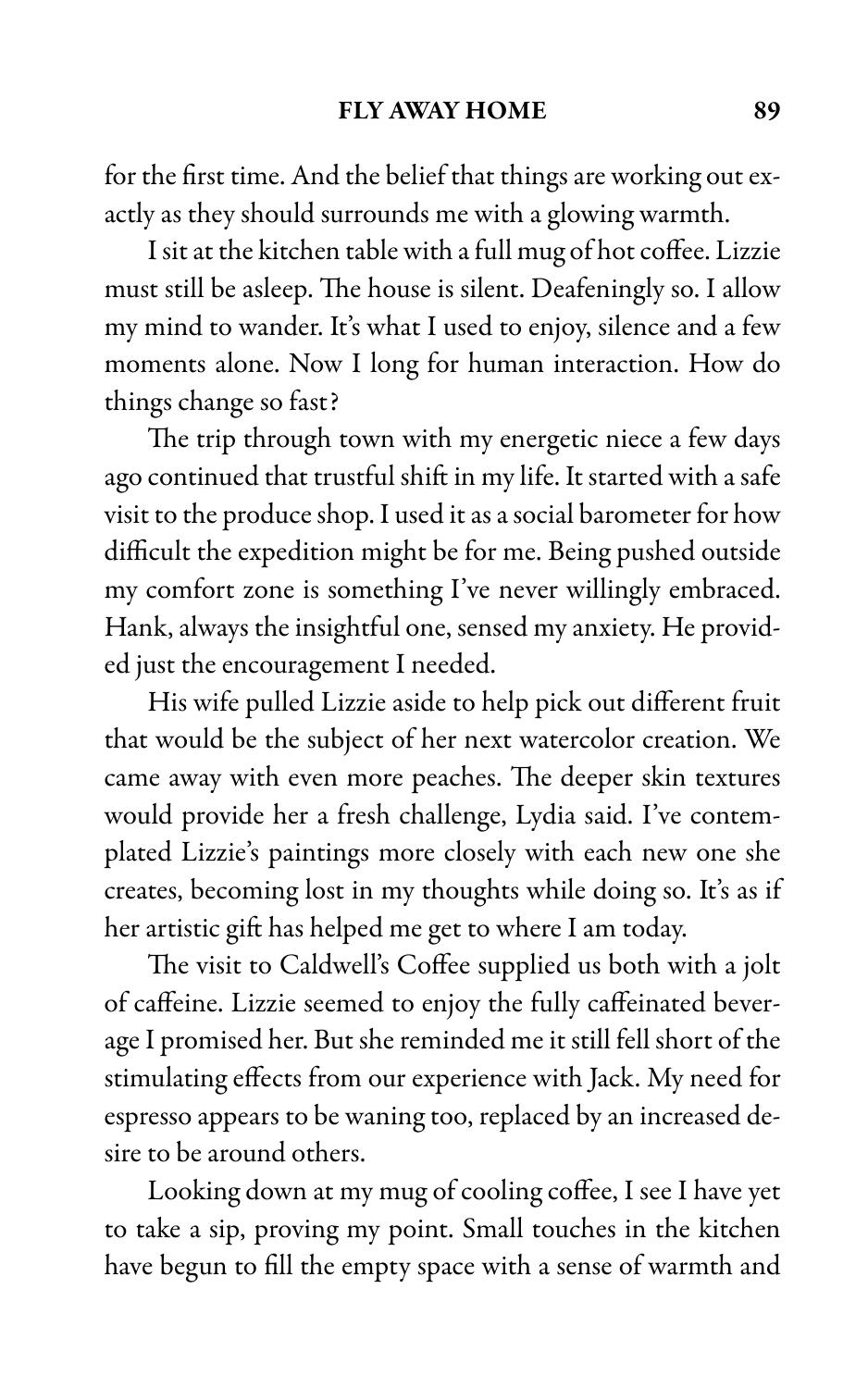belonging. Decorative towels drape over the sink. A ceramic bowl gathers my selection of fruit into a cohesive collection. Place mats with cloth tassels adorn the table. They're all handmade and come from other folks in town.

How can I give back to the community? What could I offer that others would need or want?

It's as if the universe has received my thoughts and offers an idea. Or at least the glint of one. A snapshot in time greets me, like a single frame from a movie. I see people, lots of them, seated around a large dining room table. Cloth doilies rest beneath eclectic china patterns and mismatched flatware.

It mirrors that initial vision of my garden, chaotic . . . and beautiful.

Before I can latch onto the full expanse of what I'm seeing, my attention focuses on a different latch. The side door is unlocked. Have I been that careless to have forgotten about it last night? It's one thing to be comfortable in a neighborhood and quite another to be irresponsible. As I get up to lock it, chastising myself, I see movement on the porch. Lizzie sits outside on the same rocking chair, a sketchbook in her hands.

"Hey, kiddo. Good morning. I thought you were still asleep. What are you up to?"

"I've been up a while. Just painting some." There's an uneasiness that leaks through her voice as she gazes out over the garden. The open page in her lap reveals a beautiful depiction of the bridge we visited several days ago. Her memory is impeccable to capture that much detail from a single visit.

"Would you like some breakfast? I can whip us up some pancakes."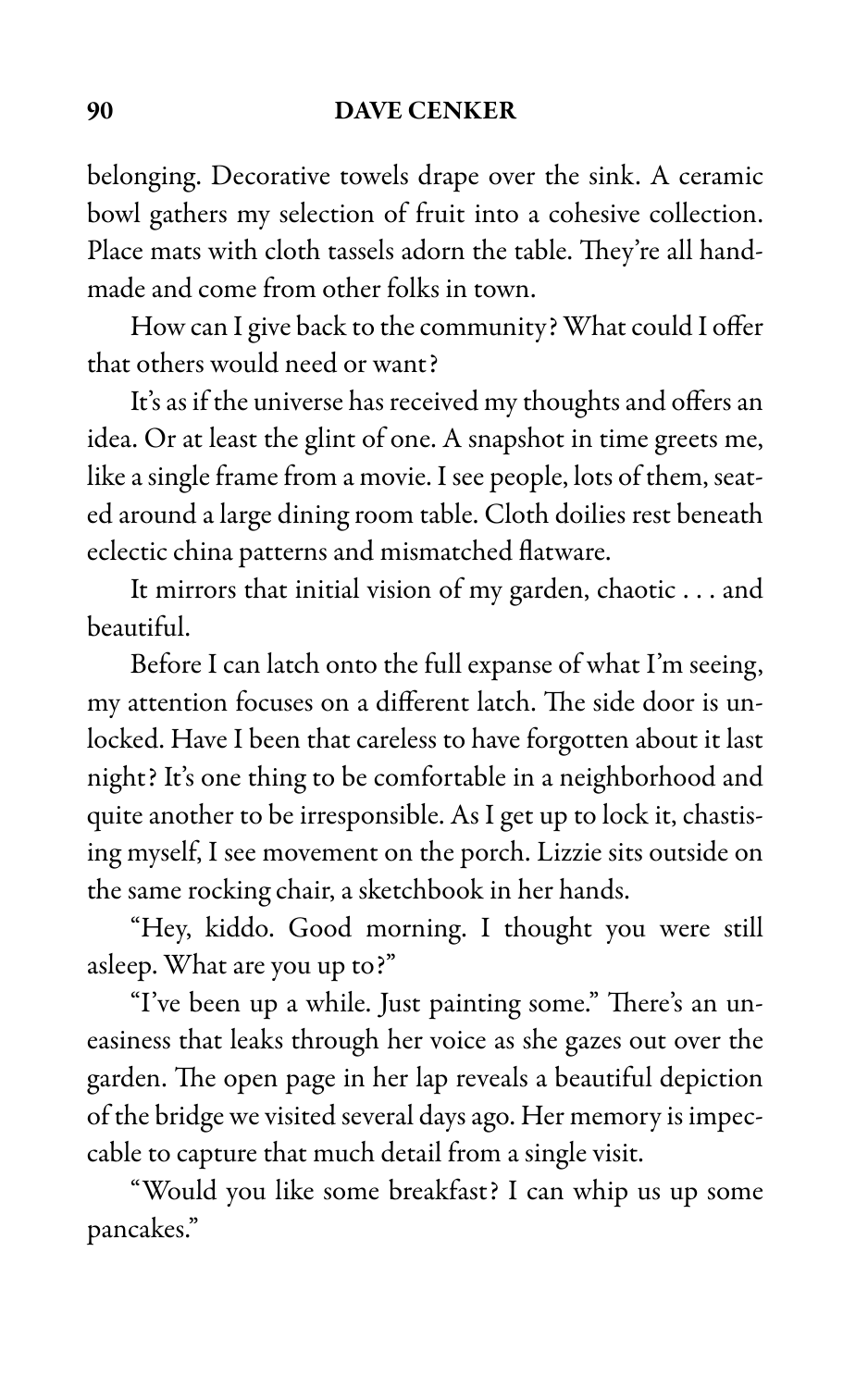"No, thanks. I had some fruit earlier." There's a quiet struggle nestled between her words, as if she needs some encouragement.

"I'll add blueberries." It does the trick as Lizzie smiles wide.

"We're running low. I'll run into town later and get some more."

I appreciate her offer, but she's supposed to be on vacation. "You don't need to. I can get them too."

"No, I like going. And Mrs. Charles always helps me pick out the best fruit for painting." I find it odd that I haven't seen a single image of said produce in her sketchbook over the past several days. Only the bridge.

Lizzie inhales a stack of pancakes topped with fresh blueberries, then darts upstairs. She returns with the cloth bag we've been using for carrying our purchased fruit. Why it was upstairs, I have no idea. "Be back soon." She pecks me on the cheek and rushes out the front door as if Hank and Lydia will close shop before she arrives.

After cleaning the kitchen, I'm drawn to my favorite outdoor spot. I sit on the side porch, glancing out over the garden. More birds have discovered it, but I still reserve a special place in my heart for that first chickadee. It's only been a few days, but it feels as though this space has matured and grown. In ways that having nothing to do with water and sunlight.

Where do all these avian friends come from, and where do they disappear to at night? Do they have a home, or are they content to move from one place to another? In search of whatever might fulfill them in the moment?

I glance toward the sidewalk, hoping to see Jack. I must have imagined the connection between us. It's a blessing and a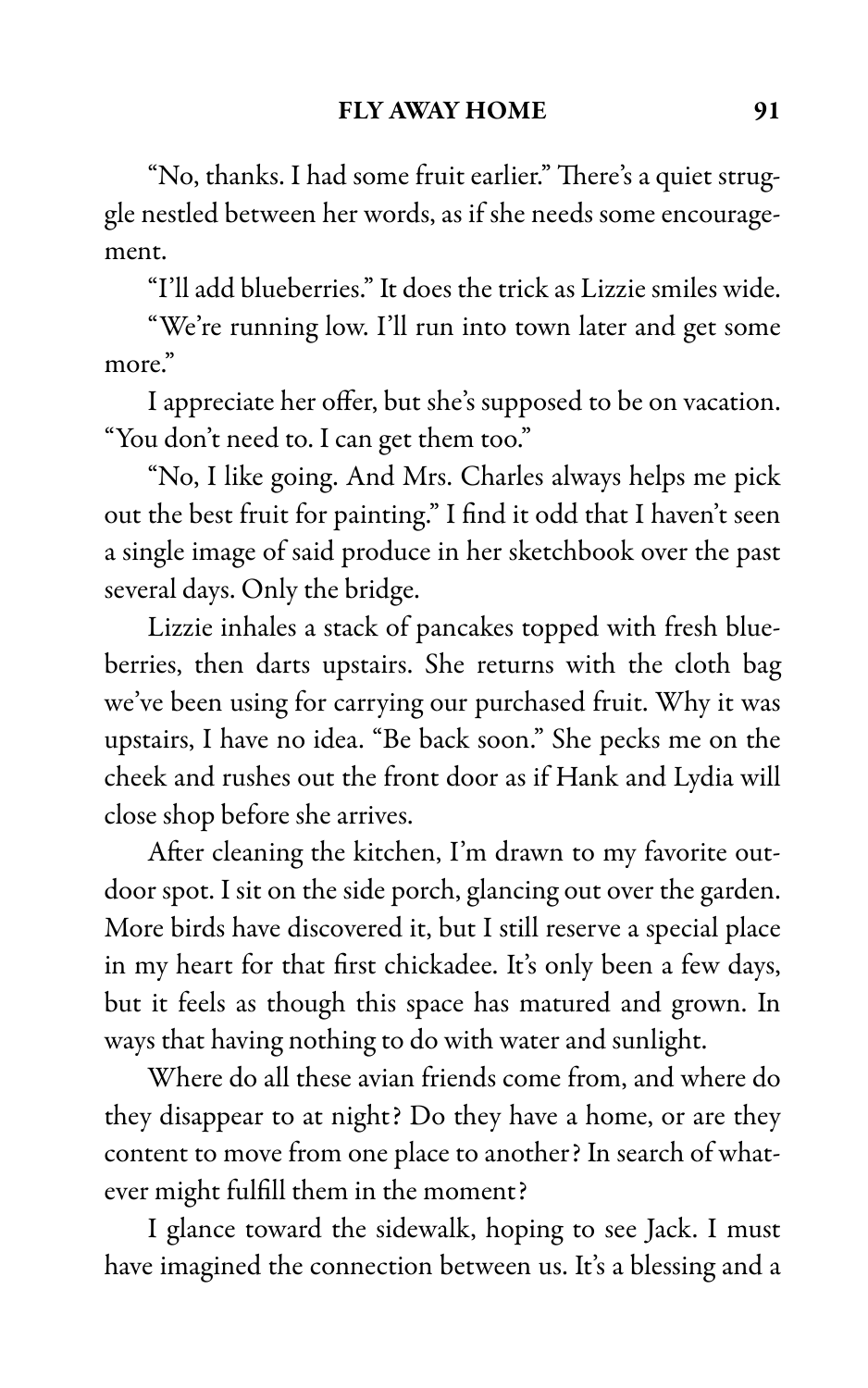curse of mine, seeing things that don't exist. Sometimes it creates pure bliss, and at other times, unbearable agony. I was silly to entertain the thought of something beyond a casual friendship with him. Even if I never voiced that desire to myself, I knew it was there, imploring me to acknowledge it.

I've connected with many people in town, but none of them understand me with the same depth and intensity. Without ever needing to share a single word. Or so I thought that was the case with Jack.

It's at least an hour later when the front screen door opens with a slow creak. "Lizzie? I'm out here."

"Be out in a sec. Just emptying the bag." Her words tumble out with nervous anxiety. I remember what it was like to be a teenager, even if she's not going through the same things I had to endure at her age. Something is on her mind.

She arrives on the side porch, standing with attention as if waiting for me to speak. I tilt my head and tread with caution. "What's up?"

"Nothing." Her response, quick and forced, catches somewhere between discomfort and guilt.

"How are Hank and Lydia?"

"They're good, said to say hi." She bites the inside of her lip. "So, hi. From them."

"You know, I was in your shoes once. Talk to me." Lizzie's shoulders release with resignation. I was never great at opening up either. I have an idea. "Do you want to help me add some plants to the garden?"

"Sure, okay."

We're removing the top layer of soil, clearing the new space in silence, when Lizzie suddenly asks, "Do you ever miss your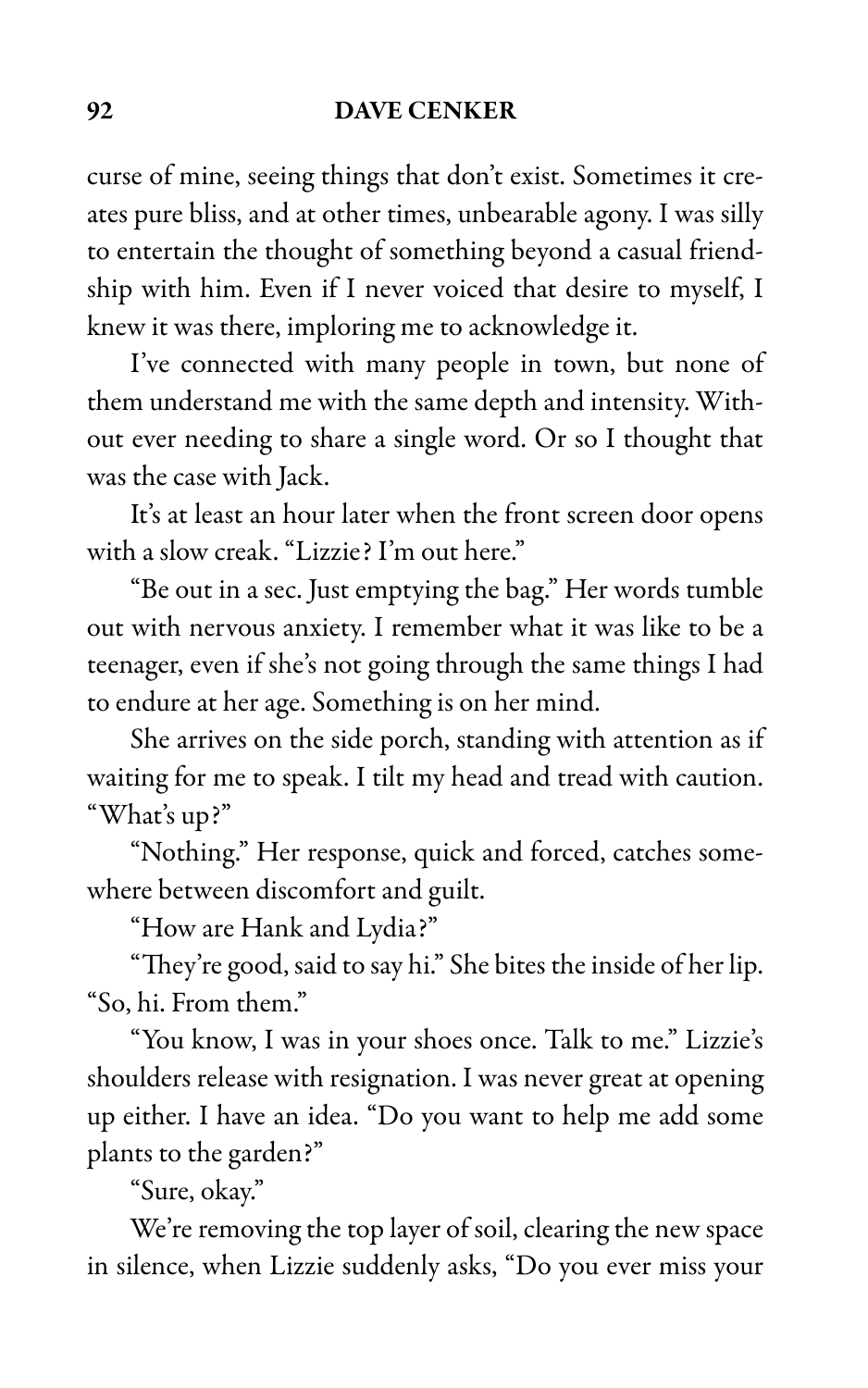mom?" A question emerging from a teenager's mouth has never surprised me more. She doesn't know much about my situation, only that there were undisclosed issues.

"Yes." The word feels impossibly difficult to force from my lungs. It's not the truth, really. I miss the idea of having a mom, but not the one assigned to me. Although those thoughts shared by Russell rattle inside my memory. There was a time . . . when it wasn't so bad. "How about you?"

She slides the dirt around, as if trying to find a weed, or a seed, hidden in the cool soil. "I want to miss her, if that makes any sense. But I feel guilty. Like I shouldn't care about someone who left me and my dad."

"Oh, sweetheart." I stop and place my dirty hand on her cheek. Sadness and guilt hide behind her brave facade. Gosh, I know how it feels. Hiding emotions that plead for release from the stranglehold put on them.

"It's okay. I'm okay." She's not, and I can tell Lizzie's trying her best to be strong.

"It's always okay to feel what's inside, even if those feelings clash with what others think."

"I miss her." It comes out as a whisper, still uncertain whether she should share her words aloud.

"Come here, sweetheart." I sit down beside her and cradle Lizzie in my arms. She's a tiny seed, already blooming, but doing her best to reach in new directions. Trying to find her way toward the sunlight. I run my palm over her hair with gentle and comforting strokes. "The past is tough to handle sometimes. It's a piece of our path that has led us to where we are today." She nods knowingly. "It's important to recognize how far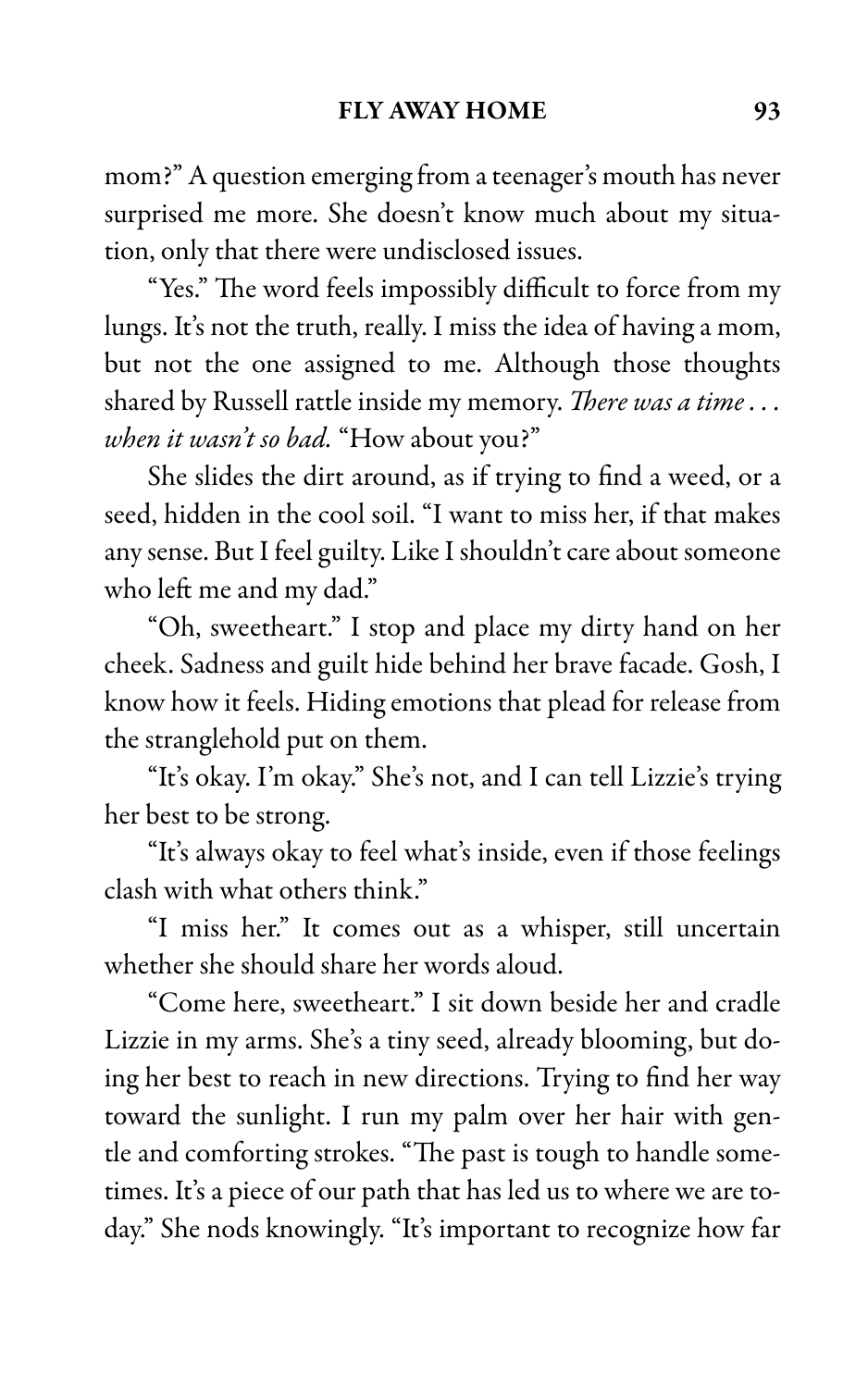it's allowed us to come. But it's also there as encouragement to keep moving forward."

The irony is not lost on me, how guidance given to another ends up being the best advice for ourselves. I ponder thoughts of Dillon, my mom, and Jack. Although it's sometimes confusing and difficult to untangle, they're all interconnected.

"Thanks, Aunt Claire. I love you." Her words are stronger and more certain.

"I love you too, Lizzie." I pause, allowing her to absorb the emotion in my words. "The foundation of every relationship, even with yourself, is trust. Talk to your dad. He'll understand." I know he will.

I release her from my embrace and give her space to breathe in the life surrounding her. We put our hands back into the dirt together. I allow my fingers to run through the deep, cool soil alongside Lizzie's. There's a connectedness with the past that, once painful, is now cathartic. Removing that top layer of soil allows me to dig deeper and make room to lay new roots. I hope it does the same for the young and beautiful flower blooming beside me.



AFTER A CHICKEN NOODLE casserole for dinner, I pull a blackberry cobbler from the oven. Where did I put that trivet after the peach tart debacle? Searching high and low, I find it in the final drawer, the one I rarely use.

The cast-iron trivet is there, but it's the object beneath it that dumbfounds me. A sudden flush of heat coursing through me needs to be diffused in a manner that no hot pad can accomplish. The waterlogged corner has dried up and shriveled.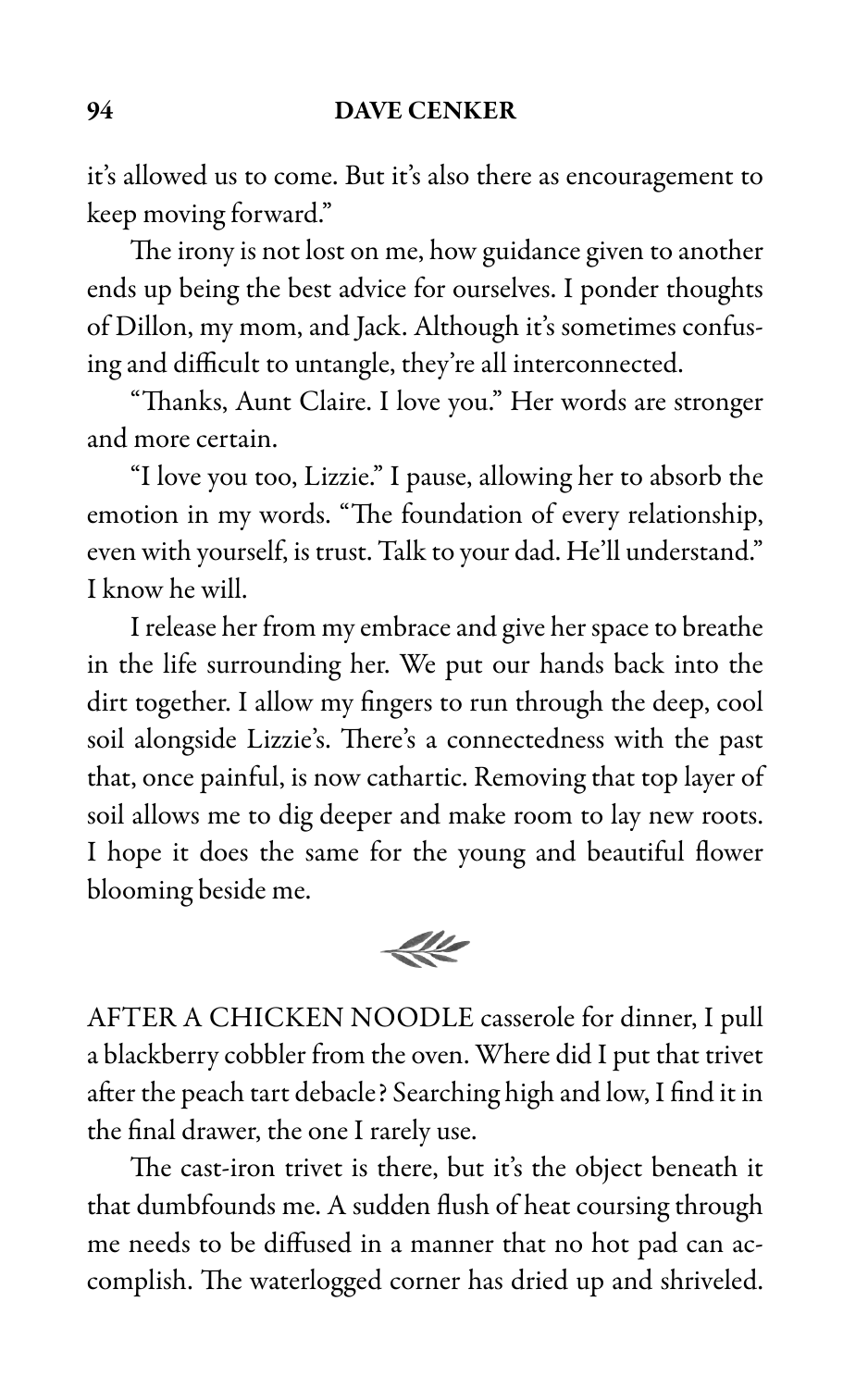The vibrant phlox-colored cover has faded. How could Jack's sketchbook possibly find its way into my kitchen drawer?

I pull it out, turn toward the table, and watch Lizzie stop chewing midbite. She swallows her food along with the lump in her throat. "I'm sorry."

Nothing makes sense until I hear her words. It's then that all the dots connect in my mind. Lizzie's desire to run errands. Jack's absence from across the street. Her lack of focus on the fruit she's meant to be painting. And the incredible progress she has made on the bridge.

"He gave it to me. I didn't take it from him. Just so you know. He said I could use it as inspiration." I never dreamed she would have stolen Jack's property. But I hear guilt of a different type seeping through her words.

Why didn't she ask me? Why did she feel the need to hide it? Does she think I would have said no? Would I have said no? I'm not sure now.

The trust I spoke of, the one all relationships are built upon, feels violated.

I finally get to see Jack again, even if I no longer look forward to it. Someone needs to give him back his sketchbook, and it won't be Lizzie.

His magnetism drew me toward him in unsuspecting ways, but my intuition was right. Something inside me kept pushing him away, to a safe distance. I really know nothing about him. What was I thinking, allowing his subtle charm to seduce me?

For my niece to hide secret meetings like this from me, however innocent they are, is one thing. But for him to do so as a grown man is unacceptable. It violates that elemental trust, breaking a fragile piece of me that had just begun to heal.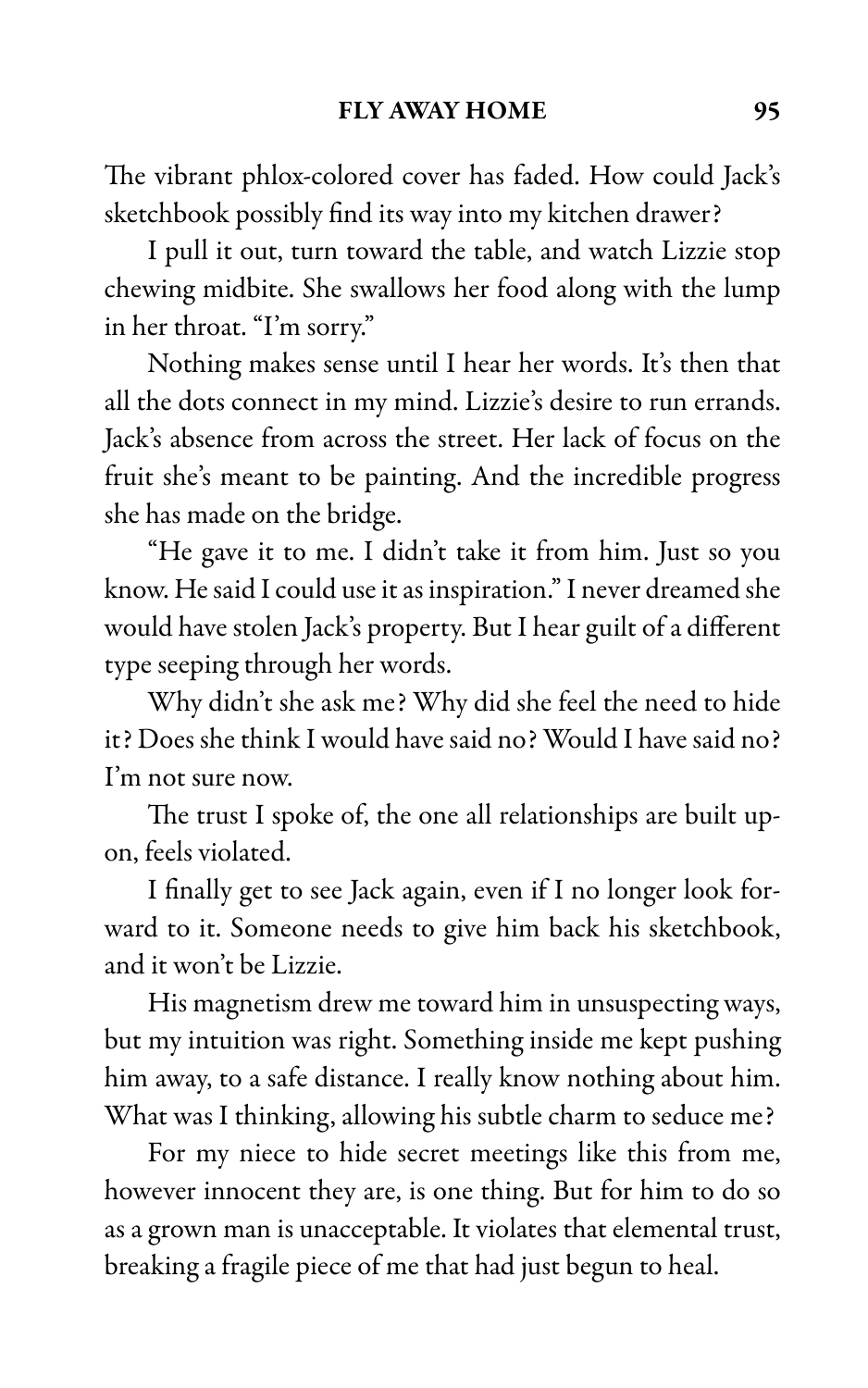

13

B efore falling asleep, I lie in bed and listen to the steady<br>drizzle of rain on my roof. I'm sure it's Mother Nature's  $\mathbf D$  efore falling asleep, I lie in bed and listen to the steady attempt to comfort me, but it isn't working. At least my closed eyes keep the tears from leaking out. I don't even know which feelings are trapped inside my emotional downpour. Disappointment. Anger. Betrayal. Confusion. Loss.

That last word sums it up. As innocent as this situation might appear to other people, it runs deep for me. Every time I bare my vulnerability, this happens. It doesn't matter if it's with family, friends, or . . . others. I always seem to lose in the end.



I WAKE TO THE SONG of cheerful birds. A ray of sunshine peeks through my window. The tireless attempt at inducing a good mood still isn't working. I fling the covers off with determination, gearing myself up for the task ahead of me. Lizzie timed her midmorning trips to coincide with optimal lighting conditions. Based on the current position of the sun, it's time to go.

I haven't talked about the situation with her yet, and I will, but there are more important things to tackle first. Returning Jack's sketchbook is the main purpose of my visit, but there's more to it than that. He needs to be supplied with a healthy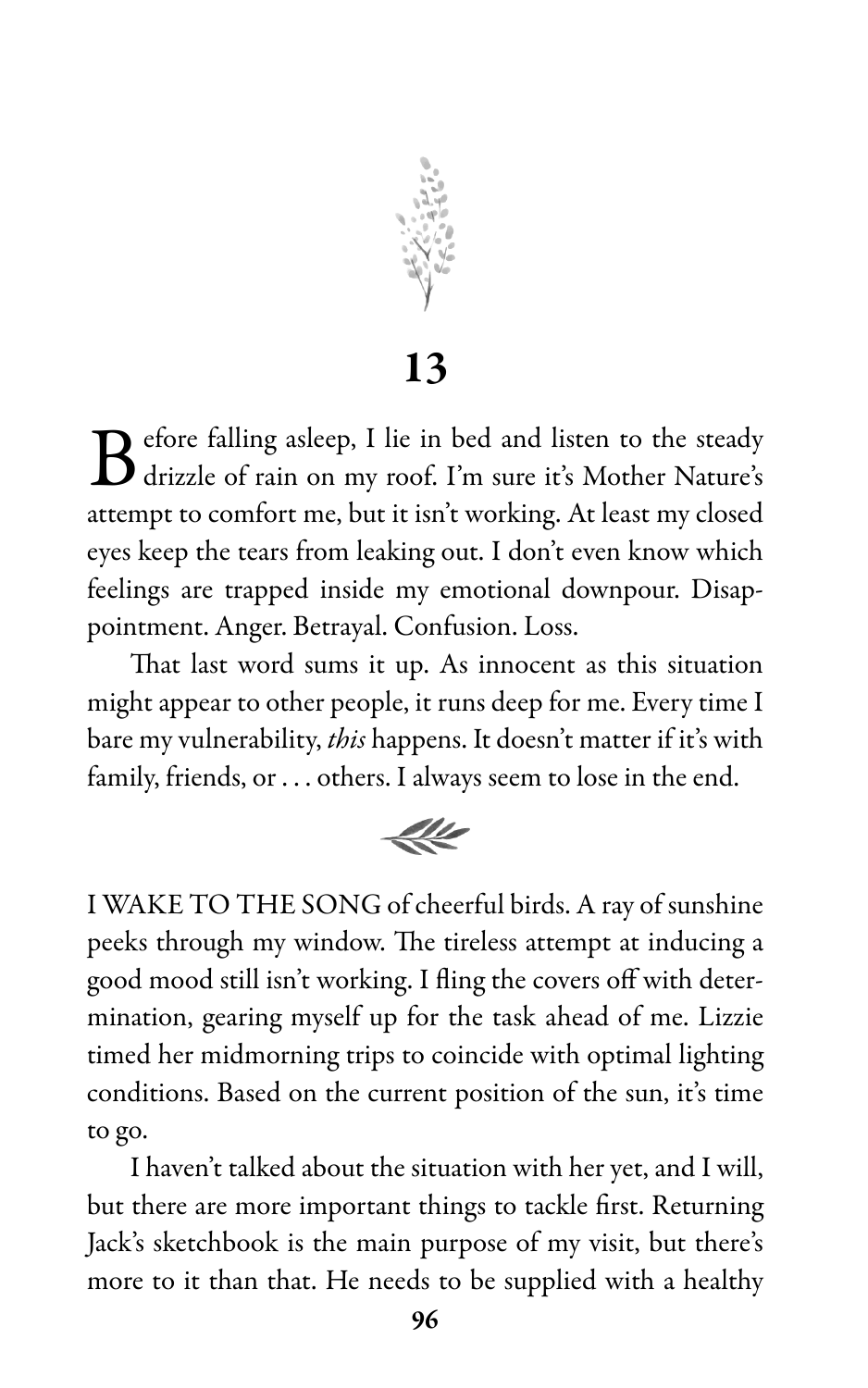dose of what it means to be the adult when interacting with teenagers.

I could drive but walk instead. Should I rile myself up or calm myself down? I'm not sure which would be more helpful. Focused on my thoughts, I don't notice the friendly greetings from others until they're past me. I rehearse the questions hissing inside my head.

Why didn't you tell me? What were you thinking? What else are you hiding? Did I imagine . . . everything?

Strike that last one. My personal feelings will not cloud the purpose of this undertaking. I'm an adult, responsible for Lizzie's whereabouts and safety. I should have been more careful and aware of what was happening around me. After letting my guard down, I am as angry with myself as I am with Jack.

All my questions are rhetorical. I don't expect answers. I only want to read the look of surprise on his face when he sees me. It's my way of knowing whether any part of this perceived connection was ever real.

I arrive at the bridge before realizing it. He's not here. Does he know? Is he now trying to avoid me? He can't and won't. I recall the perspective Lizzie was painting. Looking up at the stone structure with midmorning sunlight peeking through the trees. I know where I need to go. The small footpath running along the side carves a trail downhill, to the stream babbling below. I step tentatively around the roots and rocks that keep me from doing what I need to do.

He's sitting on a tree stump, knees pulled toward him with a new sketchbook in his lap, drawing something from memory.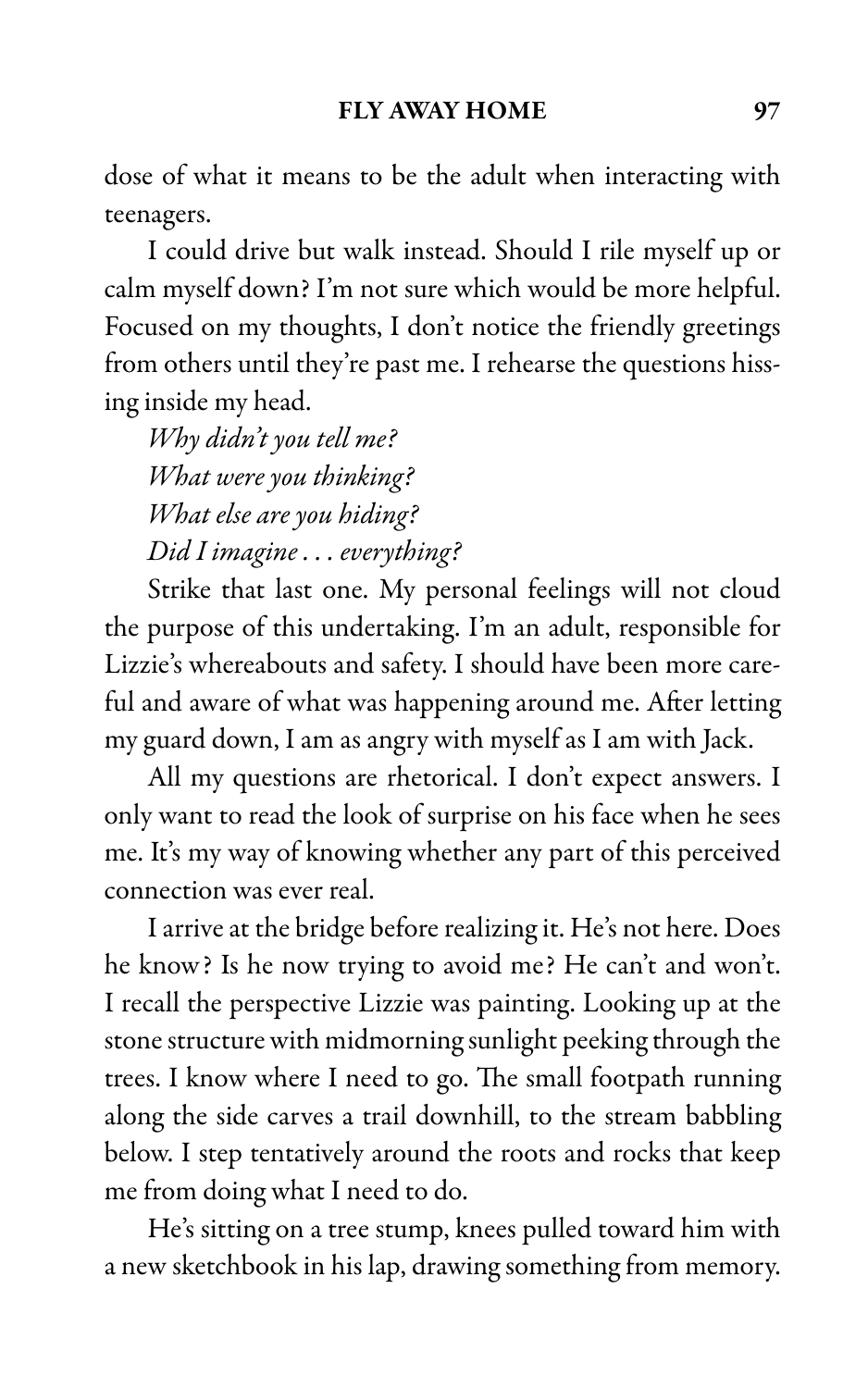Focus, Claire. These are the thoughts that got you into this situation to begin with.

I slide my shoes along the pathway, allowing the shuffle of dirt to announce my presence. He grins, never looking up from his sketch. "Did you bring me more of those delicious peaches?"

So that's where they've been going. "No, but I brought something else you seem to have misplaced."

Jack closes his sketchbook, as if concealing more. Hasn't he hidden enough already? The look on his face says everything, revealing that he's been found out. I'm not sure if it's better or worse this way. If he attempted to handle the situation casually, I could rationalize naïveté on his part. But the fact he looks guilt-ridden? He understands what he has done, the trust he has violated.

"Why?" Of all the questions I've thought about and rehearsed, this is the single syllable that emerges. And all the emotions that have been fighting for control over me? The one I least expect to win traces a path down my cheek. Sadness.

"Claire, I can explain."

Those are his first words? Not I'm sorry? All he wants to do is justify his misguided choice. "I'm not sure I want you to explain anything. I just came to give this back to you."

For my entire childhood, I lived in fear. Never knowing what might happen next, I was always darting looks over my shoulder. I am grateful Lizzie has not been subjected to growing up in that type of caustic atmosphere. Still, I can't shake those traumatic memories from my mind when situations like this arise. I took for granted that I knew what she was doing and where she was going. It was only supposed to involve a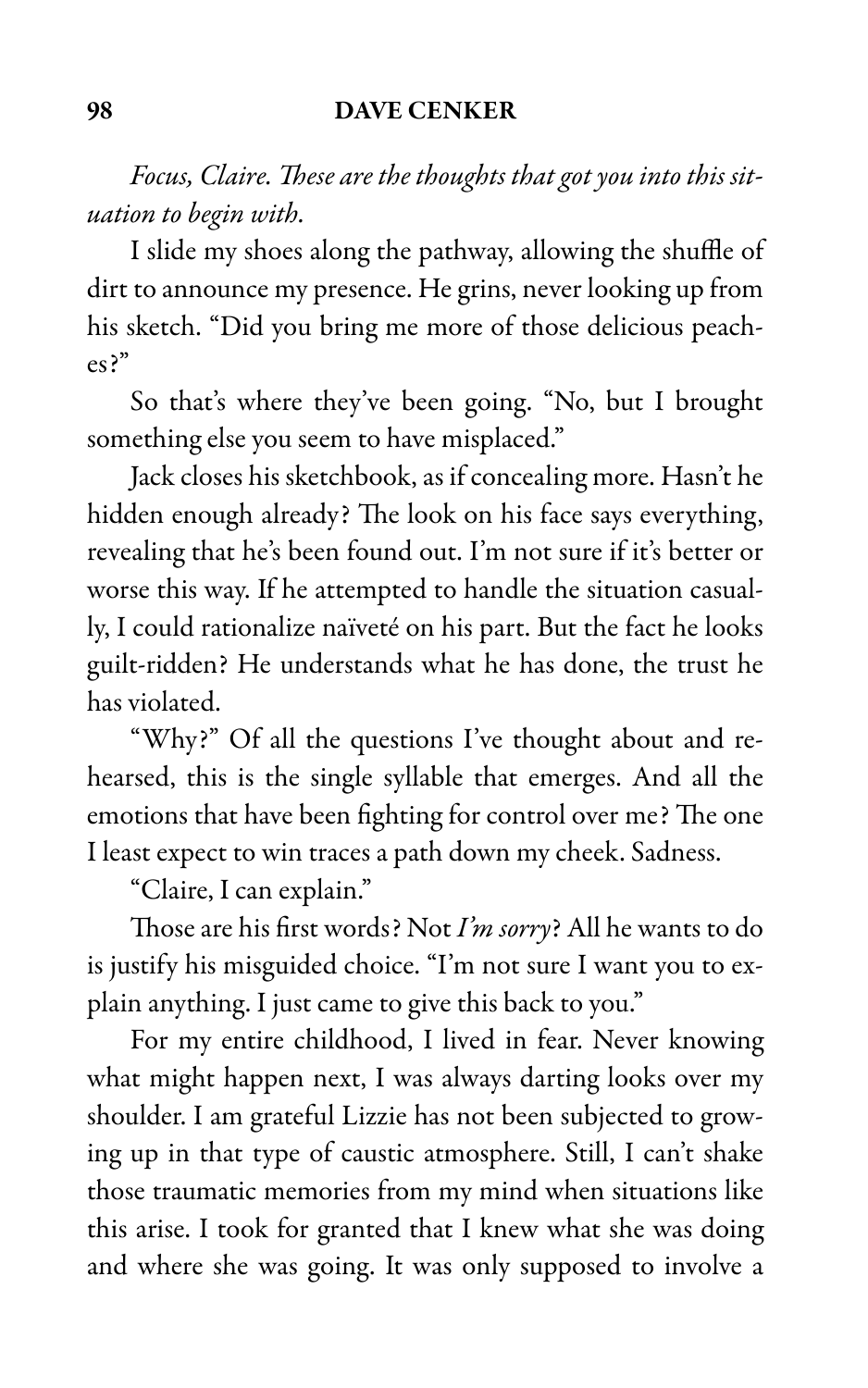walk down the sidewalk and back. What if she found herself in danger? What if something went wrong? How could I allow myself to become so sidetracked with my personal emotions and issues? I failed to look after the teenager left in my care.

I thrust the sketchbook at Jack, as if touching it for any longer will send a crippling electric shock through me. A peculiar energy and sense of courage emerge after releasing my grip on it. My decision to let go has freed me from his beguiling influence.

"How could you do this?" The words spew from my mouth with conviction. While that final word, this, pertains to this particular incident, it runs much deeper, and he knows it. "I thought . . ."

No, don't go there. "I'm responsible for Lizzie. I'm the adult, not her." How could I allow the innocent charm of small-town life to cloud my judgment? "How did you think this was okay, hiding this from me? Why did you feel the need to?" He's staring directly at me, eyes connected with mine, trying his best to see what's inside me. "Are you going to say something? Anything?"

"I . . ." Another shuffle behind us comes at the most inopportune time. It's probably a fisherman looking to snag a catfish for dinner tonight. The footsteps stop moving, and all I hear is the stream gurgling past. If only I could toss all these confusing emotions into the water and allow the current to carry them far away.

Jack looks over my shoulder, to the place where the stranger waits to pass. "Hi, Hank."

Hank? I turn around to find an equally guilty look on his face, along with a bag of peaches in his hand. "What are you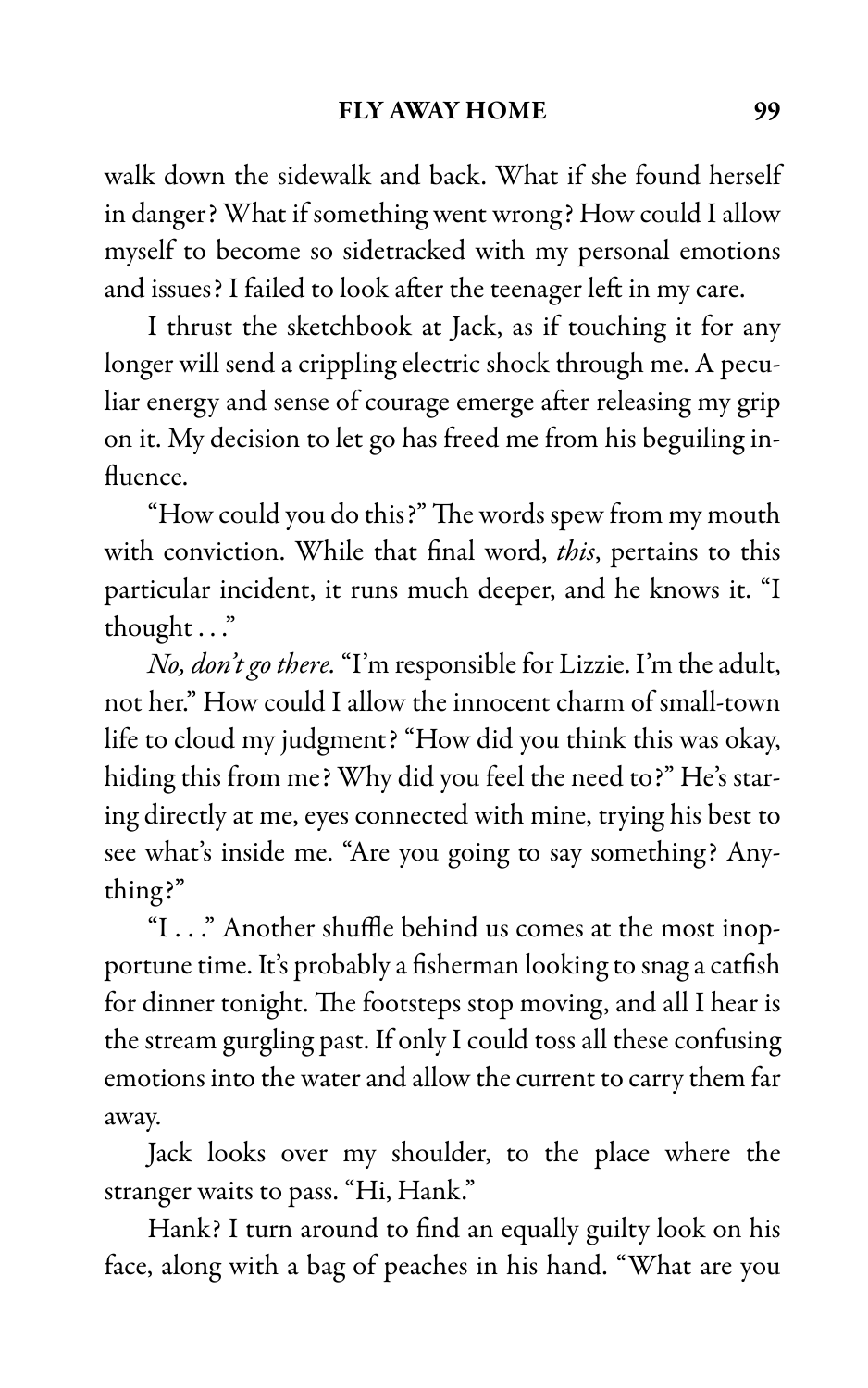doing here?" If my feelings are a jumbled mess, my understanding of what's happening is even more confusing.

"I guess Lizzie's not coming today." I can't tell whether it's a statement or question.

"That would be a safe assumption."

"It was Lydia's idea. Sort of." Please, someone give me the strength to understand these cryptic words. I cross my arms and stand waiting. My posture and silence let both of them know I want an explanation. Now.

"Lydia kept looking for new things that Lizzie might want to paint. But I could tell her heart was being pulled elsewhere." He shifts the bag of peaches to his other hand. "When Jack arrived in my shop at the same time Lizzie was there, we . . . I had an idea. We meant to include you, but . . . well . . . we didn't."

So Hank is as much to blame as Jack? This situation has moved from bad to worse. Someone I thought was a trustworthy friend has gone behind my back. For something I probably would have allowed after a proper discussion.

"Claire, I'm sorry." At least Hank has the courage to say those words.

I glare at Jack, wondering if he'll follow suit. When he doesn't, I redirect my focus to Hank. "I trusted you." I know there's hurt in my voice, vulnerability exposed again. I can't stop it this time. Flashing another quick glance at Jack, I notice genuine regret in his eyes. "And I wanted to trust you."

I won't remain here any longer. I climb the uphill path toward a town that now feels less like home.

"Claire, wait." I pause for a short second, contemplating the urgency in Jack's words. With determination, I march for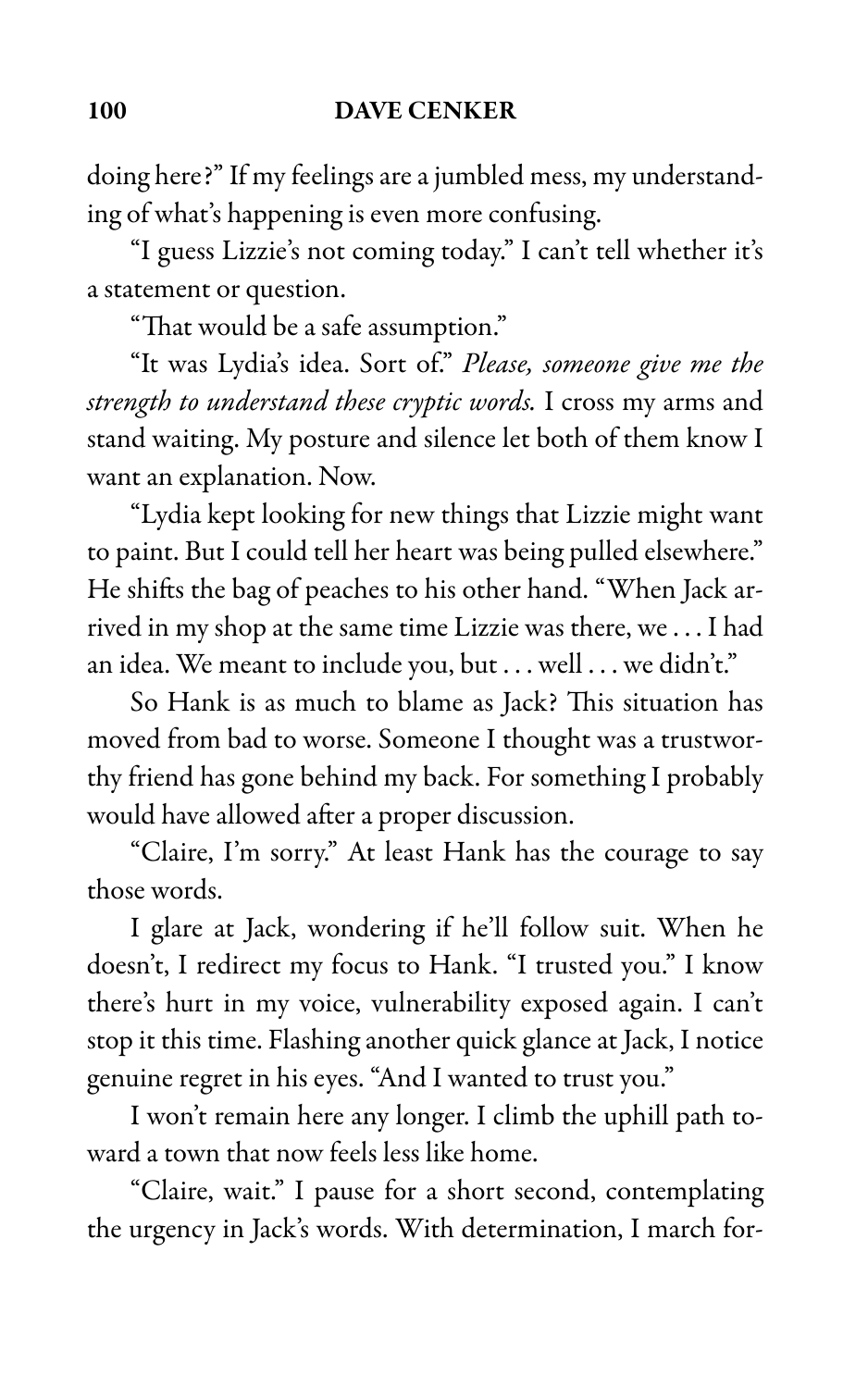ward, never turning around. I'm done waiting for things to go right for me.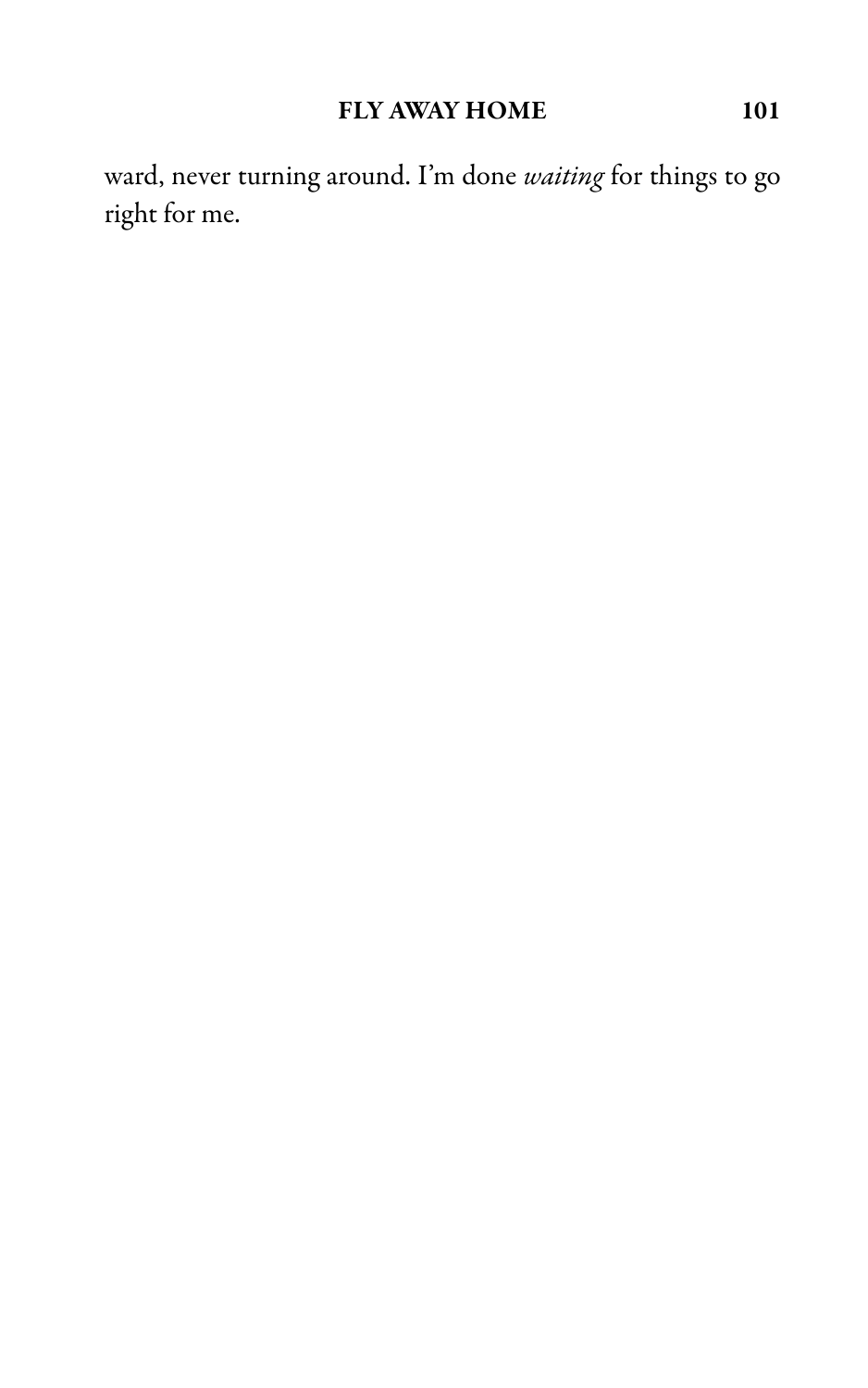

14

I But she's still a young girl with a malleable mind. How do I If understand Lizzie is not innocent in this lapse of judgment. broach this conversation with her—especially after the talk we had about her mom and mine?

I'm not her mother, nor her parental guardian. But if she looks up to me as Russell says, I need to say and do something. And I sure don't want to mess it up like everything else in my life.

I walk more slowly back home. That final word creates a bitter taste in my mouth. Home. I chew on it and contemplate spitting it out, but I can't. Not yet. Does the universe ever stop making things so difficult?



I FIND HER WHERE I knew she'd be, sitting in the same rocking chair. We're more alike than we are different, even if separated by twenty-five years. She doesn't see me, and it's surprising that she's touching up a painting of the garden. When has she been working on that?

The sight of her work creates a momentary glimpse at contentedness. I try to exhale some of my negativity. When Lizzie notices I'm watching her, she hurriedly closes her sketchbook. Why is everyone so intent on hiding things from me?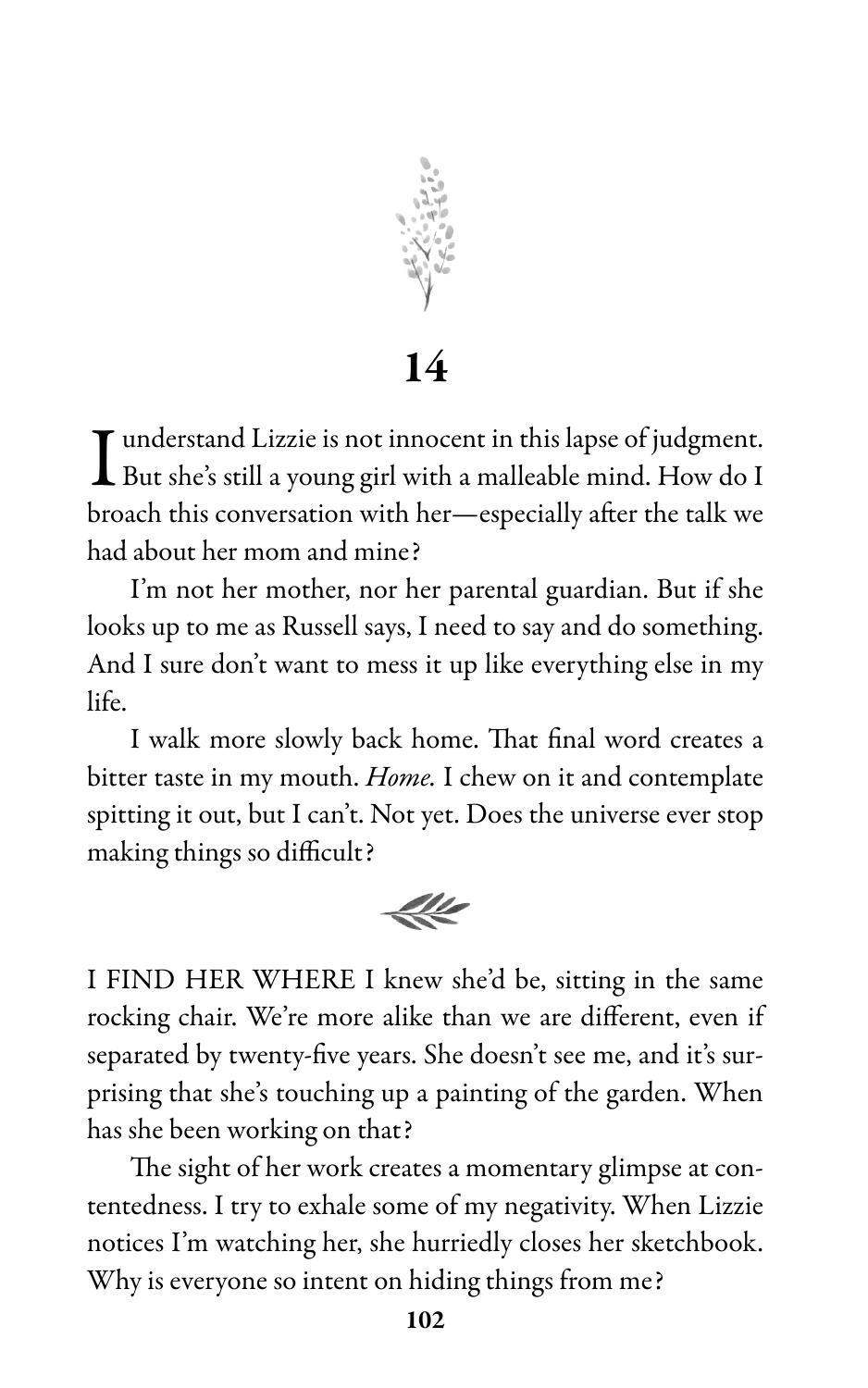I run my palm over the side railing and lean against it. The reflection of my garden in the kitchen window catches my eye. It supplies me with some gentle motivation. "We should talk."

"I know." The way she speaks, it reminds me how mature she is for her age.

"What happened?" It's an open-ended question, a chance for Lizzie to approach it from whatever angle works best for her. She's silent, staring off into the distance. I realize she can't possibly read the flurry of thoughts racing through my mind, so I try something different. "Why didn't you tell me?"

"I didn't know how." She grips her brush tighter, as if unwilling to let go of some intangible thing. "Whenever I asked my dad to go somewhere new, he promised we'd find the time. But we never did. He was always too busy with work. So I stopped asking."

A deep inhalation is followed by a sigh filled with frustration. I sense her painful disappointment. "When someone else offered to do that for me? And have the chance to get tips from Jack? He's so talented . . . I couldn't say no." Lizzie glances over at me, and I see the guilt in her eyes. "Well, I didn't say no. I'm sorry. It was wrong."

I appreciate her honesty, but she hasn't answered the burning question inside. "But why didn't you just ask me? I would've said it was okay." I fib a little. Knowing what I do now, I'm not sure I would have been comfortable allowing it.

"I noticed something between you and Jack that day." That day. Yes, there was something, and I guess it was plain for everyone to see. "I didn't want to make you any more uncomfortable." What did she observe happening between Jack and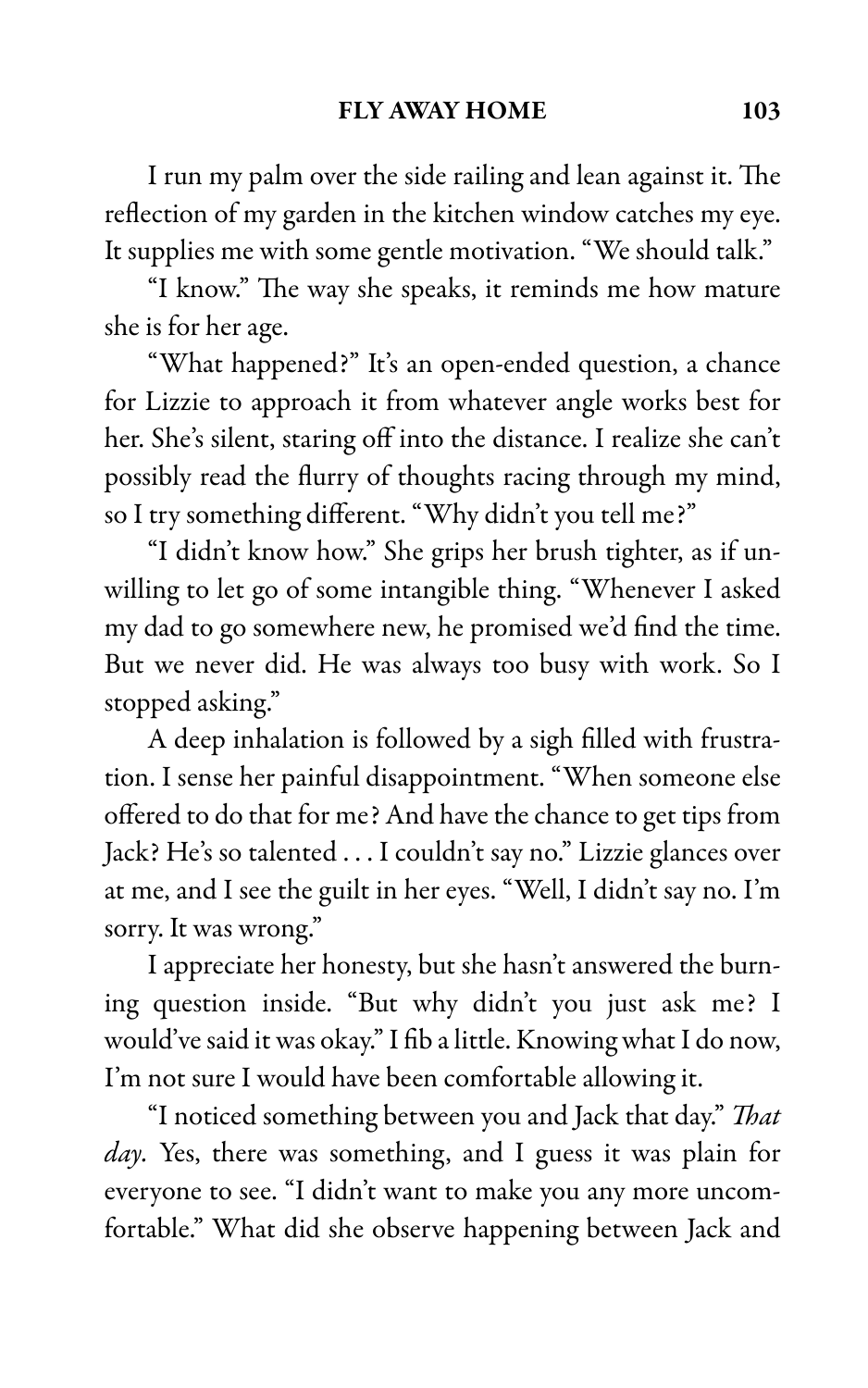me? While I felt a strong connection, did she sense nervous tension? "That, and I was afraid you'd say no."

Lizzie's more grown up than I was at her age, providing the complete truth. Even when she could hide behind someone else's bad choices.

"It's not Jack's fault." Her words attempt to defend his actions. I need to put a stop to that mistruth.

"Actually, he is as much to blame as anyone. Hank too."

"They told me to share it with you, but I never did." That bitter taste in my mouth becomes a little less sour. Still, they should have been up front with me.

"I realize we don't spend a lot of time together, but you can talk to me. You know that, right?"

She nods her head in agreement, looking down at her lap. "I just wanted to be strong and independent." She pauses for a second, glances at me, then stares out toward the garden. "Like you."

If only she could understand the truth. Life is hard and confusing. Is this what it means to be strong? To do what you know in your heart is true, even when it goes against what everyone else believes is the right thing to do?

It would be hypocritical to tell Lizzie otherwise. I would have made the exact same choice. It's also what Hank, and even Jack, has done. Nurturing a young artist who needs to prove something to herself. Even when it goes against what I believe. Or might believe.

Their choice still borders on misguided. But I can see where their hearts and intentions pointed. And that look in Jack's eyes? How he stayed locked with my emotional glare,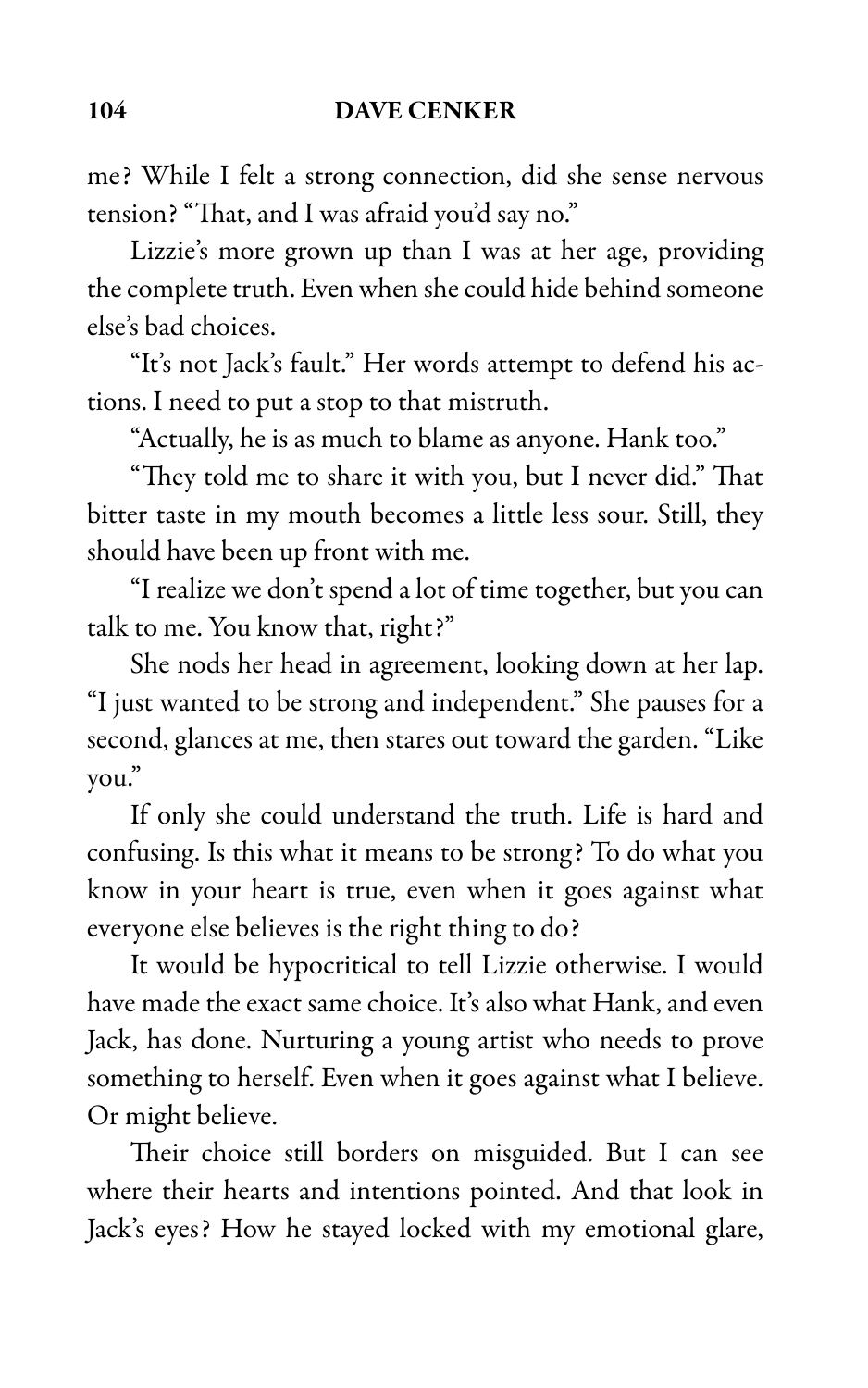even through the gut-wrenching turmoil of it? Even now, part of me wants to hope there is something there.

"He shared other things with me too. It's why I had that talk with you out in the garden the other day." I glance over at Lizzie as she allows a feeble smile to spread across her face. "Jack told me that as important as art might be to my life, connections with other people are even more important."

Carried through the voice of my teenage niece, his words still cause a tingling sensation. Through every part of my being. The physical, emotional, and spiritual. There's definitely something there. For me. I just don't know whether my words do the same thing for him. But I must find out, and soon.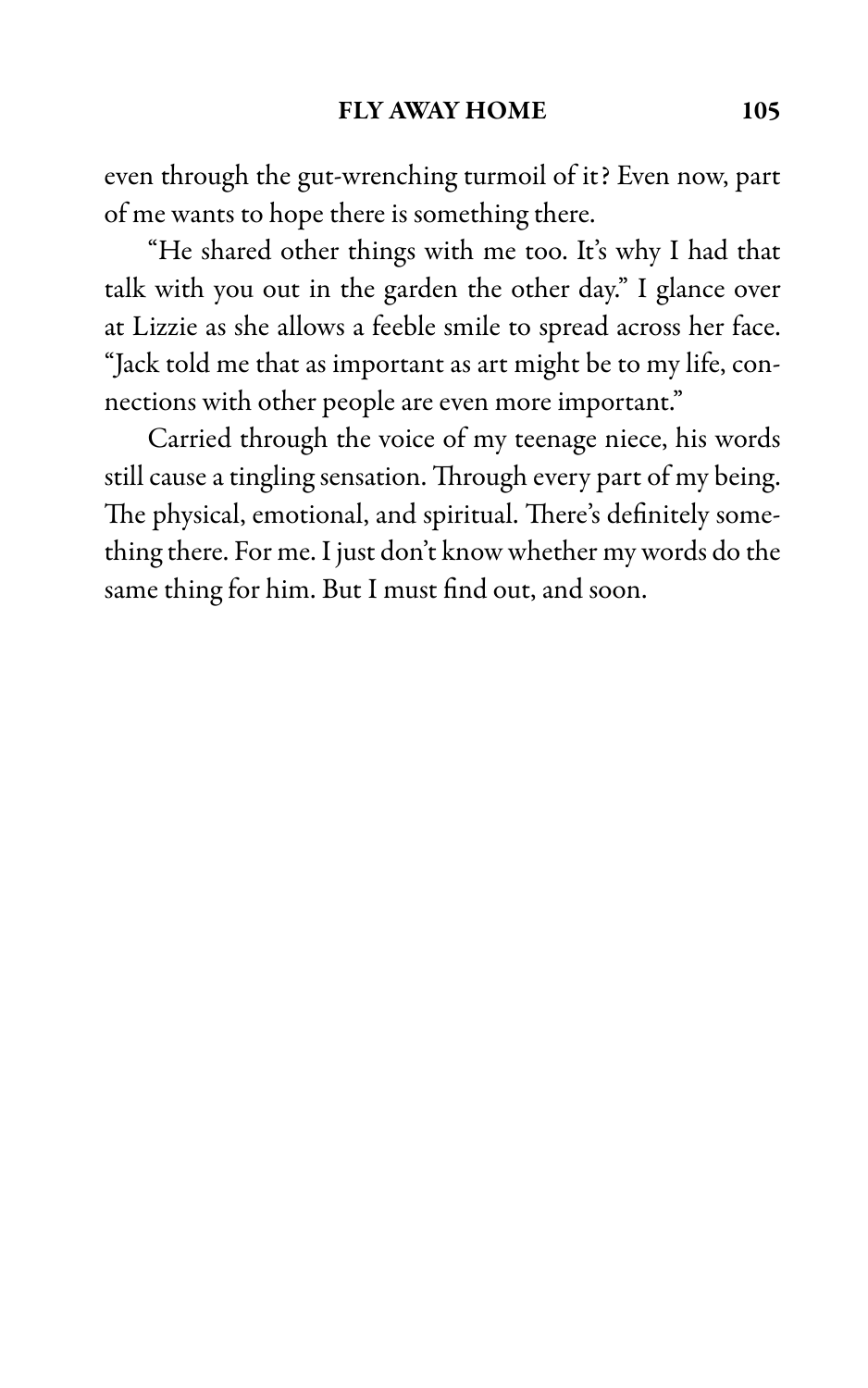

15

I can't rightfully take credit for the brilliance of her idea.<br>Such is the innocent beauty of a young mind, encou Such is the innocent beauty of a young mind, encouraging risk in the face of fear. Even when the likelihood of a disappointing failure is high.

Lizzie helped me gather all the ingredients from local sources. The eggs originated from Feldman's Farm on the outskirts of Pigeon Grove. Princess Lay-ah is the hen extraordinaire. She earned the name thanks to her fancy-pants gait unlike any other in the brood. But with the quality of each egg she produces, I can't fault her pretentious nature. They are that good. Knowing and sharing little tidbits like this? It transforms a small town into a close-knit community.

All the vegetables came from Hank and Lydia. I insisted on paying for them, but neither one would take my money. They said it was their contribution to the neighborhood brunch. It's another perfect example of simple kindness leading to bountiful warmth. I got fresh coffee beans from Caldwell's, even though I no longer have a need for its caffeinating effects.

This is the first time I have allowed people other than family into my home. It is scary, but it feels right. I'm appreciating how those two conflicting emotions nurture each other. Those things that frighten you the most are often the ones you're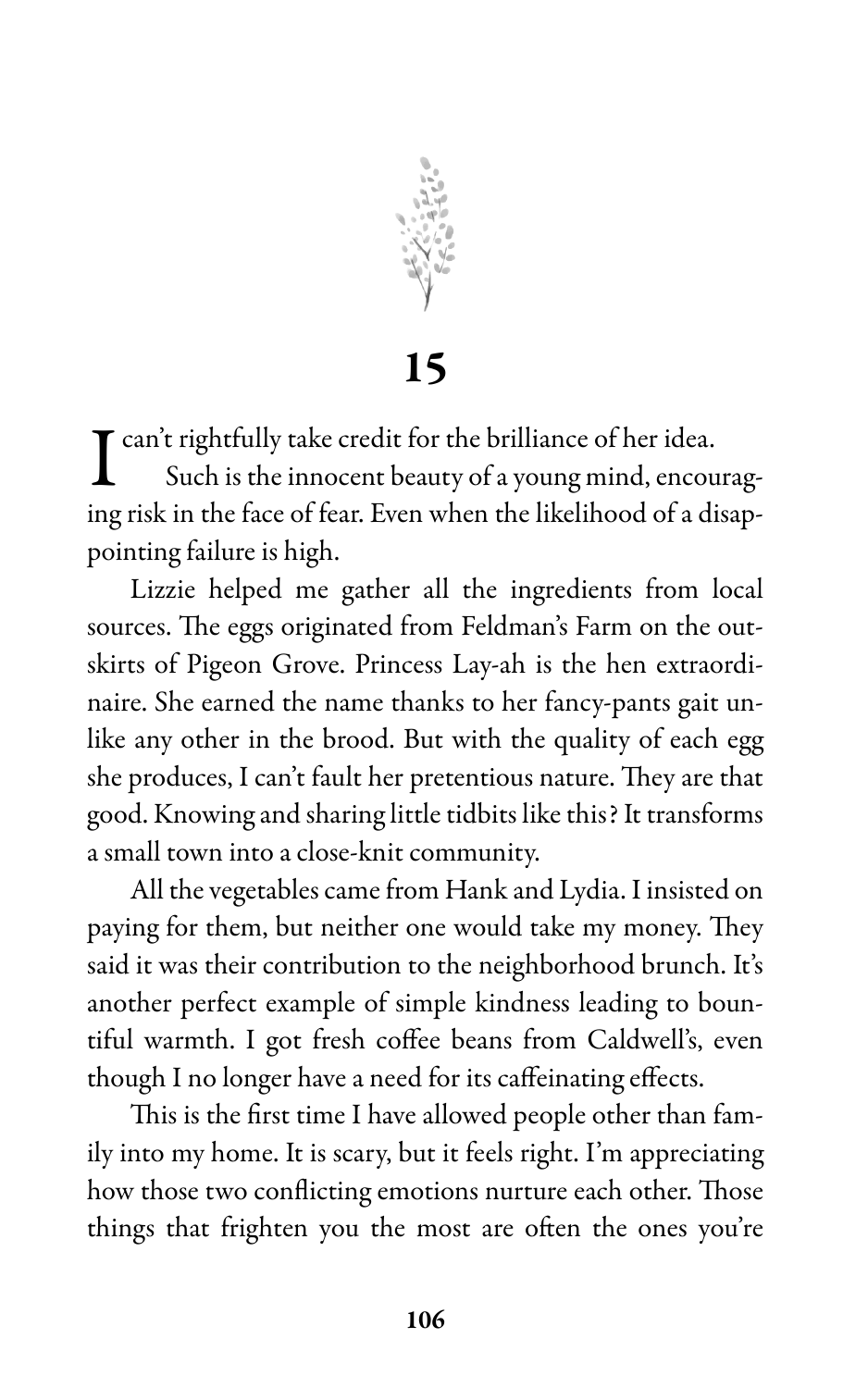meant to pursue. Chatty neighbors and hearty laughter replace the silent echoes of creaking floorboards. Yes, this is right.

There are tomatoes, onions, and spinach in the omelets. The smell of sautéed vegetables mixes with fluffy eggs and cheerful conversation. It delivers a moment of sensory bliss. I glance around at everyone mingling and breathe in the ambiance.

Jack holds a glass of lemonade while sharing some flowing hand gestures with Hank. I understand why his art is so compelling. There is a magnetic quality to his every movement, even when he's doing nothing more than engaging in a casual chat. I chastised myself for falling victim to his charm, but my opinion on that matter has changed. Life is short, and experiences like this don't arrive often. It's our duty as human beings to recognize and live those special moments to the fullest.

My talk with Lizzie encouraged a different vegetable on today's menu. An intangible one. The olive branch extended to Hank, Lydia, and Jack offers my heartfelt apology. For being far too judgmental.

Speaking of my niece, it's her final day in Pigeon Grove. Despite all the joy and happiness surrounding me, I'm saddened by her imminent departure. This has been an extraordinary and sensational week. One that never would have come to pass in this remarkable way without her presence.

The knock on my front door, once intimidating and frightful, is welcome music to my ears. Especially when I see who's standing on the other side of the mesh screen. "Russell Stover. How's the sweetest brother in the world?"

"Hey, Claire Bear." I can tell he notices the new glow surrounding me. A meandering and cathartic path has led me to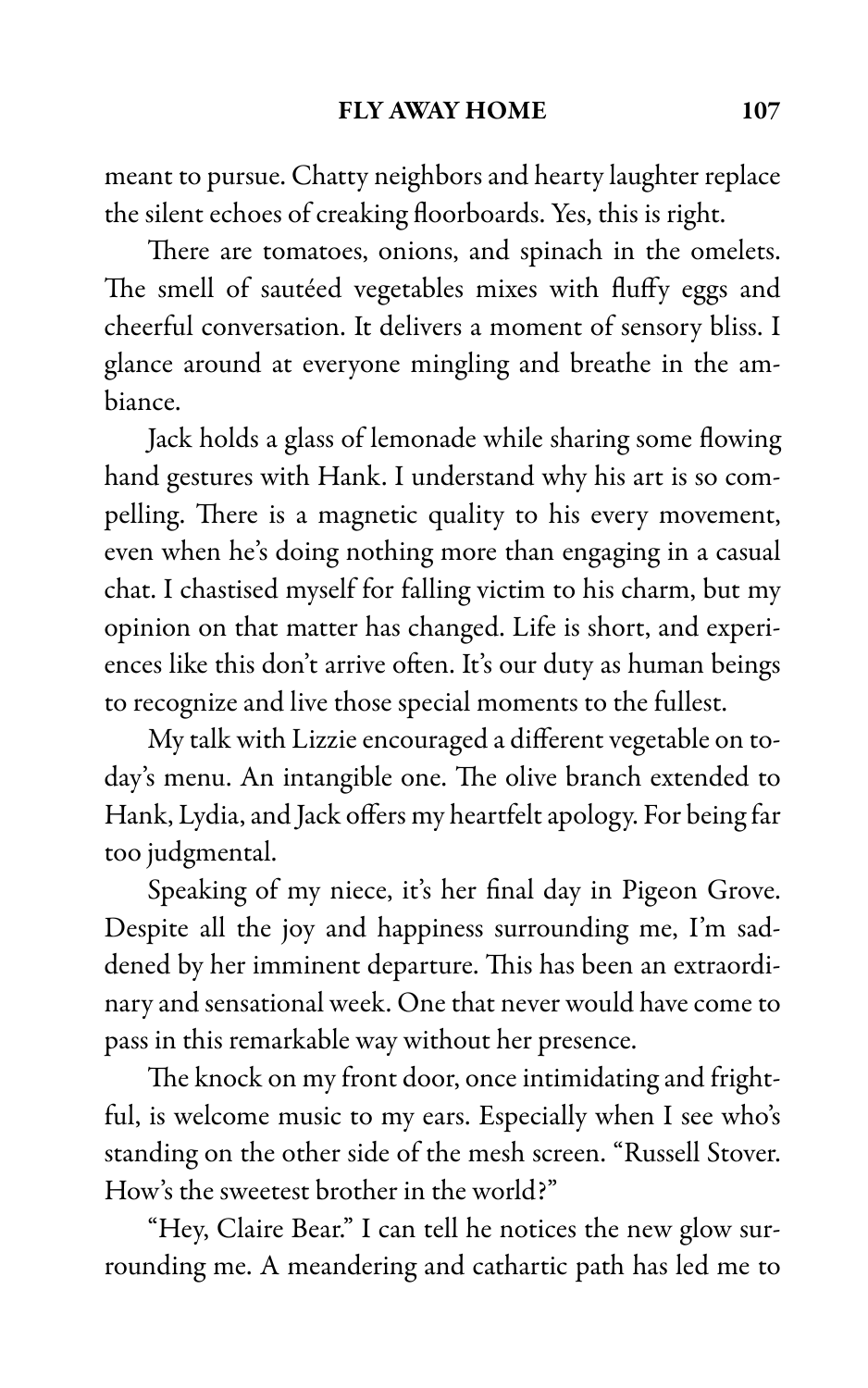this moment, but I'm a different person than I was one short week ago.

"So?" I need not say any more. We have a sibling bond that never disappears, no matter what. A beaming smile stretches wide across his face. I know the answer to my question before he shares another word.

"I got it." Relief, exhaustion, and exhilaration seep between his words. There it is again. Conflicting emotions come together with amazing cohesion when we allow them to.

"I'm so proud of you." To see someone work so hard toward a dream and have it fulfilled is inspiring and motivating. To have it be your own brother makes it that much better.

"The same goes for you." He wasn't here, but I can tell Russell understands the depth of what transpired over the past seven days. There's that unspoken sibling connection again.

"Dad!" Bouncing into the room, Lizzie jumps into her dad's open arms. Their hug communicates more emotion than any words could ever summon, even if it's short-lived. "Wait here." She bolts up the stairs and back down again a moment later, before I can share a single word with Russell. "I made it for you." She hands him her sketchbook.

He glances at his budding artistic prodigy and smiles before opening the front cover. The bridge is complete. Both the painting and that invisible connection between father and daughter. It's amazing how art connects people in ways that nothing else can. Personal experience has taught me that, and now I am witnessing it firsthand.

"Lizzie, this is breathtakingly exquisite." He gazes back and forth between her and the luminous watercolors. His proud smile widens with each glance.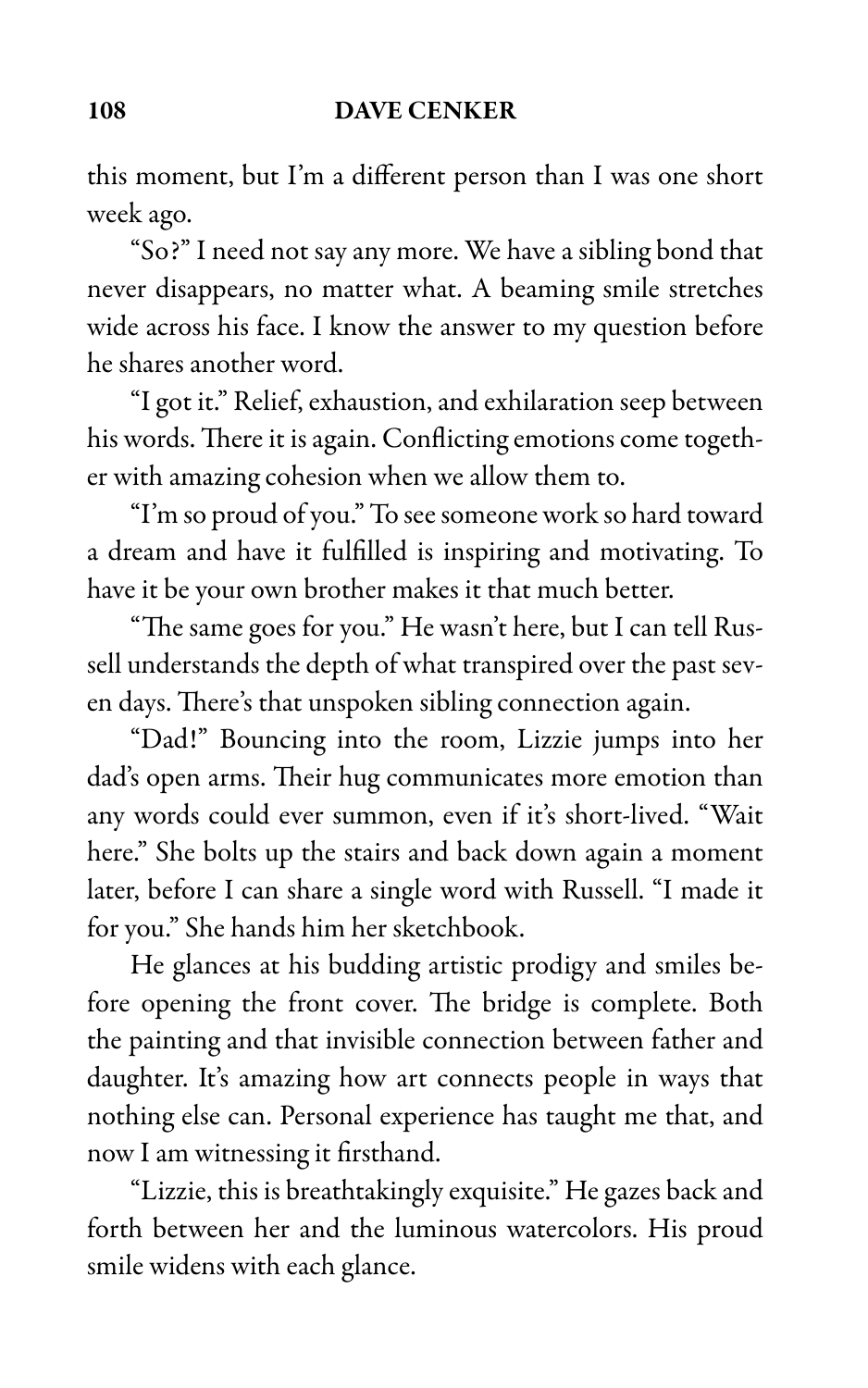"I know you said you'd like to see it as an oil painting, but .  $\cdot$  .  $\cdot$ 

"No, this is better. Perfect." As Lizzie's glow radiates from the deepest part of herself, this is perfect. Thank you, Hank. And Jack.

I usher them toward the dining room table. "Let's head inside, you must be famished. And even if you're not, I'd love for you to meet some of my friends."

With warmth, Pigeon Grove welcomes Russell as an extended member of the community. There's an enchantment to the moment when he takes his seat among everyone else. I stand at the entrance to the kitchen, slightly removed from the center of it all, and smile. Human connections occur across the table in every direction. It warms my heart.

That sparkle of an idea from earlier in the week returns with intense clarity. The vision of people seated around a large dining room table takes on a more visceral quality. Small pockets of emptiness surrounding me fill with something resembling a golden touch. The beauty spreads in a wave of vibrant color.

Bubbly conversation mixes with inspired musings. How might I use the five bedrooms upstairs? I flutter my eyelashes twice, to make sure what I'm seeing is real. The painting on the wall, of a colorful sky along the shoreline, transfixes me. After a third blink, it disappears. But nothing can convince me it wasn't there a moment ago.

The conversations around me nurture my thoughts. A stunningly beautiful and therapeutic garden. Delicious culinary creations. My warm and inviting hospitality. It all propels me toward an adventurous idea. It's the furthest thing I could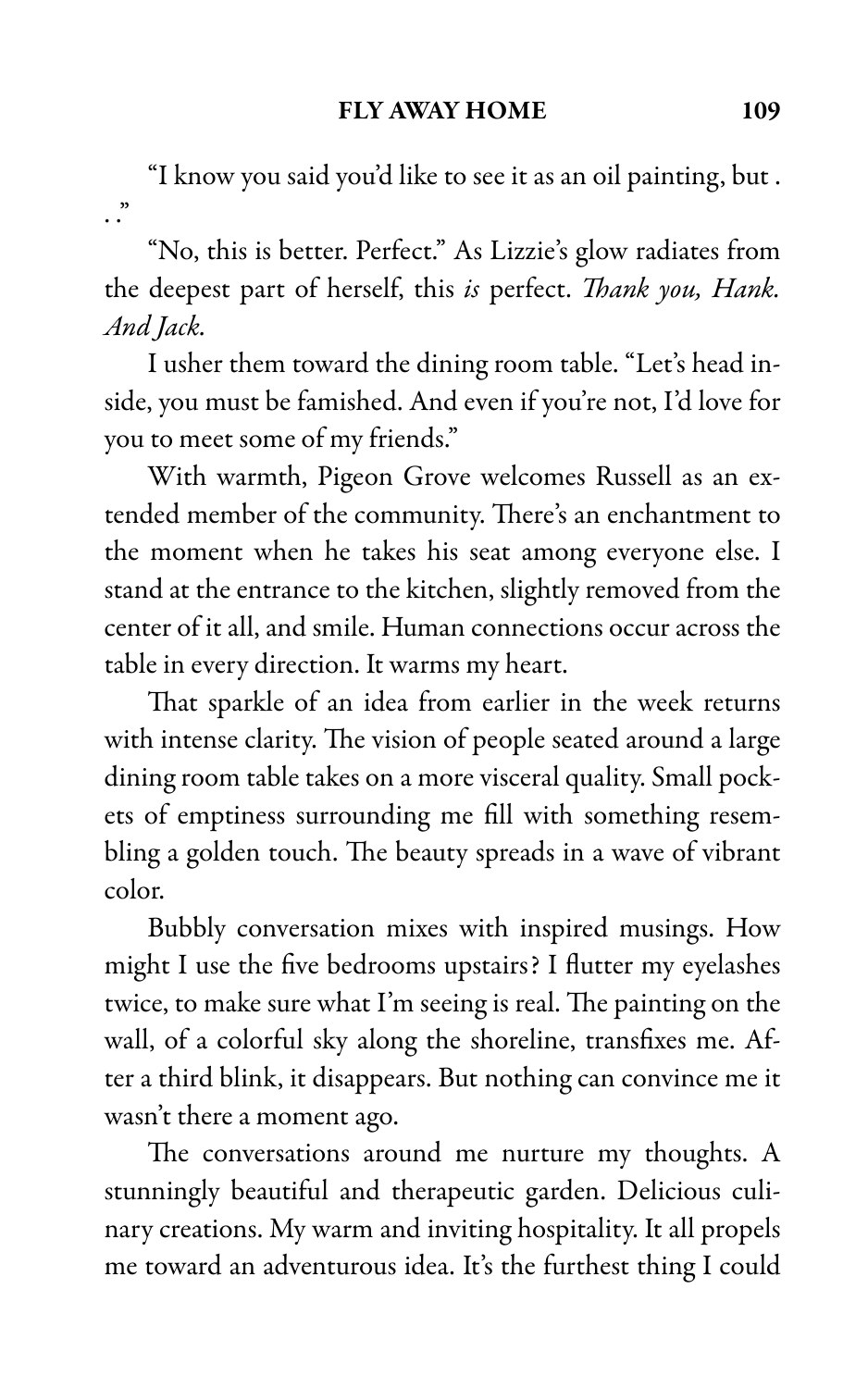have imagined when first arriving in Pigeon Grove on that rainy morning.

But that's how the best things come about, when they're least expected.

There's an open spot for me at the table, but I'm not hungry. My appetite has been satisfied by something else. The need and want to start anew. Again.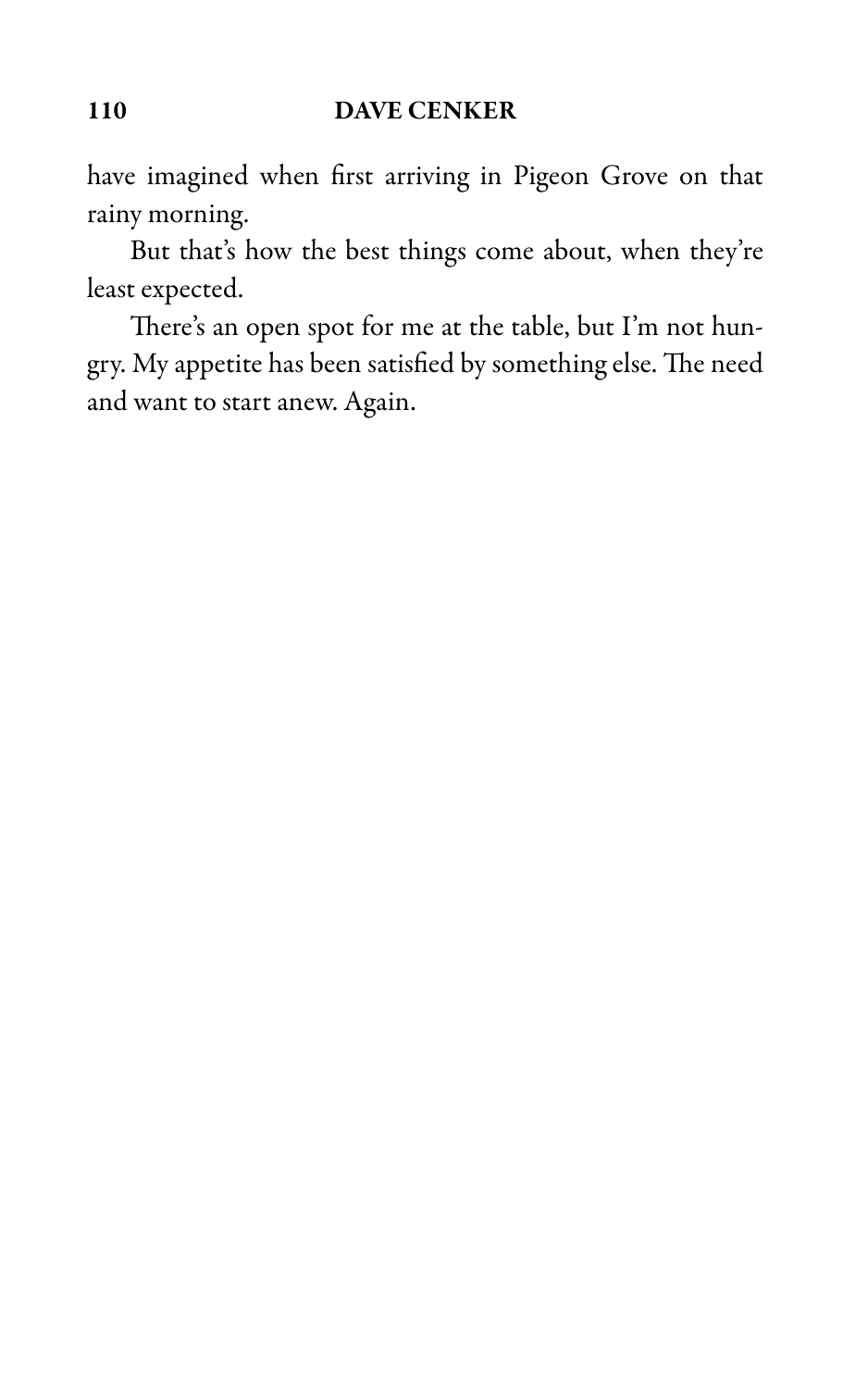

16

The crowd thins as our neighborhood gathering draws to an unwanted end. While some guests arrived with a an unwanted end. While some guests arrived with a handshake, none leave without a hug. Warmth spreads as everyone moves through the front door and back toward their own home. People are moving apart in a literal sense. But there's a sense of coming together that is undeniably stronger.

Russell and Lizzie are upstairs packing up the last of her things. Jack is the only visitor remaining. He stands outside on the porch, hands crossed and hanging below his waist. Although there's no discernable noise in the house, it is far from silent.

"Would you mind if I sit down? I'd like to say good-bye before Lizzie leaves." My sixth or seventh sense speaks to me. These two artistic souls have nurtured each other in a symbiotic way. Like bumblebees and flowering plants, they work together in harmony. It is extraordinary, the inspiration and enchantment created in the process. Not only for them, but for every life they touch.

"Sure." I feel we could somehow keep this conversation going without another spoken syllable. But there are three words I need to say. "I'm sorry, Jack."

The look of surprise on his face stuns me. "Claire, those are words I should be saying, not you."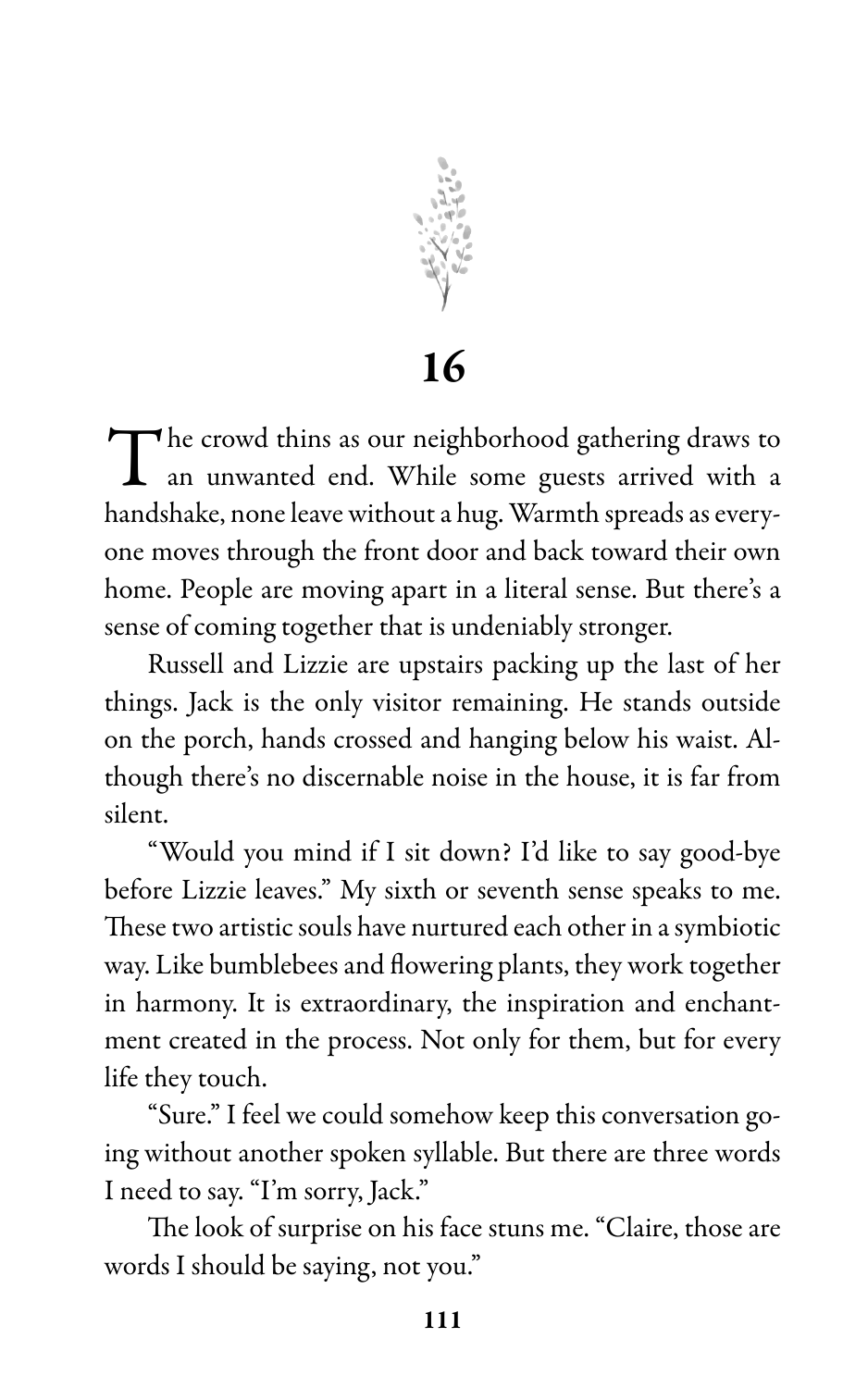Perhaps we both own rights to them in this case. But I don't want to get pulled under the influence of trivialities that steal from the silent magic of this moment. "I know you were only trying to do the right thing, for Lizzie." He remains quiet, allowing a closed-lip smile to emerge. Tension releases from his shoulders, and it's all the encouragement I need. "I'd like for you to finish that sketch of the house." I have both oars in the water, battling the emotional waves that try to catapult me from the boat I'm paddling. "Please. For me."

I don't want it to come across sounding too desperate. Gosh, I hope it isn't. Even if nothing ever comes of whatever this is between Jack and me, I need this. To see his visual inspiration and lock it in my memory forever more.

He rises to his feet, and I feel Jack's desire to reach out and . . . what? Shake my hand? Caress my cheek? Hold me? "That would make me happier than you know." Like tango dancers, we're moving in unison to the beat of music only we hear.

The trundle of footsteps down the stairs is slow and deliberate. My niece slides through the front door, a disappointed look etched on her furrowed brow. Her eyes brighten at the sight of Jack, who focuses all his attention on the budding artist. "Hey, Lizzie. I just wanted to say good-bye. Or, hopefully, see you later."

She wraps her arms around him in a full hug, surprising everyone. "Thank you, for everything."

"And the same goes for you, young lady. You're truly an inspiration. Keep painting, okay?"

She nods her head vigorously. The smile on her face grows wider and more colorful than the expanse of my blossoming garden.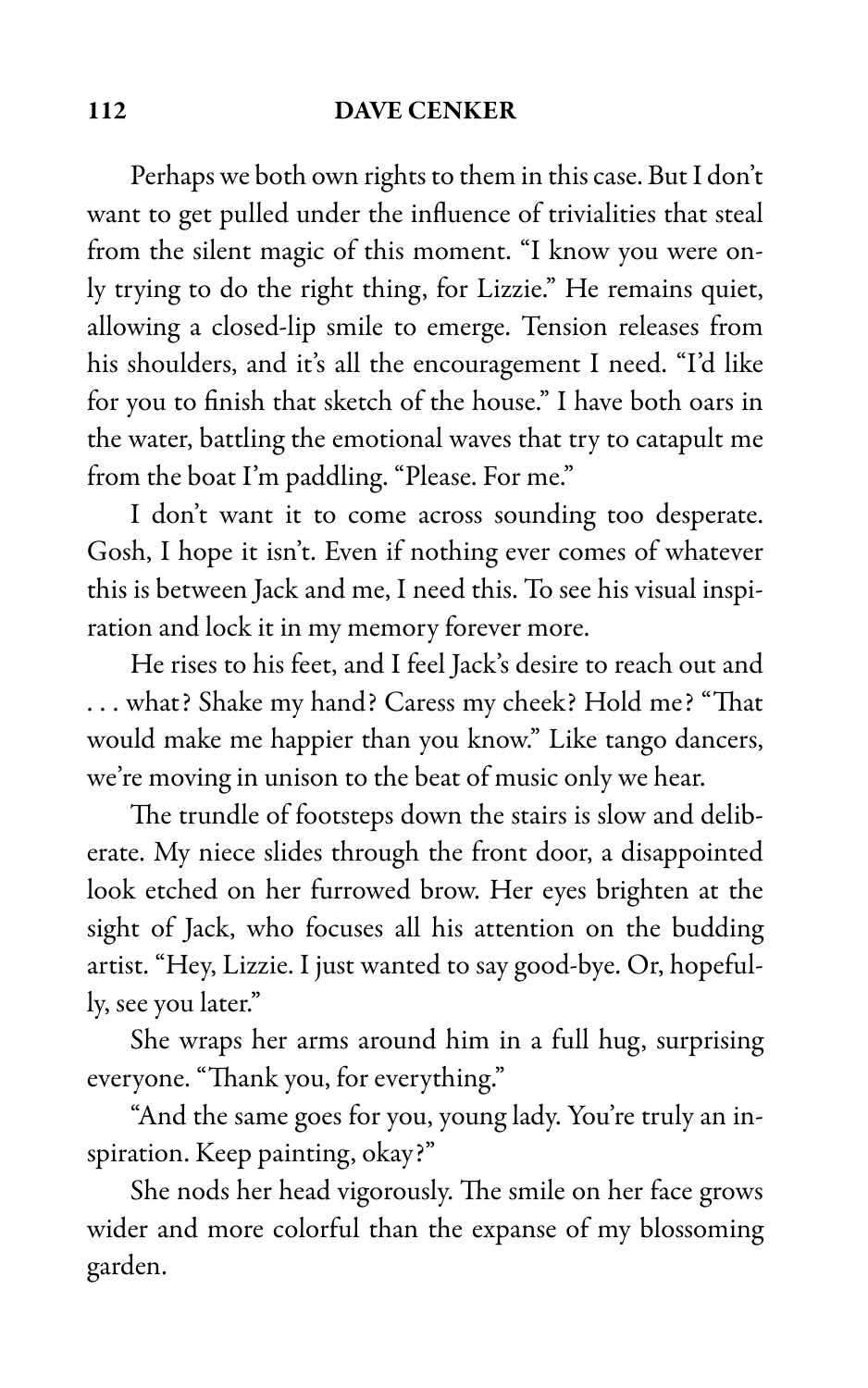Russell leans over and whispers in my ear. "We talked upstairs. Thank you, Claire." He wraps me in a hug. That feeling of bringing two people back together again is beyond satisfying. It fills my cup and overflows it with blissful joy.

"I love you, Russell."

"Love you too, Claire."

There's no need for childhood nicknames. Not now. Love like this is simple. And real. "Stay in touch. And visit more often. My door is always open." The words coming from my mouth might have surprised me in the past. Today, they flow with the same carefree assurance of that stream's current.

"We will." My brother chuckles. There's a certainty in his response as he glances over at Lizzie. "I know this because she's already picked out her next painting subject. Something having to do with a produce shop on Main Street."

We separate and prepare for the inevitable departure that no one wants to happen. But it must. Russell has a new corporate landscape project to envision. And an artistic daughter to dote upon like I know he will.

Before I realize it, Russell's car horn honks. The driver and passenger are both waving their hands outside the window. Calls of see you soon are no longer lip service. We mean them, and I already look forward to our next visit together.

I peek back toward the man still standing on my front porch. Jack holds a watercolor painting. It showcases a pyramid of lemons stacked with careful exactness. They're situated on my kitchen table, which has been an important cog in my emotional transformation over the past week. The thoughts, conversations, and decisions made in that room? It only adds cer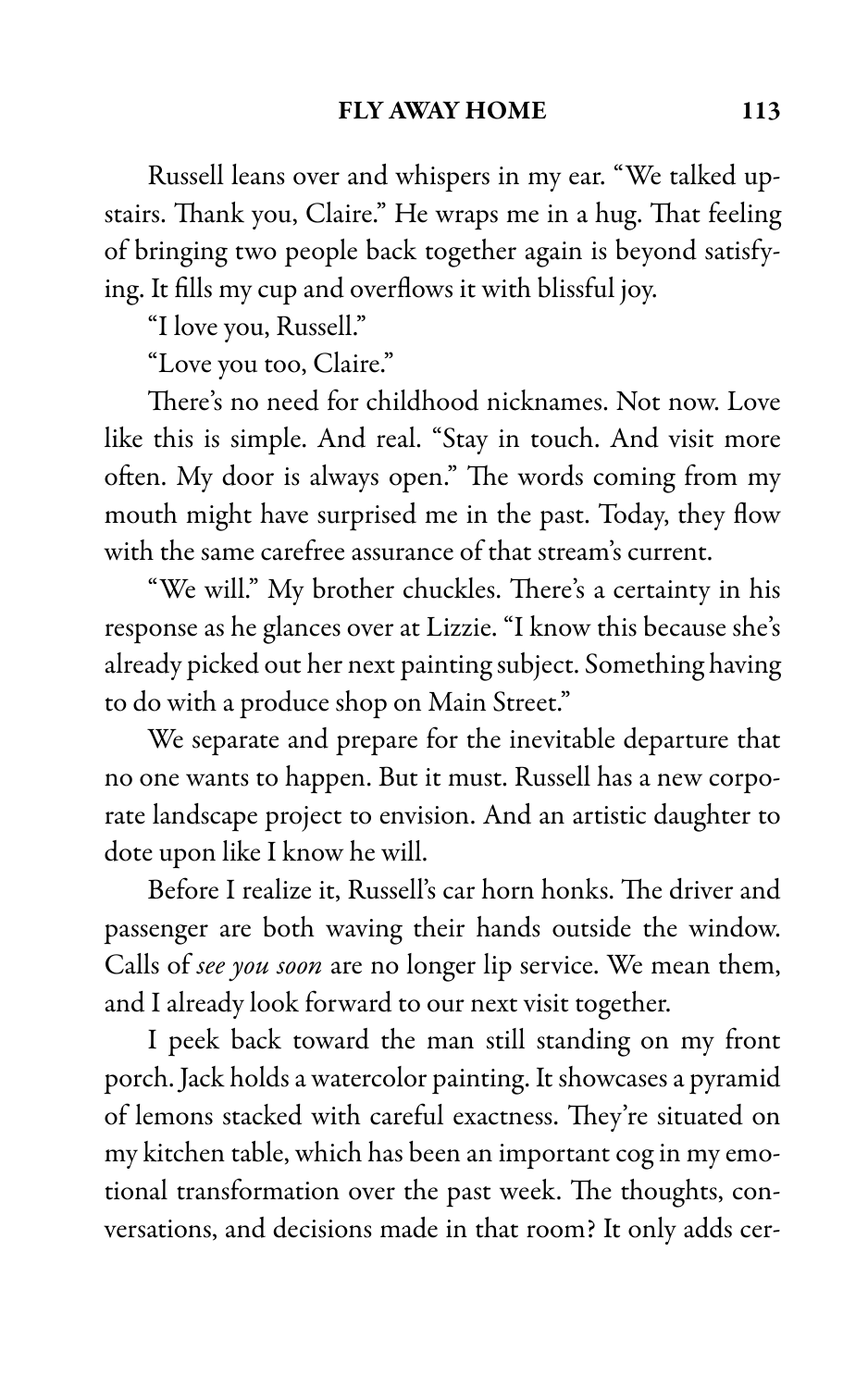tainty to my belief. It's my favorite place in the house. In my home.

"She gave you that?"

"She did." His response rests somewhere between surprise and assertion. Why did Lizzie choose that one? "She said I should continue trying some new things." I should've known he'd read my thoughts.

A warm smile spreads, inside and out, that speaks with more depth than any word or thought. I know what's coming. My heartbeat skips, and my unsteady breathing quickens. It's a spontaneous and instinctive response to keep my world from spinning out of control. But I want it to continue pirouetting as it is with a sense of reckless abandon.

I close my eyes and drown in the delicate pressure of his lips against mine. It's strong and certain. But also tender and unsteady. I continue sinking into each emotion and every sensation that harmonizes with it.

When Jack steps back after a moment of pure bliss that I wish could go on forever, I want to scream, Please, don't go.

But I have no words. He's stolen my breath, and maybe more.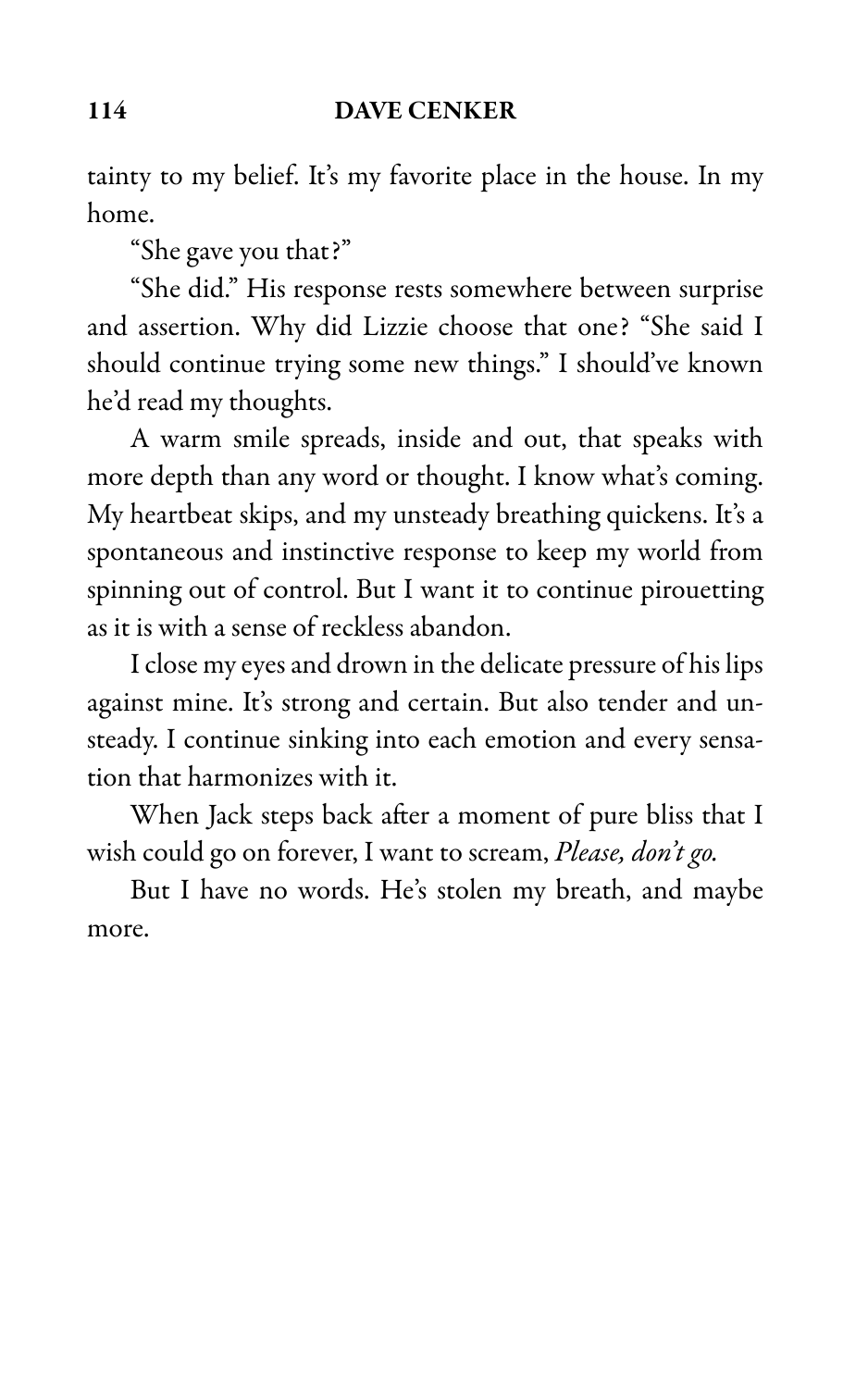

17

The next several days pass in a blur of beautiful serendipity.<br>The pitcher of brewed sweet tea remains chilled in The pitcher of brewed sweet tea remains chilled in the refrigerator. Jack prefers my lavender lemonade after giving his palate time to adjust. Unfamiliar but delightful experiences bloom everywhere around me. Afternoon rain showers have nourished the soil and flowers in my garden. They tangle with each other in an act of beautiful chaos. One entity becoming intertwined with the essence of another.

At the end of each day, we sit on the porch swing and watch raindrops tumble off the roof. They drop into the flower boxes waiting to soak up the natural nourishment. I offer Jack a taste of different baked goods I dreamed up in the kitchen. The peach tart holds a special place in my heart, and it came out perfectly on my most recent attempt.

We exist in our own little cocoon, wrapping ourselves in the mystique of a splendid aura. It encompasses nothing in particular, and everything at the same time. A graceful dance occurs between us as my metaphorical wings continue to unfold.

He sketches from across the street while I sit on the porch and watch him. Jack glances up every so often and offers me a smile. I return one without realizing it. We're separated during these moments, but only in a spatial sense. Connection runs so much deeper than physical touch.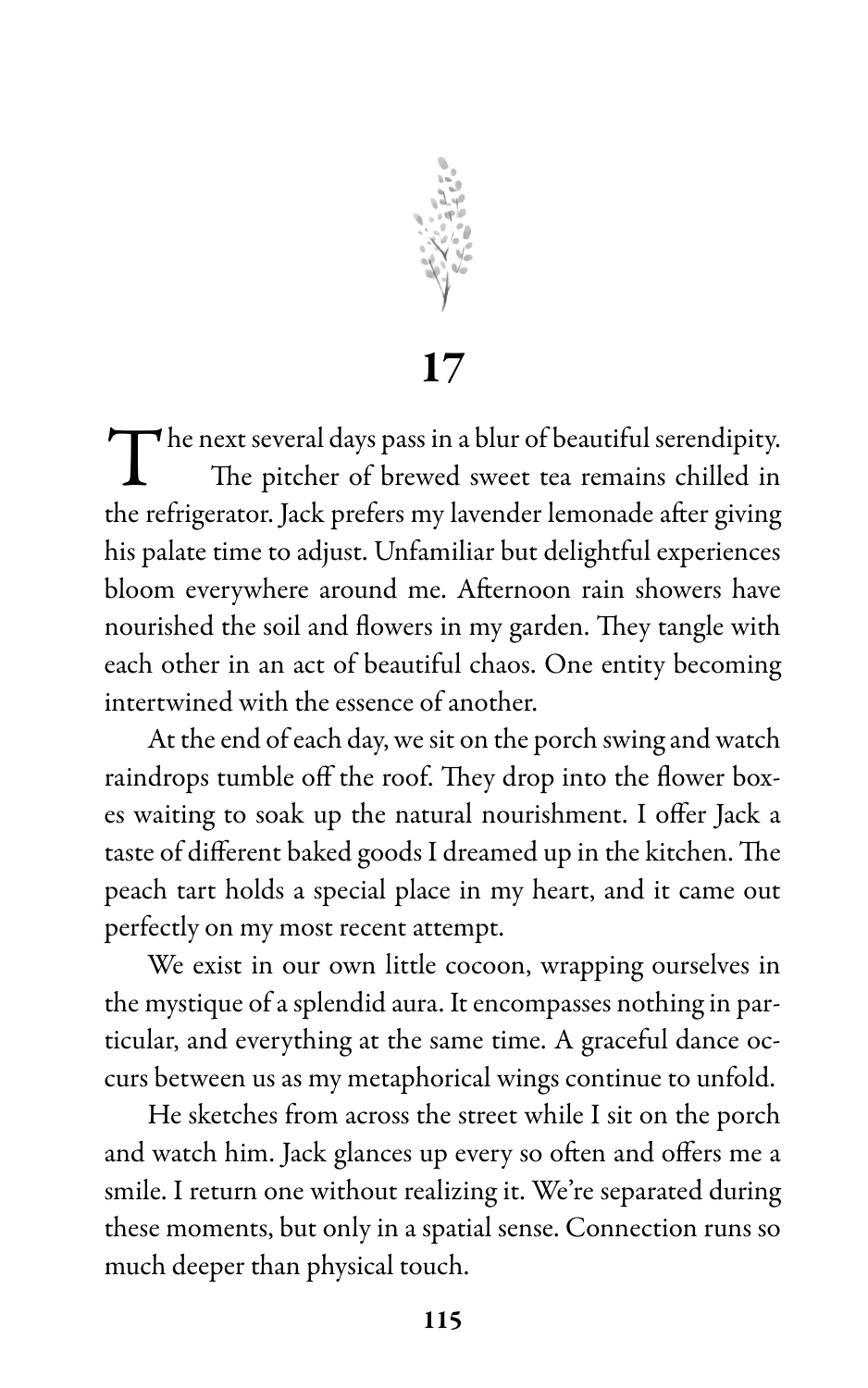We haven't talked about the kiss, and that's okay. Some things don't need words to disturb what's already there.

The wild idea in my head gains momentum with each passing moment. And the afternoons spent with Jack? Watching those charcoal lines swirl into an emotional personification of my home? It nurtures deep-seated feelings I never thought I'd experience again.



I KNOW HE'LL FINISH today, and that scares me. This inanimate structure I live inside has nurtured our time together. An undeniable connection grows stronger with each passing moment. I'm convinced these walls are alive and breathe life into the space between us.

Our shared artistic journey has been dreamlike. I don't want it to end. He must have something else to draw or paint. Or at least pretend to, for the sake of continuing this magical fairy tale. These quiet moments on the porch, watching Jack, have guided me back toward a time long ago. To ponder and deal with my messy parts in a healthier way. He has no idea that by just being there across the street, he's helping me.

How do I share that with him? Should I? There is so much that could go wrong if I divulge the details of my past. But the comment shared with Lizzie echoes in my mind. The foundation of every relationship, even with yourself, is trust.

Jack gathers his supplies, tucks them in his backpack, and makes his way toward me on the front porch. The afternoon cumulus clouds roll in from the west. They provide a softer backdrop for the space surrounding us. I have a peach tart and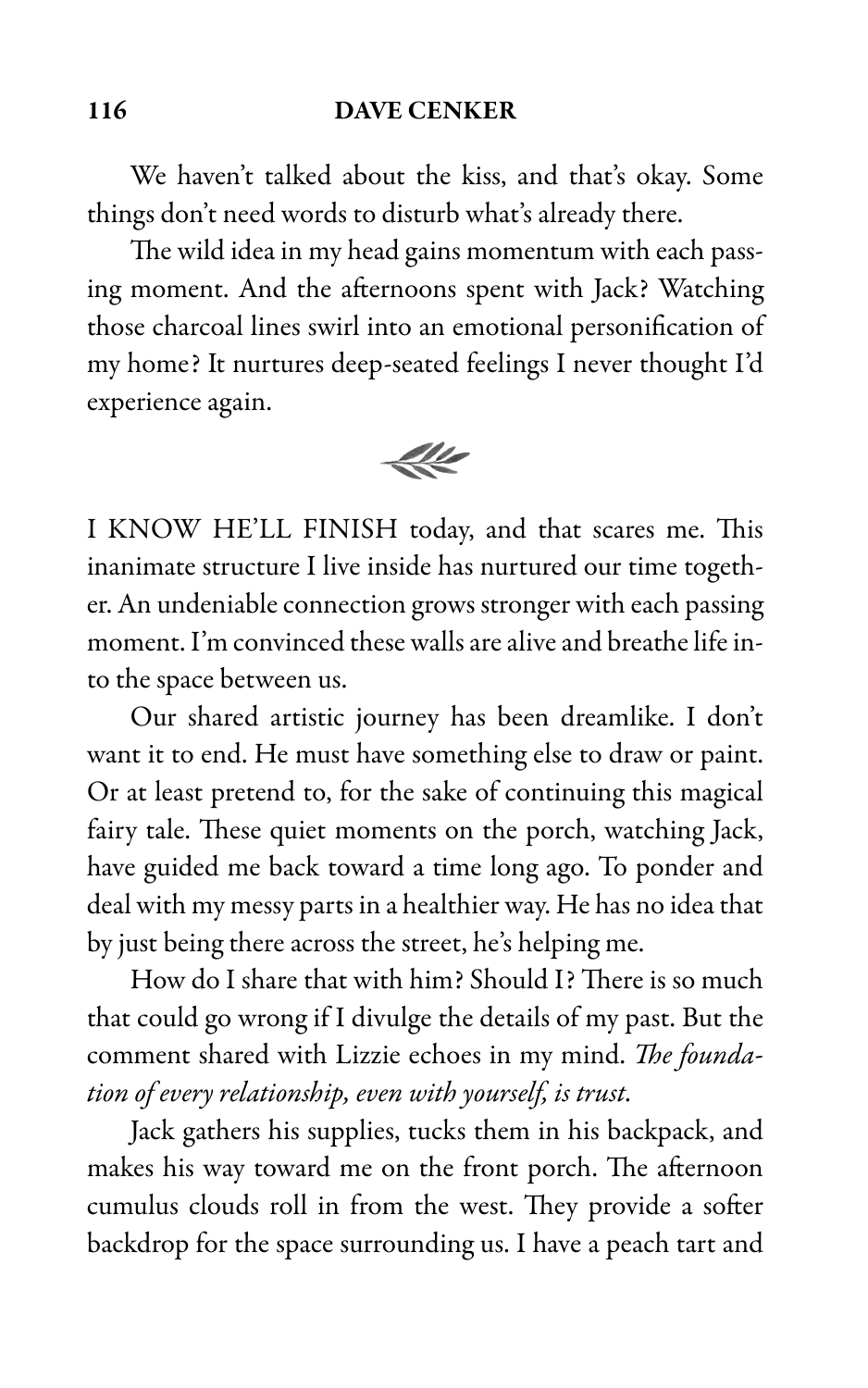two glasses of lavender lemonade waiting when he arrives beside me.

My pulse quickens as I prepare to do the most courageous and vulnerable thing I've ever done. I am about to risk losing everything that is good in my life at this moment. He sits down on the porch swing next to me. "A penny for your thoughts?"

His penetrating gaze sees through me. I should know he already senses my emotional unrest. "It might be closer to a dime."

"I'm right here." Yes, he is. And that's how I would like it to stay. Still, I push forward, relying on that elusive and invisible thing called trust.

"My mother abused me." It slips out in slurred speech. If I don't say it quickly, it will never come out. "I've never dealt with it well, and it's kept me from . . ."

Jack places a hand on my thigh, with a most reassuring touch. I feel his thoughts. It's okay. Everything will be okay. I want to share that I fear losing someone again, like I did Dillon, but that would be presumptuous.

His thumb makes tiny circles on my jean shorts as visions of that copper pipe return to my mind. Those same random words alight on my heart. Infinite. Whole. Timeless. Another one is about to emerge, its warmth spreading, when Jack stops and looks directly at me. "Everyone has a troubled past to deal with. It's not what happened, but how we respond to it that defines us." I study Jack's eyes and feel his anguish. Layers of trauma are trapped between his words. "Her name was Teresa."

He stares at the ground and exhales, lost in a tangle of painful memories. "I was married to my work instead of the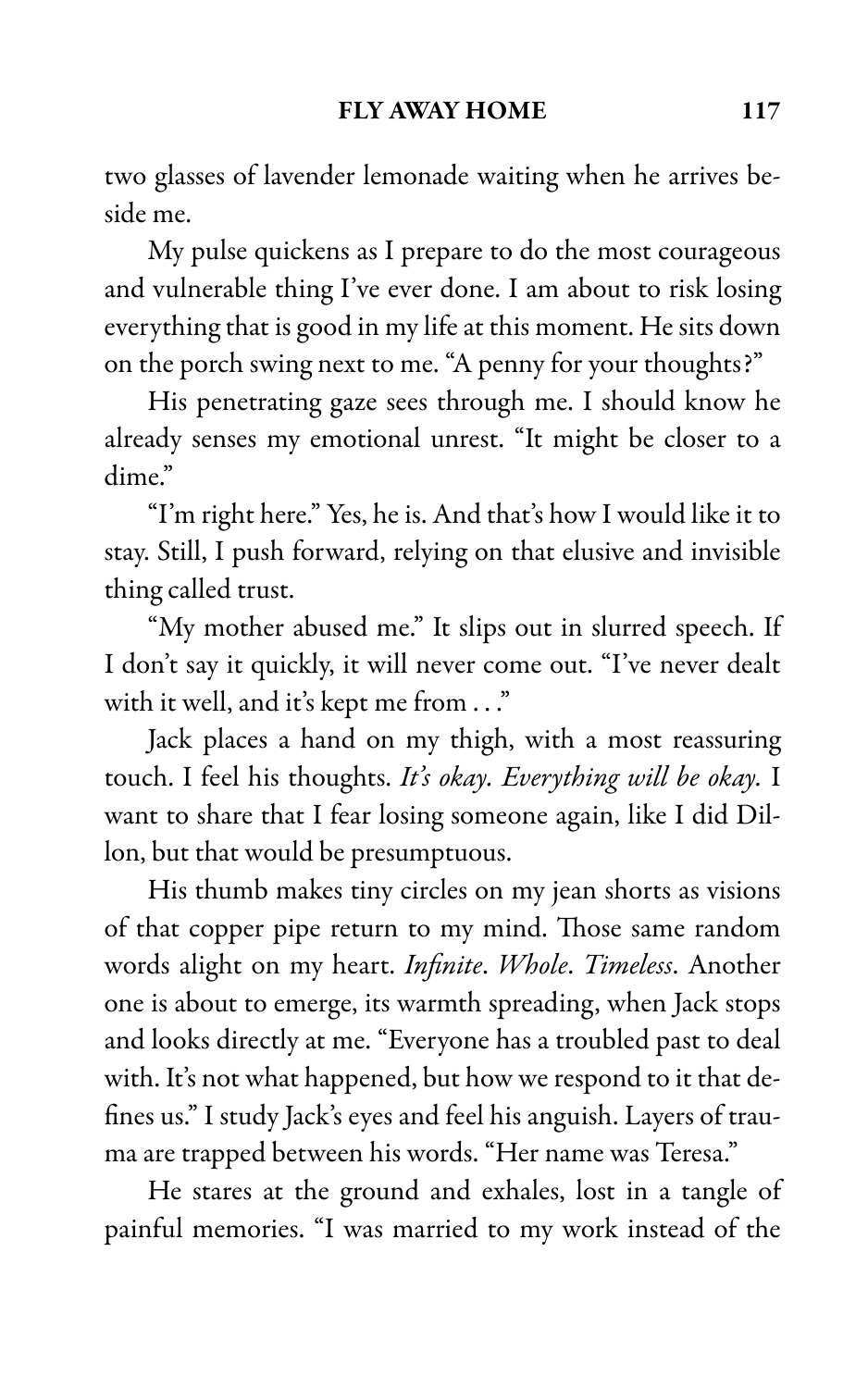woman I was supposed to wed. We got into an argument one evening, and she left the house. Upset and angry."

He takes a deep breath, removes his hand from my thigh, and interlocks it with the other in his lap. I set the swing in motion, ever so gently. It's my way of communicating the same message. It's okay. I'm right here. "Instead of going after her, I continued focusing on my work. A stupid painting."

I sense the emotional instability in his quivering voice. "She didn't come back. I assumed she wanted some space. Police found her car in a ditch two towns away the next morning. There was a suitcase in the trunk. Not that it matters, and it's selfish, but I'll never know if she needed time to herself or was leaving me for good."

I want to pull him toward me, but I'm not sure where we are right now. I have no words, so I borrow his. "It's not what happened, but how we respond to it that defines us."

He pauses for a moment, catches an unsteady breath, and reaches for his backpack lying on the ground. He pulls out the completed sketch of my house and hands it to me.

"Jack, this is breathtakingly exquisite." It escapes from my lungs, soft and tender. They're the same words Russell used to describe Lizzie's painting. I can't help but feel there's a connection between the two.

"Since my fiancée died, I've felt compelled to work in black and white. My life has become nothing more than varied shades of gray." He reaches back into his backpack and pulls out a small canvas, placing it cautiously in my hands.

I begin to sob uncontrollably, overwhelmed by the likeness of my garden in its full splendor. Everything I've ever dreamed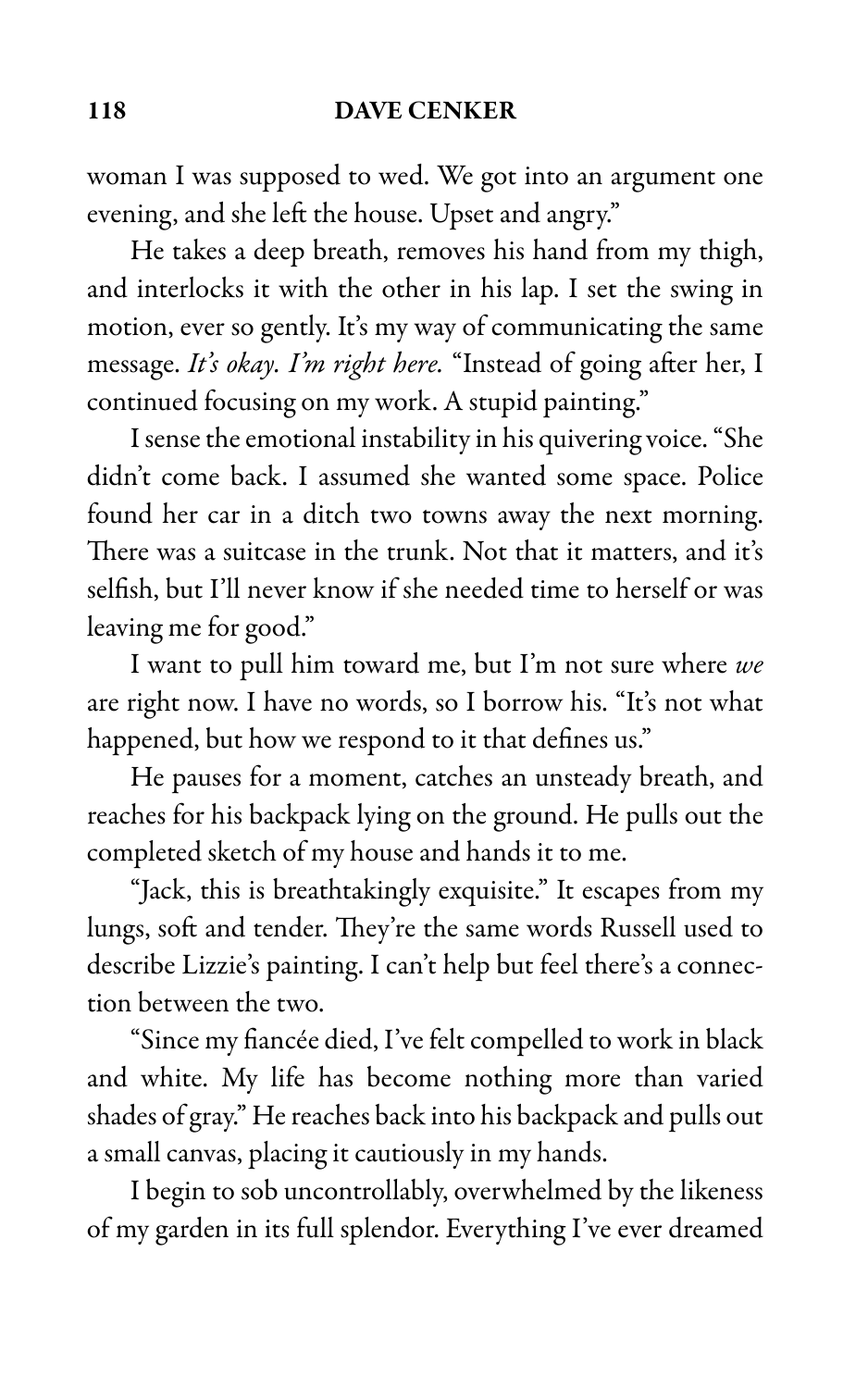it could be is captured by Jack's delicate brushstrokes. The colors and textures of the oil painting touch something at my core.

"Claire, you are the first person who has brought color back into my life."

I'm home. Right here, right now. In this moment, I am home.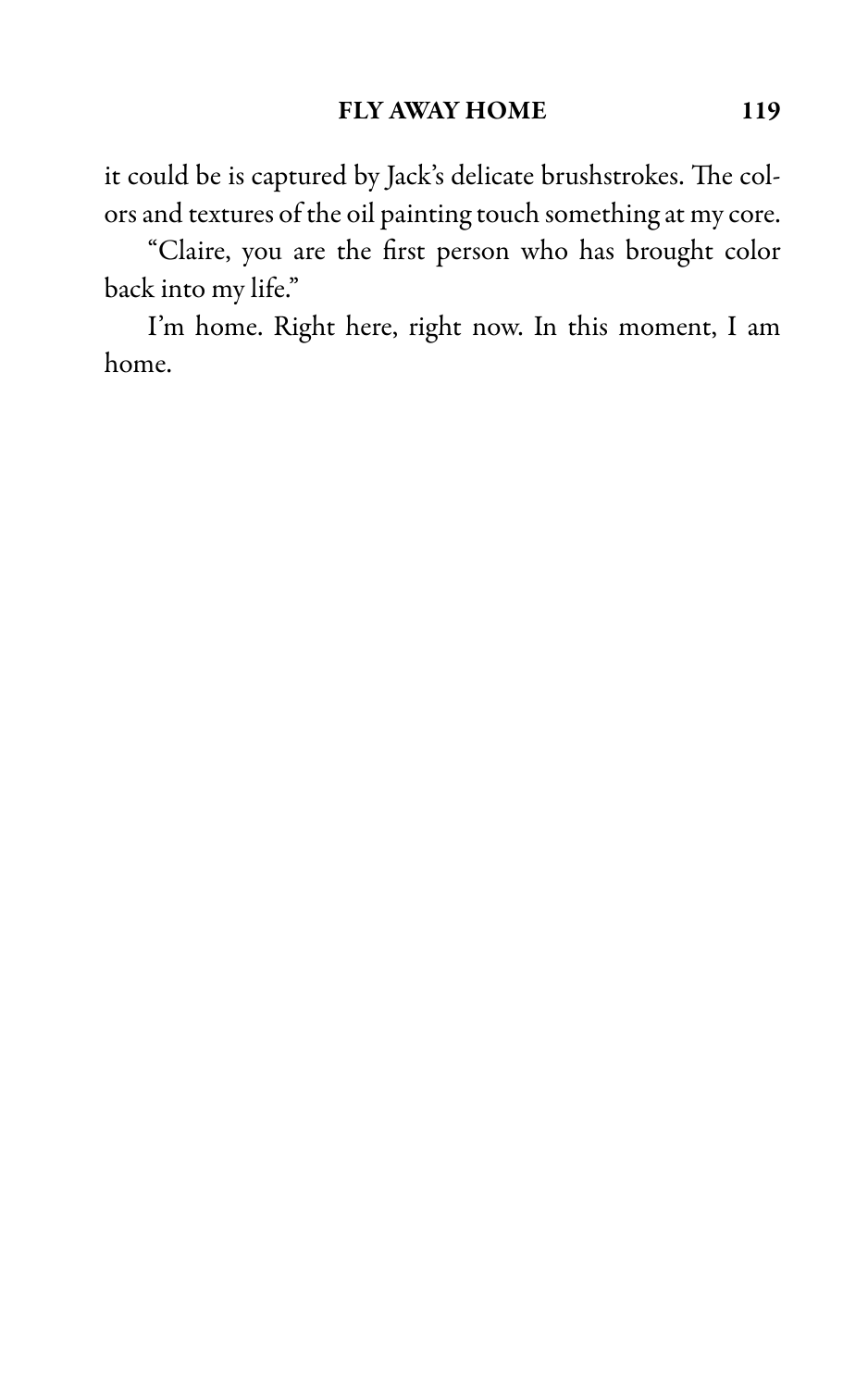

18

Without thinking or deciding, our hands find each other. There's a natural chemistry between Jack and me that the rest of the world has yet to discover. Seated on the porch swing, we sway gently, moving in unison like two planets with a shared orbit. The force and attraction are unmistakable. Certain.

I never want the feeling in this singular moment to end, and I anticipate Jack feels the same thing.

I gaze at his creations beside each other. The charcoal sketch dwarfs the smaller canvas painting. But the intimate mood and depth in the latter sings poetry that only my soul understands. His too.

"They belong together." I speak in veiled terms, even though I don't need to. Everything about this afternoon should coexist in soulful harmony. Including us.

"You're right." Jack tilts sideways, viewing both works of art from a different perspective. His head is almost resting on my shoulder. His scent at this moment, after a full day in the sun, is rough and masculine. But it is more enticing than the coveted and delicate jasmine in my garden.

"Have you thought about a name for it?"

He studies the mixed-media pairing with a pensive gaze. The sleek sheen of oil paints complements the edgy shadows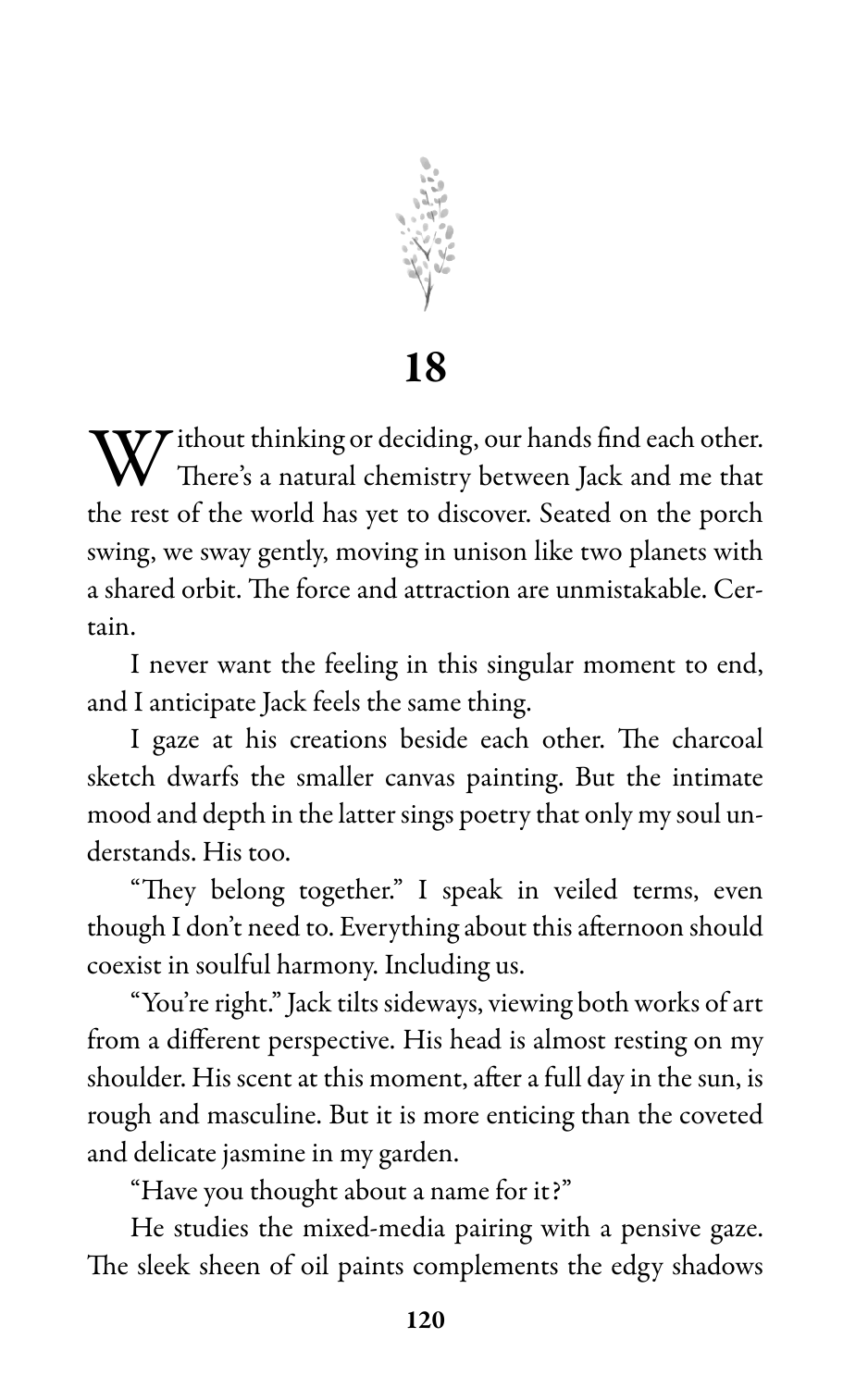created by the charcoal lines. To others, they might appear too divergent. To me, they are exactly as they should be. Jack's meditative study of his artistic creation sparks a growing smile on his face. "Fly Away Home."

He says it with such certainty, as if there is no other name. Jack squeezes my hand and begins those tender circular motions with his thumb. His touch is soothing electricity. "I fled what I thought would be my home, looking to run away from the past. But it was only when I decided to do so that I found my home." He stops and looks into my eyes. "Not in a place, but a community . . . and perhaps a single person."

His other hand caresses my cheek. With the gentlest pressure, Jack tilts my face. I'm off-kilter and balanced at the same time. He pulls my lips toward his with an emotional certainty that no force of nature can stop. It's the most tender, compassionate, and loving connection I've ever known.

The same word keeps alighting on my malleable heart. Home.

"I want you to have these." He places the sketch and canvas before me, placing my hand on top of them. Jack wraps his fingers around mine. Our interlocked hands create the consummate work of art. One that has nothing to do with paint colors, pencil marks, or brushstrokes. It has a texture unto itself.

I hoped for this offer, but I never expected it. These breathing creations are part of his heart and soul. "When I asked you to share them with me, I just meant . . ."

"I know. But they belong here." So many things do. I understand what he's saying. There are layers to his message, like those paint colors on his splendid depiction of my garden. I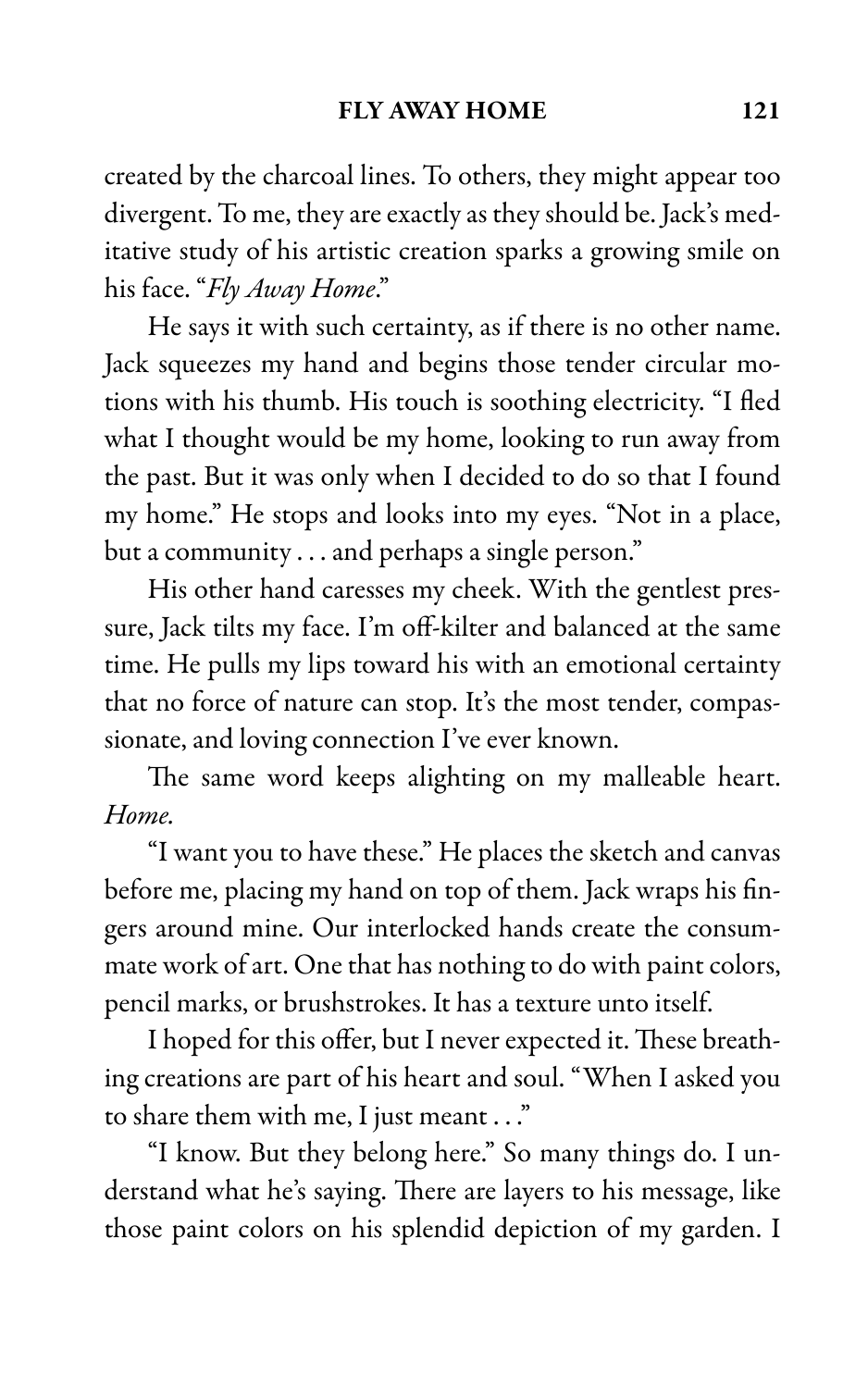start crying, reminding myself that tears can also be joyful. It's been so long.

Jack smooths away my teardrops with his soft touch. The pitter-patter of raindrops from above join us in our emotional exchange. Our foreheads come together, and we rest there, eyes closed. The number of ways to connect with him might be infinite, but it still wouldn't be enough. I slide the bare toe in my sandals so it gently brushes against Jack's leg.

Never disconnecting, I part my lips to speak and feel his breath mingle with mine. "There should be some sort of payment involved. For the paintings."

"What were you thinking?"

I know he'll refuse any monetary offer, but I have another idea. "A daily lemonade date on the front porch?"

"That sounds fair." Jack grins, and I return a smile with knowing appreciation. We're able to connect without the need for words.

My eyes drift back toward the sketch and painting, still resting beside each other in my lap. They're completely different but exactly the same. Those things you'd never expect go together? They turn out to be a perfect pair once you give them a chance and trust the process.

Sour lemons and sweet sugar. Charcoal sketches and colorful paintings. Two people with troubled pasts who, when they lean on each other, find a way home.

 $44$ 

IT'S THE GOLDEN HOUR and I'm alone in my garden. Daylight is softer as the sun bows toward the horizon. My emotions feel the same, smooth and velvety, with no hard edges.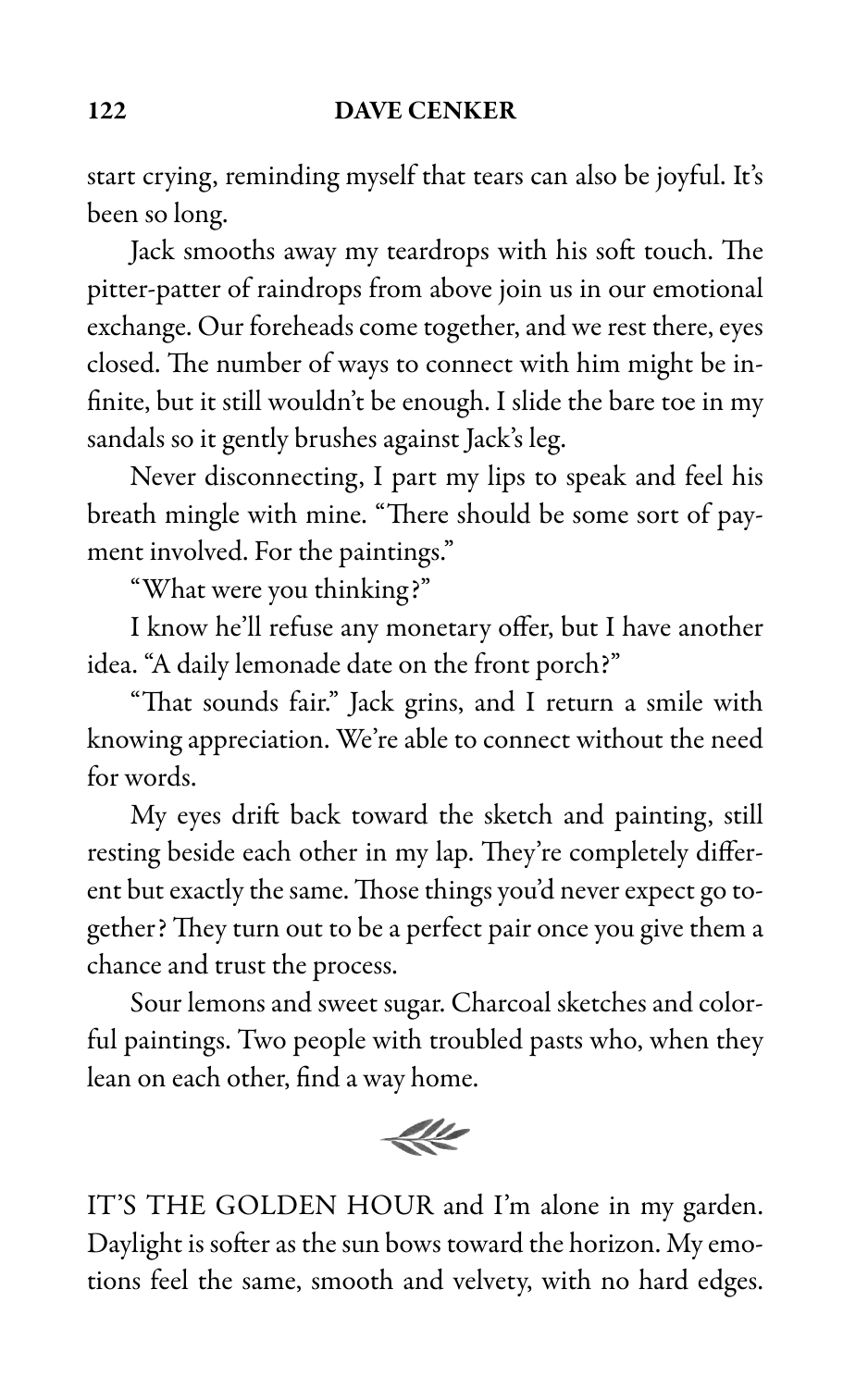Thoughts of those peaches shared by Hank and Lydia on their first visit return to me. And the wisdom accompanying them: They're a symbol of good luck, protection, and longevity. Indeed.

I stroll among the wild flowers growing taller with each passing day. My garden, in both a literal and a metaphorical sense, continues to flourish with love. The scent of jasmine mixing with the other blooms creates a beautiful bouquet for all the senses. I hold the sketchbook and the canvas near to my heart, cherishing everything about this moment and place.

I am floating on an imaginary cloud, each step softer than the next. As I make my way up the wooden stairs inside, there's a cushiony sensation. I'm guided by something otherworldly. I find the perfect space, on the wall in my bedroom, to hang both works of art. They're what I want to see each morning when I wake up, a reminder of what home truly means.

I pause for a moment, contemplating what to do next. There is some hesitancy in my choice, but I know it's time.

Digging through the top drawer of my bureau, I push aside the assortment of socks. The item I'm searching for has been buried far too long. Dillon's book. I run my fingertips over the cover and place it on the bookshelf with my other novels.

I no longer feel the need to hide from my past. It doesn't control my present, or future.

An invisible force guides me as I visit each bedroom. I have a purpose, a broom, and majestic inspiration to pursue my vision. I name each room: bluebird, meadowlark, cardinal, grosbeak. But the one overlooking my garden is special, reserved for special guests. It will forever hold the dearest and most precious place in my heart. The chickadee suite will be a symbol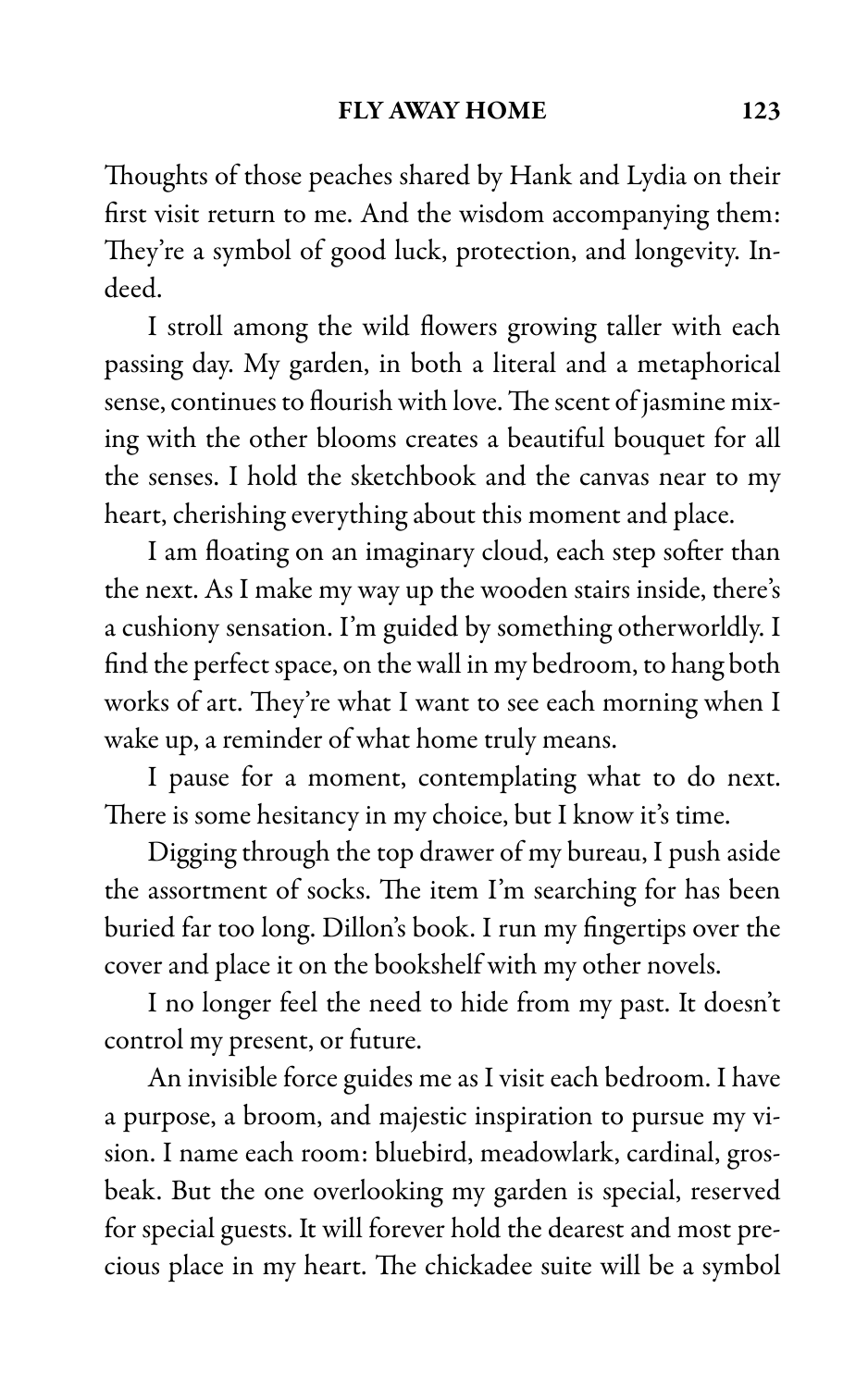of positivity, good luck, beauty, and love. At the first bed-andbreakfast in Pigeon Grove.

I smile and offer a small nod of gratitude to that first chickadee in my garden. The most innocent and unknowing things, in a single moment, connect you to the past, present, and future. And maybe even your soul mate.

A list of tasks grows in my mind, but I know the first thing I need and want to do. There's no longer that void between the two. I walk downstairs and out the front door, closing it gently behind me. Down the porch steps and beyond the flowering lavender, I arrive at the lamppost. It was nothing more than an afterthought when I arrived here on that rainy morning. But it's been waiting for me with everlasting patience. Those blurry things before us become lucid when viewed through a lens of acceptance and love.

I hang my homemade sign from the horizontal post. It will have to do for now. I'm sure Jack won't mind sharing the name of his artistic creation with me. It just feels right.

Fly Away Home . . . Your home away from home since 1968.

It's only proper to include Hank and Lydia's time in this home as well. The past, in all its forms, has helped me get to where I am today. It's a beautiful place, and it keeps encouraging me to take that next step forward.

No matter how unsettled the past may be, this town and its people remind me with unwavering certainty: It's never too late to come home.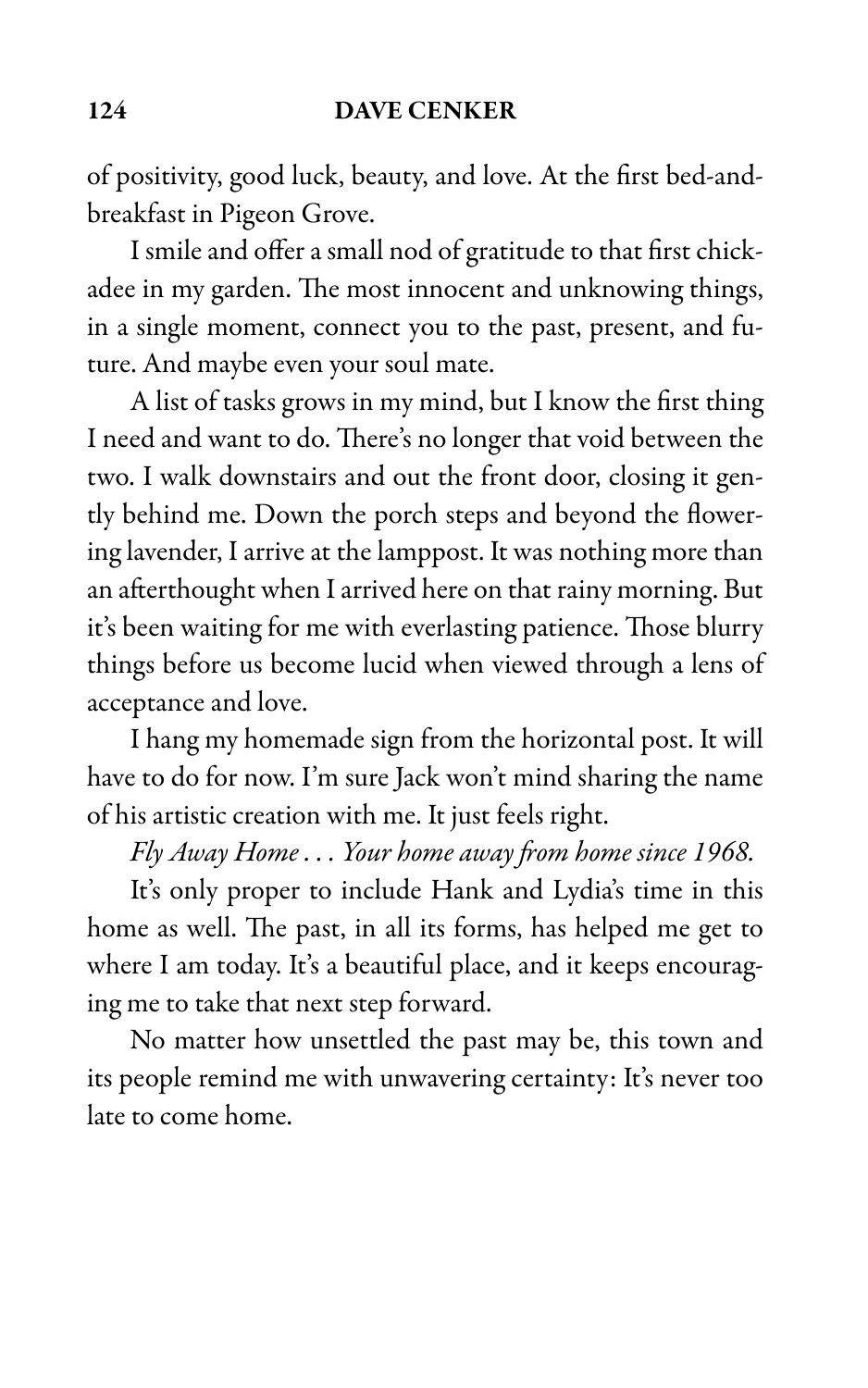

# Epilogue

I ve been dreaming of this day, even before it was a figment of my imagination. The universe works in mysterious ways.  $\mathbf T$ 've been dreaming of this day, even before it was a figment It presents opportunities at your front door when you least expect it. But it only does so when you're prepared to invite them inside for an extended visit. That's where I am now, on my doorstep, ready to set forth on this grand new adventure.

Their sedan pulls up to the curb. Nervous anxiety consumes me as the young couple emerges from the car. They're my first official guests.

The man keeps staring at the house while the woman's gaze is drawn toward the garden beside it. He carries a suitcase while they walk up the pathway together, arms interlocked.

I greet them at the bottom of the steps. "Good afternoon."

"This place is exquisite. Simply lovely." Her words are airy and light, coming from the heart. Even before we are introduced, I know everything will be okay.

"I have the chickadee suite reserved for you. It's our finest room available, with a full view of the garden. And you're welcome to stroll through it anytime you'd like." I extend my hand. "I'm Claire Perkins, owner of Fly Away Home." Speaking those words aloud for the first time creates an involuntary smile. I'll never grow tired of this wonderful feeling.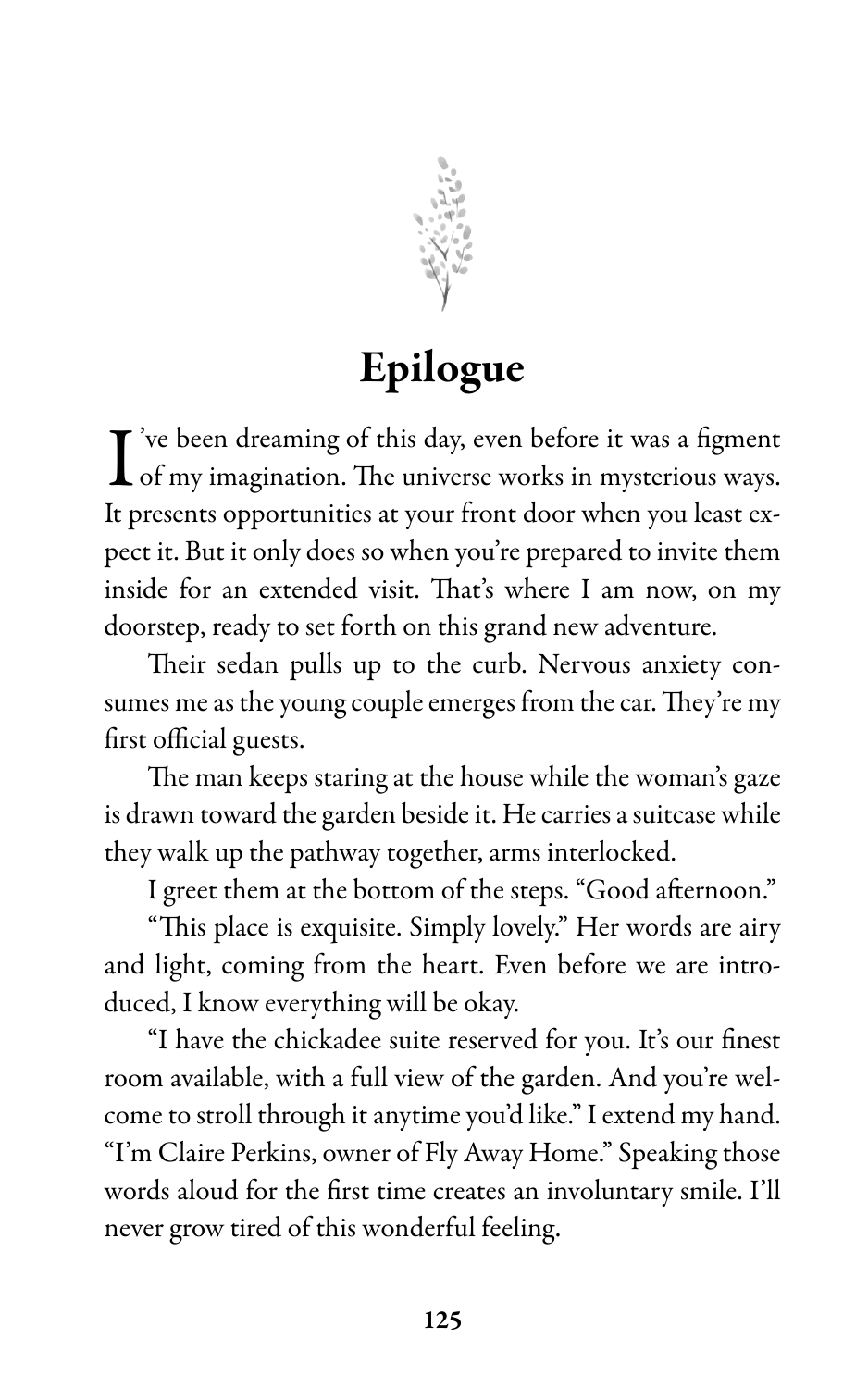"Oh dear. Where are my manners? I suppose it's easy to become distracted when you're surrounded by something so beautiful." I know what she means. We're going to get along well.

"She speaks the truth." The man leans over and places a tender kiss on his wife's cheek. It's inspiring to see love bloom in others like it has for Jack and me. He reaches his hand out to shake mine. "I'm Benjamin. Benjamin Shaw. And this is my beautiful bride, Virginia."

"Call me Ginny." She smiles wide and sweet, as if we've been lifelong friends.

"Ginny and Benjamin, it's my sincere pleasure to be the host for your stay."

"Well, with service like this and a property so charming, we may never leave." A part of me believes he might not be joking. I can appreciate their attraction to this small town. There's an unspoken magic in Pigeon Grove. It continues to spread through the kindness and generosity of its people.

Jack makes his way down the sidewalk toward me. He carries a paper bag I know is full of lemons in one hand, and a bunch of flowering lavender in the other. I wave to him as my smile grows ever wider. I might not have enough peach tart left for our daily porch date, but that's okay. Everything is okay. Actually, it's perfect.

I direct my focus back toward the newlyweds. They're still smiling with pinkie fingers interlocked by their side. "Mr. and Mrs. Shaw, if there's anything I can do for you, please let me know." And finally, the words I've been waiting to say and feel forever:

"Welcome home."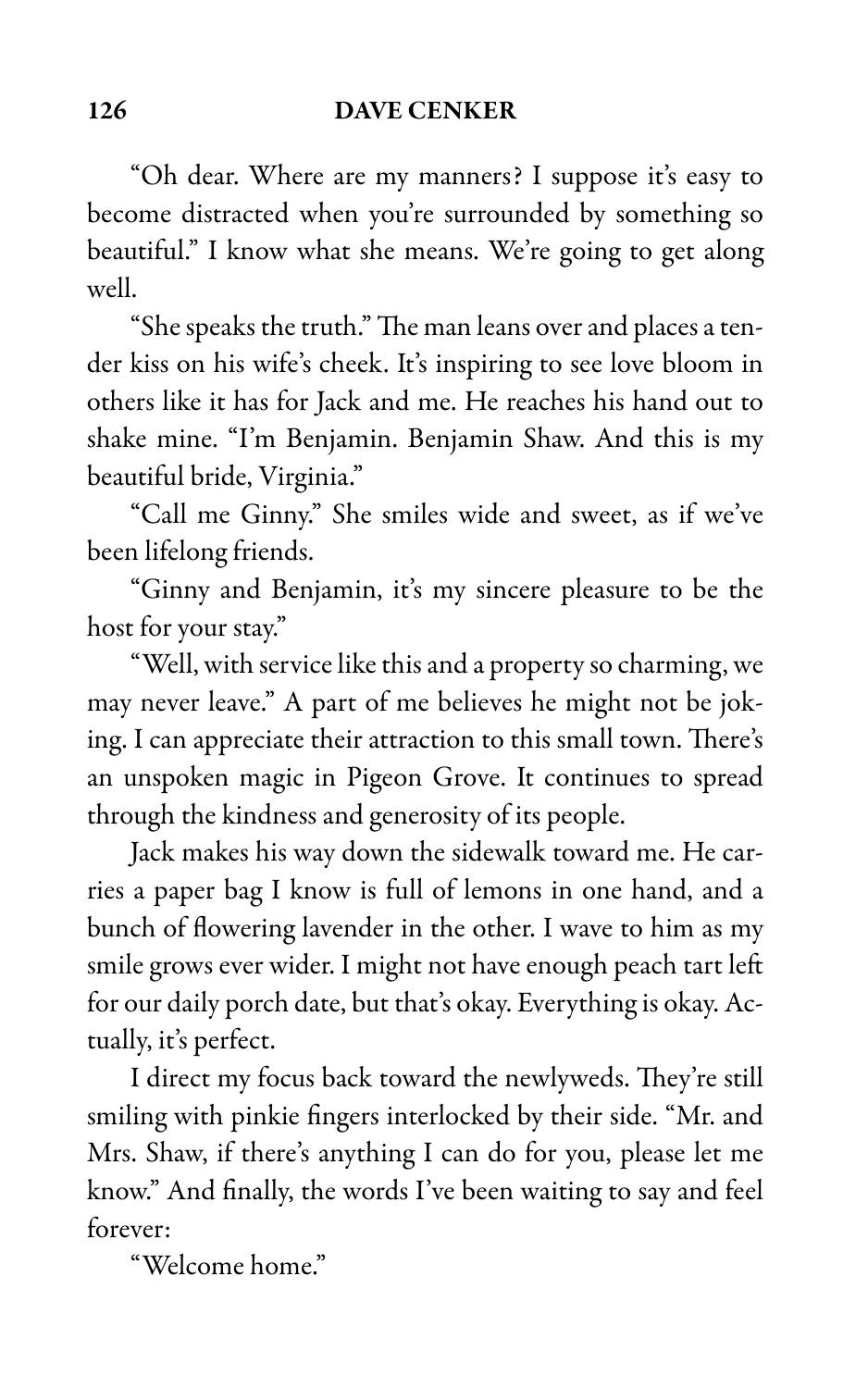

### Author's Reflection

Thank you, dear reader, for taking valuable time out of your day to walk alongside Claire and Jack on their jouryour day to walk alongside Claire and Jack on their journey together. Having the opportunity to share this story with each of you is something I cherish more than you know. In a serendipitous way, Fly Away Home has found its way home thanks to three people who were instrumental in bringing this story to your eyes.

Natalie, your everlasting encouragement and keen insights into the hearts of these characters helped me discover aspects of their personality that surprised me in the most delightful way. You've helped me lay down roots in Pigeon Grove as a place I'd love to remain as an author for years to come.

Rachael, your immersive writing coupled with the willingness to provide honest feedback helped me shape this story into one that has become everything I hoped it could be. The close-knit community portrayed in Pigeon Grove mirrors the one we share in the writing world, and I sincerely appreciate the opportunity to work with you as we continue honing our skills in this craft we love.

Mary Beth, your eye for detail and ability to make my words sparkle are both things I could never accomplish without your editorial expertise. Thank you for helping me bring the charm of Pigeon Grove to readers everywhere.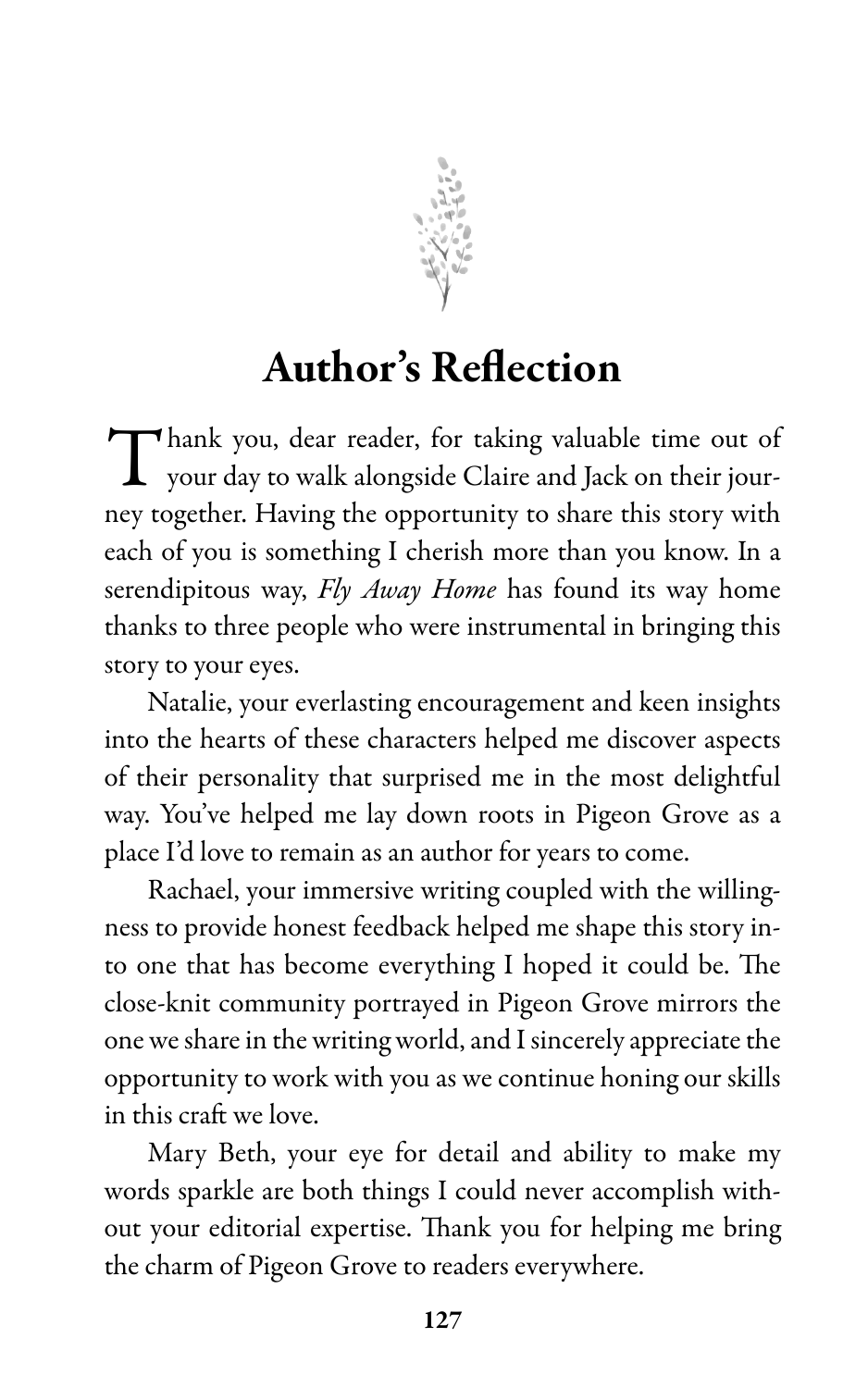

HOME CAN BE AN ELUSIVE word to define.

To some, it's a physical thing, a place that provides shelter from harsh elements threatening to disrupt our daily lives. It doesn't matter whether it's excessive heat, blistering cold, torrential rain, or icy accumulations. Those four walls and a roof keep each of these perceived risks at bay.

To others, home is an intangible entity. It's a feeling of warmth, security, and knowing you belong, wherever and whenever you find yourself. It has less to do with a particular location, and more to do with who you share the space with.

There is no right or wrong answer. There are as many definitions of home as there are people in the world. Often, the thing we want competes with that which we need. And sometimes, like Claire, we get caught in the middle. That void has the power to consume us, and we find ourselves in an emotional purgatory, lost and alone.

But maybe there's a way to navigate that divide between want and need. And perhaps there's an even better definition for home nestled in that space.

Every day is a journey, and the journey itself is home.  $~\sim$ Matsuo Basho

There's so much beauty to see in the world surrounding us. While that process of discovery might sometimes beckon us to travel across continents, there are other times when we're asked to do nothing more than sit still and look inward.

It's not where we go or how far we travel that matters. It's what we learn and who we meet along the way. That is where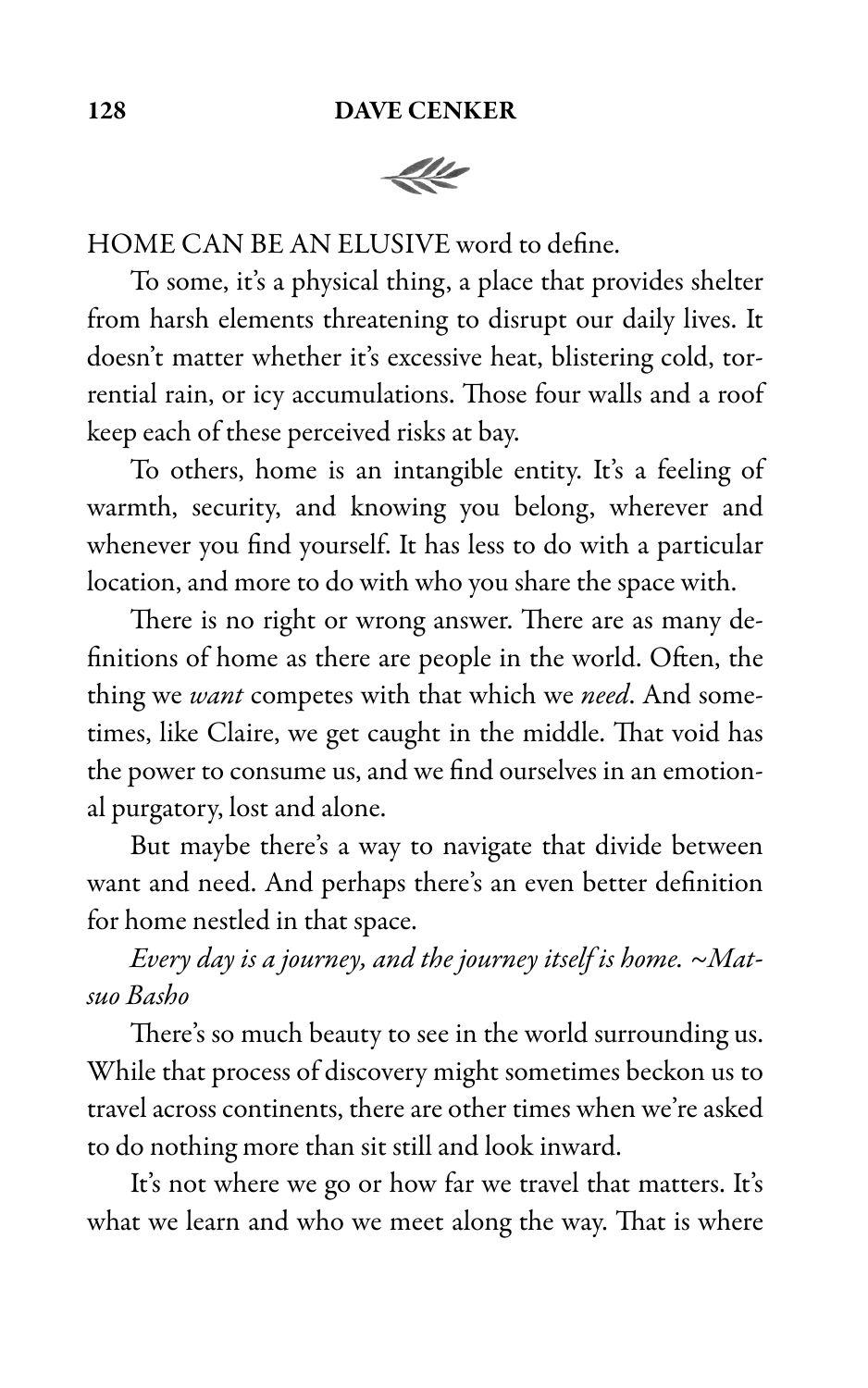we bridge the gap between want and need. That is where we find home.

May all your travels—physical, emotional, and spiritual—be an encouraging breeze beneath your wings. Appreciate the view, soar high, and find that place in your heart where everything is as it should be.

Embrace the spirit of adventure. It's never too late to come home.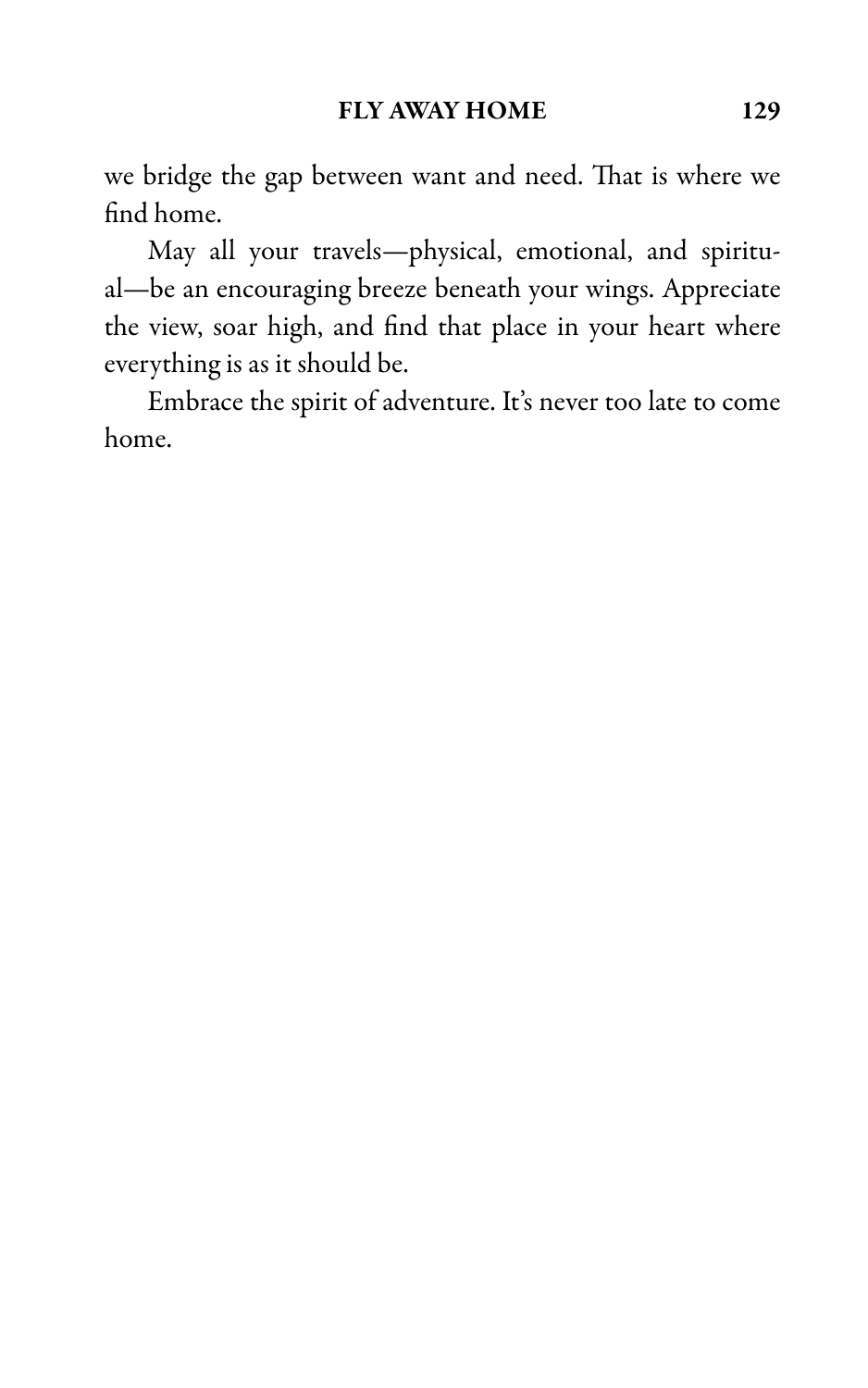

# About the Author



DAVE CENKER is a romantic fiction author, writing stories infused with a kaleidoscope of emotions that nurture the heart while exploring elements of the human condition. He appreciates the opportunity to connect with readers through a shared emotional chord and the enchanted sentiments of a timeless love story.

Like coffee provides caffeine for the physical body, Dave's stories supply caffeine for the soul. He lives in the Sunshine State with his beautiful wife, amazing son, and three cats. Visit him online at www.davecenker.com 1



### Join Dave's Author Community 2

<sup>1.</sup> http://www.davecenker.com/

<sup>2.</sup> http://www.davecenker.com/caffeine-for-the-soul